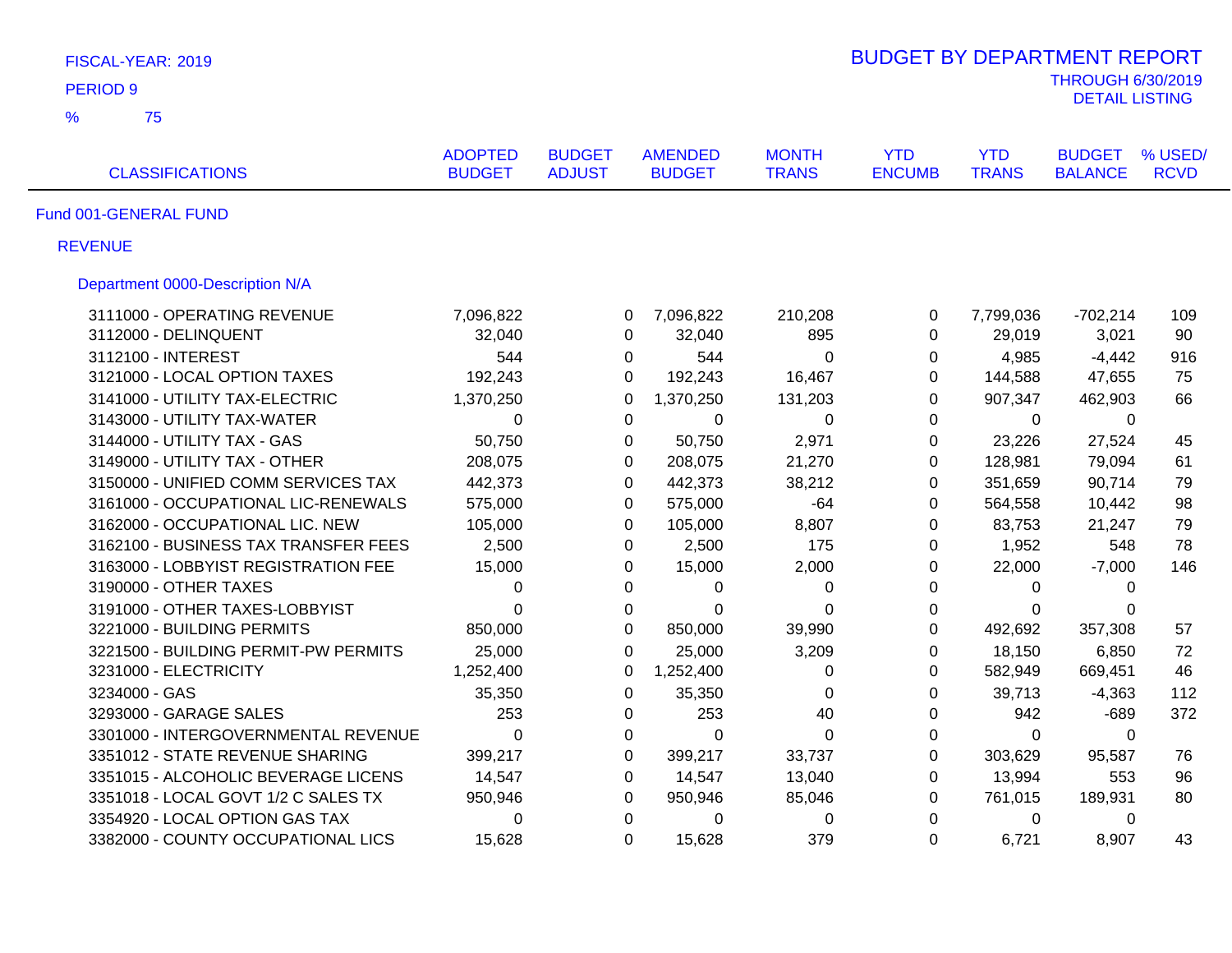|                                      | <b>ADOPTED</b> | <b>BUDGET</b>  | <b>AMENDED</b> | <b>MONTH</b> | <b>YTD</b>    | <b>YTD</b>   | <b>BUDGET</b>  | % USED/         |
|--------------------------------------|----------------|----------------|----------------|--------------|---------------|--------------|----------------|-----------------|
| <b>CLASSIFICATIONS</b>               | <b>BUDGET</b>  | <b>ADJUST</b>  | <b>BUDGET</b>  | <b>TRANS</b> | <b>ENCUMB</b> | <b>TRANS</b> | <b>BALANCE</b> | <b>RCVD</b>     |
| 3412000 - ZONING HEARING FEES        | 32,960         | $\overline{0}$ | 32,960         | 9,625        | $\Omega$      | 17,125       | 15,835         | $\overline{51}$ |
| 3413000 - PLANNING & ZONING FEES     | 41,200         | 0              | 41,200         | 4,173        | 0             | 35,701       | 5,499          | 86              |
| 3413001 - LIEN SEARCH FEES           | 14,412         | 0              | 14,412         | 1,080        | 0             | 12,590       | 1,822          | 87              |
| 3413002 - SPECIAL EVENTS APP         | 3,390          | 0              | 3,390          | $\Omega$     | 0             | 4,150        | $-760$         | 122             |
| 3414000 - MICROFILM SALES            | 1,315          | 0              | 1,315          | 109          | 0             | 1,246        | 70             | 94              |
| 3419010 - BLDG & ZON REINSPECT FEES  | 300            | 0              | 300            | 100          | 0             | 250          | 50             | 83              |
| 3419030 - CERT OF USE/OCCUPANCY      | 22,000         | 0              | 22,000         | 1,450        | 0             | 14,000       | 8,000          | 63              |
| 3419040 - CODE ENFORCEMENT FINES     | 109,844        | 0              | 109,844        | 3,302        | 0             | 46,501       | 63,343         | 42              |
| 3419051 - BACKGROUND, NOTARY, COPIES | 21,124         | 0              | 21,124         | 1,810        | 0             | 13,958       | 7,167          | 66              |
| 3421010 - POLICE SERVICES            | 38,360         | 0              | 38,360         | 5,975        | $\Omega$      | 26,028       | 12,332         | 67              |
| 3421021 - TOWING ADMIN FEE           | 5,558          | 0              | 5,558          | 3,090        | 0             | 3,090        | 2,468          | 55              |
| 3421025 - SCHL CRSNG GRDS- CTY REIM  | 25,000         | 0              | 25,000         | 189          | 0             | 12,397       | 12,603         | 49              |
| 3434100 - SOLID WASTE CHARGES        | 21,512         | 0              | 21,512         | $-2,625$     | 0             | 30,065       | $-8,553$       | 139             |
| 3434200 - PRIVATE HAULERS PERMIT FE  | 607,289        | 0              | 607,289        | 52,921       | 0             | 493,814      | 113,475        | 81              |
| 3445100 - PARKING PERMITS            | 113,506        | 0              | 113,506        | 11,892       | 0             | 90,773       | 22,733         | 79              |
| 3445200 - PARKING METERS FRANCHISE   | 1,778,925      | 0              | 1,778,925      | 157,833      | 0             | 1,398,597    | 380,327        | 78              |
| 3445210 - VALET PARKING              | 20,000         | 0              | 20,000         | 1,575        | 0             | 13,425       | 6,575          | 67              |
| 3445220 - PARKING FUND REVENUE       | 36,750         | 0              | 36,750         | $\Omega$     | 0             | 9,656        | 27,094         | 26              |
| 3445300 - PARKING VIOLATIONS         | 762,020        | 0              | 762,020        | 56,324       | 0             | 453,010      | 309,010        | 59              |
| 3445400 - PARKING METER CASH KEY     | 0              | 0              | $\mathbf 0$    | 0            | 0             | $\mathbf 0$  | $\mathbf 0$    |                 |
| 3472620 - TENNIS COURT FEES          | 450,000        | 0              | 450,000        | 24,586       | $\Omega$      | 325,123      | 124,877        | 72              |
| 3472630 - RECREATION PROGRAM FEES    | 46,658         | 0              | 46,658         | 17,496       | 0             | 58,781       | $-12,123$      | 125             |
| 3472631 - MULTIPURPOSE CNTR-RENTAL   | 18,682         | 0              | 18,682         | 4,752        | 0             | 14,387       | 4,295          | 77              |
| 3472632 - MULTIPRPOSE CNTR-MEMBSHIP  | 12,500         | 0              | 12,500         | 1,805        | 0             | 17,141       | $-4,641$       | 137             |
| 3472635 - REC FEES/ MURRAY PARK POOL | 6,000          | 0              | 6,000          | 9,279        | 0             | 20,296       | -14,296        | 338             |
| 3472650 - S MIAMI PARK - RENTAL      | 40,000         | 0              | 40,000         | $\Omega$     | 0             | 20,036       | 19,964         | 50              |
| 3472660 - CONCESSION STANDS          | 3,000          | 0              | 3,000          | 65           | 0             | 3,255        | $-255$         | 108             |
| 3511200 - METRO COURT FINES          | 58,421         | 0              | 58,421         | 8,216        | 0             | 64,632       | $-6,211$       | 110             |
| 3511210 - RED LIGHT CAMERAS          | 480,000        | 0              | 480,000        | 27,988       | 0             | 251,471      | 228,529        | 52              |
| 3540000 - VIOLATIONS LOCAL ORD.      | 49,616         | 0              | 49,616         | 50           | $\Omega$      | 20,424       | 29,192         | 41              |
| 3541000 - BURGLAR ALARM FINES        | 33,685         | 0              | 33,685         | 2,625        | $\Omega$      | 19,289       | 14,396         | 57              |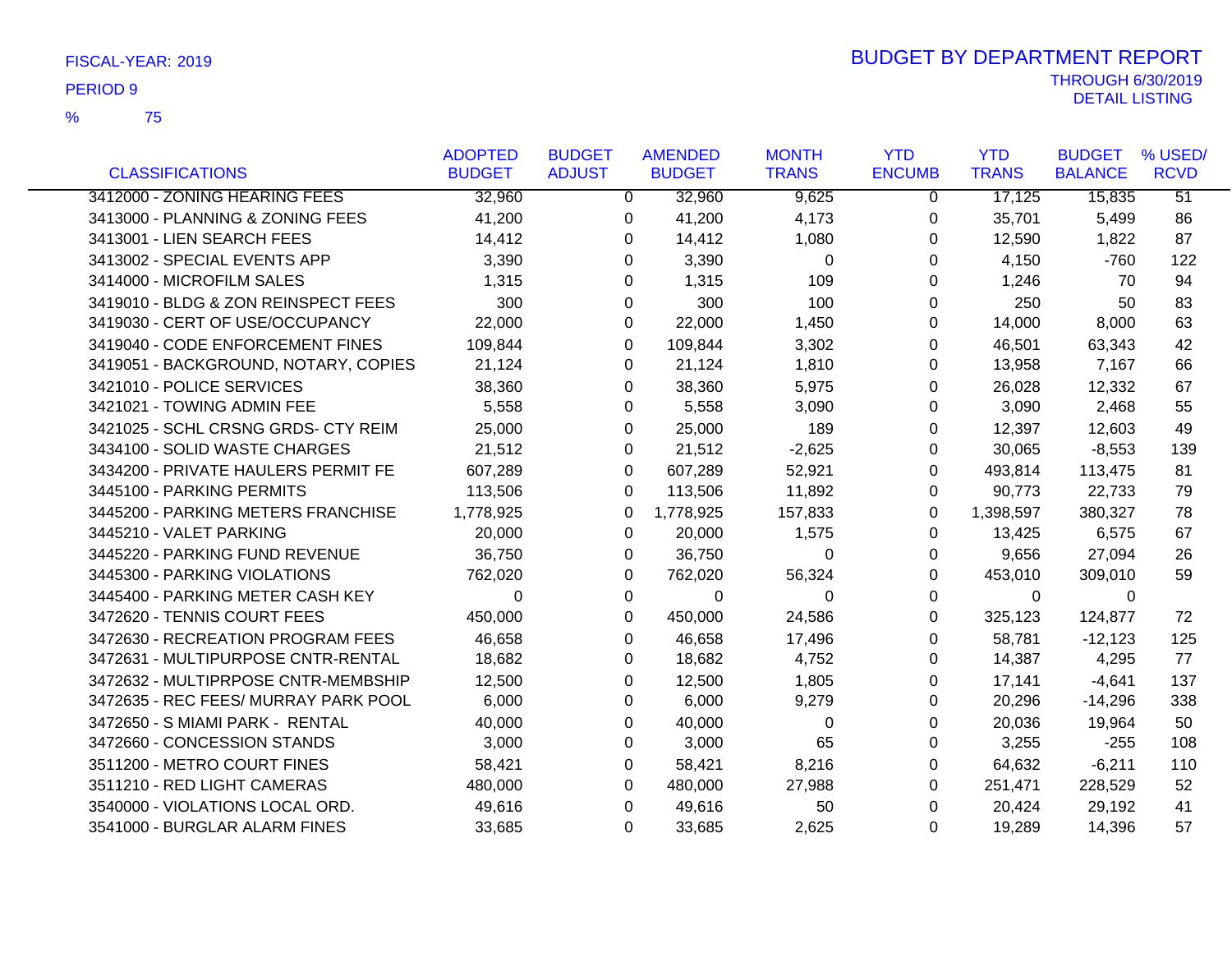|                                         | <b>ADOPTED</b> | <b>BUDGET</b>  | <b>AMENDED</b>            | <b>MONTH</b> | <b>YTD</b>     | <b>YTD</b>   | <b>BUDGET</b>  | % USED/     |
|-----------------------------------------|----------------|----------------|---------------------------|--------------|----------------|--------------|----------------|-------------|
| <b>CLASSIFICATIONS</b>                  | <b>BUDGET</b>  | <b>ADJUST</b>  | <b>BUDGET</b>             | <b>TRANS</b> | <b>ENCUMB</b>  | <b>TRANS</b> | <b>BALANCE</b> | <b>RCVD</b> |
| 3541050 - ALARM REGISTRATION CHG        | 29,682         | $\overline{0}$ | 29,682                    | 600          | $\overline{0}$ | 33,950       | $-4,268$       | 114         |
| 3612000 - INTEREST INCOME               | 95,790         | 0              | 95,790                    | 9,271        | 0              | 90,174       | 5,616          | 94          |
| 3614000 - DIVIDENDS INCOME              | $\Omega$       | 0              | $\Omega$                  | 0            | $\Omega$       | 0            | 0              |             |
| 3621100 - PARKING GARAGE RENT           | 72,625         | 0              | 72,625                    | 6,333        | 0              | 39,235       | 33,390         | 54          |
| 3622000 - FASCELL PARK                  | 25,000         | 0              | 25,000                    | 683          | 0              | 19,363       | 5,638          | 77          |
| 3623000 - BUS BENCH ADS                 | 16,939         | 0              | 16,939                    | 0            | $\Omega$       | 13,392       | 3,547          | 79          |
| 3625000 - RENT C.A.A.                   | 26,227         | 0              | 26,227                    | 0            | $\Omega$       | 28,091       | $-1,864$       | 107         |
| 3627500 - SOUTH MIAMI MIDDLE SCHOOL     | 21,168         | 0              | 21,168                    | 0            | 0              | 22,320       | $-1,152$       | 105         |
| 3629000 - PALMER PARK RENTALS           | 26,212         | 0              | 26,212                    | 7,225        | 0              | 23,028       | 3,184          | 87          |
| 3669000 - HOSPITAL LANDSCAPE REVENU     | 4,754          | 0              | 4,754                     | 0            | $\Omega$       | 4,754        | $\Omega$       | 100         |
| 3669100 - DONATION                      | $\Omega$       | 0              | 0                         | 4,500        | 0              | 35,783       | $-35,783$      |             |
| 3695000 - REIMB WORKERS COMP.           | $\Omega$       | 0              | 0                         | $\Omega$     | 0              | 173          | $-173$         |             |
| 3695400 - REIMBSMNT-PUB WORKS LABOR     | $\Omega$       | 0              | $\Omega$                  | 1,050        | 0              | 18,482       | $-18,482$      |             |
| 3697000 - GAIN/LOSS ON ASSET SALE       | $\Omega$       | $\Omega$       | $\Omega$                  | 0            | $\Omega$       | 4,876        | $-4,876$       |             |
| 3699201 - MISC. OTHERS                  | 15,300         | 0              | 15,300                    | 1,301        | 0              | 36,988       | $-21,688$      | 241         |
| 3699225 - SUNSET DR MTCE-FDOT REIMB     | 3,980          | 0              | 3,980                     | 0            | 0              | 2,985        | 995            | 75          |
| 3699250 - INSURANCE CLAIMS RECOVERY     | $\Omega$       | 0              | $\Omega$                  | 6,101        | $\Omega$       | 59,577       | $-59,577$      |             |
| 3699501 - SECTION 185 STATE CONTRIB     | 106,000        | $\Omega$       | 106,000                   | 0            | $\Omega$       | $\Omega$     | 106,000        |             |
| 3811000 - CONTRIB. FROM OTHER FUNDS     | 25,000         | 0              | 25,000                    | 25,000       | 0              | 25,000       | 0              | 100         |
| 3811500 - TRANSFER WATER/SEWER FUND     | 150,000        | 0              | 150,000                   | 150,000      | $\mathbf 0$    | 150,000      | 0              | 100         |
| 3811700 - TRANSFER FROM CRA             | 110,965        | $\Omega$       | 110,965                   | $\Omega$     | $\mathbf{0}$   | 110,965      | $\Omega$       | 100         |
| Department 0000-Description N/A TOTAL   | 19,217,607     |                | $\overline{0}$ 19,217,607 | 1,225,334    | $\mathbf 0$    | 16,491,256   | 2,726,351      | 85          |
| <b>REVENUE TOTAL</b>                    | 19,217,607     |                | 0 19,217,607              | 1,225,334    | $\Omega$       | 16,491,256   | 2,726,351      | 85          |
| <b>EXPENSE</b>                          |                |                |                           |              |                |              |                |             |
| Department 1100-MAYOR & CITY COMMISSION |                |                |                           |              |                |              |                |             |
| 5111110 - EXECUTIVE SALARIES            | 62,000         | 0              | 62,000                    | 5,167        | 0              | 46,500       | 15,500         | 75          |
| 5112110 - F.I.C.A.                      | 4,743          | 0              | 4,743                     | 480          | $\Omega$       | 4,322        | 421            | 91          |
| 5112310 - GROUP HEALTH INSURANCE        | 38,192         | $\Omega$       | 38,192                    | 2,221        | 0              | 20,030       | 18,162         | 52          |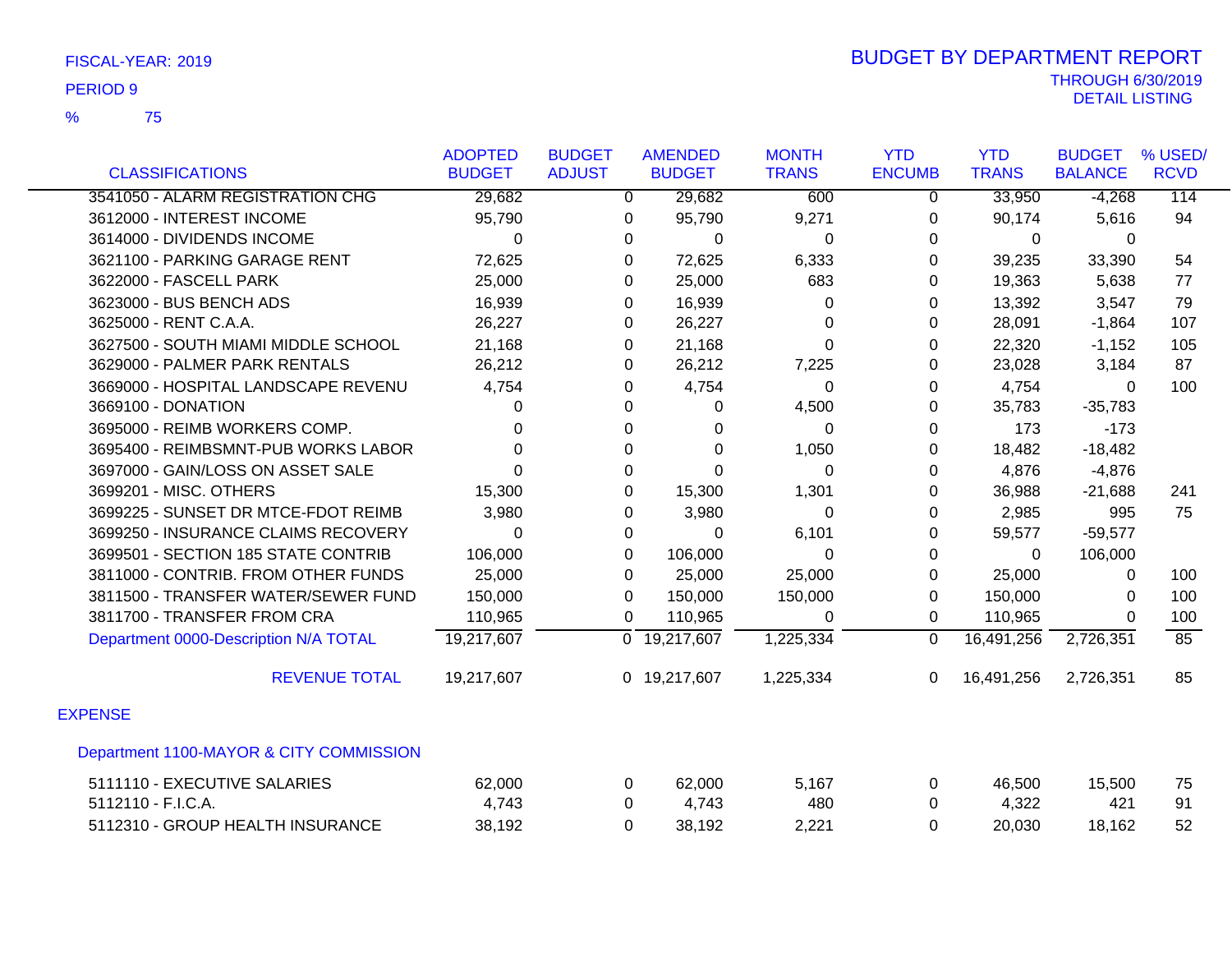75 %

|                                         | <b>ADOPTED</b> | <b>BUDGET</b> |                  | <b>AMENDED</b> | <b>MONTH</b> | <b>YTD</b>    | <b>YTD</b>   | <b>BUDGET</b>  | % USED/         |
|-----------------------------------------|----------------|---------------|------------------|----------------|--------------|---------------|--------------|----------------|-----------------|
| <b>CLASSIFICATIONS</b>                  | <b>BUDGET</b>  | <b>ADJUST</b> |                  | <b>BUDGET</b>  | <b>TRANS</b> | <b>ENCUMB</b> | <b>TRANS</b> | <b>BALANCE</b> | <b>RCVD</b>     |
| 5112410 - WORKERS' COMPENSATION         | 186            |               | 0                | 186            | 10           | 0             | 137          | 49             | $\overline{73}$ |
| 5114010 - MAYOR'S EXPENSE               | 2,000          |               | 0                | 2,000          | 0            | 0             | 385          | 1,615          | 19              |
| 5114020 - COMMISSIONER'S EXP -ONE       | 1,500          |               | 0                | 1,500          | 54           | 0             | 376          | 1,124          | 25              |
| 5114030 - COMMISSIONER'S EXP-FOUR       | 1,500          |               | 0                | 1,500          | 87           | 0             | 1,414        | 86             | 94              |
| 5114040 - COMMISSIONER'S EXP-THREE      | 1,500          |               | 0                | 1,500          | 200          | 0             | 450          | 1,050          | 30              |
| 5114050 - COMMISSIONER'S EXP TWO        | 1,500          |               | 0                | 1,500          | 0            | 0             | 101          | 1,399          | 6               |
| 5114060 - AUTO ALLOWANCE                | 500            |               | 0                | 500            | 42           | 0             | 375          | 125            | 75              |
| 5114071 - MAYOR                         | 1,200          |               | 0                | 1,200          | 0            | 0             | 584          | 616            | 48              |
| 5114072 - COMM. ONE                     | 1,200          |               | 0                | 1,200          | 0            | 0             | 210          | 990            | 17              |
| 5114073 - COMM. TWO                     | 1,200          |               | 0                | 1,200          | 0            | 0             | 79           | 1,121          | 6               |
| 5114074 - COMM. THREE                   | 1,200          |               | 0                | 1,200          | $\Omega$     | 0             | 4            | 1,196          |                 |
| 5114075 - COMM. FOUR                    | 1,200          |               | 0                | 1,200          | $\Omega$     | 0             | 100          | 1,100          | 8               |
| 5114120 - TELEPHONE SERVICE             | 5,000          |               | 0                | 5,000          | 440          | 0             | 3,501        | 1,499          | 70              |
| 5114830 - KEYS AND FLOWERS              | 750            |               | 0                | 750            | 137          | 0             | 750          | $\mathbf{0}$   | 100             |
| 5115210 - SUPPLIES                      | 4,750          |               | 0                | 4,750          | 65           | 0             | 168          | 4,582          | 3               |
| 5115410 - MEMBER. & SUBSCRIPTIONS       | 6,217          |               | 0                | 6,217          | 0            | 0             | 3,395        | 2,822          | 54              |
| Department 1100-MAYOR & CITY COMMISSION | 136,338        |               | $\boldsymbol{0}$ | 136,338        | 8,903        | 0             | 82,881       | 53,457         | 60              |
| Department 1200-CITY CLERK              |                |               |                  |                |              |               |              |                |                 |
| 5121210 - REGULAR                       | 189,501        |               | 0                | 189,501        | 14,007       | 0             | 127,390      | 62,111         | 67              |
| 5122110 - F.I.C.A.                      | 14,497         |               | 0                | 14,497         | 1,059        | 0             | 9,636        | 4,861          | 66              |
| 5122210 - PENSION PLAN-CONTRIBUTION     | 8,293          |               | 0                | 8,293          | 1,976        | 0             | 5,929        | 2,364          | 71              |
| 5122220 - DEFERRED COMP CONTRIB.        | 4,025          |               | 0                | 4,025          | 296          | 0             | 2,473        | 1,552          | 61              |
| 5122310 - GROUP HEALTH INSURANCE        | 22,915         |               | 0                | 22,915         | 1,739        | 0             | 15,059       | 7,856          | 65              |
| 5122410 - WORKERS' COMPENSATION         | 569            |               | 0                | 569            | 30           | 0             | 420          | 149            | 73              |
| 5123450 - CONTRACTUAL SERVICES          | 48,850         |               | 0                | 48,850         | 4,071        | 16,283        | 48,850       | $\mathbf{0}$   | 100             |
| 5123480 - DIGITIZING                    | 45,000         |               | 0                | 45,000         | 0            | 0             | $\Omega$     | 45,000         |                 |
| 5124070 - TRAVEL & CONFERENCE           | 7,400          |               | 0                | 7,400          | 1,343        | 0             | 2,110        | 5,290          | 28              |
| 5124110 - POSTAGE                       | 500            |               | 0                | 500            | $\Omega$     | 0             | 303          | 197            | 60              |
| 5124120 - TELEPHONE SERVICES            | 360            |               | $\Omega$         | 360            | 90           | $\Omega$      | 765          | $-405$         | 212             |
| 5124632 - INTERNET SERVICES             | $\Omega$       |               | $\Omega$         | $\Omega$       | $\Omega$     | $\Omega$      | $\Omega$     | $\Omega$       |                 |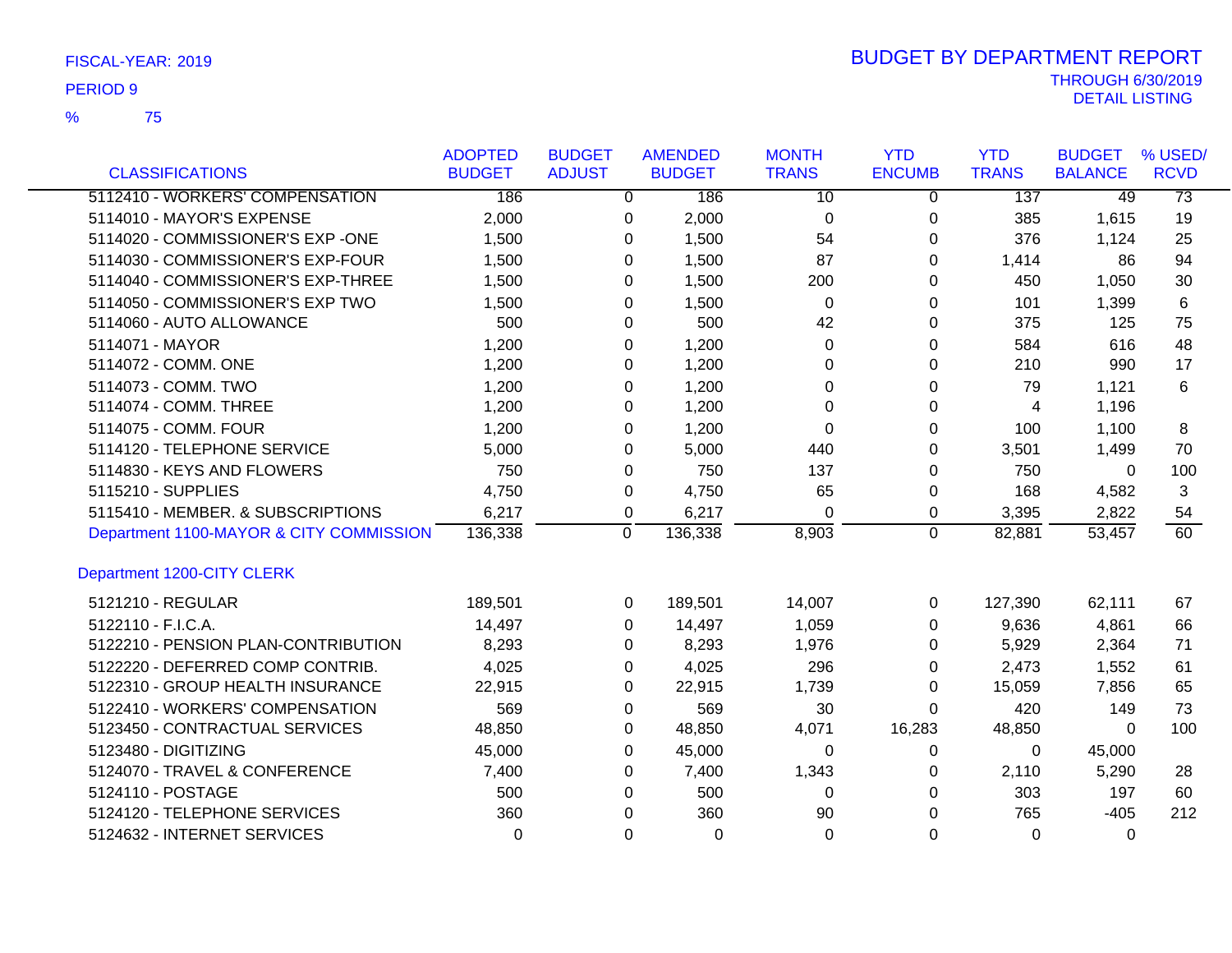|                                     | <b>ADOPTED</b> | <b>BUDGET</b>  | <b>AMENDED</b>          | <b>MONTH</b>     | <b>YTD</b>    | <b>YTD</b>   | <b>BUDGET</b>  | % USED/         |
|-------------------------------------|----------------|----------------|-------------------------|------------------|---------------|--------------|----------------|-----------------|
| <b>CLASSIFICATIONS</b>              | <b>BUDGET</b>  | <b>ADJUST</b>  | <b>BUDGET</b>           | <b>TRANS</b>     | <b>ENCUMB</b> | <b>TRANS</b> | <b>BALANCE</b> | <b>RCVD</b>     |
| 5124710 - PRINTING MATERIAL-INFRAST | 1,230          |                | 1,230<br>$\overline{0}$ | $\overline{309}$ | $\Omega$      | 1,012        | 218            | $\overline{82}$ |
| 5124910 - LEGAL ADS/COMP PLAN ATTON | 90,000         | 0              | 90,000                  | 3,375            | 0             | 32,949       | 57,051         | 36              |
| 5124920 - ELECTIONS                 | $\Omega$       | 0              | $\Omega$                | 0                | 0             | $\mathbf{0}$ | $\Omega$       |                 |
| 5124950 - CODIFICATIONS             | 5,000          | 0              | 5,000                   | 0                | 0             | 350          | 4,650          | 7               |
| 5125210 - SUPPLIES                  | 2,180          | 0              | 2,180                   | $\Omega$         | 0             | 1,710        | 470            | 78              |
| 5125410 - MEMBER. & SUBSCRIPTIONS   | 835            | 0              | 835                     | 0                | 0             | 725          | 110            | 86              |
| 5129920 - GENERAL CONTINGENCY       | 5,000          | 0              | 5,000                   | $\Omega$         | 0             | 1,763        | 3,237          | 35              |
| Department 1200-CITY CLERK TOTAL    | 446,155        | $\overline{0}$ | 446,155                 | 28,295           | 16,283        | 251,444      | 194,711        | 56              |
| Department 1310-CITY MANAGER        |                |                |                         |                  |               |              |                |                 |
| 5131210 - REGULAR                   | 463,568        | 0              | 463,568                 | 44,709           | 0             | 332,291      | 131,277        | 71              |
| 5131310 - PART-TIME                 | $\Omega$       | 0              | $\Omega$                | 0                | 0             | $\mathbf{0}$ | $\Omega$       |                 |
| 5132110 - F.I.C.A.                  | 34,411         | 0              | 34,411                  | 2,902            | 0             | 21,516       | 12,895         | 62              |
| 5132210 - PENSION PLAN CONTRIBUTION | 29,237         | 0              | 29,237                  | $-2,166$         | 0             | 20,904       | 8,333          | 71              |
| 5132220 - DEFERRED COMP CONTRIB.    | 0              | 0              | $\Omega$                | 0                | 0             | 0            | $\Omega$       |                 |
| 5132310 - GROUP HEALTH INSURANCE    | 40,480         | 0              | 40,480                  | 2,638            | 0             | 22,486       | 17,994         | 55              |
| 5132410 - WORKERS' COMPENSATION     | 1,349          | $\Omega$       | 1,349                   | 71               | $\Omega$      | 997          | 352            | 73              |
| 5133450 - CONTRACTUAL SERVCS-INFRA  | 150,000        | 21,490         | 171,490                 | 0                | 66,800        | 145,179      | 26,311         | 84              |
| 5134060 - AUTO ALLOWANCE            | 11,002         | 0              | 11,002                  | 968              | 0             | 8,376        | 2,626          | 76              |
| 5134065 - CITY MANAGER'S EXPENSE    | 7,000          | 0              | 7,000                   | 0                | 0             | 5,751        | 1,249          | 82              |
| 5134070 - TRAVEL & CONFERENCE       | 10,000         | 5,000          | 15,000                  | 0                | 0             | 13,193       | 1,807          | 87              |
| 5134080 - EMPLOYEE EDUCATION        | 5,000          | 0              | 5,000                   | $\Omega$         | 0             | $\Omega$     | 5,000          |                 |
| 5134110 - POSTAGE                   | 1,500          | 0              | 1,500                   | $\Omega$         | 0             | 569          | 931            | 37              |
| 5134120 - TELEPHONE SERVICE         | 3,912          | 0              | 3,912                   | 150              | 0             | 2,453        | 1,459          | 62              |
| 5134515 - AUTO INSURANCE            | 750            | 0              | 750                     | 0                | 0             | 493          | 257            | 65              |
| 5134634 - MAINTENANCE-INTERNET SFTW | 0              | 0              | 0                       | $\Omega$         | 0             | 0            | 0              |                 |
| 5134710 - PRINTING MATERIALS-INFRAS | 2,000          | 0              | 2,000                   | 367              | 0             | 1,110        | 890            | 55              |
| 5135205 - COMPUTER EQUIPMENT        | 0              | 0              | $\Omega$                | 0                | 0             | 0            | 0              |                 |
| 5135210 - SUPPLIES                  | 10,000         | 0              | 10,000                  | 766              | 0             | 5,770        | 4,231          | 57              |
| 5135230 - FUEL & LUBRICANT          | 750            | 0              | 750                     | 80               | 0             | 470          | 280            | 62              |
| 5135410 - MEMBER. & SUBSCRIPTIONS   | 12,000         | 0              | 12,000                  | 0                | 0             | 5,846        | 6.154          | 48              |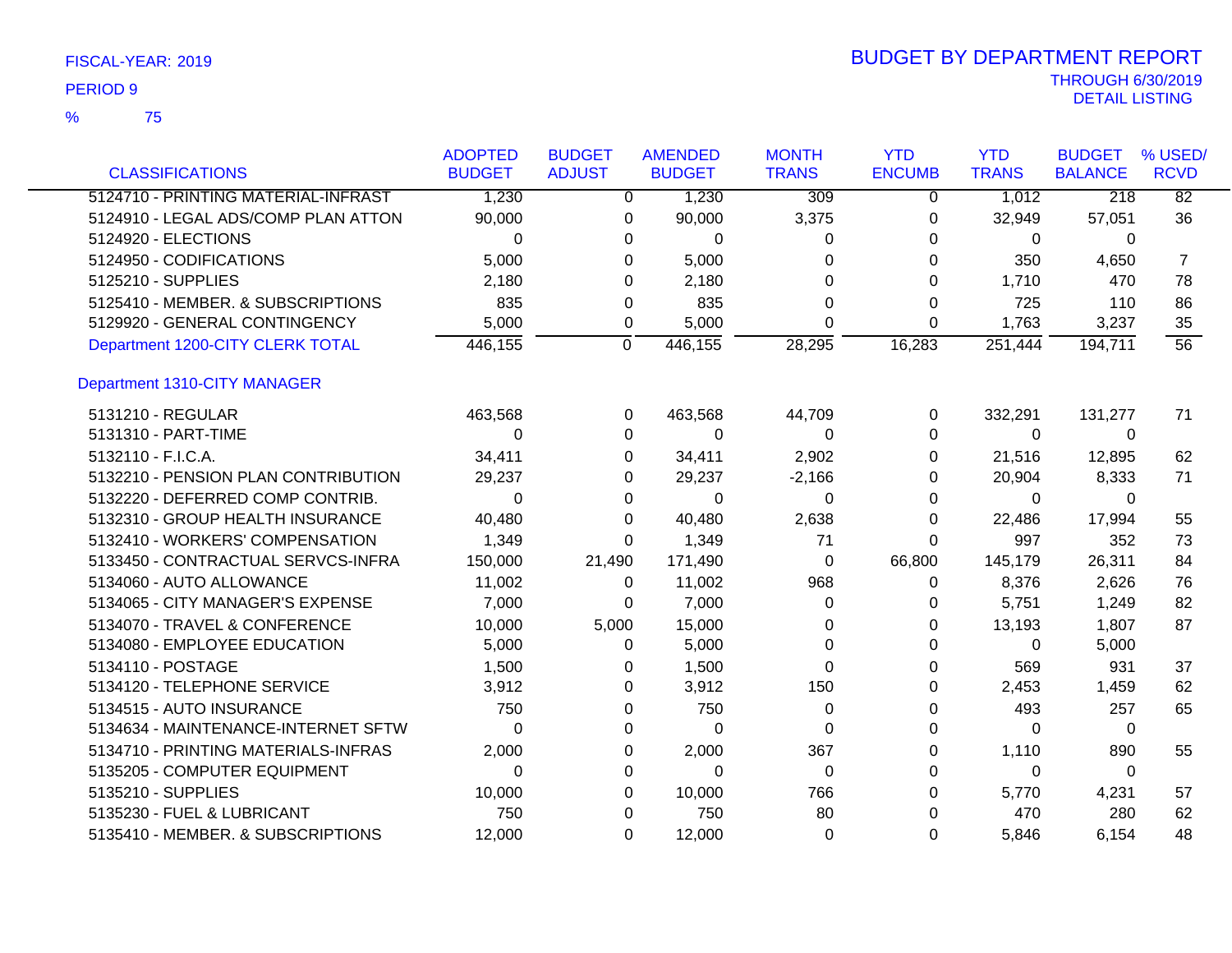| <b>CLASSIFICATIONS</b>                             | <b>ADOPTED</b><br><b>BUDGET</b> | <b>BUDGET</b><br><b>ADJUST</b> | <b>AMENDED</b><br><b>BUDGET</b> | <b>MONTH</b><br><b>TRANS</b> | <b>YTD</b><br><b>ENCUMB</b> | <b>YTD</b><br><b>TRANS</b> | <b>BUDGET</b><br><b>BALANCE</b> | % USED/<br><b>RCVD</b> |
|----------------------------------------------------|---------------------------------|--------------------------------|---------------------------------|------------------------------|-----------------------------|----------------------------|---------------------------------|------------------------|
| 5139920 - GENERAL CONTINGENCY                      | 100,000                         | $-5,000$                       | 95,000                          | $\mathbf 0$                  | $\mathbf 0$                 | 2,748                      | 92,252                          | $\overline{2}$         |
| Department 1310-CITY MANAGER TOTAL                 | 882,959                         | 21,490                         | 904,449                         | 50,485                       | 66,800                      | 590,152                    | 314,298                         | 65                     |
| Department 1320-PROCUREMENT DIVISION               |                                 |                                |                                 |                              |                             |                            |                                 |                        |
| 5131210 - REGULAR                                  | 121,868                         | 0                              | 121,868                         | 9,593                        | 0                           | 87,029                     | 34,839                          | 71                     |
| 5131310 - PART-TIME                                | 0                               | 0                              | 0                               | 0                            | $\Omega$                    | $\mathbf{0}$               | 0                               |                        |
| 5131410 - OVERTIME                                 | 7,445                           | 0                              | 7,445                           | 88                           | 0                           | 3,099                      | 4,346                           | 41                     |
| 5132110 - F.I.C.A.                                 | 9,893                           | 0                              | 9,893                           | 808                          | 0                           | 7,433                      | 2,460                           | 75                     |
| 5132210 - PENSION PLAN CONTRIBUTION                | 8,405                           | 0                              | 8,405                           | 2,003                        | 0                           | 6,009                      | 2,396                           | 71                     |
| 5132220 - DEFERRED COMP CONTRIB.                   | 0                               | 0                              | 0                               | 0                            | $\Omega$                    | 0                          | 0                               |                        |
| 5132310 - GROUP HEALTH INSURANCE                   | 15,277                          | 0                              | 15,277                          | 1,159                        | $\Omega$                    | 9,875                      | 5,402                           | 64                     |
| 5132410 - WORKERS' COMPENSATION                    | 366                             | 0                              | 366                             | 19                           | 0                           | 270                        | 96                              | 73                     |
| 5133450 - CONTRACTUAL SERVCS-INFRA                 | 6,100                           | 0                              | 6,100                           | $\Omega$                     | $\Omega$                    | $\mathbf{0}$               | 6,100                           |                        |
| 5134110 - POSTAGE                                  | 3,000                           | 0                              | 3,000                           | 85                           | $\Omega$                    | 1,051                      | 1,949                           | 35                     |
| 5134120 - TELEPHONE SERVICE                        | 1,080                           | 0                              | 1,080                           | 98                           | $\Omega$                    | 923                        | 157                             | 85                     |
| 5134125 - TELEPHONE                                | 40,520                          | 0                              | 40,520                          | 1,755                        | 0                           | 34,659                     | 5,861                           | 85                     |
| 5134420 - LEASE PURCH-POSTAGE MACHN                | 2,904                           | 0                              | 2,904                           | 242                          | 0                           | 1,936                      | 968                             | 66                     |
| 5134615 - REPAIR & MAINT. OFFC EQUI                | 1,020                           | 0                              | 1,020                           | 0                            | 0                           | 1,020                      | 0                               | 100                    |
| 5134620 - REPAIR & MAINT. OPER EQUI                | 250                             | 0                              | 250                             | $\Omega$                     | 0                           | $\Omega$                   | 250                             |                        |
| 5134634 - MAINTENANCE-INTERNET SFTW                | $\Omega$                        | 0                              | $\Omega$                        | $\Omega$                     | $\Omega$                    | $\Omega$                   | $\Omega$                        |                        |
| 5134710 - PRINTING MATERIALS-INFRAS                | 2,461                           | 0                              | 2,461                           | 401                          | 0                           | 1,221                      | 1,240                           | 49                     |
| 5134720 - PRINTING - CONTRACTUAL                   | 2,000                           | 0                              | 2,000                           | 193                          | 0                           | 1,064                      | 936                             | 53                     |
| 5135210 - SUPPLIES                                 | 16,150                          | 0                              | 16,150                          | 544                          | 0                           | 7,758                      | 8,392                           | 48                     |
| 5135410 - MEMBER. & SUBSCRIPTIONS                  | 330                             | 0                              | 330                             | 0                            | 0                           | 273                        | 57                              | 82                     |
| 5139920 - GENERAL CONTINGENCY                      | 5,000                           | $\mathbf 0$                    | 5,000                           | $\Omega$                     | $\mathbf 0$                 | 0                          | 5,000                           |                        |
| Department 1320-PROCUREMENT DIVISION TOTAL 244,069 |                                 | $\Omega$                       | 244,069                         | 16,988                       | $\overline{0}$              | 163,620                    | 80,449                          | 67                     |
| Department 1330-PERSONNEL DIVISION                 |                                 |                                |                                 |                              |                             |                            |                                 |                        |
| 5131210 - REGULAR                                  | 134,574                         | 0                              | 134,574                         | 10,296                       | 0                           | 93,913                     | 40,661                          | 69                     |
| 5131310 - PART-TIME                                | 0                               | 0                              | 0                               | 0                            | 0                           | $\mathbf 0$                | 0                               |                        |
| 5132110 - F.I.C.A.                                 | 10,295                          | $\Omega$                       | 10,295                          | 788                          | $\mathbf 0$                 | 7,173                      | 3,122                           | 69                     |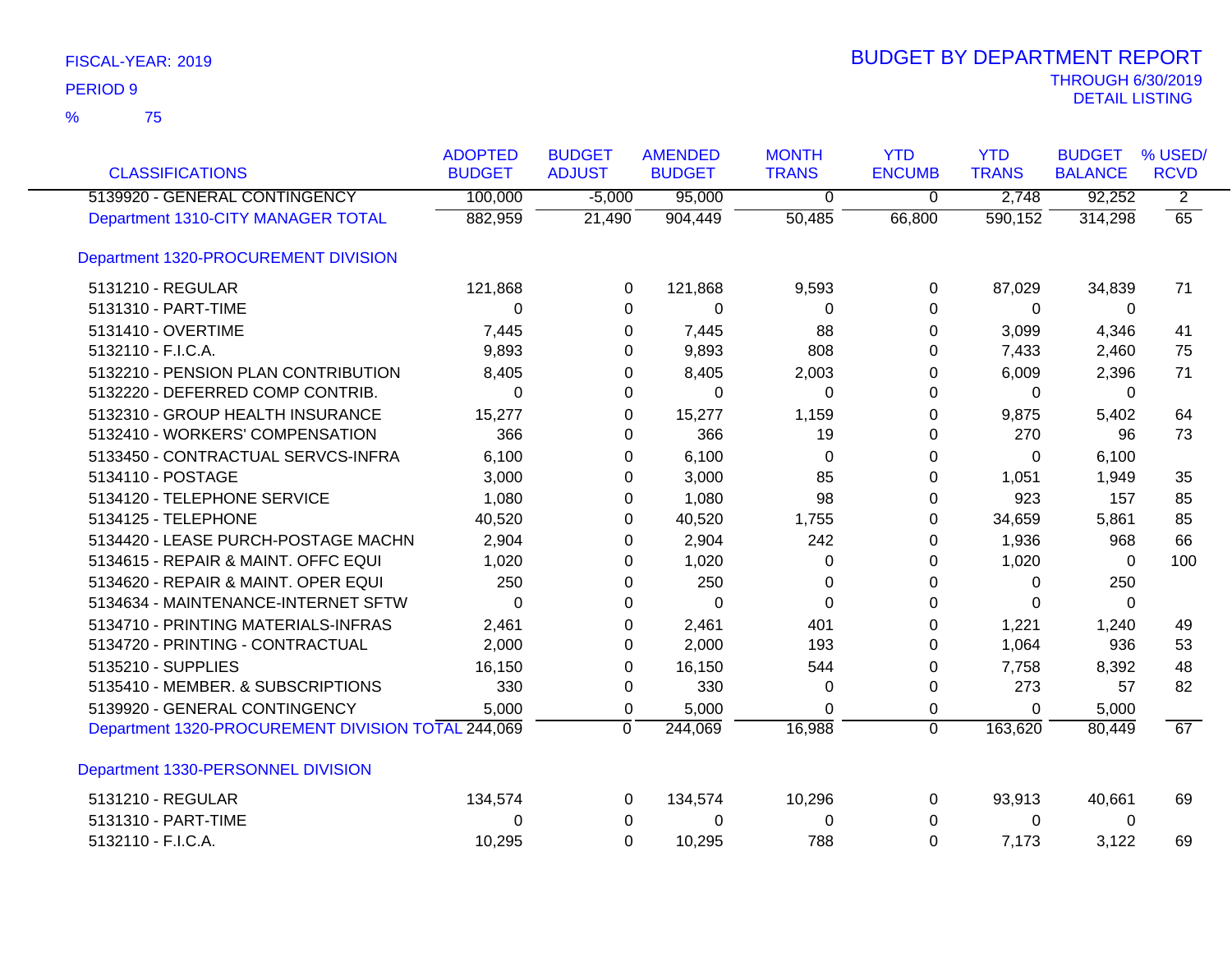| FISCAL-YEAR: 2019 |  |
|-------------------|--|
|-------------------|--|

75 %

# THROUGH 6/30/2019 DETAIL LISTING PERIOD <sup>9</sup> BUDGET BY DEPARTMENT REPORT

|                                          | <b>ADOPTED</b> | <b>BUDGET</b> | <b>AMENDED</b>    | <b>MONTH</b>   | <b>YTD</b>    | <b>YTD</b>   | <b>BUDGET</b>  | % USED/         |
|------------------------------------------|----------------|---------------|-------------------|----------------|---------------|--------------|----------------|-----------------|
| <b>CLASSIFICATIONS</b>                   | <b>BUDGET</b>  | <b>ADJUST</b> | <b>BUDGET</b>     | <b>TRANS</b>   | <b>ENCUMB</b> | <b>TRANS</b> | <b>BALANCE</b> | <b>RCVD</b>     |
| 5132210 - PENSION PLAN CONTRIBUTION      | 5,401          |               | 5,401<br>$\Omega$ | 1,287          | 0             | 3,862        | 1,539          | $\overline{71}$ |
| 5132220 - DEFERRED COMP CONTRIB.         | 3,604          |               | 3,604<br>0        | 290            | 0             | 2,617        | 987            | 72              |
| 5132310 - GROUP HEALTH INSURANCE         | 15,277         |               | 15,277<br>0       | 1,166          | 0             | 9,939        | 5,338          | 65              |
| 5132410 - WORKERS' COMPENSATION          | 404            |               | 404<br>0          | 21             | 0             | 299          | 105            | 74              |
| 5132510 - UNEMPLOYMENT COMPENSATION      | 20,000         |               | 20,000<br>0       | 0              | 0             | 4,574        | 15,426         | 22              |
| 5132610 - EMPLOYEE ASSISTANCE PROGR      | 10,000         |               | 10,000<br>0       | 528            | 0             | 4,479        | 5,521          | 44              |
| 5133160 - RANDOM & PRE=EMPLOY TESTING    | 15,000         |               | 15,000<br>0       | 900            | 0             | 6,305        | 8,695          | 42              |
| 5133450 - CONTRACTUAL SERVCS-INFRA       | 63,000         |               | 0<br>63,000       | 5,050          | 11,112        | 57,821       | 5,179          | 91              |
| 5134080 - EMPLOYEE EDUCATION             | 10,000         |               | 10,000<br>0       | 0              | 1,000         | 6,982        | 3,019          | 69              |
| 5134110 - POSTAGE                        | 300            |               | 300<br>0          | 0              | 0             | 114          | 186            | 38              |
| 5134120 - TELEPHONE SERVICE              | 1,080          |               | 1,080<br>0        | 98             | 0             | 630          | 450            | 58              |
| 5134510 - EXCESS LIABILITY COVERAGE      | 500,000        |               | 500,000<br>0      | 0              | 0             | 442,727      | 57,274         | 88              |
| 5134634 - MAINTENANCE-INTERNET SFTW      | $\Omega$       |               | 0<br>$\Omega$     | $\overline{0}$ | $\Omega$      | 0            | 0              |                 |
| 5134710 - PRINTING MATERIALS-INFRAS      | 2,460          |               | 2,460<br>0        | 291            | 0             | 935          | 1,525          | 38              |
| 5134850 - NON-LEGAL ADVERTISING          | 5,000          |               | 5,000<br>0        | 0              | 0             | 2,681        | 2,319          | 53              |
| 5135205 - COMPUTER EQUIPMENT             | 0              |               | $\Omega$<br>0     | 0              | 0             | 0            | 0              |                 |
| 5135210 - SUPPLIES                       | 5,000          |               | 5,000<br>0        | 675            | 0             | 1,317        | 3,683          | 26              |
| 5135410 - MEMBER. & SUBSCRIPTIONS        | 1,000          |               | 1,000<br>0        | 0              | 0             | 0            | 1,000          |                 |
| 5139920 - GENERAL CONTINGENCY            | 5,000          |               | 5,000<br>0        | 0              | 0             | 0            | 5,000          |                 |
| Department 1330-PERSONNEL DIVISION TOTAL | 807,395        | $\mathbf 0$   | 807,395           | 21,390         | 12,112        | 646,368      | 161,029        | 80              |
| Department 1340-MANAGEMENT INFO. SYSTEMS |                |               |                   |                |               |              |                |                 |
| 5133450 - CONTRACTUAL SERVCS-INFRA       | 246,150        |               | 246,150<br>0      | 0              | 3,900         | 192,132      | 54,018         | 78              |
| 5134632 - INTERNET SERVICE               | 74,171         |               | 0<br>74,171       | 3,049          | 16,708        | 62,771       | 11,400         | 84              |
| 5134634 - MAINTENANCE-INTERNET SFTW      | 108,371        |               | 108,371<br>0      | 752            | 2,548         | 74,763       | 33,608         | 68              |
| 5135205 - COMPUTER EQUIPMENT             | 22,375         |               | 22,375<br>0       | $\Omega$       | 0             | 14,045       | 8,330          | 62              |
| 5135210 - SUPPLIES                       | 2,055          |               | 2,055<br>0        | $-99$          | 0             | 379          | 1,676          | 18              |
| 5136430 - EQUIPMENT-OPERATING            | 0              |               | 0<br>$\Omega$     | 0              | 0             | 0            | 0              |                 |
| Department 1340-MANAGEMENT INFO. SYSTEMS | 453,122        | $\mathbf 0$   | 453,122           | 3,702          | 23,156        | 344,090      | 109,032        | $\overline{75}$ |

Department 1410-FINANCE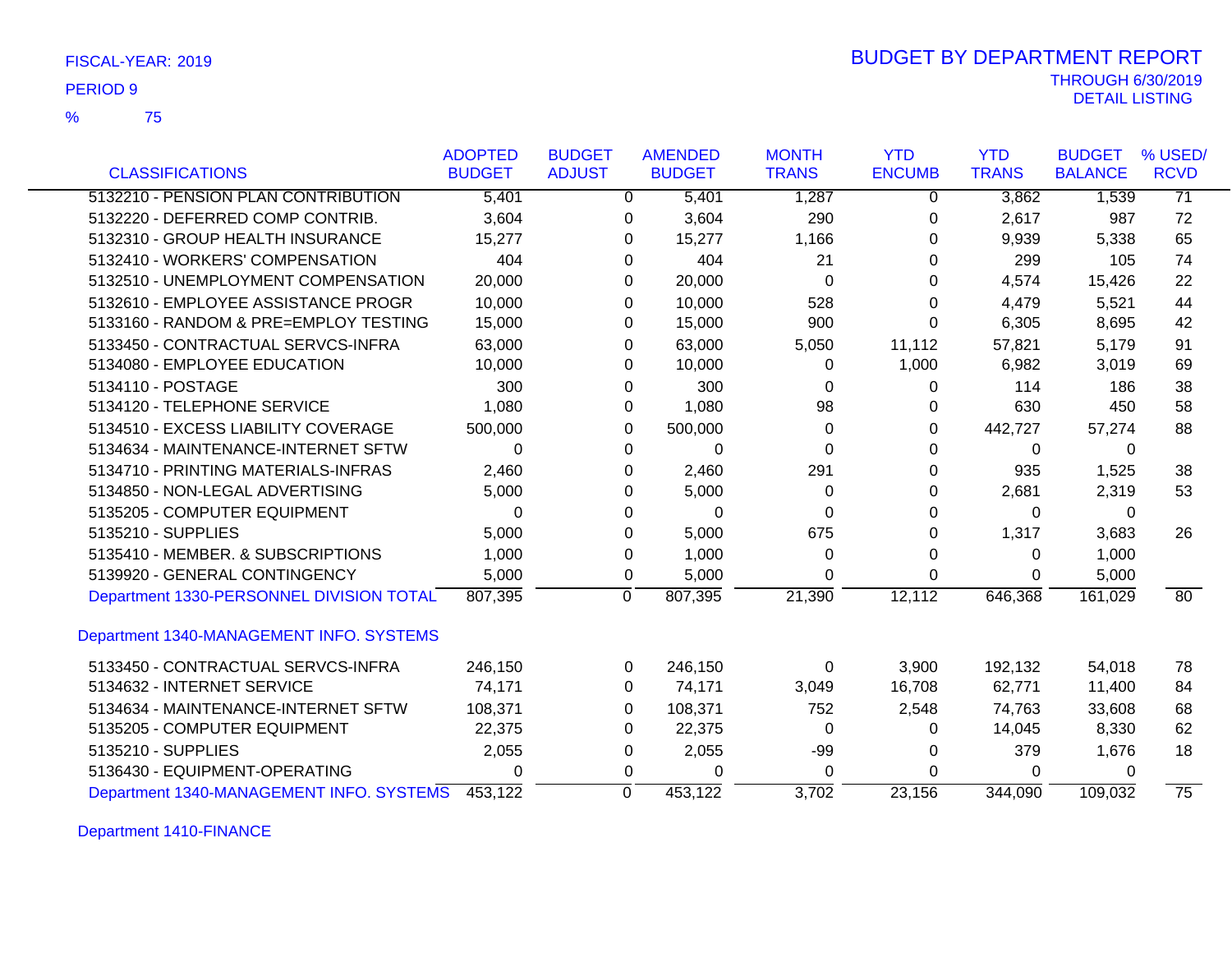|                                      | <b>ADOPTED</b> | <b>BUDGET</b>  | <b>AMENDED</b> | <b>MONTH</b> | <b>YTD</b>     | <b>YTD</b>   | <b>BUDGET</b>  | % USED/         |
|--------------------------------------|----------------|----------------|----------------|--------------|----------------|--------------|----------------|-----------------|
| <b>CLASSIFICATIONS</b>               | <b>BUDGET</b>  | <b>ADJUST</b>  | <b>BUDGET</b>  | <b>TRANS</b> | <b>ENCUMB</b>  | <b>TRANS</b> | <b>BALANCE</b> | <b>RCVD</b>     |
| 5131210 - REGULAR                    | 410,390        | $\overline{0}$ | 410,390        | 37,869       | $\overline{0}$ | 305,420      | 104,970        | $\overline{74}$ |
| 5131310 - PART-TIME                  | 16,045         | 0              | 16,045         | 1,064        | 0              | 10,646       | 5,399          | 66              |
| 5132110 - F.I.C.A.                   | 32,622         | 0              | 32,622         | 2,973        | 0              | 22,568       | 10,054         | 69              |
| 5132210 - PENSION PLAN CONTRIBUTION  | 23,321         | $\Omega$       | 23,321         | 5,558        | 0              | 16,674       | 6,647          | 71              |
| 5132220 - DEFERRED COMP CONTRIB.     | 3,612          | 0              | 3,612          | 277          | 0              | 2,560        | 1,052          | 70              |
| 5132310 - GROUP HEALTH INSURANCE     | 38,192         | 0              | 38,192         | 2,921        | 0              | 25,408       | 12,784         | 66              |
| 5132410 - WORKERS' COMPENSATION      | 1,279          | 0              | 1,279          | 68           | 0              | 945          | 334            | 73              |
| 5133100 - PROFESSIONAL SERVICES      | 10,000         | 0              | 10,000         | 0            | 0              | 9,986        | 14             | 99              |
| 5133210 - AUDITOR'S FEE              | 79,000         | 0              | 79,000         | 0            | 0              | 54,000       | 25,000         | 68              |
| 5133450 - CONTRACTUAL SERVCS-INFRA   | 17,860         | $\Omega$       | 17,860         | 150          | 320            | 8,357        | 9,503          | 46              |
| 5133459 - CONTRACTUAL SERVCS-PARKING | 532,627        | 27,035         | 559,662        | 39,988       | 170,785        | 523,348      | 36,314         | 93              |
| 5134070 - TRAVEL & CONFERENCE        | 3,710          | $\Omega$       | 3,710          | 169          | 0              | 817          | 2,893          | 22              |
| 5134110 - POSTAGE                    | 7,030          | 0              | 7,030          | 0            | 0              | 2,668        | 4,362          | 37              |
| 5134120 - TELEPHONE SERVICE          | 1,080          | $\Omega$       | 1,080          | 90           | 0              | 765          | 315            | 70              |
| 5134515 - AUTO INSURANCE             | 3,084          | 0              | 3,084          | 0            | 0              | 2,028        | 1,056          | 65              |
| 5134634 - MAINTENANCE-INTERNET SFTW  | 46,437         | $\Omega$       | 46,437         | 0            | $\Omega$       | 41,436       | 5,001          | 89              |
| 5134710 - PRINTING MATERIALS-INFRAS  | 1,230          | 0              | 1,230          | 309          | 0              | 925          | 305            | 75              |
| 5135205 - COMPUTER EQUIPMENT         | 1,500          | 0              | 1,500          | 0            | 0              | 0            | 1,500          |                 |
| 5135210 - SUPPLIES                   | 8,900          | 0              | 8,900          | 59           | 0              | 4,968        | 3,932          | 55              |
| 5135230 - FUEL & LUBRICANT           | 1,505          | 0              | 1,505          | 160          | 0              | 943          | 562            | 62              |
| 5135410 - MEMBER. & SUBSCRIPTIONS    | 1,660          | $\Omega$       | 1,660          | 225          | $\Omega$       | 1,195        | 465            | 71              |
| 5137110 - DEBT SERVICE-PRINCIPAL     | 0              | 0              | 0              | 0            | 0              | 0            | 0              |                 |
| 5137210 - DEBT SERVICE-INTEREST      | 0              | $\Omega$       | 0              | $\Omega$     | $\Omega$       | 0            | $\Omega$       |                 |
| 5139920 - GENERAL CONTINGENCY        | 5,000          | 0              | 5,000          | $\Omega$     | 0              | 0            | 5,000          |                 |
| Department 1410-FINANCE TOTAL        | 1,246,084      | 27,035         | 1,273,119      | 91,880       | 171,105        | 1,035,657    | 237,462        | 81              |
| Department 1500-CITY ATTORNEY        |                |                |                |              |                |              |                |                 |
| 5143120 - LEGAL SERVICES- RETAINER   | 243,597        | 0              | 243,597        | 0            | 0              | 140,280      | 103,317        | 57              |
| 5143410 - OUTSIDE COST               | 100,000        | 0              | 100,000        | 0            | 0              | 10,496       | 89,504         | 10              |
| 5143440 - EMPLOYMENT LAW             | 60,775         | 0              | 60,775         | $\Omega$     | 0              | 4,756        | 56,020         | $\overline{7}$  |
| 5144065 - CITY ATTORNEY'S EXPENSE    | 103,180        | $\Omega$       | 103,180        | 52           | $\Omega$       | 20,512       | 82,668         | 19              |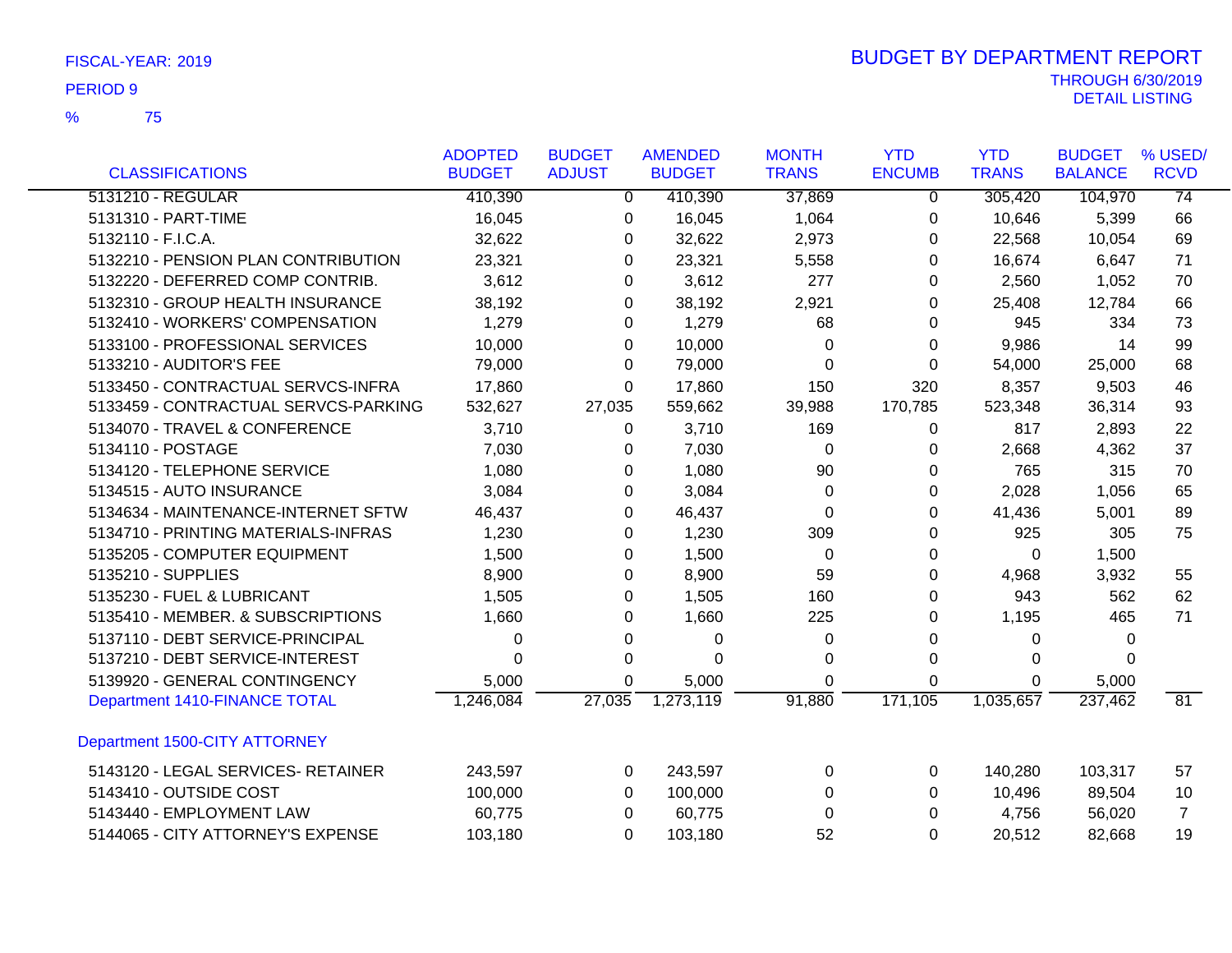| <b>CLASSIFICATIONS</b>              | <b>ADOPTED</b><br><b>BUDGET</b> | <b>BUDGET</b><br><b>ADJUST</b> | <b>AMENDED</b><br><b>BUDGET</b> | <b>MONTH</b><br><b>TRANS</b> | <b>YTD</b><br><b>ENCUMB</b> | <b>YTD</b><br><b>TRANS</b> | <b>BUDGET</b><br><b>BALANCE</b> | % USED/<br><b>RCVD</b> |
|-------------------------------------|---------------------------------|--------------------------------|---------------------------------|------------------------------|-----------------------------|----------------------------|---------------------------------|------------------------|
| Department 1500-CITY ATTORNEY TOTAL | 507,552                         |                                | 507,552<br>$\overline{0}$       | $\overline{52}$              | $\overline{0}$              | 176,044                    | 331,509                         | $\overline{34}$        |
| Department 1610-BUILDING            |                                 |                                |                                 |                              |                             |                            |                                 |                        |
| 5241210 - REGULAR                   | 269,496                         |                                | 269,496<br>0                    | 20,803                       | 0                           | 195,265                    | 74,231                          | 72                     |
| 5241310 - PART-TIME                 | 142,311                         |                                | 142,311<br>0                    | 10,905                       | 0                           | 100,797                    | 41,514                          | 70                     |
| 5242110 - F.I.C.A.                  | 31,503                          |                                | 31,503<br>0                     | 2,427                        | 0                           | 22,732                     | 8,771                           | 72                     |
| 5242210 - PENSION PLAN CONTRIBUTION | 4,932                           |                                | 4,932<br>0                      | 1,175                        | 0                           | 3,526                      | 1,406                           | 71                     |
| 5242220 - DEFERRED COMP CONTRIB.    | 13,554                          |                                | 13,554<br>0                     | 922                          | 0                           | 8,513                      | 5,041                           | 62                     |
| 5242310 - GROUP HEALTH INSURANCE    | 30,554                          |                                | 30,554<br>0                     | 2,315                        | 0                           | 19,719                     | 10,835                          | 64                     |
| 5242410 - WORKERS' COMPENSATION     | 8,815                           |                                | 8,815<br>0                      | 465                          | 0                           | 6,514                      | 2,301                           | 73                     |
| 5243150 - CONTRACT INSPECT/ENGINEER | 3,000                           |                                | 3,000<br>0                      | 700                          | 0                           | 1,200                      | 1,800                           | 40                     |
| 5243450 - CONTRACTUAL SERVICES      | 1,000                           |                                | 1,000<br>0                      | 0                            | 0                           | 0                          | 1,000                           |                        |
| 5244110 - POSTAGE                   | 200                             |                                | 200<br>0                        | $\Omega$                     | $\Omega$                    | 76                         | 124                             | 38                     |
| 5244120 - TELEPHONE SERVICES        | 4,020                           |                                | 4,020<br>0                      | 362                          | 0                           | 1,658                      | 2,362                           | 41                     |
| 5244515 - AUTO INSURANCE            | 767                             |                                | 767<br>0                        | 0                            | 0                           | 504                        | 263                             | 65                     |
| 5244710 - PRINTING MATERIALS-INFRAS | 1,640                           |                                | 0<br>1,640                      | 283                          | 0                           | 886                        | 754                             | 54                     |
| 5245206 - COMPUTER-SOFTWARE         | 7,000                           |                                | 7,000<br>0                      | 0                            | 0                           | 1,316                      | 5,684                           | 18                     |
| 5245210 - SUPPLIES                  | 5,000                           |                                | 5,000<br>0                      | 0                            | 0                           | 802                        | 4,198                           | 16                     |
| 5245220 - UNIFORMS                  | 1,840                           |                                | 1,840<br>0                      | 385                          | 0                           | 1,297                      | 543                             | 70                     |
| 5245230 - FUEL                      | 1,204                           |                                | 1,204<br>0                      | 128                          | 0                           | 754                        | 450                             | 62                     |
| 5245410 - MEMBER. & SUBSCRIPTIONS   | 160                             |                                | 160<br>0                        | 12                           | 0                           | 102                        | 58                              | 63                     |
| 5249920 - GENERAL CONTINGENCY       | 5,000                           |                                | 5,000<br>0                      | $\Omega$                     | 0                           | $\Omega$                   | 5,000                           |                        |
| Department 1610-BUILDING TOTAL      | 531,996                         |                                | $\overline{0}$<br>531,996       | 40,882                       | $\mathbf 0$                 | 365,661                    | 166,335                         | 68                     |
| Department 1620-PLANNING & ZONING   |                                 |                                |                                 |                              |                             |                            |                                 |                        |
| 5241210 - REGULAR                   | 324,078                         |                                | 324,078<br>0                    | 25,007                       | 0                           | 230,877                    | 93,201                          | 71                     |
| 5241310 - PART-TIME                 | $\Omega$                        |                                | 0<br>0                          | 0                            | 0                           | $\Omega$                   | 0                               |                        |
| 5242110 - F.I.C.A.                  | 24,792                          |                                | 24,792<br>0                     | 2,041                        | 0                           | 18,722                     | 6,070                           | 75                     |
| 5242210 - PENSION PLAN CONTRIBUTION | 17,803                          |                                | 17,803<br>0                     | 4,243                        | 0                           | 12,729                     | 5,074                           | 71                     |
| 5242220 - DEFERRED COMP CONTRIB.    | 3,513                           |                                | 3,513<br>0                      | 269                          | 0                           | 2,482                      | 1,031                           | 70                     |
| 5242310 - GROUP HEALTH INSURANCE    | 38,192                          |                                | 0<br>38,192                     | 2,909                        | 0                           | 24,513                     | 13,679                          | 64                     |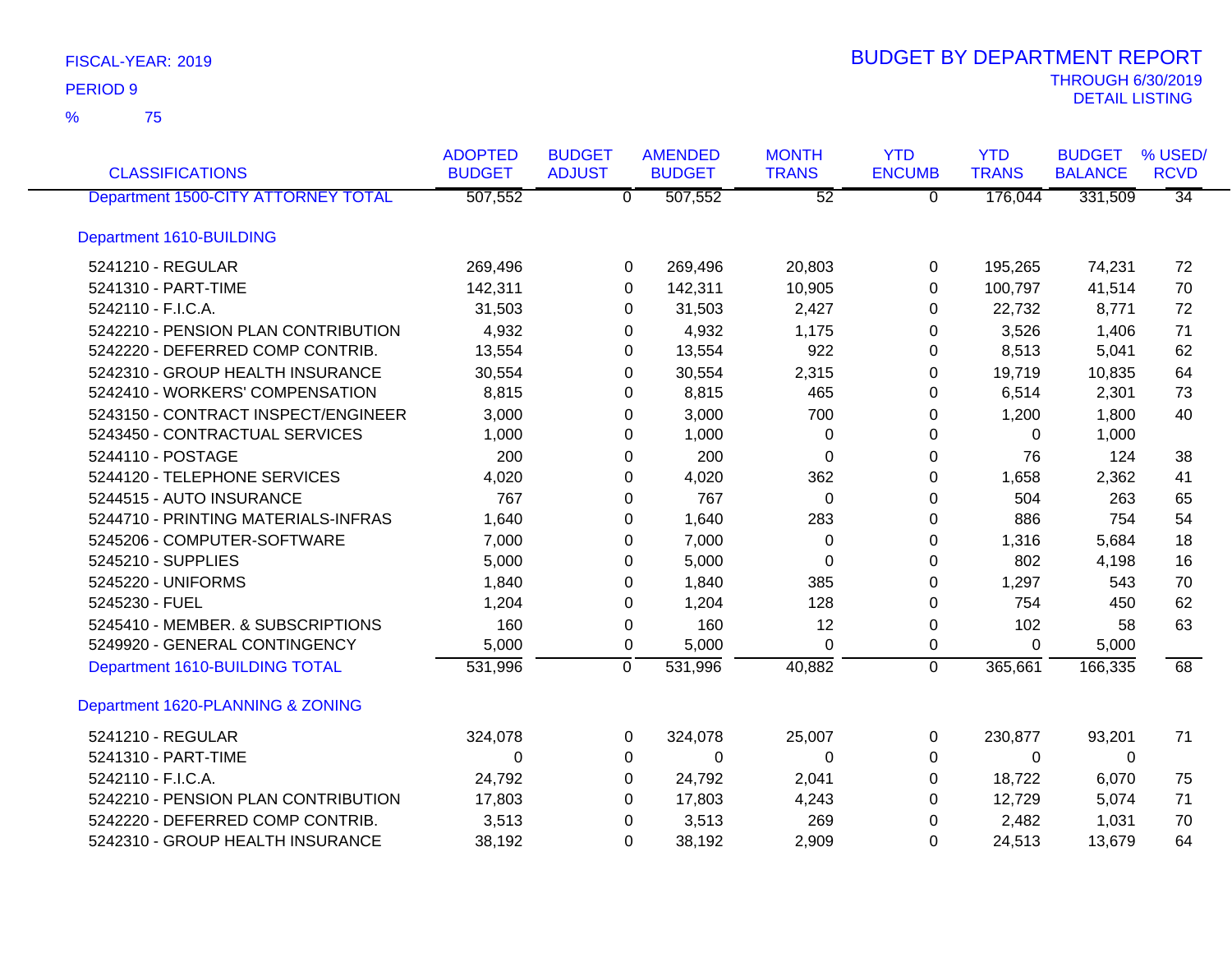75 %

|                                         | <b>ADOPTED</b>   | <b>BUDGET</b>  | <b>AMENDED</b> | <b>MONTH</b>    | <b>YTD</b>    | <b>YTD</b>   | <b>BUDGET</b>  | % USED/         |
|-----------------------------------------|------------------|----------------|----------------|-----------------|---------------|--------------|----------------|-----------------|
| <b>CLASSIFICATIONS</b>                  | <b>BUDGET</b>    | <b>ADJUST</b>  | <b>BUDGET</b>  | <b>TRANS</b>    | <b>ENCUMB</b> | <b>TRANS</b> | <b>BALANCE</b> | <b>RCVD</b>     |
| 5242410 - WORKERS' COMPENSATION         | $\overline{972}$ | $\overline{0}$ | 972            | $\overline{51}$ | $\mathbf 0$   | 718          | 254            | $\overline{73}$ |
| 5243100 - PROFESSIONAL SERVICES         | 1,290            | 0              | 1,290          | 0               | 0             | 0            | 1,290          |                 |
| 5243450 - CONTRACTUAL SERVICES          | 148,400          | 58,096         | 206,496        | $\Omega$        | 15,475        | 99,994       | 106,502        | 48              |
| 5243480 - DIGITIZING                    | $\Omega$         | 0              | 0              | $\Omega$        | 0             | 0            | 0              |                 |
| 5244070 - TRAVEL & CONFERENCE           | 1,400            | 0              | 1,400          | $\Omega$        | 0             | 0            | 1,400          |                 |
| 5244110 - POSTAGE                       | 2,500            | $\Omega$       | 2,500          | $\Omega$        | $\Omega$      | 949          | 1,551          | 37              |
| 5244120 - TELEPHONE SERVICES            | 1,620            | 0              | 1,620          | 150             | 0             | 797          | 823            | 49              |
| 5244515 - AUTO INSURANCE                | 477              | $\Omega$       | 477            | $\Omega$        | 0             | 333          | 144            | 69              |
| 5244620 - MAINT.&REP.OPER. EQUIPMNT     | 5,500            | 0              | 5,500          | 0               | 0             | 950          | 4,550          | 17              |
| 5244634 - PLANNING- INTERNET            | 4,000            | 0              | 4,000          | $\Omega$        | 0             | 0            | 4,000          |                 |
| 5244710 - PRINTING MATERIALS-INFRAS     | 1,640            | $\Omega$       | 1,640          | 283             | 0             | 886          | 754            | 54              |
| 5244910 - LEGAL ADS                     | 7,000            | 0              | 7,000          | $\Omega$        | 0             | 3,564        | 3,436          | 50              |
| 5245205 - COMPUTERS                     | 1,000            | $\Omega$       | 1,000          | $\Omega$        | $\Omega$      | 0            | 1,000          |                 |
| 5245210 - SUPPLIES                      | 2,750            | $\Omega$       | 2,750          | 25              | $\Omega$      | 799          | 1,951          | 29              |
| 5245230 - FUEL                          | 108              | $\Omega$       | 108            | 11              | 0             | 68           | 40             | 62              |
| 5245410 - MEMBER. & SUBSCRIPTIONS       | 1,749            | 0              | 1,749          | 744             | 0             | 744          | 1,005          | 42              |
| 5249920 - GENERAL CONTINGENCY           | 5,000            | 0              | 5,000          | 0               | 0             | 0            | 5,000          |                 |
| Department 1620-PLANNING & ZONING TOTAL | 593,784          | 58,096         | 651,880        | 35,733          | 15,475        | 399,125      | 252,755        | 61              |
| Department 1640-CODE ENFORCEMENT        |                  |                |                |                 |               |              |                |                 |
| 5241210 - REGULAR                       | 250,487          | $\Omega$       | 250,487        | 18,979          | 0             | 176,291      | 74,196         | 70              |
| 5241310 - PART-TIME                     | 0                | 0              | 0              | 0               | $\Omega$      | 0            | 0              |                 |
| 5241410 - OVERTIME                      | 0                | 0              | $\mathbf 0$    | 0               | 0             | 0            | 0              |                 |
| 5242110 - F.I.C.A.                      | 19,162           | 0              | 19,162         | 1,449           | 0             | 13,453       | 5,709          | 70              |
| 5242210 - PENSION PLAN CONTRIBUTION     | 16,230           | 0              | 16,230         | 3,868           | 0             | 11,604       | 4,626          | 71              |
| 5242220 - DEFERRED COMP CONTRIB.        | $\Omega$         | 0              | $\Omega$       | $\Omega$        | 0             | $\Omega$     | 0              |                 |
| 5242310 - GROUP HEALTH INSURANCE        | 30,554           | 0              | 30,554         | 2,329           | 0             | 19,847       | 10,707         | 64              |
| 5242410 - WORKERS' COMPENSATION         | 7,790            | 0              | 7,790          | 411             | 0             | 5,757        | 2,033          | 73              |
| 5243111 - SPECIAL MASTERS               | 3,600            | $\Omega$       | 3,600          | 600             | 0             | 2,650        | 950            | 73              |
| 5243450 - CONTRACTUAL SERVICES          | 10,000           | 0              | 10,000         | $\Omega$        | 0             | 1,790        | 8,210          | 17              |
| 5244070 - TRAVEL & CONFERENCE           | 1,200            | $\Omega$       | 1,200          | $\Omega$        | $\Omega$      | $\Omega$     | 1.200          |                 |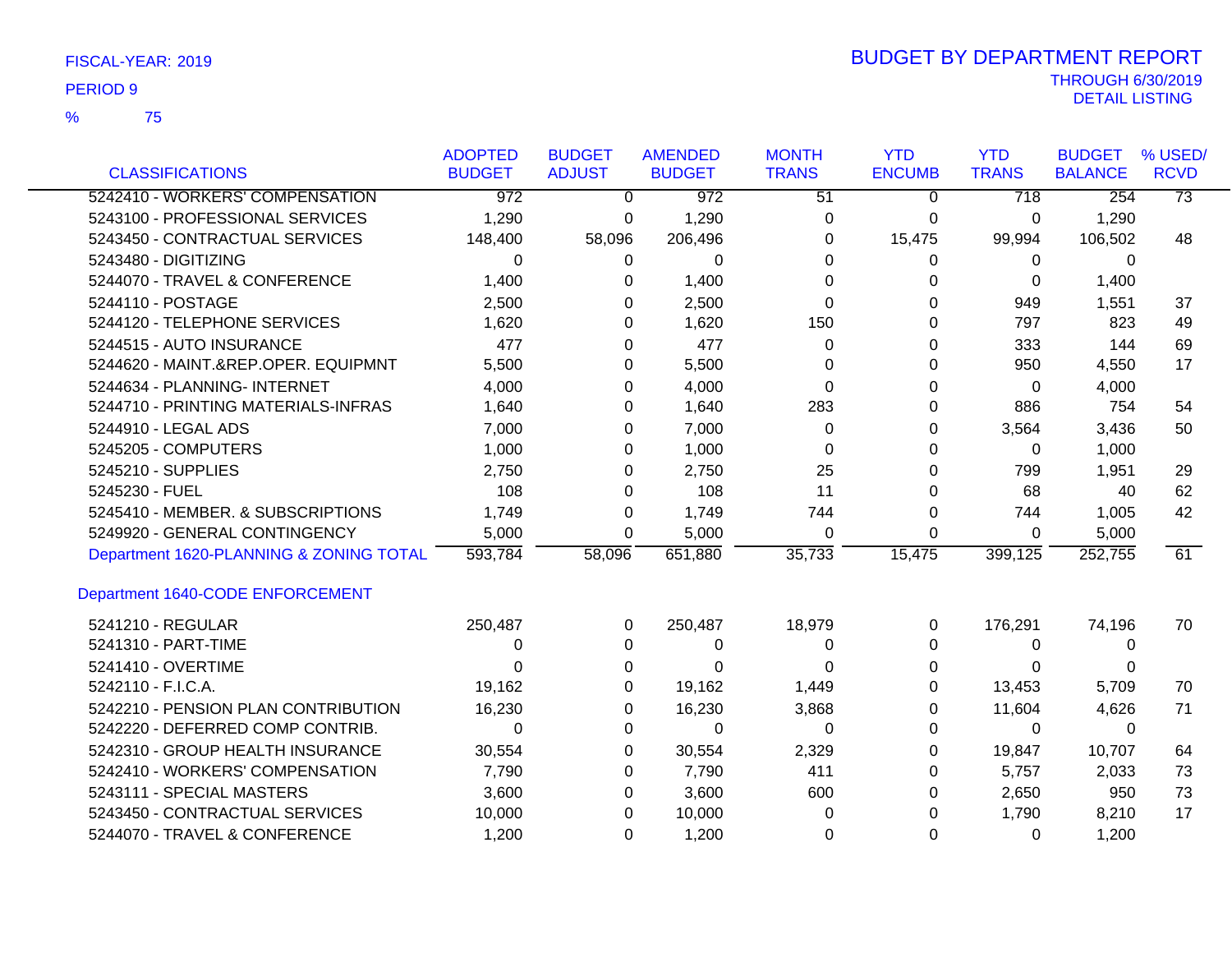75 %

| <b>CLASSIFICATIONS</b>                      | <b>ADOPTED</b><br><b>BUDGET</b> | <b>BUDGET</b><br><b>ADJUST</b> | <b>AMENDED</b><br><b>BUDGET</b> | <b>MONTH</b><br><b>TRANS</b> | <b>YTD</b><br><b>ENCUMB</b> | <b>YTD</b><br><b>TRANS</b> | <b>BUDGET</b><br><b>BALANCE</b> | % USED/<br><b>RCVD</b> |
|---------------------------------------------|---------------------------------|--------------------------------|---------------------------------|------------------------------|-----------------------------|----------------------------|---------------------------------|------------------------|
| 5244080 - EMPLOYEE EDUCATION                | 2,500                           | $\overline{0}$                 | 2,500                           | $\Omega$                     | $\Omega$                    | $\overline{0}$             | 2,500                           |                        |
| 5244110 - POSTAGE                           | 7,000                           | 0                              | 7,000                           | 0                            | 0                           | 2,657                      | 4,343                           | 37                     |
| 5244120 - TELEPHONE SERVICES                | 2,670                           | 0                              | 2,670                           | 518                          | 0                           | 2,139                      | 531                             | 80                     |
| 5244515 - AUTO INSURANCE                    | 3,030                           | 0                              | 3,030                           | 0                            | 0                           | 1,992                      | 1,038                           | 65                     |
| 5244710 - PRINTING MATERIALS-INFRAS         | 1,640                           | 0                              | 1,640                           | 283                          | 0                           | 886                        | 754                             | 54                     |
| 5244920 - LIENS                             | 1,640                           | 0                              | 1,640                           | 0                            | 0                           | 0                          | 1,640                           |                        |
| 5245205 - COMPUTERS                         | 1,000                           | 0                              | 1,000                           | 0                            | 0                           | 0                          | 1,000                           |                        |
| 5245210 - SUPPLIES                          | 3,500                           | $\Omega$                       | 3,500                           | $\Omega$                     | 0                           | 485                        | 3,015                           | 13                     |
| 5245220 - UNIFORMS                          | 2,000                           | $\Omega$                       | 2,000                           | $\Omega$                     | 0                           | 390                        | 1,610                           | 19                     |
| 5245230 - FUEL                              | 2,065                           | 0                              | 2,065                           | 219                          | 0                           | 1,294                      | 771                             | 62                     |
| 5245410 - MEMBER. & SUBSCRIPTIONS           | 600                             | 0                              | 600                             | 0                            | 0                           | 105                        | 495                             | 17                     |
| 5249920 - GENERAL CONTINGENCY               | 5,000                           | 0                              | 5,000                           | $\Omega$                     | 0                           | 0                          | 5,000                           |                        |
| Department 1640-CODE ENFORCEMENT TOTAL      | 371,668                         | 0                              | 371,668                         | 28,656                       | 0                           | 241,340                    | 130,328                         | 64                     |
|                                             |                                 |                                |                                 |                              |                             |                            |                                 |                        |
| <b>Department 1710-BUILDING MAINTENANCE</b> |                                 |                                |                                 |                              |                             |                            |                                 |                        |
| 5191210 - FULL-TIME                         | 91,300                          | 0                              | 91,300                          | 6,966                        | 0                           | 64,955                     | 26,345                          | 71                     |
| 5191410 - OVERTIME                          | 4,000                           | $\Omega$                       | 4,000                           | $\Omega$                     | 0                           | 2,413                      | 1,587                           | 60                     |
| 5192110 - F.I.C.A.                          | 7,290                           | $\Omega$                       | 7,290                           | 614                          | 0                           | 5,845                      | 1,445                           | 80                     |
| 5192210 - PENSION PLAN CONTRIBUTION         | 6,169                           | 0                              | 6,169                           | 1,470                        | 0                           | 4,411                      | 1,758                           | 71                     |
| 5192310 - GROUP HEALTH INSURANCE            | 15,277                          | 0                              | 15,277                          | 1,143                        | 0                           | 9,730                      | 5,547                           | 63                     |
| 5192410 - WORKERS' COMPENSATION             | 4,275                           | $\Omega$                       | 4,275                           | 226                          | 0                           | 3,159                      | 1,116                           | 73                     |
| 5193450 - CONT. SVCS.                       | 87,960                          | 0                              | 87,960                          | 7,894                        | 26,631                      | 67,348                     | 20,612                          | 76                     |
| 5194070 - TRAVEL                            | $\Omega$                        | 0                              | 0                               | 0                            | 0                           | 0                          | 0                               |                        |
| 5194080 - EMPLOYEE EDUCATION                | 250                             | 0                              | 250                             | 0                            | 0                           | 0                          | 250                             |                        |
| 5194120 - TELEPHONE SERVICE                 | 780                             | 0                              | 780                             | $\Omega$                     | 0                           | $\Omega$                   | 780                             |                        |
| 5194310 - ELECTRICITY-FACILITIES            | 115,000                         | 0                              | 115,000                         | 11,526                       | 66,962                      | 110,441                    | 4,559                           | 96                     |
| 5194320 - WATER                             | 45,000                          | 0                              | 45,000                          | 800                          | 13,799                      | 37,589                     | 7,411                           | 83                     |
| 5194620 - REPAIR & MAINT. OPER EQUI         | 2,500                           | 0                              | 2,500                           | 395                          | 0                           | 515                        | 1,985                           | 20                     |
| 5194670 - MAINT & REP - STRUCTURES          | 66,000                          | 0                              | 66,000                          | 2,093                        | 2,490                       | 33,595                     | 32,405                          | 50                     |
| 5195210 - SUPPLIES                          | 20,000                          | 0                              | 20,000                          | 2,220                        | 0                           | 9,579                      | 10,421                          | 47                     |
| 5195220 - UNIFORMS                          | 1,000                           | 0                              | 1,000                           | 0                            | 0                           | 649                        | 351                             | 64                     |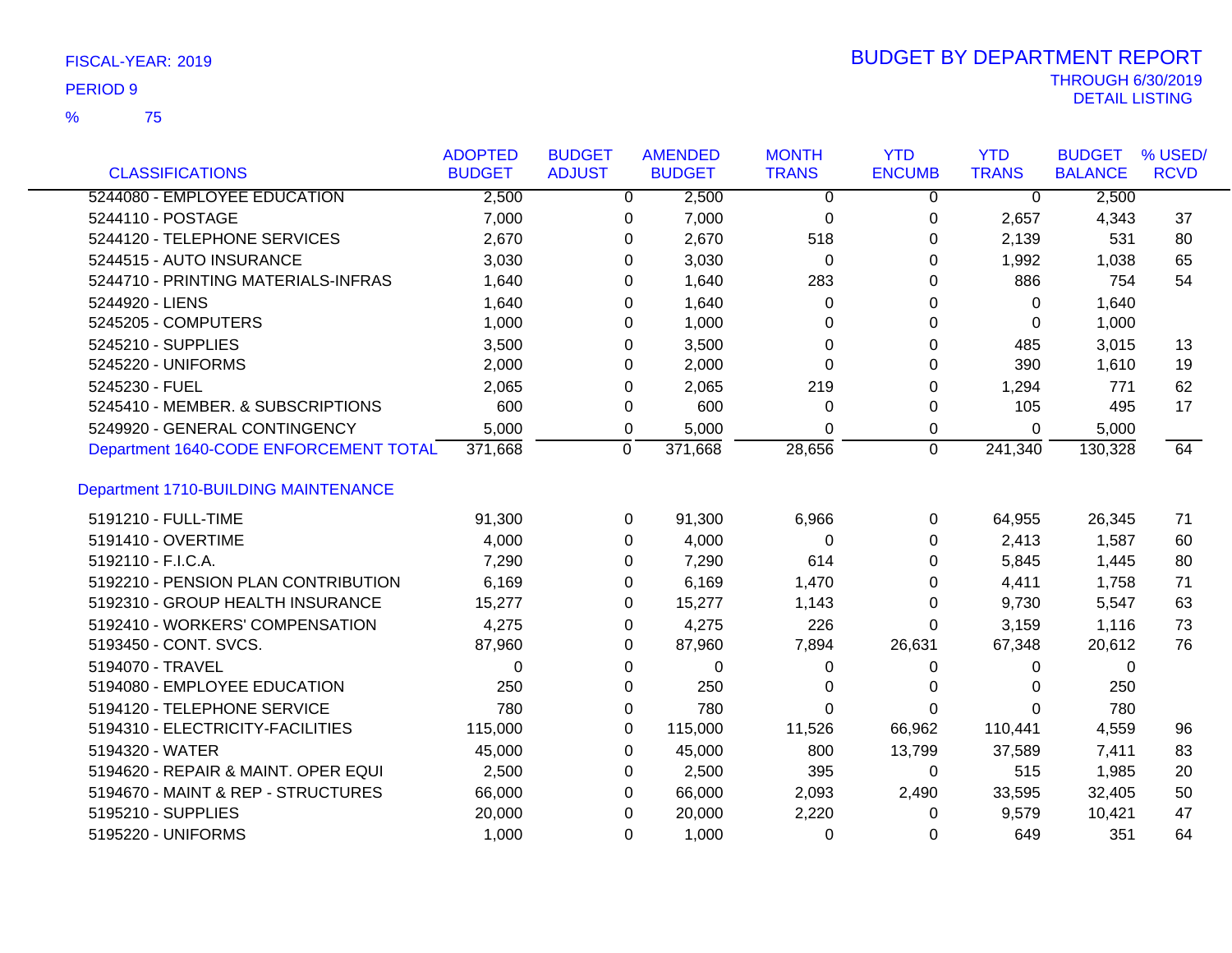75 %

| <b>CLASSIFICATIONS</b>                             | <b>ADOPTED</b><br><b>BUDGET</b> | <b>BUDGET</b><br><b>ADJUST</b> | <b>AMENDED</b><br><b>BUDGET</b> | <b>MONTH</b><br><b>TRANS</b> | <b>YTD</b><br><b>ENCUMB</b> | <b>YTD</b><br><b>TRANS</b> | <b>BUDGET</b><br><b>BALANCE</b> | % USED/<br><b>RCVD</b> |
|----------------------------------------------------|---------------------------------|--------------------------------|---------------------------------|------------------------------|-----------------------------|----------------------------|---------------------------------|------------------------|
| 5199920 - GENERAL CONTINGENCY                      | 5,000                           | $\overline{0}$                 | 5,000                           | $\overline{0}$               | $\mathbf 0$                 | $\overline{0}$             | 5,000                           |                        |
| Department 1710-BUILDING MAINTENANCE TOTAL 471,801 |                                 | $\overline{0}$                 | 471,801                         | 35,347                       | 109,882                     | 350,229                    | 121,572                         | 74                     |
| Department 1720-SOLID WASTE                        |                                 |                                |                                 |                              |                             |                            |                                 |                        |
| 5341210 - REGULAR                                  | 362,017                         | 0                              | 362,017                         | 18,228                       | 0                           | 231,550                    | 130,467                         | 63                     |
| 5341410 - OVERTIME                                 | 8,000                           | 0                              | 8,000                           | 161                          | 0                           | 7,934                      | 66                              | 99                     |
| 5342110 - F.I.C.A.                                 | 29,684                          | 0                              | 29,684                          | 1,421                        | 0                           | 18,132                     | 11,552                          | 61                     |
| 5342210 - PENSION PLAN CONTRIBUTION                | 23,414                          | 0                              | 23,414                          | 5,580                        | 0                           | 16,740                     | 6,674                           | 71                     |
| 5342220 - ICMA                                     | 0                               | 0                              | $\Omega$                        | 0                            | $\Omega$                    | $\Omega$                   | $\Omega$                        |                        |
| 5342310 - GROUP HEALTH INSURANCE                   | 68,746                          | $\Omega$                       | 68,746                          | 4,018                        | 0                           | 40,551                     | 28,195                          | 58                     |
| 5342410 - WORKERS' COMPENSATION                    | 31,591                          | 0                              | 31,591                          | 1,668                        | $\Omega$                    | 23,346                     | 8,245                           | 73                     |
| 5343470 - INTERLCL AGREE-RECYCLING                 | 93,000                          | 0                              | 93,000                          | 0                            | 54,122                      | 93,000                     | 0                               | 100                    |
| 5344070 - TRAVEL & CONFERENCE                      | 0                               | 0                              | 0                               | 0                            | $\Omega$                    | $\Omega$                   | $\Omega$                        |                        |
| 5344080 - EMPLOYEE EDUCATION                       | 250                             | 0                              | 250                             | $\Omega$                     | $\mathbf 0$                 | $\Omega$                   | 250                             |                        |
| 5344340 - REFUSE DISPOSAL FEE                      | 769,000                         | 0                              | 769,000                         | 106,255                      | 313,367                     | 769,000                    | 0                               | 100                    |
| 5345210 - SUPPLIES                                 | 68,500                          | 0                              | 68,500                          | 0                            | 10,564                      | 12,903                     | 55,597                          | 18                     |
| 5345220 - UNIFORMS                                 | 4,000                           | 0                              | 4,000                           | 541                          | 0                           | 3,504                      | 496                             | 87                     |
| 5347110 - DEBT SERVICE-PRINCIPAL                   | 0                               | 0                              | 0                               | 0                            | $\Omega$                    | $\Omega$                   | $\Omega$                        |                        |
| 5347210 - DEBT SERVICE-INTEREST                    | $\Omega$                        | 0                              | 0                               | $\Omega$                     | $\Omega$                    | $\Omega$                   | $\Omega$                        |                        |
| Department 1720-SOLID WASTE TOTAL                  | 1,458,202                       | 0                              | 1,458,202                       | 137,872                      | 378,053                     | 1,216,660                  | 241,542                         | 83                     |
| Department 1730-STREET MAINTENANCE                 |                                 |                                |                                 |                              |                             |                            |                                 |                        |
| 5411210 - REGULAR                                  | 277,022                         | 0                              | 277,022                         | 24,049                       | 0                           | 200,806                    | 76,216                          | 72                     |
| 5411310 - PART TIME                                | 0                               | 0                              | 0                               | 0                            | 0                           | 0                          | 0                               |                        |
| 5411410 - OVERTIME                                 | 5,000                           | 0                              | 5,000                           | 107                          | $\Omega$                    | 6,835                      | $-1,835$                        | 136                    |
| 5412110 - F.I.C.A.                                 | 21,575                          | 0                              | 21,575                          | 1,894                        | 0                           | 16,325                     | 5,250                           | 75                     |
| 5412210 - PENSION PLAN CONTRIBUTION                | 16,106                          | 0                              | 16,106                          | 3,838                        | $\Omega$                    | 11,515                     | 4,591                           | 71                     |
| 5412220 - DEFERRED COMP CONTRIB                    | 1,949                           | 0                              | 1,949                           | 149                          | 0                           | 1,424                      | 525                             | 73                     |
| 5412310 - GROUP HEALTH INSURANCE                   | 53,469                          | $\Omega$                       | 53,469                          | 4,566                        | $\Omega$                    | 34,263                     | 19,206                          | 64                     |
| 5412410 - WORKERS' COMPENSATION                    | 19,211                          | 0                              | 19,211                          | 1,014                        | 0                           | 14,197                     | 5,014                           | 73                     |
| 5413450 - CONTRACTUAL SERVICES                     | 65,000                          | 0                              | 65,000                          | 2,730                        | 2,495                       | 20,491                     | 44,509                          | 31                     |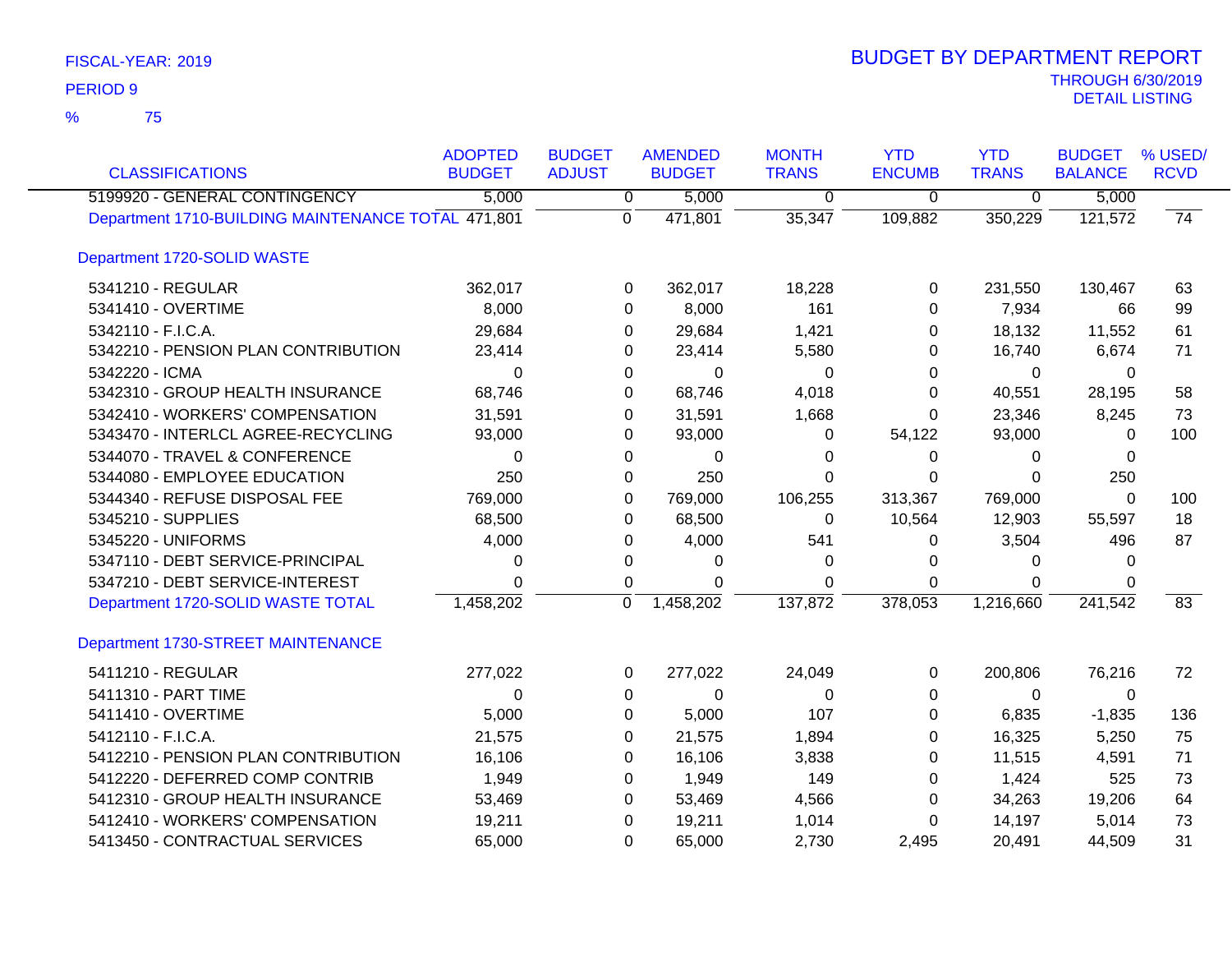| FISCAL-YEAR: 2019 |  |
|-------------------|--|
|                   |  |

75 %

|                                          | <b>ADOPTED</b> | <b>BUDGET</b> | <b>AMENDED</b> | <b>MONTH</b> | <b>YTD</b>    | <b>YTD</b>   | <b>BUDGET</b>  | % USED/         |
|------------------------------------------|----------------|---------------|----------------|--------------|---------------|--------------|----------------|-----------------|
| <b>CLASSIFICATIONS</b>                   | <b>BUDGET</b>  | <b>ADJUST</b> | <b>BUDGET</b>  | <b>TRANS</b> | <b>ENCUMB</b> | <b>TRANS</b> | <b>BALANCE</b> | <b>RCVD</b>     |
| 5414070 - TRAVEL & CONFERENCE            | 250            | 0             | 250            | $\Omega$     | $\mathbf{0}$  | 120          | 130            | $\overline{48}$ |
| 5414080 - EMPLOYEE EDUCATION             | 500            | 0             | 500            | 0            | 0             | 0            | 500            |                 |
| 5414120 - TRAVEL & CONFERENCE            | 1,080          | 0             | 1,080          | 104          | 0             | 473          | 607            | 43              |
| 5414625 - LANDSCAPE MAINTENANCE          | 50,000         | 0             | 50,000         | 3,835        | 0             | 27,469       | 22,531         | 54              |
| 5414640 - MAINT & REP STRS & PARKWY      | 20,000         | 0             | 20,000         | 1,081        | 0             | 9,339        | 10,661         | 46              |
| 5414650 - ELECTRICITY-STREET LIGHTS      | 140,000        | 0             | 140,000        | 22,639       | 35,130        | 130,188      | 9,812          | 92              |
| 5414670 - MAINT & REP-GRDS & STRUCT      | 10,000         | 0             | 10,000         | 360          | 0             | 4,222        | 5,778          | 42              |
| 5415210 - SUPPLIES                       | 4,000          | 0             | 4,000          | 1,105        | 0             | 2,744        | 1,256          | 68              |
| 5415220 - UNIFORMS                       | 3,500          | 0             | 3,500          | 384          | 0             | 2,644        | 856            | 75              |
| 5415245 - TOOLS                          | 500            | 0             | 500            | 247          | 0             | 335          | 165            | 67              |
| 5417110 - DEBT SERVICE- PRINCIPAL        | 0              | 0             | 0              | 0            | 0             | 0            | 0              |                 |
| 5417210 - DEBT SERVICE-INTEREST          | 0              | 0             | 0              | 0            | 0             | 0            | 0              |                 |
| Department 1730-STREET MAINTENANCE TOTAL | 689,162        | $\Omega$      | 689,162        | 68,102       | 37,625        | 483,390      | 205,772        | $\overline{70}$ |
| Department 1750-LANSCAPE MAINTENANCE     |                |               |                |              |               |              |                |                 |
| 5191210 - FULL-TIME                      | 139,752        | 0             | 139,752        | 10,752       | 0             | 100,411      | 39,341         | 71              |
| 5191410 - OVERTIME                       | 4,000          | 0             | 4,000          | 0            | 0             | 0            | 4,000          |                 |
| 5192110 - F.I.C.A.                       | 10,997         | 0             | 10,997         | 818          | 0             | 7,634        | 3,363          | 69              |
| 5192210 - PENSION PLAN CONTRIBUTION      | 9,497          | 0             | 9,497          | 2,263        | 0             | 6,790        | 2,707          | 71              |
| 5192220 - DEFERRED COMP CONTRIB.         | 0              | 0             | $\Omega$       | 0            | 0             | 0            | 0              |                 |
| 5192310 - GROUP HEALTH INSURANCE         | 22,915         | 0             | 22,915         | 1,727        | 0             | 14,709       | 8,206          | 64              |
| 5192410 - WORKERS' COMPENSATION          | 5,691          | 0             | 5,691          | 300          | 0             | 4,206        | 1,485          | 73              |
| 5193450 - CONT. SVCS.                    | 176,138        | 23,702        | 199,840        | 11,161       | 55,544        | 154,821      | 45,019         | 77              |
| 5194070 - TRAVEL                         | 355            | 0             | 355            | 0            | 0             | 165          | 190            | 46              |
| 5194120 - TELEPHONE SERVICE              | 780            | 0             | 780            | 46           | 0             | 390          | 390            | 50              |
| 5194350 - ELECTRICITY-CITY PARKS         | 50,000         | 0             | 50,000         | 1,014        | 25,195        | 50,000       | 0              | 100             |
| 5194420 - OUTSIDE SERV RENTAL            | 1,000          | 0             | 1,000          | 0            | 0             | 0            | 1,000          |                 |
| 5194515 - AUTO INSURANCE                 | 1,233          | 0             | 1,233          | 0            | 0             | 811          | 422            | 65              |
| 5194620 - REPAIR & MAINT. OPER EQUI      | 80,000         | 1,977         | 81,977         | 1,715        | 1,977         | 66,654       | 15,323         | 81              |
| 5194670 - MAINT & REP - STRUCTURES       | 0              | 0             | 0              | 0            | 0             | 0            | 0              |                 |
| 5195210 - SUPPLIES                       | 9,348          | 0             | 9,348          | 781          | 0             | 5,236        | 4,112          | 56              |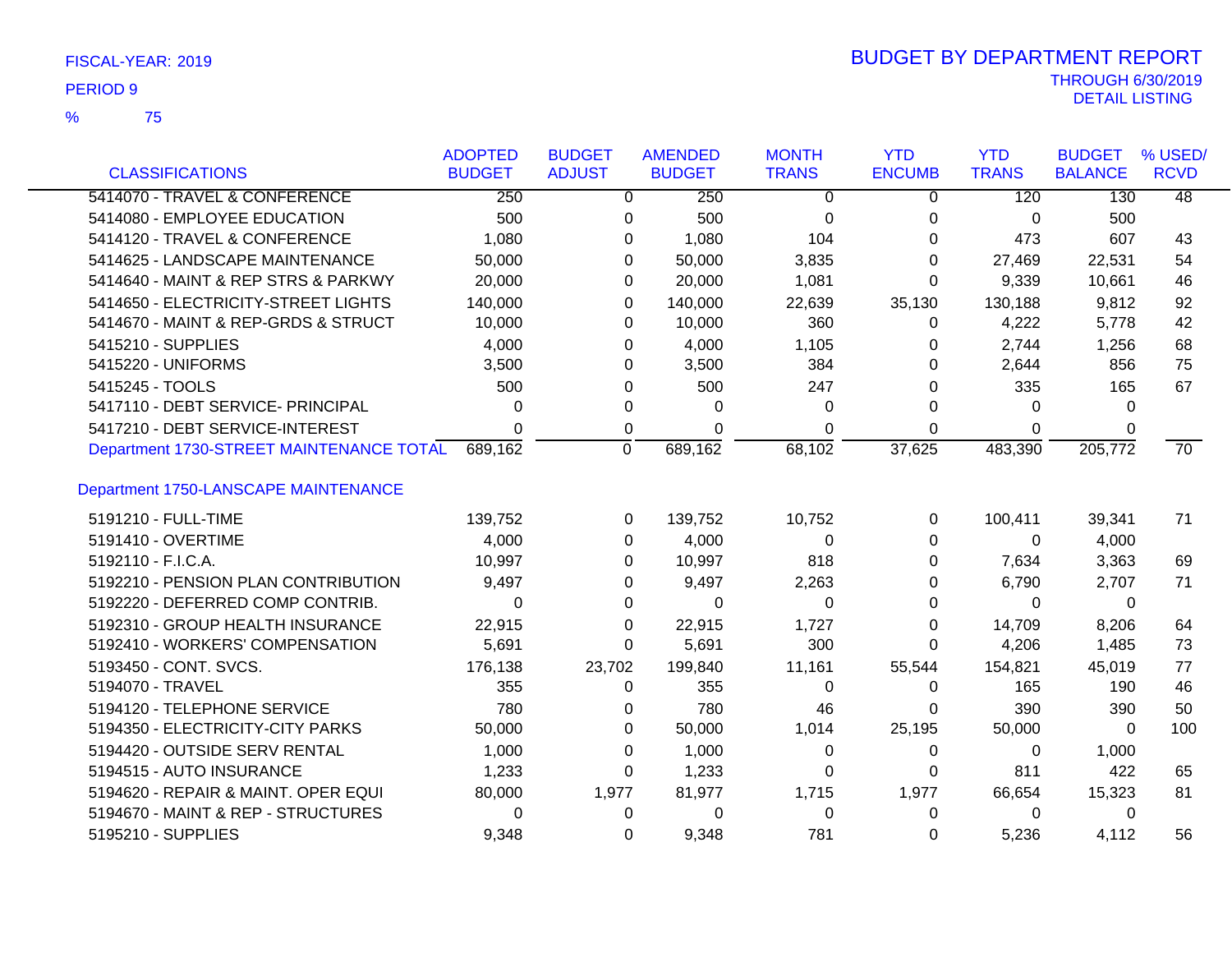| FISCAL-YEAR: 2019 |  |  |
|-------------------|--|--|
|-------------------|--|--|

|                                           | <b>ADOPTED</b> | <b>BUDGET</b> | <b>AMENDED</b> | <b>MONTH</b> | <b>YTD</b>    | <b>YTD</b>   | <b>BUDGET</b>  | % USED/         |
|-------------------------------------------|----------------|---------------|----------------|--------------|---------------|--------------|----------------|-----------------|
| <b>CLASSIFICATIONS</b>                    | <b>BUDGET</b>  | <b>ADJUST</b> | <b>BUDGET</b>  | <b>TRANS</b> | <b>ENCUMB</b> | <b>TRANS</b> | <b>BALANCE</b> | <b>RCVD</b>     |
| 5195220 - UNIFORMS                        | 2,475          | $\Omega$      | 2,475          | 0            | $\Omega$      | 2,120        | 355            | 85              |
| 5195230 - FUEL & LUBRICANT                | 8,047          | 0             | 8,047          | 853          | $\mathbf 0$   | 5,042        | 3,005          | 62              |
| 5195410 - MEMBER. & SUBSCRIPTIONS         | 365            | 0             | 365            | 0            | 0             | $\mathbf 0$  | 365            |                 |
| Department 1750-LANSCAPE MAINTENANCE      | 522,593        | 25,679        | 548,272        | 31,430       | 82,716        | 418,989      | 129,283        | $\overline{76}$ |
| Department 1760-MOTOR POOL                |                |               |                |              |               |              |                |                 |
| 5191210 - FULL-TIME                       | 143,605        | 0             | 143,605        | 10,958       | 0             | 102,120      | 41,485         | 71              |
| 5191410 - OVERTIME                        | 4,000          | 0             | 4,000          | 0            | 0             | 19           | 3,981          |                 |
| 5192110 - F.I.C.A.                        | 11,292         | 0             | 11,292         | 782          | 0             | 7,318        | 3,974          | 64              |
| 5192210 - PENSION PLAN CONTRIBUTION       | 9,555          | 0             | 9,555          | 2,277        | 0             | 6,832        | 2,723          | 71              |
| 5192220 - DEFERRED COMP CONTRIB.          | $\Omega$       | 0             | 0              | 0            | 0             | 0            | 0              |                 |
| 5192310 - GROUP HEALTH INSURANCE          | 22,915         | 0             | 22,915         | 1,730        | 0             | 14,736       | 8,179          | 64              |
| 5192410 - WORKERS' COMPENSATION           | 5,091          | 0             | 5,091          | 269          | 0             | 3,762        | 1,329          | 73              |
| 5194070 - TRAVEL                          | 0              | 0             | 0              | 0            | 0             | 0            | 0              |                 |
| 5194080 - EMPLOYEE EDUCATION              | 250            | 0             | 250            | $\Omega$     | 0             | $\Omega$     | 250            |                 |
| 5194120 - TELEPHONE SERVICE               | 780            | 0             | 780            | 52           | 0             | 237          | 543            | 30              |
| 5194515 - AUTO INSURANCE                  | 40,000         | 0             | 40,000         | 0            | 0             | 26,303       | 13,697         | 65              |
| 5194620 - REPAIR & MAINT. OPER EQUI       | 25,000         | 0             | 25,000         | 385          | 0             | 1,298        | 23,702         | 5               |
| 5194680 - MAINT & REP-OUTSIDE SVCS        | 75,000         | 0             | 75,000         | 9,982        | 1,347         | 42,749       | 32,251         | 56              |
| 5195220 - UNIFORMS                        | 3,000          | 0             | 3,000          | 226          | 0             | 2,419        | 581            | 80              |
| 5195230 - FUEL & LUBRICANT                | 150,000        | 0             | 150,000        | 7,774        | 24,325        | 107,812      | 42,188         | 71              |
| 5195240 - PARTS                           | 60,000         | 0             | 60,000         | 2,005        | 0             | 56,010       | 3,990          | 93              |
| 5195245 - OPERATING TOOLS                 | 1,000          | 0             | 1,000          | $\Omega$     | 0             | 435          | 565            | 43              |
| 5195250 - TIRES                           | 30,000         | 0             | 30,000         | 1,350        | 0             | 14,672       | 15,328         | 48              |
| 5195260 - GENERAL                         | 1,800          | 0             | 1,800          | 358          | 0             | 1,570        | 230            | 87              |
| Department 1760-MOTOR POOL TOTAL          | 583,288        | ō             | 583,288        | 38,148       | 25,672        | 388,292      | 194,996        | $\overline{66}$ |
| Department 1770-PUBLIC WORKS DIRECTOR OFF |                |               |                |              |               |              |                |                 |
| 5191210 - FULL-TIME                       | 69,497         | 0             | 69,497         | 2,980        | 0             | 36,860       | 32,637         | 53              |
| 5191410 - OVERTIME                        | 0              | 0             | 0              | 0            | 0             | 0            | 0              |                 |
| 5192110 - F.I.C.A.                        | 5,317          | $\Omega$      | 5,317          | 227          | 0             | 2,774        | 2,543          | 52              |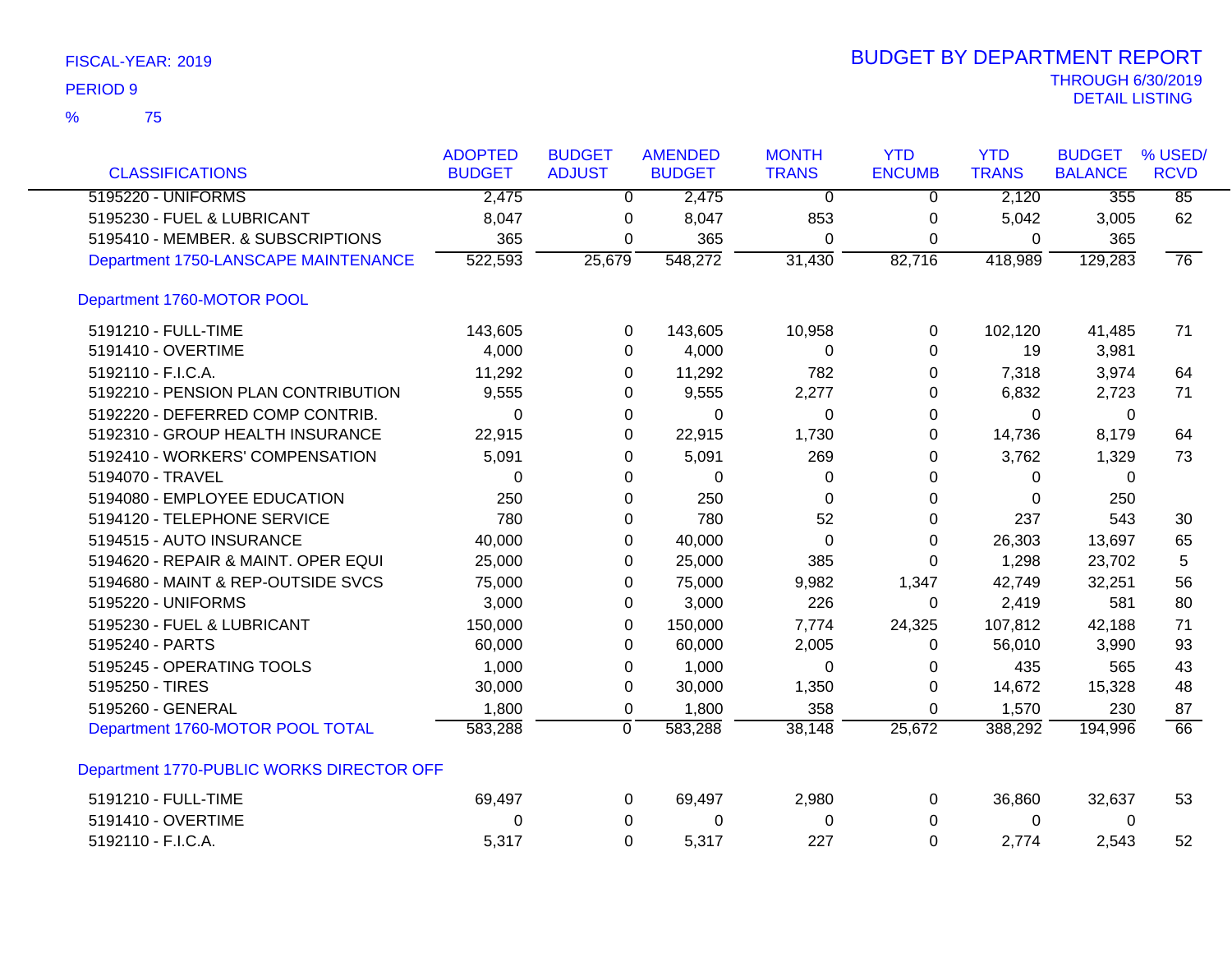75 %

|                                                   | <b>ADOPTED</b> | <b>BUDGET</b> | <b>AMENDED</b>          | <b>MONTH</b> | <b>YTD</b>    | <b>YTD</b>   | <b>BUDGET</b>  | % USED/         |
|---------------------------------------------------|----------------|---------------|-------------------------|--------------|---------------|--------------|----------------|-----------------|
| <b>CLASSIFICATIONS</b>                            | <b>BUDGET</b>  | <b>ADJUST</b> | <b>BUDGET</b>           | <b>TRANS</b> | <b>ENCUMB</b> | <b>TRANS</b> | <b>BALANCE</b> | <b>RCVD</b>     |
| 5192210 - PENSION PLAN CONTRIBUTION               | 2,849          |               | 2,849<br>$\overline{0}$ | 679          | 0             | 2,037        | 812            | $\overline{71}$ |
| 5192220 - DEFERRED COMP CONTRIB.                  | 1,797          |               | 1,797<br>0              | 47           | 0             | 47           | 1,750          | $\overline{c}$  |
| 5192310 - GROUP HEALTH INSURANCE                  | 22,915         |               | 22,915<br>0             | 579          | 0             | 8,813        | 14,102         | 38              |
| 5192410 - WORKERS' COMPENSATION                   | 296            |               | 296<br>0                | 16           | 0             | 219          | 77             | 73              |
| 5194070 - TRAVEL                                  | 250            |               | 250<br>0                | 0            | 0             | 0            | 250            |                 |
| 5194080 - EMPLOYEE EDUCATION                      | 250            |               | 250<br>0                | 0            | 0             | 66           | 184            | 26              |
| 5194110 - POSTAGE                                 | 0              |               | $\mathbf 0$<br>0        | 0            | 0             | 0            | 0              |                 |
| 5194120 - TELEPHONE SERVICE                       | 780            |               | 780<br>0                | 0            | 0             | 0            | 780            |                 |
| 5194540 - BOILER & MACHINERY                      | 1,000          |               | 1,000<br>0              | 0            | 0             | 0            | 1,000          |                 |
| 5194710 - COPY MACHINE                            | 5,000          |               | 5,000<br>0              | 575          | 0             | 1,851        | 3,149          | 37              |
| 5195205 - COMPUTER - EQUIPMENT                    | 1,000          |               | 1,000<br>0              | $\Omega$     | 0             | 0            | 1,000          |                 |
| 5195210 - SUPPLIES                                | 1,000          |               | 1,000<br>0              | 43           | 0             | 494          | 506            | 49              |
| 5195270 - PERMITS                                 | 1,000          |               | 1,000<br>0              | 50           | 0             | 277          | 723            | 27              |
| 5195410 - MEMBER, & SUBSCRIPTIONS                 | 500            |               | 500<br>0                | 0            | 0             | 0            | 500            |                 |
| Department 1770-PUBLIC WORKS DIRECTOR OFF 113,451 |                | $\Omega$      | 113,451                 | 5,196        | $\Omega$      | 53,438       | 60,013         | 47              |
| Department 1790-ENGINEERING & CONSTRUCTN          |                |               |                         |              |               |              |                |                 |
| 5191210 - FULL-TIME                               | 160,785        |               | 160,785<br>0            | 11,431       | 0             | 105,737      | 55,048         | 65              |
| 5192110 - F.I.C.A.                                | 12,300         |               | 12,300<br>0             | 919          | 0             | 8,245        | 4,055          | 67              |
| 5192210 - PENSION PLAN CONTRIBUTION               | 0              |               | $\Omega$<br>0           | 0            | $\Omega$      | 0            | 0              |                 |
| 5192220 - DEFERRED COMP CONTRIB.                  | 11,227         |               | 11,227<br>0             | 800          | 0             | 7,402        | 3,825          | 65              |
| 5192310 - GROUP HEALTH INSURANCE                  | 15,277         |               | 15,277<br>0             | 1,162        | 0             | 8,807        | 6,470          | 57              |
| 5192410 - WORKERS' COMPENSATION                   | 481            |               | 481<br>0                | 25           | 0             | 355          | 126            | 73              |
| 5193450 - CONT. SVCS.                             | 0              |               | $\mathbf 0$<br>0        | 0            | 0             | 0            | 0              |                 |
| 5194070 - TRAVEL                                  | 250            |               | 250<br>0                | 0            | 0             | 0            | 250            |                 |
| 5194080 - EMPLOYEE EDUCATION                      | 1,000          |               | 1,000<br>0              | $\Omega$     | 0             | 0            | 1,000          |                 |
| 5194120 - TELEPHONE SERVICE                       | 1,560          |               | 1,560<br>0              | 104          | 0             | 473          | 1,087          | 30              |
| 5195205 - COMPUTER - EQUIPMENT                    | 300            |               | 300<br>0                | 0            | 0             | 0            | 300            |                 |
| 5195210 - SUPPLIES                                | 2,500          |               | 2,500<br>0              | 115          | 0             | 1,688        | 812            | 67              |
| 5195410 - MEMBER. & SUBSCRIPTIONS                 | 1,000          |               | 1,000<br>0              | 0            | $\Omega$      | 310          | 690            | 31              |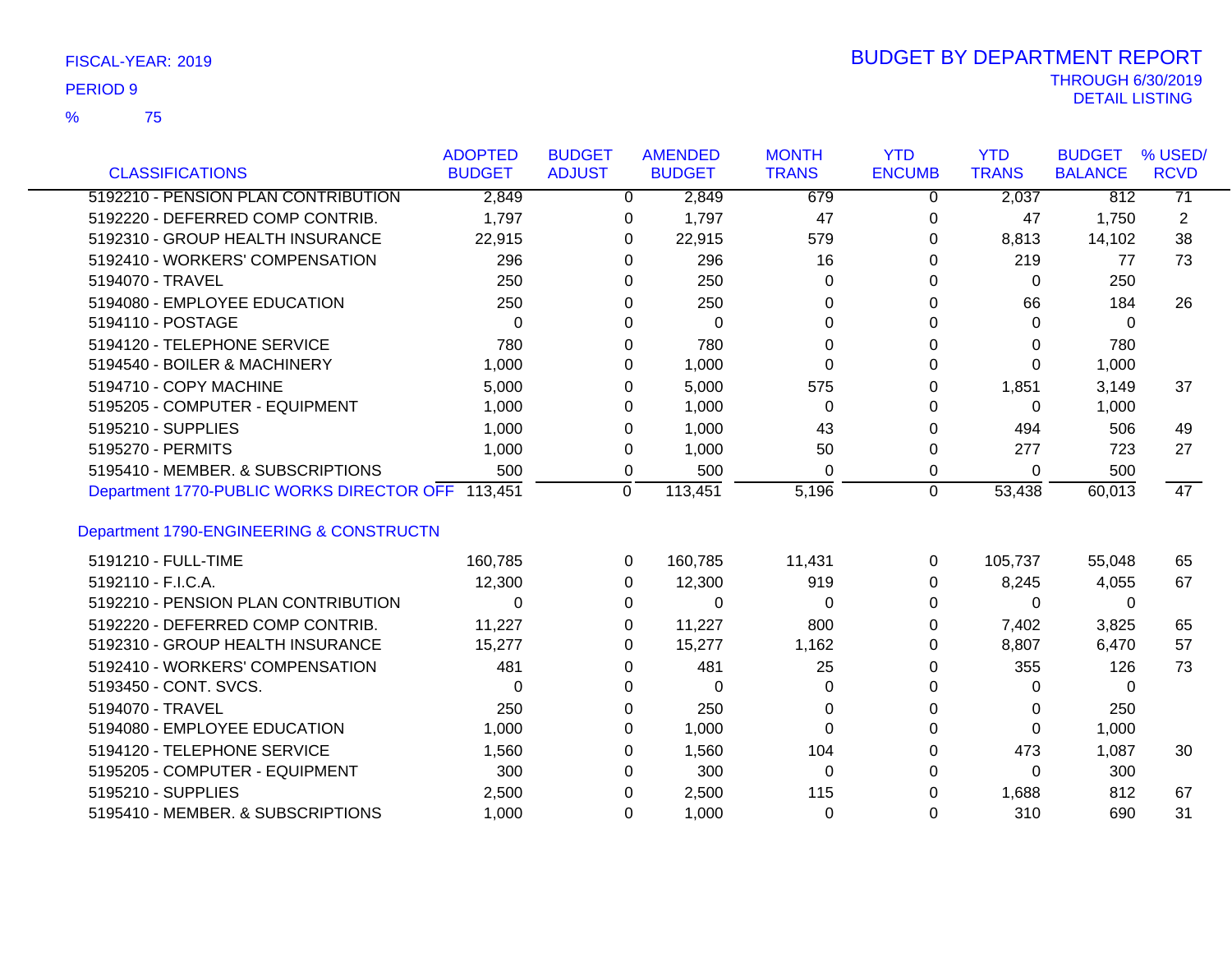75 %

| <b>CLASSIFICATIONS</b>                           | <b>ADOPTED</b><br><b>BUDGET</b> | <b>BUDGET</b><br><b>ADJUST</b> | <b>AMENDED</b><br><b>BUDGET</b> | <b>MONTH</b><br><b>TRANS</b> | <b>YTD</b><br><b>ENCUMB</b> | <b>YTD</b><br><b>TRANS</b> | <b>BUDGET</b><br><b>BALANCE</b> | % USED/<br><b>RCVD</b> |
|--------------------------------------------------|---------------------------------|--------------------------------|---------------------------------|------------------------------|-----------------------------|----------------------------|---------------------------------|------------------------|
| Department 1790-ENGINEERING & CONSTRUCTN 206,680 |                                 | $\overline{0}$                 | 206,680                         | 14,556                       | $\mathbf 0$                 | 133,017                    | 73,663                          | 64                     |
| Department 1910-POLICE                           |                                 |                                |                                 |                              |                             |                            |                                 |                        |
| 5211210 - REGULAR                                | 3,843,224                       | 0                              | 3,843,224                       | 287,010                      | 0                           | 2,642,554                  | 1,200,670                       | 68                     |
| 5211310 - PART-TIME                              | $\Omega$                        | 0                              | 0                               | $\Omega$                     | 0                           | 0                          | $\Omega$                        |                        |
| 5211410 - OVERTIME                               | 150,000                         | 0                              | 150,000                         | 11,379                       | 0                           | 103,728                    | 46,272                          | 69                     |
| 5211411 - OVERTIME- HOLIDAY PAY                  | 62,000                          | 0                              | 62,000                          | 4,441                        | 0                           | 56,948                     | 5,052                           | 91                     |
| 5211413 - OVERTIME-RED LIGHT CAMERAS             | 10,000                          | 0                              | 10,000                          | 570                          | 0                           | 5,300                      | 4,700                           | 53                     |
| 5211510 - SPEC PAY - EDUC INCENTIVE              | 31,958                          | 0                              | 31,958                          | 2,335                        | 0                           | 21,212                     | 10,746                          | 66                     |
| 5211530 - HAZARD PAY                             | 65,250                          | 0                              | 65,250                          | 4,400                        | 0                           | 43,350                     | 21,900                          | 66                     |
| 5212110 - F.I.C.A.                               | 318,409                         | 0                              | 318,409                         | 25,320                       | 0                           | 232,180                    | 86,229                          | 72                     |
| 5212210 - PENSION PLAN CONTRIBUTION              | 500,190                         | 0                              | 500,190                         | 112,465                      | 0                           | 399,444                    | 100,746                         | 79                     |
| 5212220 - DEFERRED COMP CONTRIB.                 | 25,246                          | 0                              | 25,246                          | 1,632                        | 0                           | 16,065                     | 9,181                           | 63                     |
| 5212310 - GROUP HEALTH INSURANCE                 | 450,642                         | 0                              | 450,642                         | 31,292                       | 0                           | 275,735                    | 174,907                         | 61                     |
| 5212410 - WORKERS' COMPENSATION                  | 88,323                          | 0                              | 88,323                          | 4,663                        | 0                           | 65,270                     | 23,053                          | 73                     |
| 5213116 - ANNUAL PHYSICALS                       | 15,340                          | 0                              | 15,340                          | 70                           | 0                           | 4,190                      | 11,150                          | 27                     |
| 5213450 - CONTRACTUAL SERVICES                   | 204,932                         | 0                              | 204,932                         | 0                            | 87,340                      | 190,436                    | 14,496                          | 92                     |
| 5213452 - RED LIGHT CAMERA                       | 307,440                         | 0                              | 307,440                         | 0                            | 195,544                     | 307,440                    | 0                               | 100                    |
| 5213456 - SCHOOL CROSSING                        | 130,442                         | 0                              | 130,442                         | 0                            | 90,971                      | 130,442                    | 0                               | 100                    |
| 5213459 - PARKING                                | $\Omega$                        | 0                              | 0                               | 0                            | 0                           | 0                          | $\Omega$                        |                        |
| 5213490 - CRIME PREVENTION PROGRAMS              | 9,000                           | 0                              | 9,000                           | 61                           | 0                           | 3,735                      | 5,265                           | 41                     |
| 5214070 - TRAVEL & CONFERENCE                    | 14,490                          | 0                              | 14,490                          | 1,517                        | 0                           | 11,950                     | 2,540                           | 82                     |
| 5214080 - EMPLOYEE EDUCATION                     | 37,494                          | 0                              | 37,494                          | 5,669                        | 0                           | 18,333                     | 19,161                          | 48                     |
| 5214110 - POSTAGE                                | 1,800                           | 0                              | 1,800                           | 0                            | 0                           | 683                        | 1,117                           | 37                     |
| 5214120 - TELEPHONE SERVICE                      | 61,440                          | 0                              | 61,440                          | 3,234                        | 17,008                      | 39,582                     | 21,858                          | 64                     |
| 5214450 - LEASE -POL VEHCLE                      | $\Omega$                        | 0                              | 0                               | 0                            | 0                           | 0                          | 0                               |                        |
| 5214515 - AUTO INSURANCE                         | 74,557                          | 0                              | 74,557                          | 0                            | 0                           | 49,007                     | 25,550                          | 65                     |
| 5214591 - POLICE OFF ACC DTH & DIS.              | 2,000                           | 0                              | 2,000                           | 0                            | 0                           | 0                          | 2,000                           |                        |
| 5214620 - REPAIR & MAINT. OPER EQUI              | 22,500                          | 0                              | 22,500                          | 0                            | 0                           | 1,029                      | 21,471                          | 4                      |
| 5214630 - MAINT & REP-COMM EQUIP                 | 14,500                          | 0                              | 14,500                          | 0                            | 1,420                       | 2,500                      | 12,000                          | 17                     |
| 5214632 - INTERNET SERVICES                      | 3,200                           | 0                              | 3,200                           | $\Omega$                     | $\Omega$                    | 0                          | 3,200                           |                        |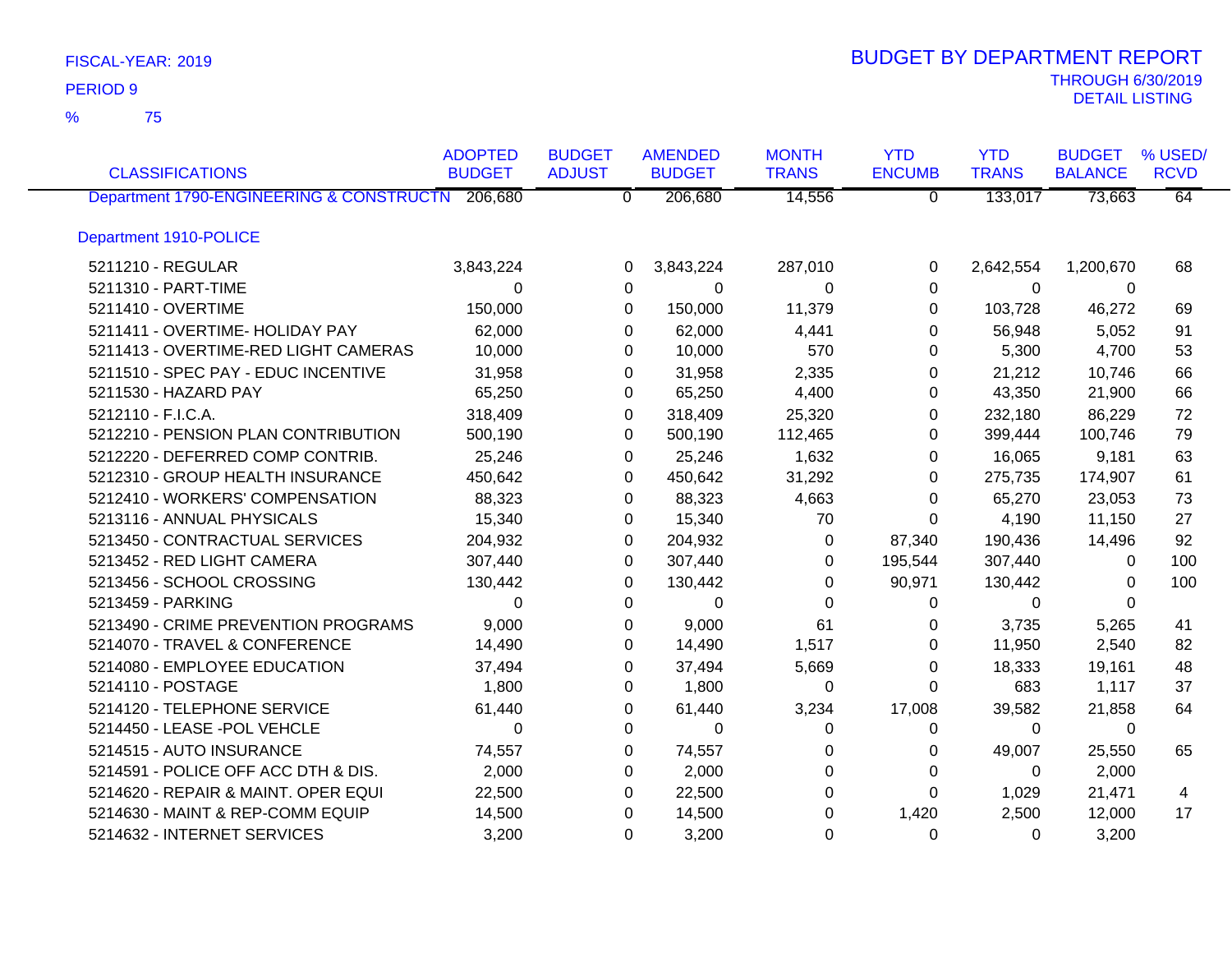75 %

| <b>CLASSIFICATIONS</b>              | <b>ADOPTED</b><br><b>BUDGET</b> | <b>BUDGET</b><br><b>ADJUST</b> | <b>AMENDED</b><br><b>BUDGET</b> | <b>MONTH</b><br><b>TRANS</b> | <b>YTD</b><br><b>ENCUMB</b> | <b>YTD</b><br><b>TRANS</b> | <b>BUDGET</b><br><b>BALANCE</b> | % USED/<br><b>RCVD</b> |
|-------------------------------------|---------------------------------|--------------------------------|---------------------------------|------------------------------|-----------------------------|----------------------------|---------------------------------|------------------------|
| 5214710 - PRINTING MATERIALS-INFRAS | 7,380                           | $\Omega$                       | 7,380                           | $\overline{926}$             | $\Omega$                    | 3,008                      | 4,372                           | $\overline{40}$        |
| 5214960 - SPECIAL INVESTIGATIONS    | 8,000                           |                                | 8,000                           |                              |                             | 3,000                      |                                 | 37                     |
| 5214970 - EMPLOYEE TESTING          |                                 | 0                              |                                 | $\mathbf 0$                  | 0                           |                            | 5,000                           |                        |
|                                     | 21,890                          | 0                              | 21,890                          | 142                          | 0                           | 3,381                      | 18,509                          | 15                     |
| 5215205 - COMPUTER SUPPLIES         | 6,995                           | 0                              | 6,995                           | 1,828                        | 0                           | 2,934                      | 4,061                           | 41                     |
| 5215210 - SUPPLIES                  | 159,248                         | 4,963                          | 164,211                         | 27,078                       | 31,148                      | 96,955                     | 67,256                          | 59                     |
| 5215212 - PARKING                   | $\Omega$                        | 0                              | 0                               | 0                            | 0                           | 0                          | 0                               |                        |
| 5215220 - UNIFORMS                  | 90,800                          | 0                              | 90,800                          | 16,740                       | 0                           | 51,428                     | 39,372                          | 56                     |
| 5215230 - FUEL & LUBRICANT          | 133,383                         | 0                              | 133,383                         | 14,554                       | 0                           | 85,327                     | 48,056                          | 63                     |
| 5215410 - MEMBER. & SUBSCRIPTIONS   | 7,815                           | 0                              | 7,815                           | 0                            | 0                           | 2,875                      | 4,940                           | 36                     |
| 5215940 - PRISONER DETENTION        | 0                               | 0                              | 0                               | 0                            | 0                           | $\Omega$                   | 0                               |                        |
| 5217110 - DEBT SERVICE- PRINCIPAL   | 0                               | 0                              | 0                               | 0                            | 0                           | 0                          |                                 |                        |
| 5217210 - DEBT SERVICE- INTEREST    | $\Omega$                        | 0                              | $\Omega$                        | 0                            | 0                           | $\Omega$                   | 0                               |                        |
| 5219920 - GENERAL CONTINGENCY       | 5,000                           | 0                              | 5,000                           | 0                            | 0                           | $\Omega$                   | 5,000                           |                        |
| Department 1910-POLICE TOTAL        | 6,884,888                       | 4,963                          | 6,889,851                       | 557,326                      | 423, 431                    | 4,870,021                  | 2,019,830                       | $\overline{70}$        |
| Department 2000-PARKS & RECREATION  |                                 |                                |                                 |                              |                             |                            |                                 |                        |
| 5721210 - FULL-TIME                 | 337,237                         | 0                              | 337,237                         | 25,739                       | 0                           | 243,391                    | 93,846                          | 72                     |
| 5721310 - PART-TIME                 | 0                               | 0                              | 0                               | 0                            | 0                           | 0                          | 0                               |                        |
| 5721410 - OVERTIME                  | 0                               | 0                              | 0                               | 0                            | 0                           | 0                          | 0                               |                        |
| 5722110 - F.I.C.A.                  | 25,799                          | 0                              | 25,799                          | 1,981                        | 0                           | 18,716                     | 7,083                           | 72                     |
| 5722210 - PENSION PLAN CONTRIBUTION | 16,502                          | 0                              | 16,502                          | 3,933                        | 0                           | 11,798                     | 4,704                           | 71                     |
| 5722220 - DEFERRED COMP CONTRIB     | 5,836                           | 0                              | 5,836                           | 447                          | 0                           | 4,136                      | 1,700                           | 70                     |
| 5722310 - GROUP HEALTH INSURANCE    | 38,192                          | 0                              | 38,192                          | 2,902                        | 0                           | 24,727                     | 13,465                          | 64                     |
| 5722410 - WORKERS' COMPENSATION     | 13,793                          | 0                              | 13,793                          | 728                          | 0                           | 10,193                     | 3,600                           | 73                     |
| 5723450 - CONTRACTUAL               | 32,372                          | 0                              | 32,372                          | 3,053                        | 0                           | 16,889                     | 15,483                          | 52                     |
| 5724070 - TRAVEL & CONFERENCE       | 448                             | 0                              | 448                             | 0                            | 0                           | 386                        | 62                              | 86                     |
| 5724080 - EMPLOYEE EDUCATION        | 3,925                           | 0                              | 3,925                           | 1,163                        | 0                           | 3,604                      | 321                             | 91                     |
| 5724110 - POSTAGE                   | 2,250                           | 0                              | 2,250                           | 0                            | 0                           | 958                        | 1,292                           | 42                     |
| 5724120 - TELEPHONE SERVICE         | 5,100                           | 0                              | 5,100                           | 346                          | 0                           | 1,849                      | 3,251                           | 36                     |
| 5724350 - ELECTRIC - CITY PARKS     | 0                               | 0                              | 0                               | 0                            | 0                           | 0                          | 0                               |                        |
| 5724515 - AUTO INSURANCE            | 8,357                           | 0                              | 8,357                           | 0                            | 0                           | 5,495                      | 2,862                           | 65                     |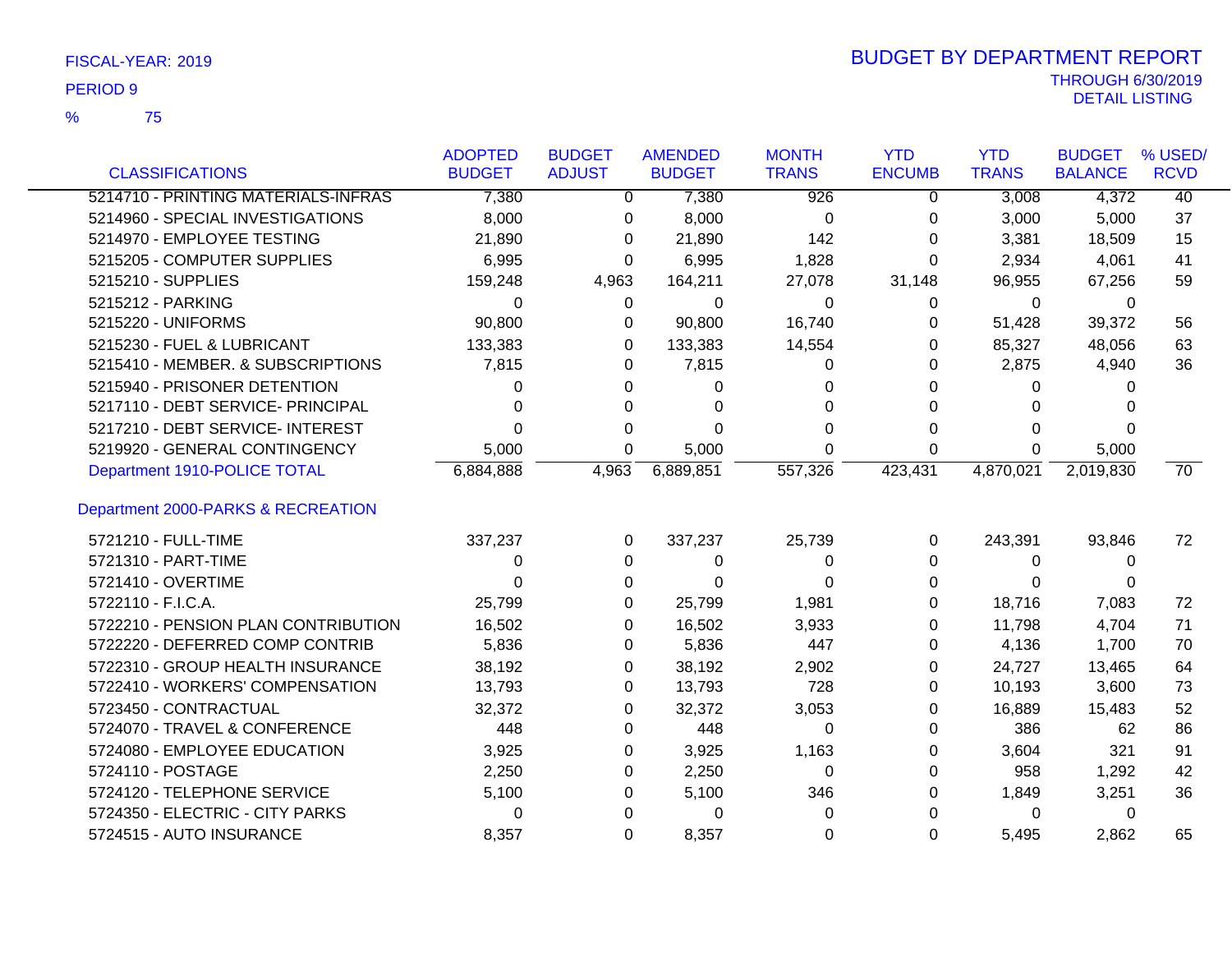75 %

|                                          | <b>ADOPTED</b> | <b>BUDGET</b> | <b>AMENDED</b> | <b>MONTH</b> | <b>YTD</b>    | <b>YTD</b>   | <b>BUDGET</b>  | % USED/     |
|------------------------------------------|----------------|---------------|----------------|--------------|---------------|--------------|----------------|-------------|
| <b>CLASSIFICATIONS</b>                   | <b>BUDGET</b>  | <b>ADJUST</b> | <b>BUDGET</b>  | <b>TRANS</b> | <b>ENCUMB</b> | <b>TRANS</b> | <b>BALANCE</b> | <b>RCVD</b> |
| 5724632 - INTERNET SERVICES              | 0              | 0             | 0              | 0            | 0             | 0            | 0              |             |
| 5724634 - INTERNET MAINTENANCE           | 0              | 0             | 0              | 0            | 0             | 0            | 0              |             |
| 5724670 - MAINT & REP - PARK FACIL       | 0              | $\Omega$      | 0              | $\Omega$     | 0             | -41          | 41             |             |
| 5724690 - MAINT & REP-TENNIS FACLTY      | 0              | 0             | $\Omega$       | $\Omega$     | 0             | 0            | 0              |             |
| 5724710 - COPY MACHINE                   | 5,003          | $\Omega$      | 5,003          | 483          | 0             | 1,567        | 3,436          | 31          |
| 5724820 - SPECIAL EVENTS                 | 53,400         | 8,033         | 61,433         | 947          | 19,883        | 40,496       | 20,937         | 65          |
| 5725205 - COMPUTER EQUIPMENT             | 8,780          | $\Omega$      | 8,780          | 37           | 0             | 2,171        | 6,609          | 24          |
| 5725210 - SUPPLIES                       | 5,900          | 0             | 5,900          | 559          | 0             | 3,393        | 2,507          | 57          |
| 5725220 - UNIFORMS                       | 4,490          | 0             | 4,490          | 342          | 0             | 1,666        | 2,824          | 37          |
| 5725230 - FUEL                           | 9,378          | 0             | 9,378          | 995          | 0             | 5,876        | 3,502          | 62          |
| 5725410 - MEMBER. & SUBSCRIPTIONS        | 1,000          | 0             | 1,000          | 0            | 0             | 350          | 650            | 35          |
| 5725630 - FOOTBALL                       | 54,885         | 5,875         | 60,760         | 948          | 19,091        | 50,374       | 10,386         | 82          |
| 5725631 - CHEERLEADERS                   | 18,186         | 6,075         | 24,261         | 1,625        | 0             | 10,155       | 14,106         | 41          |
| 5725635 - DANCE/MODELING                 | 0              | 0             | 0              | 0            | 0             | 0            | 0              |             |
| 5725650 - SOCCER                         | $\Omega$       | 0             | $\Omega$       | $\Omega$     | 0             | 0            | 0              |             |
| 5725670 - SPECIAL RECREATION PROG.       | 18,620         | 2,000         | 20,620         | 2,840        | 0             | 18,659       | 1,961          | 90          |
| 5725680 - SENIOR CITIZENS PROGRAM        | 47,317         | 0             | 47,317         | 2,730        | 9,814         | 34,500       | 12,817         | 72          |
| 5729920 - GENERAL CONTINGENCY            | 5,000          | 0             | 5,000          | 0            | 0             | 0            | 5,000          |             |
| Department 2000-PARKS & RECREATION TOTAL | 721,770        | 21,983        | 743,753        | 51,798       | 48,788        | 511,308      | 232,445        | 68          |
| Department 2010-RECREATION-TENNIS        |                |               |                |              |               |              |                |             |
| 5721210 - FULL-TIME                      | 128,439        | 0             | 128,439        | 9,262        | 0             | 90,873       | 37,566         | 70          |
| 5721310 - PART-TIME                      | 36,222         | 0             | 36,222         | 1,665        | 0             | 13,034       | 23,188         | 35          |
| 5722110 - F.I.C.A.                       | 12,597         | 0             | 12,597         | 835          | 0             | 7,944        | 4,653          | 63          |
| 5722210 - PENSION PLAN CONTRIBUTION      | 1,804          | $\Omega$      | 1,804          | 430          | 0             | 1,290        | 514            | 71          |
| 5722220 - DEFERRED COMP CONTRIB          | 7,048          | 0             | 7,048          | 500          | 0             | 4,984        | 2,064          | 70          |
| 5722310 - GROUP HEALTH INSURANCE         | 15,277         | 0             | 15,277         | 1,155        | 0             | 9,840        | 5,437          | 64          |
| 5722410 - WORKERS' COMPENSATION          | 6,735          | $\Omega$      | 6,735          | 356          | 0             | 4,977        | 1,758          | 73          |
| 5723450 - CONTRACTUAL                    | 162,000        | 0             | 162,000        | 10,066       | 50,916        | 156,695      | 5,305          | 96          |
| 5724120 - TELEPHONE SERVICE              | 1,020          | $\Omega$      | 1,020          | 52           | 0             | 237          | 783            | 23          |
| 5724125 - TELEPHONE SERVICES             | 2,280          | $\Omega$      | 2,280          | $\Omega$     | 0             | 754          | 1,526          | 33          |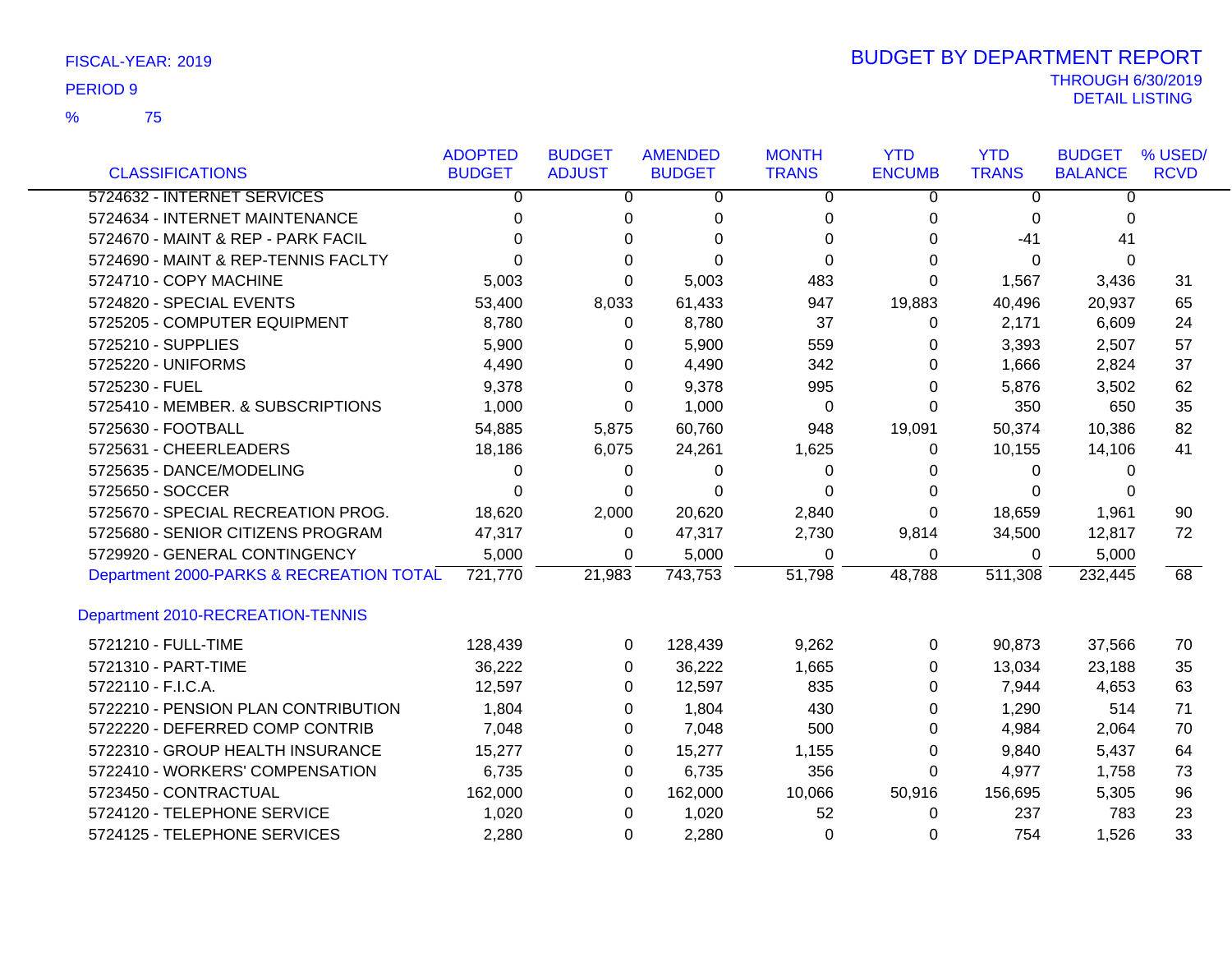| FISCAL-YEAR: 2019 |  |  |
|-------------------|--|--|
|-------------------|--|--|

|                                         | <b>ADOPTED</b> | <b>BUDGET</b> | <b>AMENDED</b> | <b>MONTH</b> | <b>YTD</b>    | <b>YTD</b>   | <b>BUDGET</b>  | % USED/         |
|-----------------------------------------|----------------|---------------|----------------|--------------|---------------|--------------|----------------|-----------------|
| <b>CLASSIFICATIONS</b>                  | <b>BUDGET</b>  | <b>ADJUST</b> | <b>BUDGET</b>  | <b>TRANS</b> | <b>ENCUMB</b> | <b>TRANS</b> | <b>BALANCE</b> | <b>RCVD</b>     |
| 5724620 - REPAIR & MAINT. OPER EQUI     | 7,145          | $\mathbf{0}$  | 7,145          | $\Omega$     | 0             | 0            | 7,145          |                 |
| 5724634 - INTERNET MAINTENANCE          | 0              | 0             | 0              | 0            | 0             | 0            | 0              |                 |
| 5724670 - MAINT & REP - PARK FACIL      | 10,700         | 0             | 10,700         | 1,377        | 2,250         | 5,351        | 5,349          | 50              |
| 5725205 - COMPUTER EQUIPMENT            | 2,189          | 0             | 2,189          | 0            | 0             | 0            | 2,189          |                 |
| 5725210 - SUPPLIES                      | 4,650          | 0             | 4,650          | 0            | 0             | 2,636        | 2,014          | 56              |
| 5725220 - UNIFORMS                      | 1,300          | 0             | 1,300          | 0            | 0             | 735          | 565            | 56              |
| Department 2010-RECREATION-TENNIS TOTAL | 399,406        | 0             | 399,406        | 25,698       | 53,166        | 299,350      | 100,056        | $\overline{74}$ |
| Department 2020-MULTI PURPOSE CENTER    |                |               |                |              |               |              |                |                 |
| 5721210 - FULL-TIME                     | 183,035        | 0             | 183,035        | 13,060       | 0             | 124,781      | 58,255         | 68              |
| 5721310 - PART-TIME                     | 266,831        | 0             | 266,831        | 18,149       | 0             | 152,626      | 114,205        | 57              |
| 5721410 - OVERTIME                      | 0              | 0             | 0              | 0            | 0             | 0            | 0              |                 |
| 5722110 - F.I.C.A.                      | 34,415         | 0             | 34,415         | 2,344        | 0             | 20,784       | 13,631         | 60              |
| 5722210 - PENSION PLAN CONTRIBUTION     | 3,923          | 0             | 3,923          | 935          | 0             | 2,805        | 1,118          | 71              |
| 5722220 - DEFERRED COMP CONTRIB         | 8,588          | 0             | 8,588          | 467          | 0             | 4,522        | 4,066          | 52              |
| 5722310 - GROUP HEALTH INSURANCE        | 38,192         | 0             | 38,192         | 2,300        | 0             | 23,786       | 14,406         | 62              |
| 5722410 - WORKERS' COMPENSATION         | 18,400         | 0             | 18,400         | 971          | 0             | 13,598       | 4,802          | 73              |
| 5723450 - CONTRACTUAL                   | 18,025         | 0             | 18,025         | 0            | 4,250         | 6,175        | 11,850         | 34              |
| 5724125 - TELEPHONE SERVICES            | 0              | 0             | 0              | 0            | 0             | 0            | 0              |                 |
| 5724310 - UTILITIES- ELECTRICITY        | 60,000         | 0             | 60,000         | 7,939        | 19,422        | 60,000       | 0              | 100             |
| 5724320 - UTILITIES- WATER              | $\Omega$       | 0             | 0              | 0            | 0             | 0            | 0              |                 |
| 5724670 - MAINT & REP - PARK FACIL      | 15,524         | 0             | 15,524         | 337          | 1,868         | 15,352       | 172            | 98              |
| 5724710 - COPY MACHINE                  | 2,460          | 0             | 2,460          | 278          | 0             | 899          | 1,561          | 36              |
| 5725205 - COMPUTER EQUIPMENT            | 4,000          | 0             | 4,000          | 0            | 0             | 4,000        | 0              | 100             |
| 5725210 - SUPPLIES                      | 6,400          | 0             | 6,400          | 0            | 0             | 1,484        | 4,916          | 23              |
| 5725550 - SCHOOL PROGRAM                | 18,000         | 0             | 18,000         | 426          | 0             | 5,464        | 12,536         | 30              |
| 5725640 - BASKETBALL                    | 4,350          | 0             | 4,350          | 0            | 0             | 750          | 3,600          | 17              |
| 5725660 - SUMMER PROGRAMS               | 13,700         | 5,000         | 18,700         | 3,198        | 2,756         | 5,954        | 12,746         | 31              |
| 5725670 - SPECIAL RECREATION PROG.      | 0              | 0             | 0              | 0            | 0             | 0            | 0              |                 |
| 5726410 - EQPT LESS THAN \$500 VALUE    | 0              | 0             | 0              | 0            | 0             | O            | 0              |                 |
| 5726430 - EQUIPMENT-OPERATING           | 0              | 0             | 0              | 0            | 0             | 0            | 0              |                 |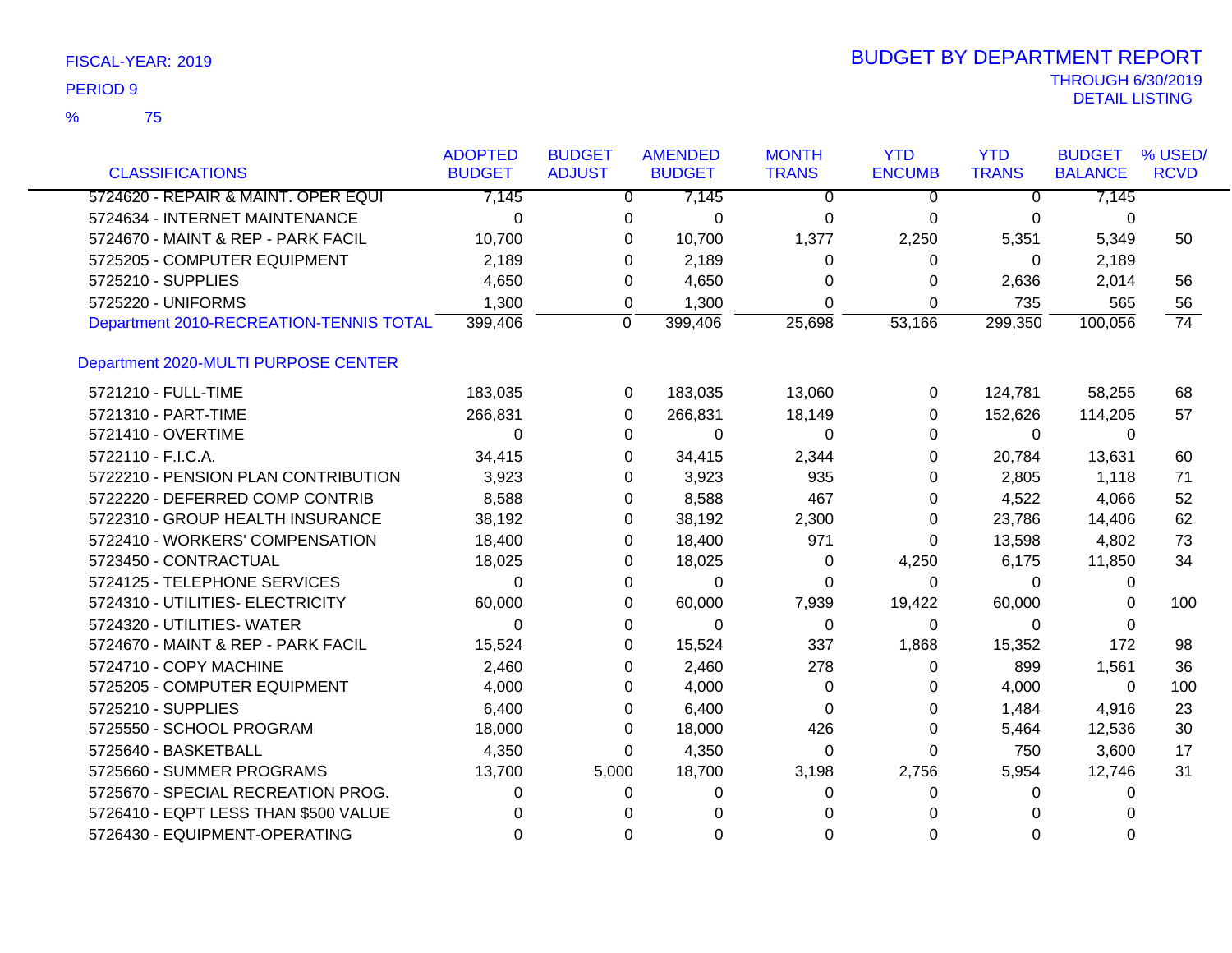75 %

| <b>CLASSIFICATIONS</b>                             | <b>ADOPTED</b><br><b>BUDGET</b> | <b>BUDGET</b><br><b>ADJUST</b> | <b>AMENDED</b><br><b>BUDGET</b> | <b>MONTH</b><br><b>TRANS</b> | <b>YTD</b><br><b>ENCUMB</b> | <b>YTD</b><br><b>TRANS</b> | <b>BUDGET</b><br><b>BALANCE</b> | % USED/<br><b>RCVD</b> |
|----------------------------------------------------|---------------------------------|--------------------------------|---------------------------------|------------------------------|-----------------------------|----------------------------|---------------------------------|------------------------|
| Department 2020-MULTI PURPOSE CENTER TOTAL 695,843 |                                 | 5,000                          | 700,843                         | 50,404                       | 28,296                      | 442,980                    | 257,864                         | $\overline{63}$        |
| Department 2030-Community Pool                     |                                 |                                |                                 |                              |                             |                            |                                 |                        |
| 5721210 - FULL-TIME                                | 0                               | 0                              | 0                               | $\Omega$                     | 0                           | 0                          | 0                               |                        |
| 5721310 - PART-TIME                                | 53,056                          | $\Omega$                       | 53,056                          | 5,582                        | 0                           | 18,129                     | 34,927                          | 34                     |
| 5722110 - F.I.C.A.                                 | 4,059                           | 0                              | 4,059                           | 427                          | 0                           | 1,387                      | 2,672                           | 34                     |
| 5722220 - DEFERRED COMP CONTRIB                    | 0                               | 0                              | 0                               | 0                            | 0                           | 0                          | 0                               |                        |
| 5722310 - GROUP HEALTH INSURANCE                   | $\Omega$                        | 0                              | $\Omega$                        | 0                            | 0                           | 0                          | 0                               |                        |
| 5722410 - WORKERS' COMPENSATION                    | 2,170                           | 0                              | 2,170                           | 115                          | 0                           | 1,604                      | 566                             | 73                     |
| 5723450 - CONTRACTUAL                              | 23,795                          | 0                              | 23,795                          | 360                          | 9,560                       | 15,312                     | 8,483                           | 64                     |
| 5724080 - EMPLOYEE EDUCATION                       | 2,065                           | 0                              | 2,065                           | 0                            | 0                           | 125                        | 1,940                           | 6                      |
| 5724120 - TELEPHONE SERVICE                        | 0                               | 0                              | 0                               | 0                            | 0                           | 0                          | 0                               |                        |
| 5724320 - UTILITIES- WATER                         | 25,000                          | 0                              | 25,000                          | 0                            | 6,614                       | 25,000                     | 0                               | 100                    |
| 5724350 - ELECTRIC - CITY PARKS                    | 9,600                           | 0                              | 9,600                           | 616                          | 0                           | 3,729                      | 5,871                           | 38                     |
| 5724632 - INTERNET SERVICES                        | 0                               | 0                              | 0                               | 0                            | 0                           | 0                          | 0                               |                        |
| 5724634 - INTERNET MAINTENANCE                     | $\Omega$                        | $\Omega$                       | $\Omega$                        | ∩                            | ი                           | $\Omega$                   | 0                               |                        |
| 5724670 - MAINT & REP - PARK FACIL                 | 10,000                          | 0                              | 10,000                          | 0                            |                             | 6,464                      | 3,536                           | 64                     |
| 5724820 - SPECIAL EVENTS                           | 1,500                           | 0                              | 1,500                           | 0                            | O                           | 759                        | 741                             | 50                     |
| 5725205 - COMPUTER EQUIPMENT                       | $\Omega$                        | 0                              | 0                               | 0                            | 0                           | 0                          | 0                               |                        |
| 5725210 - SUPPLIES                                 | 11,000                          | 0                              | 11,000                          | $\Omega$                     | 0                           | 5,692                      | 5,308                           | 51                     |
| 5725220 - UNIFORMS                                 | 885                             | 0                              | 885                             | 0                            | 0                           | 0                          | 885                             |                        |
| Department 2030-Community Pool TOTAL               | 143,130                         | $\Omega$                       | 143,130                         | 7,100                        | 16,174                      | 78,201                     | 64,929                          | 54                     |
| Department 2100-NON-DEPARTMENTAL                   |                                 |                                |                                 |                              |                             |                            |                                 |                        |
| 5192210 - PENSION PLAN CONTRIBUTION                | $\Omega$                        | 0                              | $\Omega$                        | $\Omega$                     | $\Omega$                    | 0                          | 0                               |                        |
| 5192250 - SECTION 185 CONTRIBUTION                 | 106,000                         | 0                              | 106,000                         | 0                            | 0                           | 110,419                    | $-4,419$                        | 104                    |
| 5199120 - DEBT SERVICE                             | 0                               | 0                              | 0                               | 0                            | 0                           | 0                          | 0                               |                        |
| 5199140 - CIP FUND                                 | <sup>0</sup>                    | 0                              | 0                               | 0                            | <sup>0</sup>                | 0                          | 0                               |                        |
| 5199150 - CRA FUND                                 |                                 | 0                              | O                               | 0                            |                             | 0                          |                                 |                        |
| 5199924 - SETTLEMENTS                              |                                 | U                              |                                 |                              |                             | O                          |                                 |                        |
| 5819120 - INTRA-GOV TRANSFER-TO GF                 | 329,345                         | $\Omega$                       | 329,345                         | $\Omega$                     | $\Omega$                    | 329,345                    | 0                               | 100                    |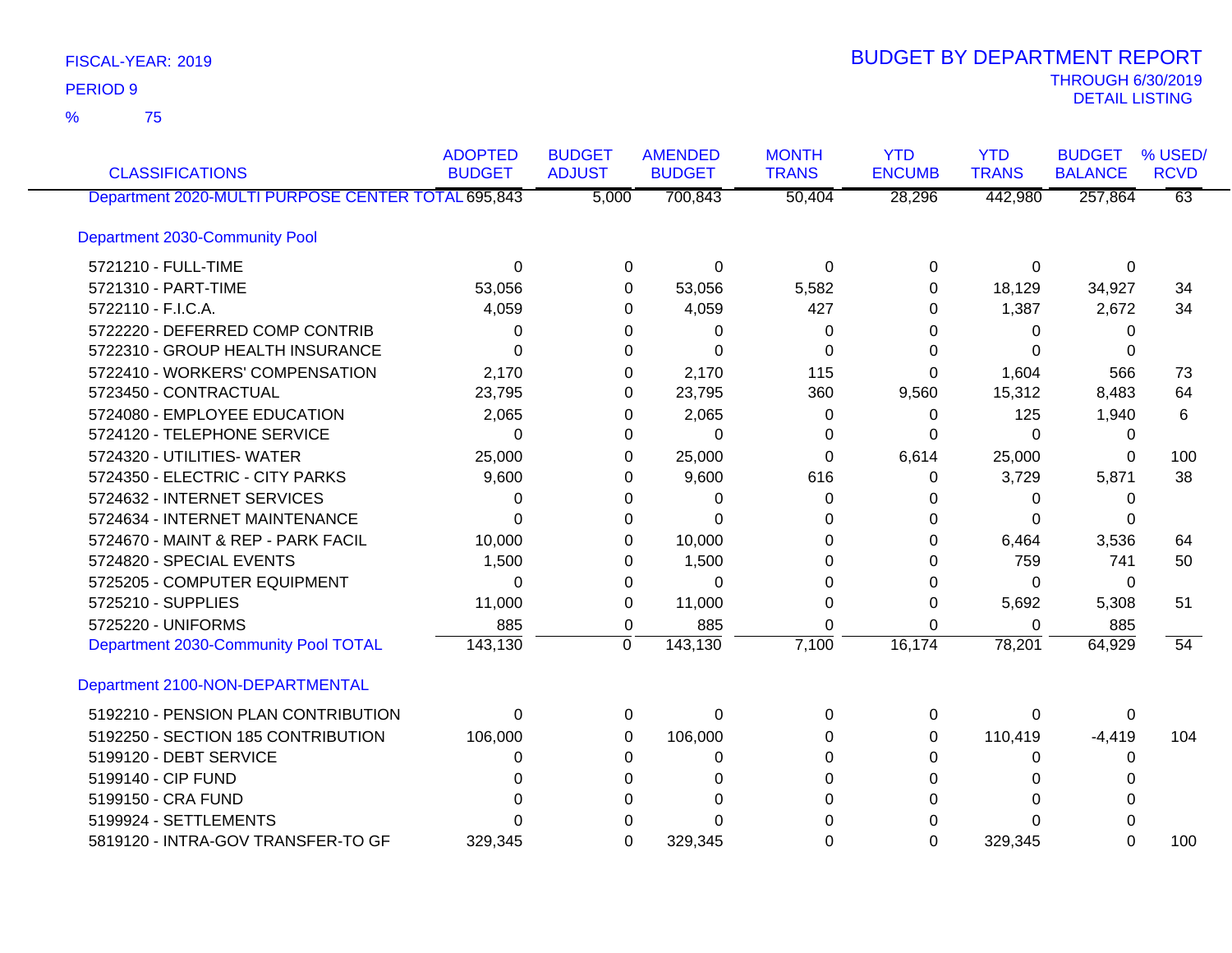75 %

### THROUGH 6/30/2019<br>DETAIL LISTING DETAIL LISTING PERIOD <sup>9</sup> BUDGET BY DEPARTMENT REPORT

|                                                   | <b>ADOPTED</b> | <b>BUDGET</b> | <b>AMENDED</b>     | <b>MONTH</b> | <b>YTD</b>    | <b>YTD</b>   | <b>BUDGET</b>  | % USED/         |
|---------------------------------------------------|----------------|---------------|--------------------|--------------|---------------|--------------|----------------|-----------------|
| <b>CLASSIFICATIONS</b>                            | <b>BUDGET</b>  | <b>ADJUST</b> | <b>BUDGET</b>      | <b>TRANS</b> | <b>ENCUMB</b> | <b>TRANS</b> | <b>BALANCE</b> | <b>RCVD</b>     |
| 5819130 - INTRA-GOV EMERG RESERVES FUND           | 222,800        | $\Omega$      | 222,800            | 0            | 0             | $\Omega$     | 222,800        |                 |
| 5819140 - INTRA GOV-CAPITAL IMP PROJ FUN          | 1,319,392      |               | 1,319,392          | 0            | 0             | 0            | 1,319,392      |                 |
| 5819150 - INTRA-GOV CRA                           | 0              | 0             | 0                  | 0            | 0             | 0            | 0              |                 |
| 5819160 - INTRA-GOV REVENUE STABILIZATIO          | 0              | 0             | 0                  | 0            | 0             | 0            | 0              |                 |
| 5819161 - INTRA-GOV GRANT MATCH                   | U              | $\Omega$      | $\Omega$           | 0            | $\Omega$      | $\Omega$     | 0              |                 |
| 5819162 - INTRA-GOV INS RESERVE                   |                | 0             | 0                  | 0            | $\Omega$      | $\Omega$     | 0              |                 |
| 5819163 - INTRA-GOV TAX EQUALIZATION              |                | $\Omega$      | 0                  | 0            | 0             | $\Omega$     | $\Omega$       |                 |
| 5819164 - INTRA-GOV BLDG CAPITAL RESERVE          | 0              | 0             | 0                  | 0            | 0             | $\Omega$     | 0              |                 |
| 5819165 - INTRA-GOV PARKS ACQUISITION DE          | 0              | 0             | 0                  | 0            | 0             | 0            | <sup>0</sup>   |                 |
| Department 2100-NON-DEPARTMENTAL TOTAL 1,977,537  |                | $\Omega$      | 1,977,537          | $\Omega$     | $\Omega$      | 439,764      | 1,537,773      | $\overline{22}$ |
| <b>EXPENSE TOTAL</b>                              | 21,088,873     |               | 164,246 21,253,119 | 1,349,943    | 1,508,734     | 13,982,021   | 7,271,103      | 65              |
| Fund 001-GENERAL FUND TOTAL                       |                |               |                    |              |               |              |                |                 |
| <b>REVENUE</b>                                    | 19,217,607     | 0             | 19,217,607         | 1,225,334    | 0             | 16,491,256   | 2,726,351      | 85              |
| <b>EXPENSE</b>                                    | 21,088,873     | 164,246       | 21,253,119         | 1,349,943    | 1,508,734     | 13,982,021   | 7,271,103      | 65              |
| Fund 001-GENERAL FUND TOTAL                       | $-1,871,266$   | $-164,246$    | $-2,035,512$       | $-124,609$   | $-1,508,734$  | 2,509,235    | $-4,544,752$   |                 |
| Fund 051-EMERGENCY RESERVE FUND                   |                |               |                    |              |               |              |                |                 |
| <b>REVENUE</b>                                    |                |               |                    |              |               |              |                |                 |
| Department 0000-Description N/A                   |                |               |                    |              |               |              |                |                 |
| 3612000 - INTEREST INCOME                         | 36,000         | $\Omega$      | 36,000             | 3,240        | 0             | 29,368       | 6,632          | 81              |
| 3694605 - FEMA HURRICANE IRMA REIMBURSEM1,065,810 |                | 0             | 1,065,810          | 0            | 0             | 0            | 1,065,810      |                 |
| 3811000 - CONTRIB. FROM OTHER FUNDS               | 222,800        | 0             | 222,800            | 0            | 0             | 0            | 222,800        |                 |
| Department 0000-Description N/A TOTAL             | 1,324,610      | 0             | 1,324,610          | 3,240        | 0             | 29,368       | 1,295,242      | $\overline{2}$  |

REVENUE TOTAL 1,324,610 0 1,324,610 3,240 0 29,368 1,295,242 2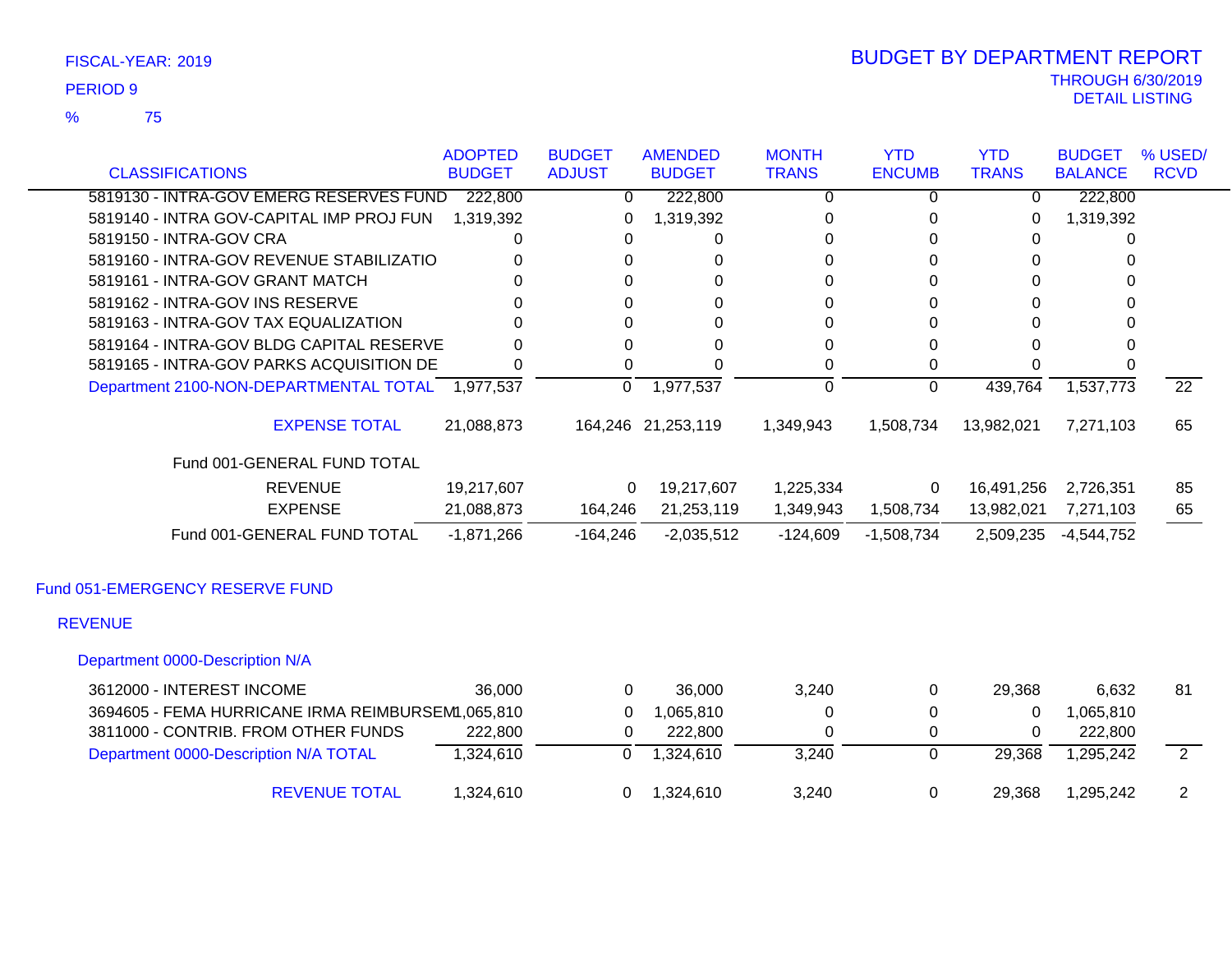| <b>CLASSIFICATIONS</b>                   | <b>ADOPTED</b><br><b>BUDGET</b> | <b>BUDGET</b><br><b>ADJUST</b> | <b>AMENDED</b><br><b>BUDGET</b> | <b>MONTH</b><br><b>TRANS</b> | <b>YTD</b><br><b>ENCUMB</b> | <b>YTD</b><br><b>TRANS</b> | <b>BUDGET</b><br><b>BALANCE</b> | % USED/<br><b>RCVD</b> |
|------------------------------------------|---------------------------------|--------------------------------|---------------------------------|------------------------------|-----------------------------|----------------------------|---------------------------------|------------------------|
| <b>EXPENSE</b>                           |                                 |                                |                                 |                              |                             |                            |                                 |                        |
| Department 1310-CITY MANAGER             |                                 |                                |                                 |                              |                             |                            |                                 |                        |
| 5131210 - REGULAR                        | 0                               |                                | 0<br>$\Omega$                   | 0                            | $\mathbf{0}$                | $\Omega$                   | 0                               |                        |
| 5133450 - CONTRACTUAL SERVCS-INFRA       | 0                               |                                | $\Omega$<br>0                   | 0                            | $\Omega$                    | $\Omega$                   | 0                               |                        |
| Department 1310-CITY MANAGER TOTAL       | $\Omega$                        |                                | $\Omega$<br>0                   | $\overline{0}$               | $\Omega$                    | $\Omega$                   | $\Omega$                        |                        |
| <b>Department 1410-FINANCE</b>           |                                 |                                |                                 |                              |                             |                            |                                 |                        |
| 5135210 - SUPPLIES                       | 0                               |                                | 0<br>0                          | 0                            | 0                           | 0                          | 0                               |                        |
| Department 1410-FINANCE TOTAL            | $\Omega$                        |                                | $\Omega$<br>$\Omega$            | $\overline{0}$               | $\Omega$                    | $\Omega$                   | $\Omega$                        |                        |
| Department 1730-STREET MAINTENANCE       |                                 |                                |                                 |                              |                             |                            |                                 |                        |
| 5413450 - CONTRACTUAL SERVICES           | 0                               |                                | $\mathbf 0$<br>$\mathbf 0$      | 0                            | $\mathbf 0$                 | $\mathbf 0$                | 0                               |                        |
| Department 1730-STREET MAINTENANCE TOTAL | $\Omega$                        |                                | $\Omega$<br>$\Omega$            | $\Omega$                     | $\Omega$                    | $\Omega$                   | 0                               |                        |
| Department 1790-ENGINEERING & CONSTRUCTN |                                 |                                |                                 |                              |                             |                            |                                 |                        |
| 5193450 - CONT. SVCS.                    | 0                               |                                | $\mathbf 0$<br>0                | $\pmb{0}$                    | $\mathbf 0$                 | $\mathbf 0$                | 0                               |                        |
| Department 1790-ENGINEERING & CONSTRUCTN | 0                               |                                | $\Omega$<br>$\Omega$            | $\Omega$                     | $\Omega$                    | $\Omega$                   |                                 |                        |
| Department 1910-POLICE                   |                                 |                                |                                 |                              |                             |                            |                                 |                        |
| 5215210 - SUPPLIES                       | 0                               |                                | $\mathbf 0$<br>$\pmb{0}$        | $\pmb{0}$                    | $\overline{0}$              | 0                          | 0                               |                        |
| Department 1910-POLICE TOTAL             | $\Omega$                        |                                | $\Omega$<br>$\Omega$            | $\Omega$                     | $\Omega$                    | $\Omega$                   | <sup>n</sup>                    |                        |
| Department 2000-PARKS & RECREATION       |                                 |                                |                                 |                              |                             |                            |                                 |                        |
| 5725210 - SUPPLIES                       | 0                               |                                | 0<br>0                          | 0                            | $\mathbf 0$                 | 0                          | 0                               |                        |
| Department 2000-PARKS & RECREATION TOTAL | $\Omega$                        |                                | $\Omega$<br>$\Omega$            | $\overline{0}$               | $\Omega$                    | $\Omega$                   | $\Omega$                        |                        |
| <b>EXPENSE TOTAL</b>                     | 0                               |                                | 0<br>0                          | 0                            | 0                           | 0                          | 0                               |                        |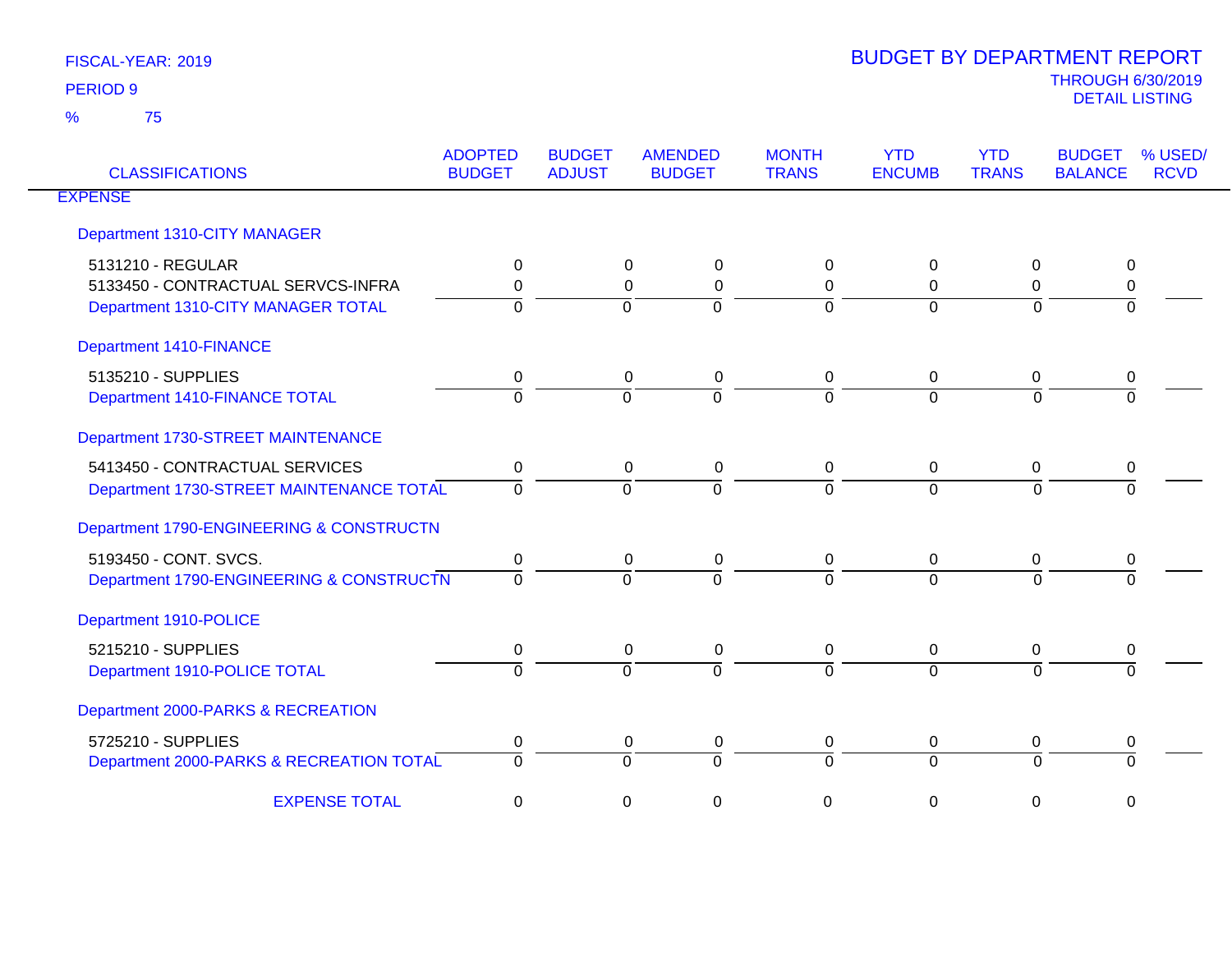| FISCAL-YEAR: 2019 |  |
|-------------------|--|
|                   |  |

75 %

# THROUGH 6/30/2019 DETAIL LISTING PERIOD <sup>9</sup> BUDGET BY DEPARTMENT REPORT

|                                          | <b>ADOPTED</b> | <b>BUDGET</b> |                | <b>AMENDED</b> | <b>MONTH</b>   | <b>YTD</b>     | <b>YTD</b>   | <b>BUDGET</b>  | % USED/        |
|------------------------------------------|----------------|---------------|----------------|----------------|----------------|----------------|--------------|----------------|----------------|
| <b>CLASSIFICATIONS</b>                   | <b>BUDGET</b>  | <b>ADJUST</b> |                | <b>BUDGET</b>  | <b>TRANS</b>   | <b>ENCUMB</b>  | <b>TRANS</b> | <b>BALANCE</b> | <b>RCVD</b>    |
| Fund 051-EMERGENCY RESERVE FUND TOTAL    |                |               |                |                |                |                |              |                |                |
| <b>REVENUE</b>                           | 1,324,610      |               | $\mathbf 0$    | 1,324,610      | 3,240          | 0              | 29,368       | 1,295,242      | $\overline{2}$ |
| <b>EXPENSE</b>                           | $\Omega$       |               | $\Omega$       | $\mathbf 0$    | $\Omega$       | 0              | $\mathbf 0$  | 0              | 65             |
| Fund 051-EMERGENCY RESERVE FUND TOTAL    | 1,324,610      |               | $\mathbf 0$    | 1,324,610      | 3,240          | $\mathbf 0$    | 29,368       | 1,295,242      |                |
| Fund 106-STATE GRANT FUND                |                |               |                |                |                |                |              |                |                |
| <b>REVENUE</b>                           |                |               |                |                |                |                |              |                |                |
| Department 0000-Description N/A          |                |               |                |                |                |                |              |                |                |
| 3371000 - GENERAL GOVERNMENT             | $\Omega$       |               | 0              | $\mathbf 0$    | $\Omega$       | $\pmb{0}$      | 0            | 0              |                |
| 3612000 - INTEREST INCOME                | $\Omega$       |               | 0              | 0              | 394            | 0              | 3,706        | $-3,706$       |                |
| 3699201 - MISC. OTHERS                   | 0              |               | 0              | 0              | 0              | 0              | $\Omega$     | 0              |                |
| Department 0000-Description N/A TOTAL    | $\overline{0}$ |               | $\overline{0}$ | $\overline{0}$ | 394            | $\mathbf 0$    | 3,706        | $-3,706$       |                |
| Department 2001-FRDAP FUCHS PARK PROJECT |                |               |                |                |                |                |              |                |                |
| 3311000 - REVENUE                        | $\pmb{0}$      |               | 0              | $\mathbf 0$    | 0              | $\mathbf 0$    | 0            | 0              |                |
| 3341000 - REVENUE                        | $\pmb{0}$      |               | 0              | 0              | $\Omega$       | 0              | $\Omega$     | 0              |                |
| Department 2001-FRDAP FUCHS PARK PROJECT | $\overline{0}$ |               | $\overline{0}$ | 0              | 0              | $\overline{0}$ | $\mathbf 0$  | $\overline{0}$ |                |
| Department 2002-FRDAP-DANTE FASCELL PARK |                |               |                |                |                |                |              |                |                |
| 3341000 - REVENUE                        | $\pmb{0}$      |               | $\mathbf 0$    | $\mathbf 0$    | 0              | 0              | 0            | 0              |                |
| Department 2002-FRDAP-DANTE FASCELL PARK | $\overline{0}$ |               | $\overline{0}$ | $\overline{0}$ | $\overline{0}$ | $\overline{0}$ | $\mathbf 0$  | $\overline{0}$ |                |
| Department 2003-FRDAP-PALMER PARK        |                |               |                |                |                |                |              |                |                |
| 3341000 - REVENUE                        | $\pmb{0}$      |               | 0              | 0              | 0              | 0              | 0            | 0              |                |
| Department 2003-FRDAP-PALMER PARK        | $\Omega$       |               | $\overline{0}$ | $\overline{0}$ | $\Omega$       | $\overline{0}$ | $\Omega$     | $\Omega$       |                |

Department 3802-ADA FY 2011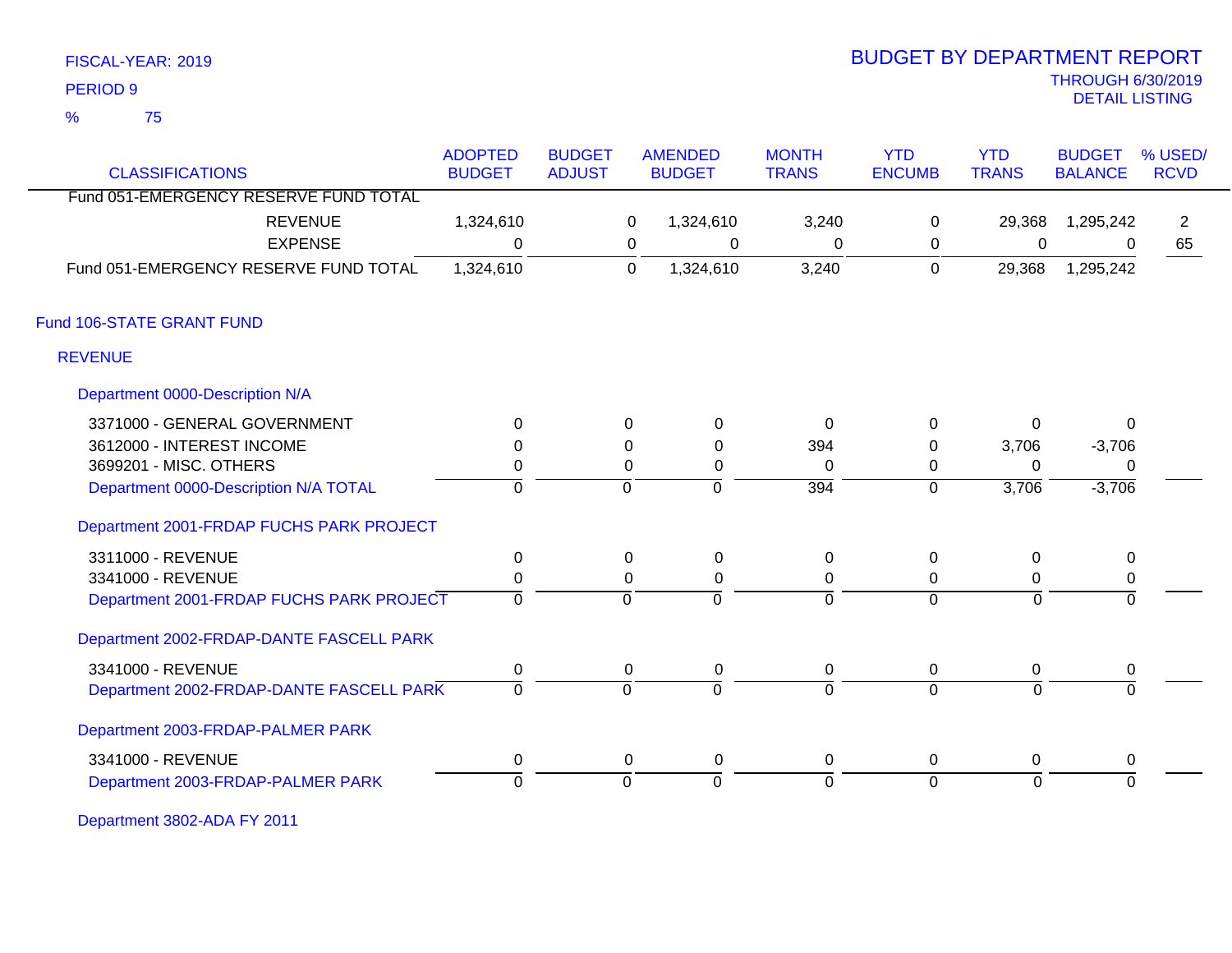| <b>CLASSIFICATIONS</b>                       | <b>ADOPTED</b><br><b>BUDGET</b> | <b>BUDGET</b><br><b>ADJUST</b> | <b>AMENDED</b><br><b>BUDGET</b> | <b>MONTH</b><br><b>TRANS</b> | <b>YTD</b><br><b>ENCUMB</b> | <b>YTD</b><br><b>TRANS</b> | <b>BUDGET</b><br><b>BALANCE</b> | % USED/<br><b>RCVD</b> |
|----------------------------------------------|---------------------------------|--------------------------------|---------------------------------|------------------------------|-----------------------------|----------------------------|---------------------------------|------------------------|
| 3371000 - GENERAL GOVERNMENT                 | 0                               | $\overline{0}$                 | 0                               | $\overline{0}$               | $\overline{0}$              | 0                          | 0                               |                        |
| Department 3802-ADA FY 2011 TOTAL            | $\overline{0}$                  | $\overline{0}$                 | $\Omega$                        | $\overline{0}$               | $\Omega$                    | $\overline{0}$             | $\overline{0}$                  |                        |
| Department 3901-FDEP-TWIN LAKES GRANT        |                                 |                                |                                 |                              |                             |                            |                                 |                        |
| 3341000 - REVENUE                            | 0                               | 0                              | 0                               | 0                            | 0                           | 0                          | 0                               |                        |
| Department 3901-FDEP-TWIN LAKES GRANT TOTAL  | $\Omega$                        | $\Omega$                       | $\Omega$                        | $\overline{0}$               | $\Omega$                    | $\overline{0}$             | $\Omega$                        |                        |
| Department 3902-FDEP Drainage Phase VI       |                                 |                                |                                 |                              |                             |                            |                                 |                        |
| 3341000 - REVENUE                            | 0                               | 100,000                        | 100,000                         | 0                            | 0                           | 0                          | 100,000                         |                        |
| Department 3902-FDEP Drainage Phase VI TOTAL | $\Omega$                        | 100,000                        | 100,000                         | $\overline{0}$               | $\overline{0}$              | $\overline{0}$             | 100,000                         |                        |
| Department 7001-FDOT-USF-BICYCLE SAFETY      |                                 |                                |                                 |                              |                             |                            |                                 |                        |
| 3341000 - REVENUE                            | 0                               | 0                              | 0                               | 0                            | $\mathbf 0$                 | 0                          | 0                               |                        |
| Department 7001-FDOT-USF-BICYCLE SAFETY      | $\Omega$                        | $\Omega$                       | $\Omega$                        | $\Omega$                     | $\Omega$                    | $\overline{0}$             | $\Omega$                        |                        |
| Department 7002-FDOT-USF-BICYCLE SAFETY      |                                 |                                |                                 |                              |                             |                            |                                 |                        |
| 3341000 - REVENUE                            | $\pmb{0}$                       | 0                              | 0                               | 0                            | $\mathbf 0$                 | 0                          | $\pmb{0}$                       |                        |
| Department 7002-FDOT-USF-BICYCLE SAFETY      | $\Omega$                        | $\Omega$                       | $\Omega$                        | $\Omega$                     | $\Omega$                    | $\Omega$                   | $\overline{0}$                  |                        |
| <b>REVENUE TOTAL</b>                         | $\Omega$                        | 100,000                        | 100,000                         | 394                          | $\Omega$                    | 3,706                      | 96,294                          | 3                      |
| <b>EXPENSE</b>                               |                                 |                                |                                 |                              |                             |                            |                                 |                        |
| Department 2001-FRDAP FUCHS PARK PROJECT     |                                 |                                |                                 |                              |                             |                            |                                 |                        |
| 5723450 - CONTRACTUAL                        | 0                               | 0                              | 0                               | 0                            | 0                           | 0                          | 0                               |                        |
| Department 2001-FRDAP FUCHS PARK PROJECT     | $\Omega$                        | $\Omega$                       | $\Omega$                        | $\Omega$                     | $\Omega$                    | $\Omega$                   | $\Omega$                        |                        |
| Department 2002-FRDAP-DANTE FASCELL PARK     |                                 |                                |                                 |                              |                             |                            |                                 |                        |
| 5726450 - MATCHING CONTRIBUTION              | 0                               | 0                              | 0                               | 0                            | $\mathbf 0$                 | 0                          | $\boldsymbol{0}$                |                        |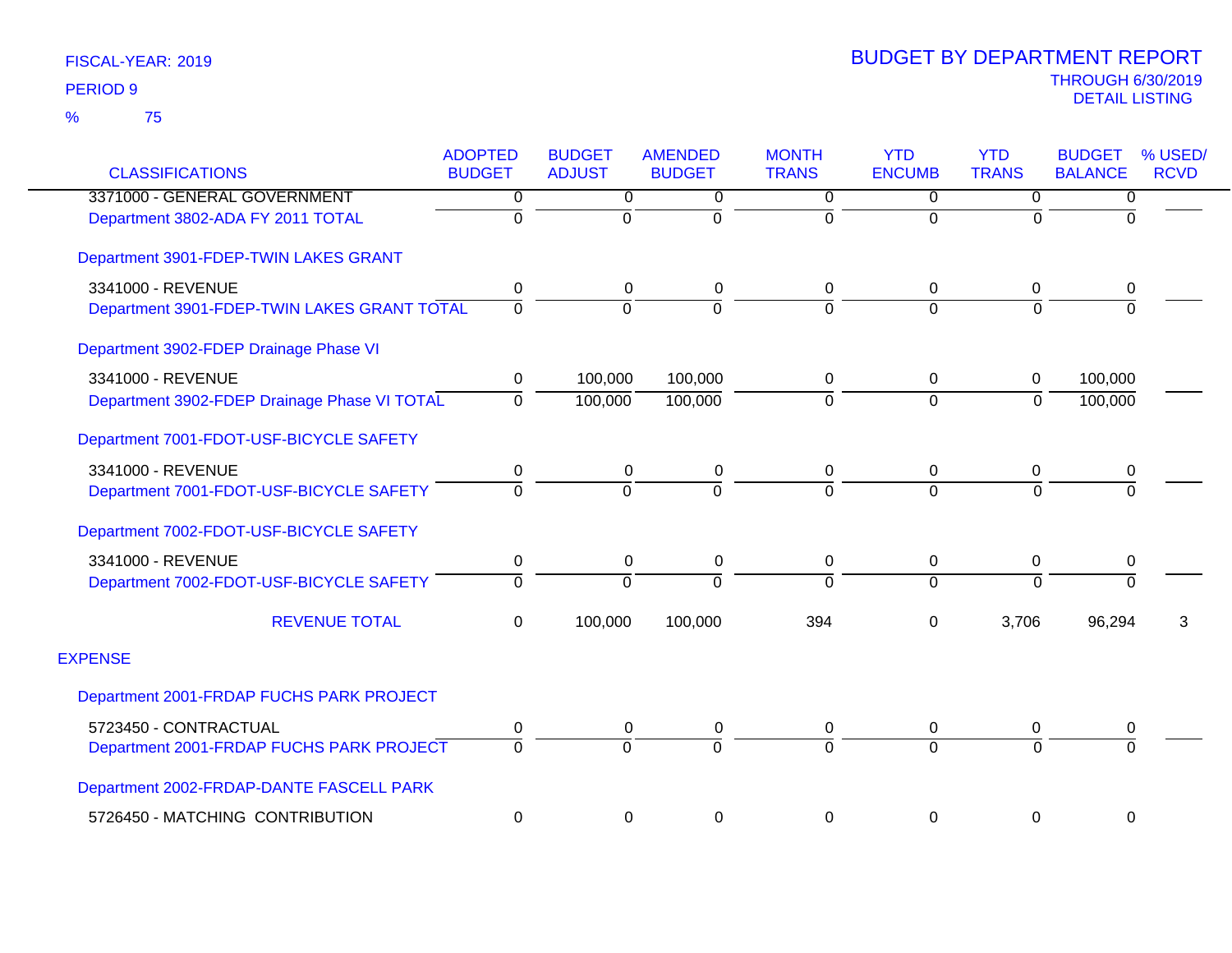75 %

| <b>CLASSIFICATIONS</b>                       | <b>ADOPTED</b><br><b>BUDGET</b> | <b>BUDGET</b><br><b>ADJUST</b> | <b>AMENDED</b><br><b>BUDGET</b> | <b>MONTH</b><br><b>TRANS</b> | <b>YTD</b><br><b>ENCUMB</b> | <b>YTD</b><br><b>TRANS</b> | <b>BUDGET</b><br><b>BALANCE</b> | % USED/<br><b>RCVD</b> |
|----------------------------------------------|---------------------------------|--------------------------------|---------------------------------|------------------------------|-----------------------------|----------------------------|---------------------------------|------------------------|
| Department 2002-FRDAP-DANTE FASCELL PARK     | $\Omega$                        | $\Omega$                       | 0                               | 0                            | 0                           | $\Omega$                   | 0                               |                        |
| Department 2003-FRDAP-PALMER PARK            |                                 |                                |                                 |                              |                             |                            |                                 |                        |
| 5726450 - MATCHING CONTRIBUTION              | $\pmb{0}$                       | $\mathbf 0$                    | $\mathbf 0$                     | 0                            | 0                           | 0                          | 0                               |                        |
| Department 2003-FRDAP-PALMER PARK            | $\mathbf 0$                     | $\overline{0}$                 | $\overline{0}$                  | $\Omega$                     | $\Omega$                    | $\Omega$                   | $\Omega$                        |                        |
| Department 3303-CDBG SW 66 ST IMPROV PHASE   |                                 |                                |                                 |                              |                             |                            |                                 |                        |
| 5416440 - CAPITAL IMPROVEMENTS               | 0                               | 0                              | 0                               | 0                            | 0                           | 0                          | 0                               |                        |
| Department 3303-CDBG SW 66 ST IMPROV PHASE   | $\Omega$                        | $\overline{0}$                 | $\overline{0}$                  | $\Omega$                     | $\Omega$                    | $\Omega$                   | $\Omega$                        |                        |
| Department 3901-FDEP-TWIN LAKES GRANT        |                                 |                                |                                 |                              |                             |                            |                                 |                        |
| 5413100 - PROFESSIONAL SERVICES              | $\Omega$                        | $\Omega$                       | 0                               | $\Omega$                     | 0                           | 0                          | 0                               |                        |
| 5413450 - CONTRACTUAL SERVICES               | 0                               | 0                              | 0                               | 0                            | 0                           | 0                          | 0                               |                        |
| Department 3901-FDEP-TWIN LAKES GRANT TOTAL  | $\Omega$                        | $\Omega$                       | $\Omega$                        | $\Omega$                     | $\Omega$                    | $\Omega$                   | $\Omega$                        |                        |
| Department 3902-FDEP Drainage Phase VI       |                                 |                                |                                 |                              |                             |                            |                                 |                        |
| 5416490 - CONSTRUCTIONS PROJECTS             | 0                               | 100,000                        | 100,000                         | 82,772                       | 17,228                      | 100,000                    | 0                               | 100                    |
| Department 3902-FDEP Drainage Phase VI TOTAL | $\Omega$                        | 100,000                        | 100,000                         | 82,772                       | 17,228                      | 100,000                    | $\Omega$                        | $\overline{100}$       |
| Department 7001-FDOT-USF-BICYCLE SAFETY      |                                 |                                |                                 |                              |                             |                            |                                 |                        |
| 5211410 - OVERTIME                           | $\pmb{0}$                       | $\mathbf 0$                    | 0                               | 0                            | $\mathbf 0$                 | $\mathbf 0$                | 0                               |                        |
| Department 7001-FDOT-USF-BICYCLE SAFETY      | $\Omega$                        | $\Omega$                       | $\Omega$                        | $\Omega$                     | $\Omega$                    | $\Omega$                   | $\Omega$                        |                        |
| Department 7002-FDOT-USF-BICYCLE SAFETY      |                                 |                                |                                 |                              |                             |                            |                                 |                        |
| 5211410 - OVERTIME                           | 0                               | $\mathbf 0$                    | 0                               | 0                            | $\mathbf 0$                 | 0                          | 0                               |                        |
| Department 7002-FDOT-USF-BICYCLE SAFETY      | $\Omega$                        | $\overline{0}$                 | $\overline{0}$                  | $\Omega$                     | $\overline{0}$              | $\Omega$                   | $\Omega$                        |                        |
| <b>EXPENSE TOTAL</b>                         | 0                               | 100,000                        | 100,000                         | 82,772                       | 17,228                      | 100,000                    | 0                               | 100                    |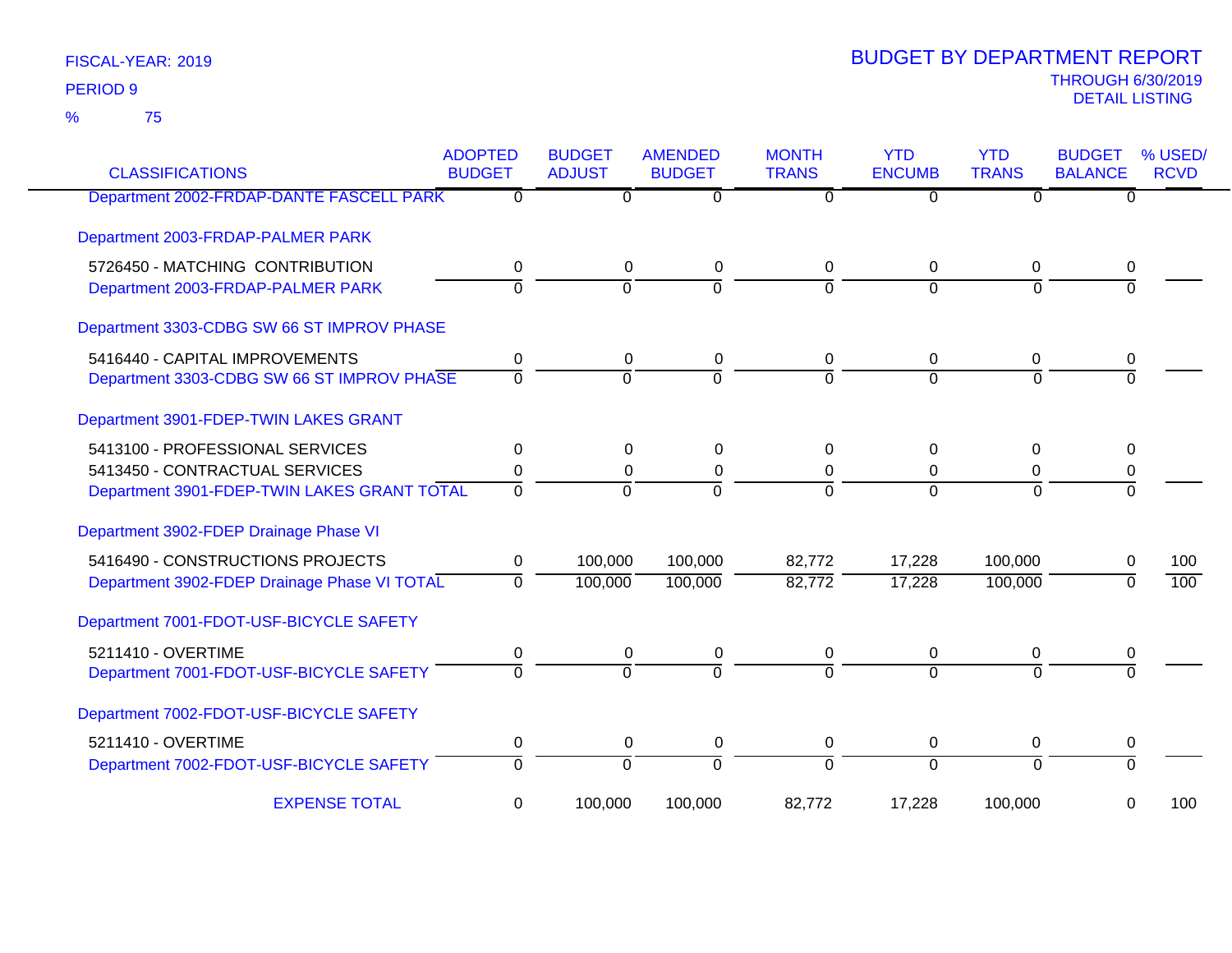|                | FISCAL-YEAR: 2019                     |                |                  |                |                  | <b>BUDGET BY DEPARTMENT REPORT</b> |              |                          |                |
|----------------|---------------------------------------|----------------|------------------|----------------|------------------|------------------------------------|--------------|--------------------------|----------------|
|                | <b>PERIOD 9</b>                       |                |                  |                |                  |                                    |              | <b>THROUGH 6/30/2019</b> |                |
| $\frac{9}{6}$  | 75                                    |                |                  |                |                  |                                    |              | <b>DETAIL LISTING</b>    |                |
|                |                                       | <b>ADOPTED</b> | <b>BUDGET</b>    | <b>AMENDED</b> | <b>MONTH</b>     | <b>YTD</b>                         | <b>YTD</b>   | <b>BUDGET</b>            | % USED/        |
|                | <b>CLASSIFICATIONS</b>                | <b>BUDGET</b>  | <b>ADJUST</b>    | <b>BUDGET</b>  | <b>TRANS</b>     | <b>ENCUMB</b>                      | <b>TRANS</b> | <b>BALANCE</b>           | <b>RCVD</b>    |
|                | Fund 106-STATE GRANT FUND TOTAL       |                |                  |                |                  |                                    |              |                          |                |
|                | <b>REVENUE</b>                        | 0              | 100,000          | 100,000        | 394              | 0                                  | 3,706        | 96,294                   | 3              |
|                | <b>EXPENSE</b>                        | $\pmb{0}$      | 100,000          | 100,000        | 82,772           | 17,228                             | 100,000      | 0                        | 100            |
|                | Fund 106-STATE GRANT FUND TOTAL       | $\overline{0}$ | $\Omega$         | $\overline{0}$ | $-82,378$        | $-17,228$                          | $-96,294$    | 96,294                   |                |
|                | Fund 111-STORM WATER DRAIN TRUST      |                |                  |                |                  |                                    |              |                          |                |
|                | <b>REVENUE</b>                        |                |                  |                |                  |                                    |              |                          |                |
|                | Department 0000-Description N/A       |                |                  |                |                  |                                    |              |                          |                |
|                | 3143000 - UTILITY TAX-WATER           | 10,000         | $\pmb{0}$        | 10,000         | $\pmb{0}$        | 0                                  | 239          | 9,761                    | $\overline{2}$ |
|                | 3301000 - INTERGOVERNMENTAL REVENUE   | 375,000        | $\boldsymbol{0}$ | 375,000        | $\boldsymbol{0}$ | 0                                  | 403,608      | $-28,608$                | 107            |
|                | 3612000 - INTEREST INCOME             | 4,000          | $\boldsymbol{0}$ | 4,000          | 686              | 0                                  | 7,342        | $-3,342$                 | 183            |
|                | 3699201 - MISC. OTHERS                | $\mathbf 0$    | $\pmb{0}$        | 0              | $\pmb{0}$        | 0                                  | 0            | 0                        |                |
|                | Department 0000-Description N/A TOTAL | 389,000        | $\overline{0}$   | 389,000        | 686              | $\overline{0}$                     | 411,189      | $-22,189$                | 105            |
|                | <b>REVENUE TOTAL</b>                  | 389,000        | $\mathbf 0$      | 389,000        | 686              | 0                                  | 411,189      | $-22,189$                | 105            |
| <b>EXPENSE</b> |                                       |                |                  |                |                  |                                    |              |                          |                |
|                | Department 1730-STREET MAINTENANCE    |                |                  |                |                  |                                    |              |                          |                |
|                | 5411210 - REGULAR                     | 39,099         | 0                | 39,099         | 2,980            | 0                                  | 27,970       | 11,129                   | 71             |
|                | 5411410 - OVERTIME                    | $\mathbf 0$    | $\boldsymbol{0}$ | 0              | $\pmb{0}$        | 0                                  | 0            | $\pmb{0}$                |                |
|                | 5412110 - F.I.C.A.                    | 2,991          | $\boldsymbol{0}$ | 2,991          | 227              | $\mathbf 0$                        | 2,156        | 835                      | 72             |
|                | 5412210 - PENSION PLAN CONTRIBUTION   | 2,101          | $\pmb{0}$        | 2,101          | 501              | 0                                  | 1,502        | 599                      | 71             |
|                | 5412310 - GROUP HEALTH INSURANCE      | 7,638          | $\mathbf 0$      | 7,638          | 572              | 0                                  | 4,853        | 2,785                    | 63             |
|                | 5412410 - WORKERS' COMPENSATION       | 5,150          | 0                | 5,150          | 272              | 0                                  | 3,806        | 1,344                    | 73             |
|                | 5413450 - CONTRACTUAL SERVICES        | 149,045        | 45,356           | 194,401        | 9,350            | 47,364                             | 134,894      | 59,507                   | 69             |
|                | 5416490 - CONSTRUCTIONS PROJECTS      | 50,000         | 105,115          | 155,115        | 82,772           | 17,228                             | 105,115      | 50,000                   | 67             |
|                | 5417100 - BOND SERVICE- PRINCIPAL     | 27,039         | 0                | 27,039         | 0                | $\Omega$                           | 0            | 27,039                   |                |

5417200 - INTEREST EXPENSE 1,500 0 1,500 0 0 0 1,500

BUDGET BY DEPARTMENT REPORT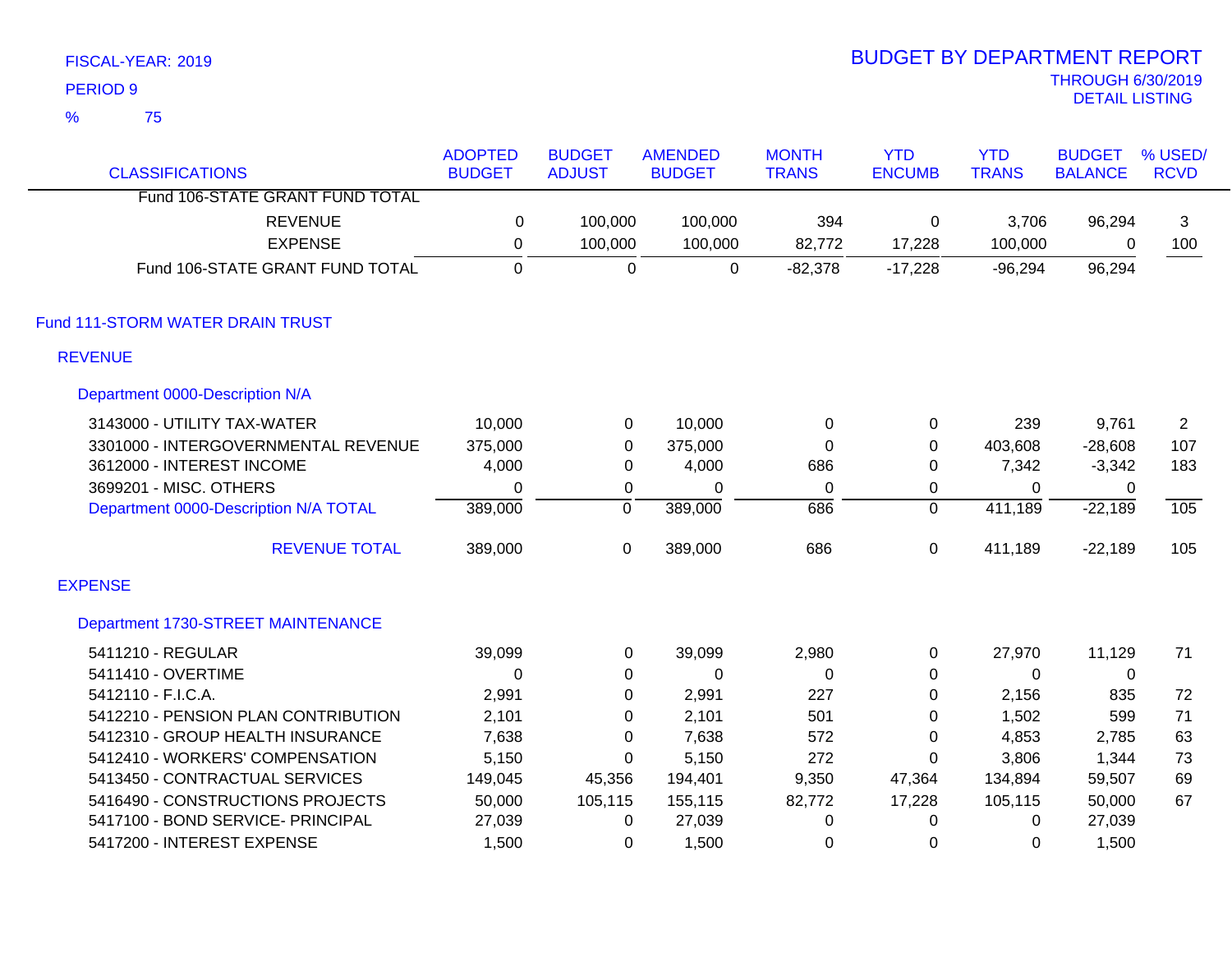|                                          | <b>ADOPTED</b> | <b>BUDGET</b>  | <b>AMENDED</b> | <b>MONTH</b> | <b>YTD</b>     | <b>YTD</b>   | <b>BUDGET</b>  | % USED/         |
|------------------------------------------|----------------|----------------|----------------|--------------|----------------|--------------|----------------|-----------------|
| <b>CLASSIFICATIONS</b>                   | <b>BUDGET</b>  | <b>ADJUST</b>  | <b>BUDGET</b>  | <b>TRANS</b> | <b>ENCUMB</b>  | <b>TRANS</b> | <b>BALANCE</b> | <b>RCVD</b>     |
| 5819120 - INTRA-GOV TRANSFER-TO GF       | 150,000        | $\overline{0}$ | 150,000        | 150,000      | $\overline{0}$ | 150,000      | 0              | 100             |
| Department 1730-STREET MAINTENANCE TOTAL | 434,563        | 150,471        | 585,034        | 246,674      | 64,592         | 430,296      | 154,738        | $\overline{73}$ |
| <b>EXPENSE TOTAL</b>                     | 434,563        | 150,471        | 585,034        | 246,674      | 64,592         | 430,296      | 154,738        | 73              |
| Fund 111-STORM WATER DRAIN TRUST TOTAL   |                |                |                |              |                |              |                |                 |
| <b>REVENUE</b>                           | 389,000        | 0              | 389,000        | 686          | $\mathbf 0$    | 411,189      | $-22,189$      | 105             |
| <b>EXPENSE</b>                           | 434,563        | 150,471        | 585,034        | 246,674      | 64,592         | 430,296      | 154,738        | 73              |
| Fund 111-STORM WATER DRAIN TRUST TOTAL   | $-45,563$      | $-150,471$     | $-196,034$     | $-245,988$   | $-64,592$      | $-19,107$    | $-176,927$     |                 |
| Fund 112-2ND LOCAL OPTION GAS TRST       |                |                |                |              |                |              |                |                 |
| <b>REVENUE</b>                           |                |                |                |              |                |              |                |                 |
| Department 0000-Description N/A          |                |                |                |              |                |              |                |                 |
| 3121000 - LOCAL OPTION TAXES             | 73,686         | $\Omega$       | 73,686         | 6,451        | 0              | 55,647       | 18,039         | 75              |
| 3301000 - INTERGOVERNMENTAL REVENUE      | $\Omega$       | 0              | 0              | 0            | $\pmb{0}$      | $\Omega$     | 0              |                 |
| 3612000 - INTEREST INCOME                | 1,500          | 0              | 1,500          | 116          | 0              | 1,459        | 41             | 97              |
| Department 0000-Description N/A TOTAL    | 75,186         | $\overline{0}$ | 75,186         | 6,567        | $\mathbf 0$    | 57,106       | 18,080         | $\overline{75}$ |
| <b>REVENUE TOTAL</b>                     | 75,186         | 0              | 75,186         | 6,567        | $\pmb{0}$      | 57,106       | 18,080         | 75              |
| <b>EXPENSE</b>                           |                |                |                |              |                |              |                |                 |
| Department 1730-STREET MAINTENANCE       |                |                |                |              |                |              |                |                 |
| 5416210 - INFRASTRUCTURE PROJECTS        | 85,000         | 83,128         | 168,128        | 15,880       | 83,968         | 168,128      | $\mathbf 0$    | 100             |
| Department 1730-STREET MAINTENANCE TOTAL | 85,000         | 83,128         | 168,128        | 15,880       | 83,968         | 168,128      | $\overline{0}$ | 100             |
| <b>EXPENSE TOTAL</b>                     | 85,000         | 83,128         | 168,128        | 15,880       | 83,968         | 168,128      | 0              | 100             |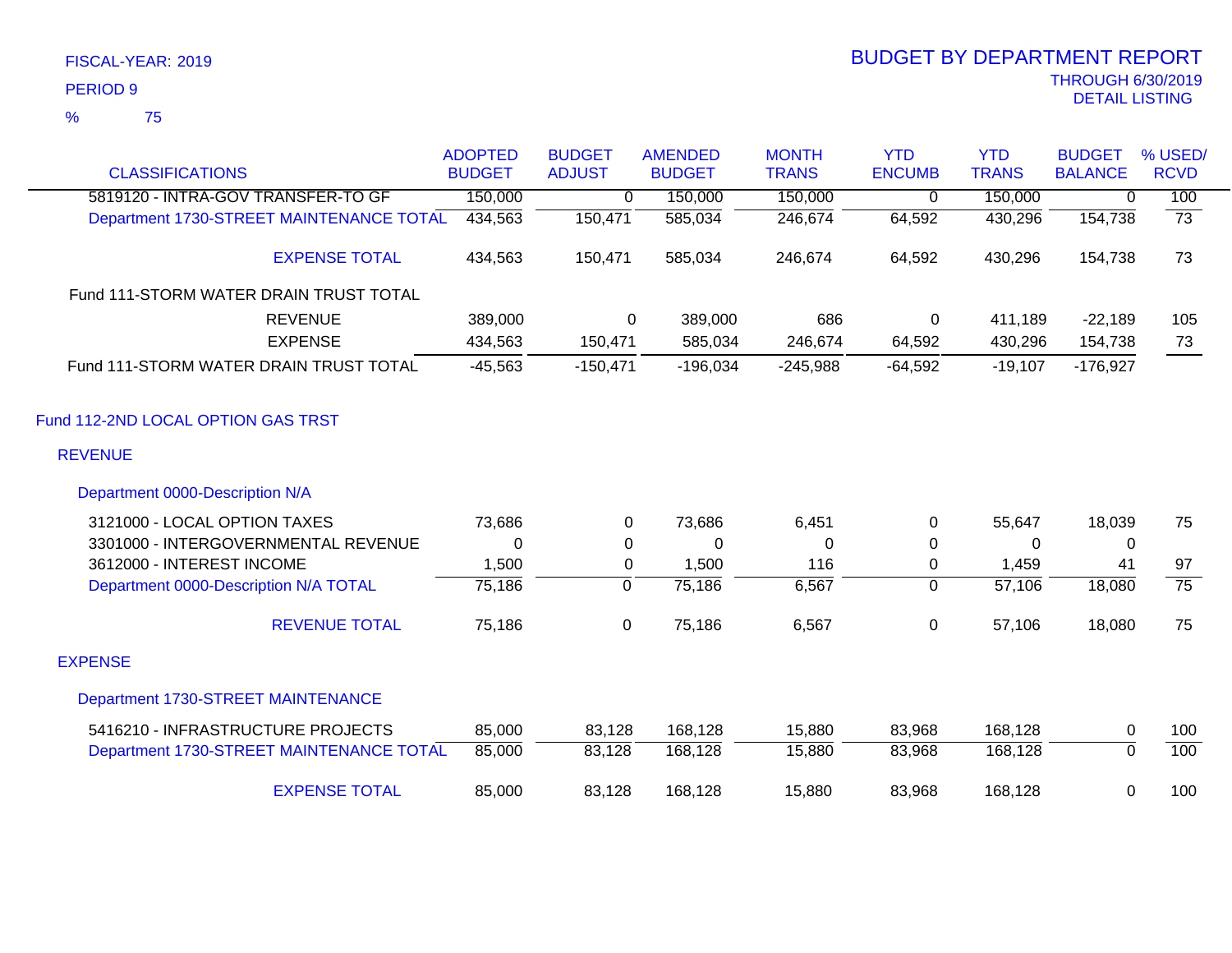| <b>BUDGET BY DEPARTMENT REPORT</b>         |
|--------------------------------------------|
| <b>THROUGH 6/30/2019</b><br>DETAIL LISTING |
|                                            |
|                                            |

# BUDGET BY DEPARTMENT REPORT

| <b>CLASSIFICATIONS</b>                       | <b>ADOPTED</b><br><b>BUDGET</b> | <b>BUDGET</b><br><b>ADJUST</b> | <b>AMENDED</b><br><b>BUDGET</b> | <b>MONTH</b><br><b>TRANS</b> | <b>YTD</b><br><b>ENCUMB</b> | <b>YTD</b><br><b>TRANS</b> | <b>BUDGET</b><br><b>BALANCE</b> | % USED/<br><b>RCVD</b> |
|----------------------------------------------|---------------------------------|--------------------------------|---------------------------------|------------------------------|-----------------------------|----------------------------|---------------------------------|------------------------|
| Fund 112-2ND LOCAL OPTION GAS TRST TOTAL     |                                 |                                |                                 |                              |                             |                            |                                 |                        |
| <b>REVENUE</b>                               | 75,186                          | 0                              | 75,186                          | 6,567                        | 0                           | 57,106                     | 18,080                          | 75                     |
| <b>EXPENSE</b>                               | 85,000                          | 83,128                         | 168,128                         | 15,880                       | 83,968                      | 168,128                    | 0                               | 100                    |
| Fund 112-2ND LOCAL OPTION GAS TRST TOTAL     | $-9,814$                        | $-83,128$                      | $-92,942$                       | $-9,313$                     | $-83,968$                   | $-111,022$                 | 18,080                          |                        |
| Fund 114-LOCAL GRANTS FUND                   |                                 |                                |                                 |                              |                             |                            |                                 |                        |
| <b>REVENUE</b>                               |                                 |                                |                                 |                              |                             |                            |                                 |                        |
| Department 0000-Description N/A              |                                 |                                |                                 |                              |                             |                            |                                 |                        |
| 3371000 - GENERAL GOVERNMENT                 | $\mathbf 0$                     | $\mathbf 0$                    | $\mathbf 0$                     | 0                            | $\overline{0}$              | 0                          | $\pmb{0}$                       |                        |
| Department 0000-Description N/A TOTAL        | $\Omega$                        | $\Omega$                       | $\overline{0}$                  | $\Omega$                     | $\mathbf 0$                 | $\Omega$                   | $\Omega$                        |                        |
| Department 3001-SNP-MURRAY PARK POOL         |                                 |                                |                                 |                              |                             |                            |                                 |                        |
| 3371000 - GENERAL GOVERNMENT                 | $\mathbf 0$                     | 0                              | 0                               | 0                            | $\mathbf 0$                 | 0                          | 0                               |                        |
| Department 3001-SNP-MURRAY PARK POOL TOTAL   | $\mathbf 0$                     | $\Omega$                       | $\Omega$                        | $\Omega$                     | $\Omega$                    | $\Omega$                   | $\Omega$                        |                        |
| Department 3101-HFSF-Complete Streets Policy |                                 |                                |                                 |                              |                             |                            |                                 |                        |
| 3661000 - REVENUE                            | $\mathbf 0$                     | $\mathbf 0$                    | $\mathbf 0$                     | $\mathbf 0$                  | $\overline{0}$              | 0                          | $\mathbf 0$                     |                        |
| Department 3101-HFSF-Complete Streets Policy | $\mathbf{0}$                    | $\Omega$                       | $\overline{0}$                  | $\Omega$                     | $\overline{0}$              | $\Omega$                   | $\Omega$                        |                        |
| Department 3604-MDC SCHOOL & SR MEALS        |                                 |                                |                                 |                              |                             |                            |                                 |                        |
| 3371000 - GENERAL GOVERNMENT                 | $\mathbf 0$                     | 0                              | 0                               | 0                            | $\mathbf 0$                 | 0                          | 0                               |                        |
| Department 3604-MDC SCHOOL & SR MEALS        | $\mathbf 0$                     | $\overline{0}$                 | $\overline{0}$                  | $\overline{0}$               | $\overline{0}$              | $\Omega$                   | $\Omega$                        |                        |
| Department 3605-MDC SCHOOL & SR MEALS        |                                 |                                |                                 |                              |                             |                            |                                 |                        |
| 3371000 - GENERAL GOVERNMENT                 | 0                               | 0                              | 0                               | 0                            | 0                           | 0                          | 0                               |                        |
| Department 3605-MDC SCHOOL & SR MEALS        | $\overline{0}$                  | $\overline{0}$                 | ō                               | ō                            | $\overline{0}$              | 0                          | $\overline{0}$                  |                        |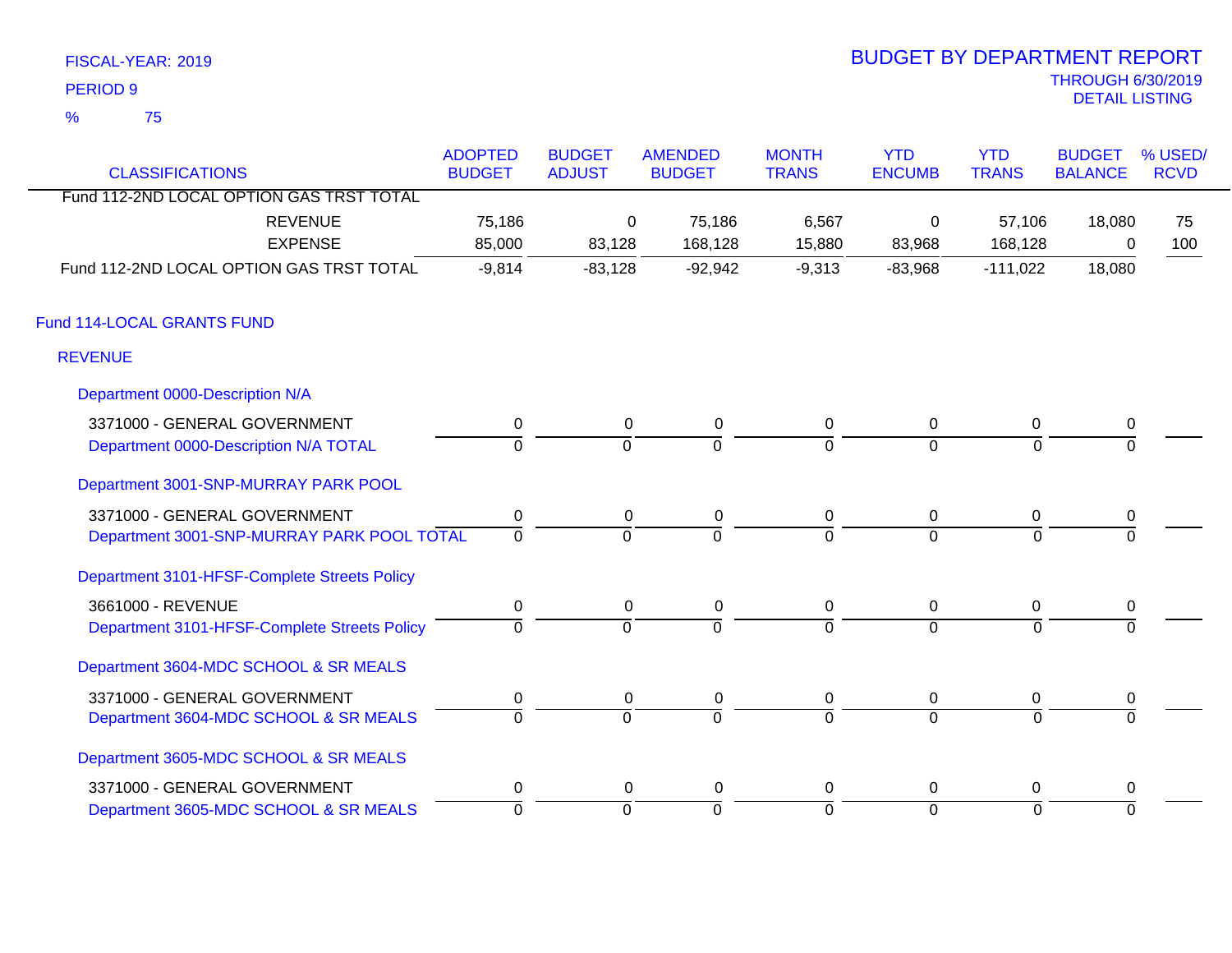|                                           | <b>ADOPTED</b> | <b>BUDGET</b>  | <b>AMENDED</b> | <b>MONTH</b>   | <b>YTD</b>     | <b>YTD</b>     | <b>BUDGET</b>  | % USED/     |
|-------------------------------------------|----------------|----------------|----------------|----------------|----------------|----------------|----------------|-------------|
| <b>CLASSIFICATIONS</b>                    | <b>BUDGET</b>  | <b>ADJUST</b>  | <b>BUDGET</b>  | <b>TRANS</b>   | <b>ENCUMB</b>  | <b>TRANS</b>   | <b>BALANCE</b> | <b>RCVD</b> |
| Department 3606-MDC SCHOOL & SR MEALS     |                |                |                |                |                |                |                |             |
| 3371000 - GENERAL GOVERNMENT              | 0              | 0              | 0              | 0              | 0              | 0              |                |             |
| Department 3606-MDC SCHOOL & SR MEALS     | $\overline{0}$ | $\overline{0}$ | $\overline{0}$ | $\Omega$       | $\mathbf 0$    | $\Omega$       | $\Omega$       |             |
| Department 3607-SR MEAL AMENDMENT TO JUNE |                |                |                |                |                |                |                |             |
| 3371000 - GENERAL GOVERNMENT              | $\mathbf 0$    | $\mathbf 0$    | $\pmb{0}$      | $\mathbf 0$    | $\mathbf 0$    | 0              | 0              |             |
| Department 3607-SR MEAL AMENDMENT TO JUNE | $\mathbf 0$    | $\overline{0}$ | $\overline{0}$ | $\Omega$       | $\Omega$       | $\Omega$       | $\Omega$       |             |
| Department 3608-SR MEAL & AFTER SCHOOL    |                |                |                |                |                |                |                |             |
| 3371000 - GENERAL GOVERNMENT              | 0              | 0              | 0              | 0              | 0              | 0              | 0              |             |
| Department 3608-SR MEAL & AFTER SCHOOL    | $\overline{0}$ | $\overline{0}$ | $\overline{0}$ | $\overline{0}$ | $\overline{0}$ | $\overline{0}$ | $\overline{0}$ |             |
| Department 3609-SR MEAL&AFTER SCH #2 JUL- |                |                |                |                |                |                |                |             |
| 3371000 - GENERAL GOVERNMENT              | $\mathbf 0$    | 0              | 0              | $\mathbf 0$    | $\mathbf 0$    | $\mathbf 0$    | 0              |             |
| Department 3609-SR MEAL&AFTER SCH #2 JUL- | $\Omega$       | $\Omega$       | $\overline{0}$ | $\Omega$       | $\Omega$       | $\Omega$       | 0              |             |
| Department 3610-SR MEAL&AFTER SCH         |                |                |                |                |                |                |                |             |
| 3371000 - GENERAL GOVERNMENT              | 0              | $\mathbf 0$    | $\pmb{0}$      | 0              | $\mathbf 0$    | $\mathbf 0$    | 0              |             |
| Department 3610-SR MEAL&AFTER SCH         | $\Omega$       | $\Omega$       | $\Omega$       | $\Omega$       | $\overline{0}$ | $\Omega$       | $\Omega$       |             |
| Department 3801-ADA-FY2010                |                |                |                |                |                |                |                |             |
| 3371000 - GENERAL GOVERNMENT              | 0              | $\mathbf 0$    | $\pmb{0}$      | $\mathbf 0$    | $\mathbf 0$    | $\mathbf 0$    | 0              |             |
| Department 3801-ADA-FY2010 TOTAL          | $\Omega$       | $\Omega$       | $\Omega$       | $\Omega$       | $\Omega$       | $\Omega$       | 0              |             |
| Department 3802-ADA FY 2011               |                |                |                |                |                |                |                |             |
| 3371000 - GENERAL GOVERNMENT              | 0              | 0              | 0              | 0              | 0              | 0              | 0              |             |
| Department 3802-ADA FY 2011 TOTAL         | $\Omega$       | $\Omega$       | $\Omega$       | $\Omega$       | $\overline{0}$ | $\Omega$       | $\Omega$       |             |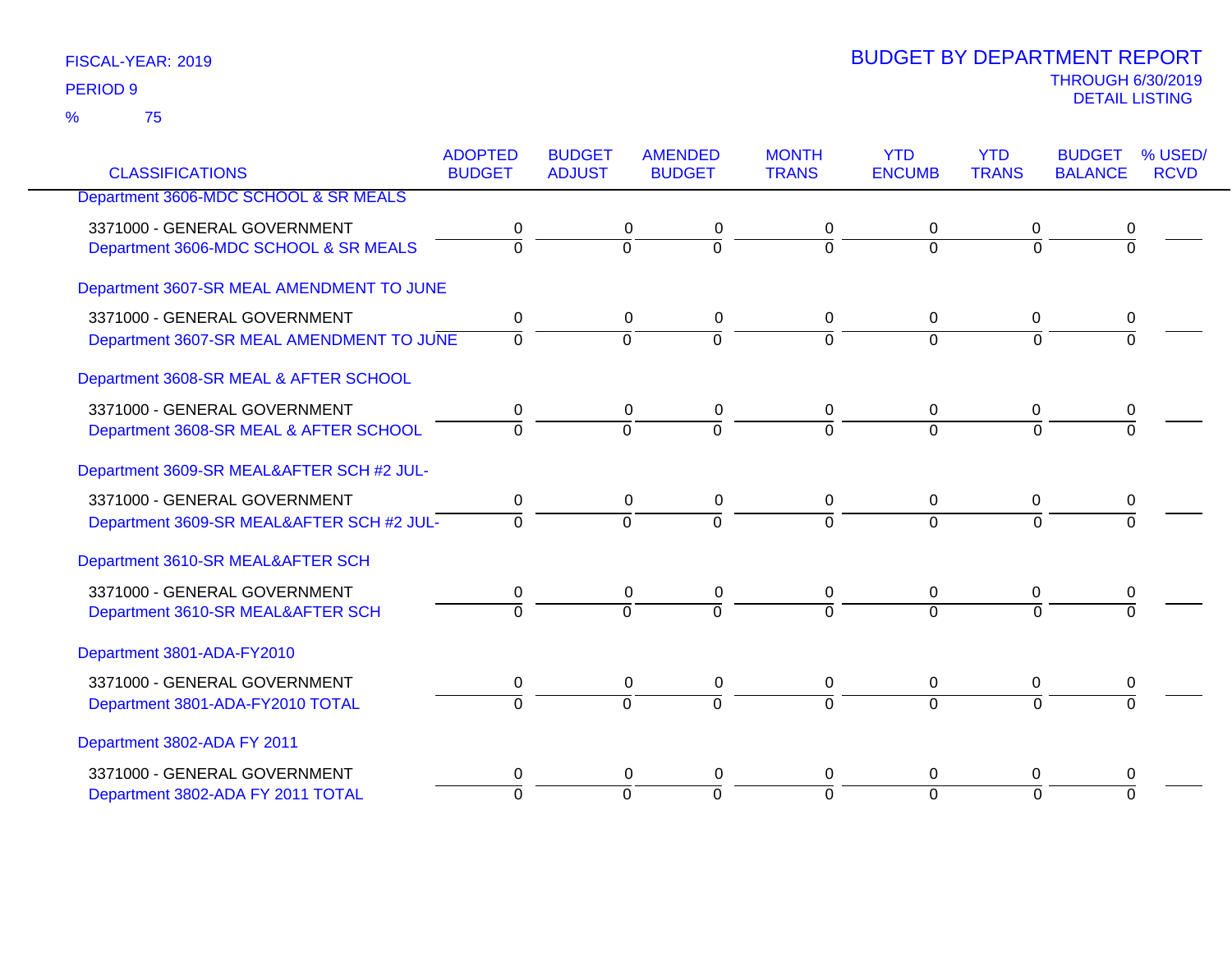75 %

|                                   | <b>ADOPTED</b> | <b>BUDGET</b>  | <b>AMENDED</b>   | <b>MONTH</b>   | <b>YTD</b>     | <b>YTD</b>     | <b>BUDGET</b>  | % USED/     |
|-----------------------------------|----------------|----------------|------------------|----------------|----------------|----------------|----------------|-------------|
| <b>CLASSIFICATIONS</b>            | <b>BUDGET</b>  | <b>ADJUST</b>  | <b>BUDGET</b>    | <b>TRANS</b>   | <b>ENCUMB</b>  | <b>TRANS</b>   | <b>BALANCE</b> | <b>RCVD</b> |
| Department 3803-ADA FY 2012       |                |                |                  |                |                |                |                |             |
| 3371000 - GENERAL GOVERNMENT      | 0              |                | 0<br>0           | 0              | 0              | 0              | 0              |             |
| Department 3803-ADA FY 2012 TOTAL | $\overline{0}$ | $\overline{0}$ | $\overline{0}$   | ō              | $\overline{0}$ | $\overline{0}$ | $\overline{0}$ |             |
| Department 3804-ADA FY 2013       |                |                |                  |                |                |                |                |             |
| 3371000 - GENERAL GOVERNMENT      | 0              |                | $\mathbf 0$<br>0 | 0              | 0              | 0              | 0              |             |
| Department 3804-ADA FY 2013 TOTAL | $\overline{0}$ | $\overline{0}$ | $\overline{0}$   | $\overline{0}$ | $\overline{0}$ | $\overline{0}$ | $\overline{0}$ |             |
| Department 3805-ADA FY 2013       |                |                |                  |                |                |                |                |             |
| 3371000 - GENERAL GOVERNMENT      | 0              |                | $\mathbf 0$<br>0 | 0              | 0              | 0              | 0              |             |
| Department 3805-ADA FY 2013 TOTAL | $\overline{0}$ | $\overline{0}$ | $\overline{0}$   | $\overline{0}$ | $\Omega$       | $\Omega$       | $\overline{0}$ |             |
| Department 3806-ADA FY 2015       |                |                |                  |                |                |                |                |             |
| 3371000 - GENERAL GOVERNMENT      | 0              |                | 0<br>0           | 0              | 0              | 0              | 0              |             |
| Department 3806-ADA FY 2015 TOTAL | $\overline{0}$ | $\overline{0}$ | $\overline{0}$   | $\Omega$       | $\Omega$       | $\Omega$       | $\Omega$       |             |
| Department 3807-ADA FY 2016       |                |                |                  |                |                |                |                |             |
| 3371000 - GENERAL GOVERNMENT      | 0              |                | 0<br>0           | 0              | 0              | 0              | 0              |             |
| Department 3807-ADA FY 2016 TOTAL | $\overline{0}$ | $\overline{0}$ | $\overline{0}$   | $\Omega$       | $\Omega$       | $\Omega$       | $\overline{0}$ |             |
| Department 3808-ADA FY 2017       |                |                |                  |                |                |                |                |             |
| 3371000 - GENERAL GOVERNMENT      | $\pmb{0}$      |                | $\pmb{0}$<br>0   | $\mathbf 0$    | 0              | $\mathbf 0$    | 0              |             |
| Department 3808-ADA FY 2017 TOTAL | $\overline{0}$ | $\overline{0}$ | $\overline{0}$   | $\overline{0}$ | $\overline{0}$ | $\Omega$       | $\overline{0}$ |             |
| Department 4010-GOB-WATER & SEWER |                |                |                  |                |                |                |                |             |
| 3311000 - REVENUE                 | 0              |                | 0<br>0           | $\mathbf 0$    | 0              | 0              | 0              |             |
| 3371000 - GENERAL GOVERNMENT      | 0              |                | 0<br>$\mathbf 0$ | 0              | 0              | 0              | 0              |             |
| Department 4010-GOB-WATER & SEWER | $\overline{0}$ | $\overline{0}$ | $\overline{0}$   | $\Omega$       | $\overline{0}$ | $\overline{0}$ | $\overline{0}$ |             |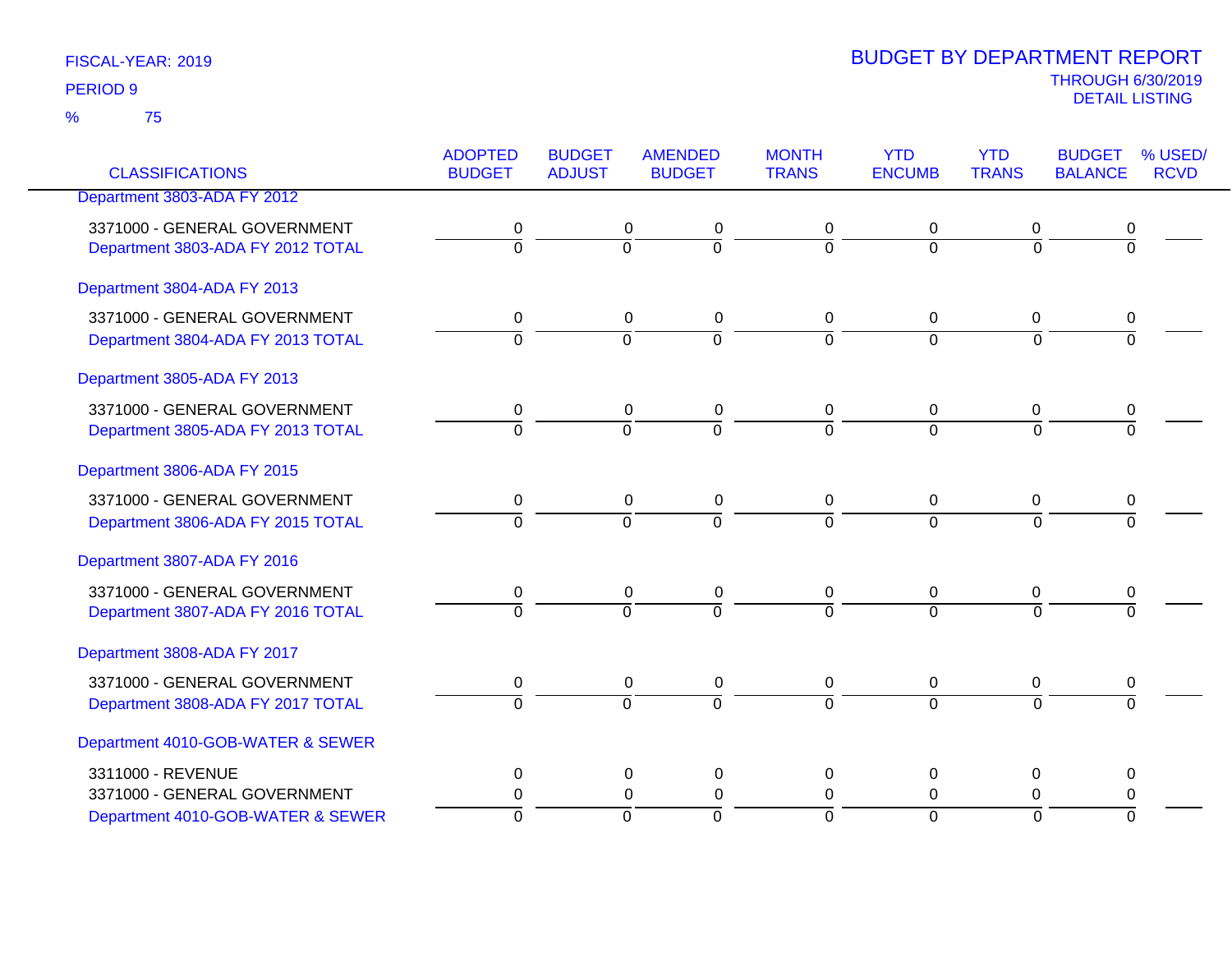75 %

|                                                  | <b>ADOPTED</b> | <b>BUDGET</b>  | <b>AMENDED</b> | <b>MONTH</b>   | <b>YTD</b>     | <b>YTD</b>     | <b>BUDGET</b>  | % USED/     |
|--------------------------------------------------|----------------|----------------|----------------|----------------|----------------|----------------|----------------|-------------|
| <b>CLASSIFICATIONS</b>                           | <b>BUDGET</b>  | <b>ADJUST</b>  | <b>BUDGET</b>  | <b>TRANS</b>   | <b>ENCUMB</b>  | <b>TRANS</b>   | <b>BALANCE</b> | <b>RCVD</b> |
| Department 4011-GOB-Sanitary Sewer Master Plan   |                |                |                |                |                |                |                |             |
| 3371000 - GENERAL GOVERNMENT                     | 0              | 0              | 0              | 0              | 0              | 0              | 0              |             |
| Department 4011-GOB-Sanitary Sewer Master Plan   | $\overline{0}$ | $\overline{0}$ | ō              | $\Omega$       | $\mathbf 0$    | $\overline{0}$ | 0              |             |
| Department 4100-VILLAGERS GRANT-                 |                |                |                |                |                |                |                |             |
| 3371000 - GENERAL GOVERNMENT                     | 0              | 0              | 0              | 0              | 0              | 0              | 0              |             |
| Department 4100-VILLAGERS GRANT-                 | $\Omega$       | $\overline{0}$ | $\overline{0}$ | $\Omega$       | $\overline{0}$ | $\Omega$       | $\Omega$       |             |
| Department 4101-VILLAGERS GRANT-                 |                |                |                |                |                |                |                |             |
| 3371000 - GENERAL GOVERNMENT                     | 0              | 0              | 0              | 0              | 0              | 0              |                |             |
| Department 4101-VILLAGERS GRANT-                 | $\Omega$       | $\Omega$       | $\overline{0}$ | $\Omega$       | $\Omega$       | $\Omega$       | $\Omega$       |             |
| Department 4200-MPO                              |                |                |                |                |                |                |                |             |
| 3371000 - GENERAL GOVERNMENT                     | 0              | 0              | 0              | 0              | 0              | 0              | 0              |             |
| Department 4200-MPO TOTAL                        | $\overline{0}$ | $\overline{0}$ | $\overline{0}$ | $\overline{0}$ | $\Omega$       | $\overline{0}$ | $\overline{0}$ |             |
| Department 4201-MPO-Complete Street Policy       |                |                |                |                |                |                |                |             |
| 3371000 - GENERAL GOVERNMENT                     | 0              | $\mathbf 0$    | $\pmb{0}$      | $\mathbf 0$    | 0              | 0              | 0              |             |
| Department 4201-MPO-Complete Street Policy TOTAL | $\Omega$       | $\Omega$       | $\overline{0}$ | $\Omega$       | $\Omega$       | $\Omega$       | $\Omega$       |             |
| Department 4300-MDC-NEAT STREETS-CRA TREE        |                |                |                |                |                |                |                |             |
| 3371000 - GENERAL GOVERNMENT                     | 0              | $\pmb{0}$      | $\pmb{0}$      | 0              | $\mathbf 0$    | $\pmb{0}$      | 0              |             |
| Department 4300-MDC-NEAT STREETS-CRA TREE        | $\mathbf 0$    | $\overline{0}$ | $\Omega$       | $\Omega$       | $\overline{0}$ | $\Omega$       | $\Omega$       |             |
| Department 4301-MDC Neat Streets-Tree Planting   |                |                |                |                |                |                |                |             |
| 3371000 - GENERAL GOVERNMENT                     | 0              | 0              | 0              | 0              | 0              | 0              | 0              |             |
| Department 4301-MDC Neat Streets-Tree Planting   | $\Omega$       | $\Omega$       | $\Omega$       | $\Omega$       | $\overline{0}$ | $\Omega$       | $\Omega$       |             |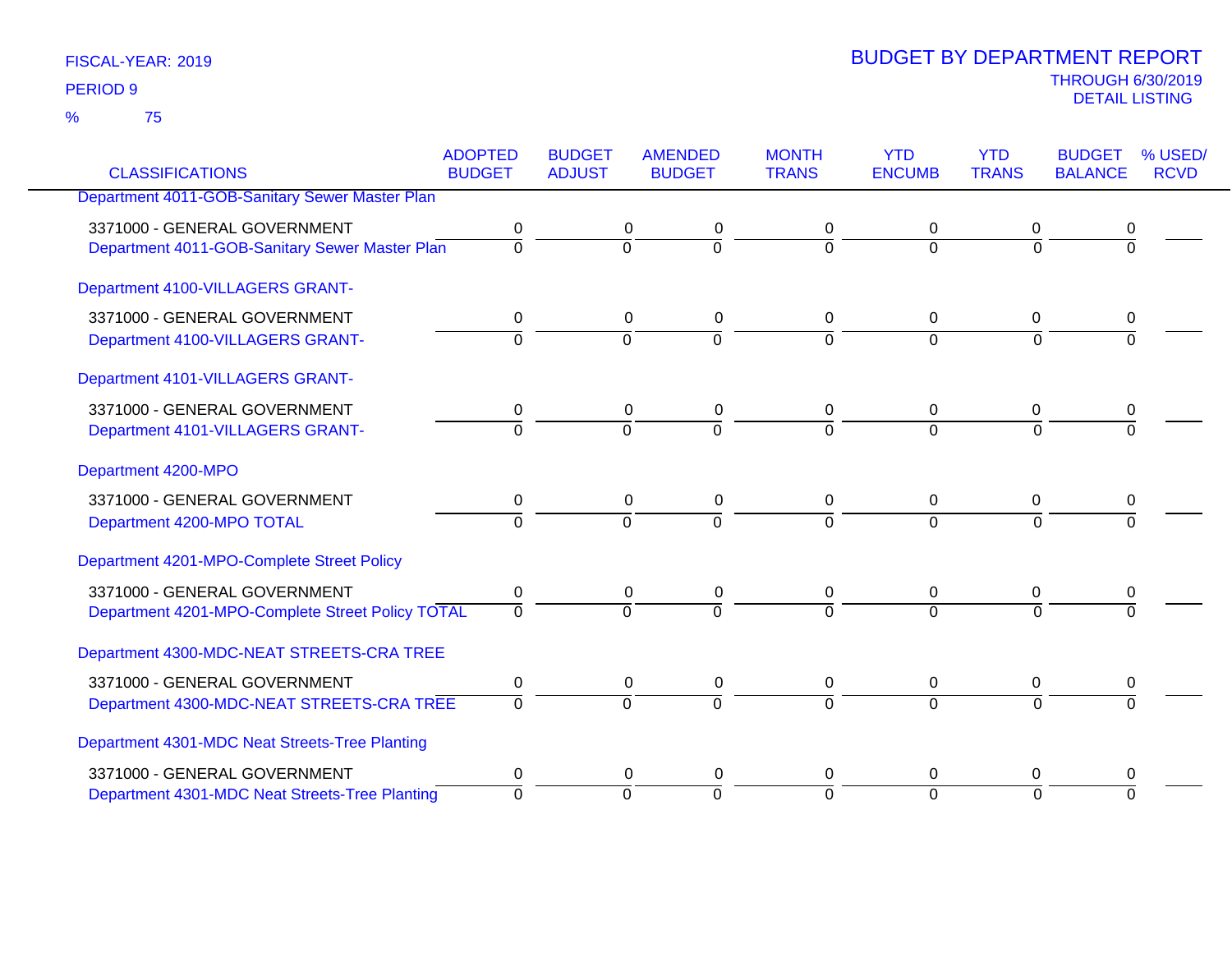|                                               | <b>ADOPTED</b> | <b>BUDGET</b>  | <b>AMENDED</b> | <b>MONTH</b>   | <b>YTD</b>    | <b>YTD</b>     | <b>BUDGET</b>  | % USED/          |
|-----------------------------------------------|----------------|----------------|----------------|----------------|---------------|----------------|----------------|------------------|
| <b>CLASSIFICATIONS</b>                        | <b>BUDGET</b>  | <b>ADJUST</b>  | <b>BUDGET</b>  | <b>TRANS</b>   | <b>ENCUMB</b> | <b>TRANS</b>   | <b>BALANCE</b> | <b>RCVD</b>      |
| Department 4400-South Miami Garden Club       |                |                |                |                |               |                |                |                  |
| 3661000 - REVENUE                             | 0              | 3,000          | 3,000          | 0              | 0             | 3,000          | 0              | 100              |
| Department 4400-South Miami Garden Club TOTAL | 0              | 3,000          | 3,000          | $\mathbf 0$    | $\Omega$      | 3,000          | $\overline{0}$ | $\overline{100}$ |
| Department 4501-ORANGE BOWL YOUTH SPORTS,     |                |                |                |                |               |                |                |                  |
| 3661000 - REVENUE                             | 0              | 0              | 0              | 0              | 0             | 0              | 0              |                  |
| Department 4501-ORANGE BOWL YOUTH SPORTS,     | $\Omega$       | $\overline{0}$ | $\Omega$       | $\overline{0}$ | $\Omega$      | $\mathbf 0$    | $\overline{0}$ |                  |
| Department 4601-USA Swimming FY18             |                |                |                |                |               |                |                |                  |
| 3661000 - REVENUE                             | 0              | 0              | 0              | 0              | 0             | 0              | 0              |                  |
| Department 4601-USA Swimming FY18 TOTAL       | $\Omega$       | $\Omega$       | $\Omega$       | $\Omega$       | $\Omega$      | $\Omega$       | $\overline{0}$ |                  |
| <b>REVENUE TOTAL</b>                          | 0              | 3,000          | 3,000          | 0              | 0             | 3,000          | $\Omega$       | 100              |
| <b>EXPENSE</b>                                |                |                |                |                |               |                |                |                  |
| Department 3001-SNP-MURRAY PARK POOL          |                |                |                |                |               |                |                |                  |
| 5413100 - PROFESSIONAL SERVICES               | 0              | 0              | 0              | 0              | $\Omega$      | $\Omega$       | 0              |                  |
| 5413450 - CONTRACTUAL SERVICES                | 0              | 0              | 0              | 0              | 0             | 0              | 0              |                  |
| Department 3001-SNP-MURRAY PARK POOL TOTAL    | $\Omega$       | $\Omega$       |                | $\Omega$       | $\Omega$      | $\Omega$       | $\Omega$       |                  |
| Department 3101-HFSF-Complete Streets Policy  |                |                |                |                |               |                |                |                  |
| 5413450 - CONTRACTUAL SERVICES                | 0              | 0              | 0              | 0              | 0             | 0              | 0              |                  |
| Department 3101-HFSF-Complete Streets Policy  | $\Omega$       | $\overline{0}$ | $\Omega$       | 0              | $\Omega$      | $\overline{0}$ | $\Omega$       |                  |
| Department 3603-12-SMIA-CB OCT11-SEP12        |                |                |                |                |               |                |                |                  |
| 5413450 - CONTRACTUAL SERVICES                | 0              | 0              | 0              | 0              | $\Omega$      | 0              | 0              |                  |
| Department 3603-12-SMIA-CB OCT11-SEP12 TOTAL  | $\overline{0}$ | $\Omega$       | $\Omega$       | $\overline{0}$ | $\Omega$      | $\Omega$       | $\Omega$       |                  |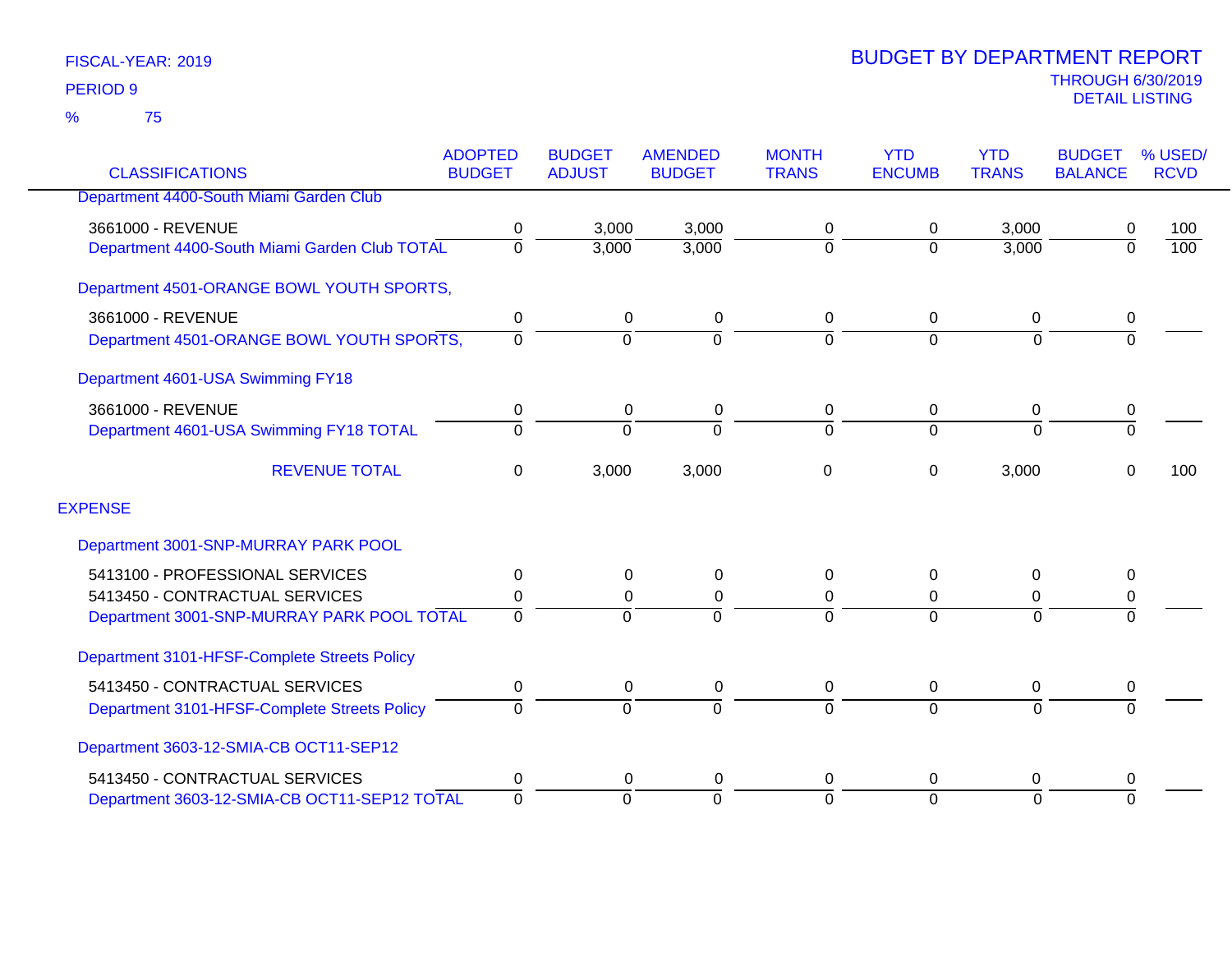75 %

| <b>CLASSIFICATIONS</b>                    | <b>ADOPTED</b><br><b>BUDGET</b> | <b>BUDGET</b><br><b>ADJUST</b> | <b>AMENDED</b><br><b>BUDGET</b> | <b>MONTH</b><br><b>TRANS</b> | <b>YTD</b><br><b>ENCUMB</b> | <b>YTD</b><br><b>TRANS</b> | <b>BUDGET</b><br><b>BALANCE</b> | % USED/<br><b>RCVD</b> |
|-------------------------------------------|---------------------------------|--------------------------------|---------------------------------|------------------------------|-----------------------------|----------------------------|---------------------------------|------------------------|
|                                           |                                 |                                |                                 |                              |                             |                            |                                 |                        |
| Department 3604-MDC SCHOOL & SR MEALS     |                                 |                                |                                 |                              |                             |                            |                                 |                        |
| 5411310 - PART TIME                       | 0                               | 0                              | 0                               | $\Omega$                     | 0                           | 0                          | 0                               |                        |
| 5413450 - CONTRACTUAL SERVICES            | 0                               | 0                              | $\pmb{0}$                       | $\mathbf 0$                  | 0                           | 0                          | 0                               |                        |
| Department 3604-MDC SCHOOL & SR MEALS     | 0                               | $\mathbf 0$                    | $\mathbf 0$                     | $\mathbf 0$                  | $\Omega$                    | $\Omega$                   | $\Omega$                        |                        |
| Department 3605-MDC SCHOOL & SR MEALS     |                                 |                                |                                 |                              |                             |                            |                                 |                        |
| 5411310 - PART TIME                       | $\pmb{0}$                       | 0                              | 0                               | 0                            | $\Omega$                    | 0                          | 0                               |                        |
| 5413450 - CONTRACTUAL SERVICES            | 0                               | 0                              | $\pmb{0}$                       | 0                            | $\Omega$                    | 0                          | 0                               |                        |
| Department 3605-MDC SCHOOL & SR MEALS     | $\Omega$                        | $\overline{0}$                 | $\overline{0}$                  | $\overline{0}$               | $\overline{0}$              | $\overline{0}$             | $\Omega$                        |                        |
| Department 3606-MDC SCHOOL & SR MEALS     |                                 |                                |                                 |                              |                             |                            |                                 |                        |
| 5411310 - PART TIME                       | $\Omega$                        | 0                              | $\Omega$                        | $\Omega$                     | $\Omega$                    | $\Omega$                   | 0                               |                        |
| 5413450 - CONTRACTUAL SERVICES            | 0                               | $\Omega$                       | 0                               | $\mathbf 0$                  | $\Omega$                    | 0                          | 0                               |                        |
| Department 3606-MDC SCHOOL & SR MEALS     | $\overline{0}$                  | $\Omega$                       | $\overline{0}$                  | $\Omega$                     | $\Omega$                    | $\Omega$                   | $\overline{0}$                  |                        |
| Department 3607-SR MEAL AMENDMENT TO JUNE |                                 |                                |                                 |                              |                             |                            |                                 |                        |
| 5411310 - PART TIME                       | $\Omega$                        | $\Omega$                       | $\Omega$                        | $\Omega$                     | 0                           | $\Omega$                   | $\Omega$                        |                        |
| 5413450 - CONTRACTUAL SERVICES            | 0                               | 0                              | $\Omega$                        | $\Omega$                     | $\Omega$                    | 0                          | 0                               |                        |
| Department 3607-SR MEAL AMENDMENT TO JUNE | $\Omega$                        | $\Omega$                       | $\overline{0}$                  | $\Omega$                     | $\overline{0}$              | $\Omega$                   | $\Omega$                        |                        |
| Department 3608-SR MEAL & AFTER SCHOOL    |                                 |                                |                                 |                              |                             |                            |                                 |                        |
| 5411310 - PART TIME                       | $\Omega$                        | 0                              | 0                               | $\overline{0}$               | 0                           | 0                          | 0                               |                        |
| 5413450 - CONTRACTUAL SERVICES            | 0                               | 0                              | 0                               | 0                            | 0                           | 0                          | 0                               |                        |
| Department 3608-SR MEAL & AFTER SCHOOL    | $\Omega$                        | $\mathbf 0$                    | $\Omega$                        | $\Omega$                     | $\overline{0}$              | $\Omega$                   | $\Omega$                        |                        |
| Department 3609-SR MEAL&AFTER SCH #2 JUL- |                                 |                                |                                 |                              |                             |                            |                                 |                        |
| 5411310 - PART TIME                       | $\Omega$                        | $\Omega$                       | $\Omega$                        | $\Omega$                     | $\Omega$                    | $\Omega$                   | 0                               |                        |
| 5413450 - CONTRACTUAL SERVICES            | $\Omega$                        | $\Omega$                       | $\Omega$                        | $\Omega$                     | $\Omega$                    | $\Omega$                   | $\Omega$                        |                        |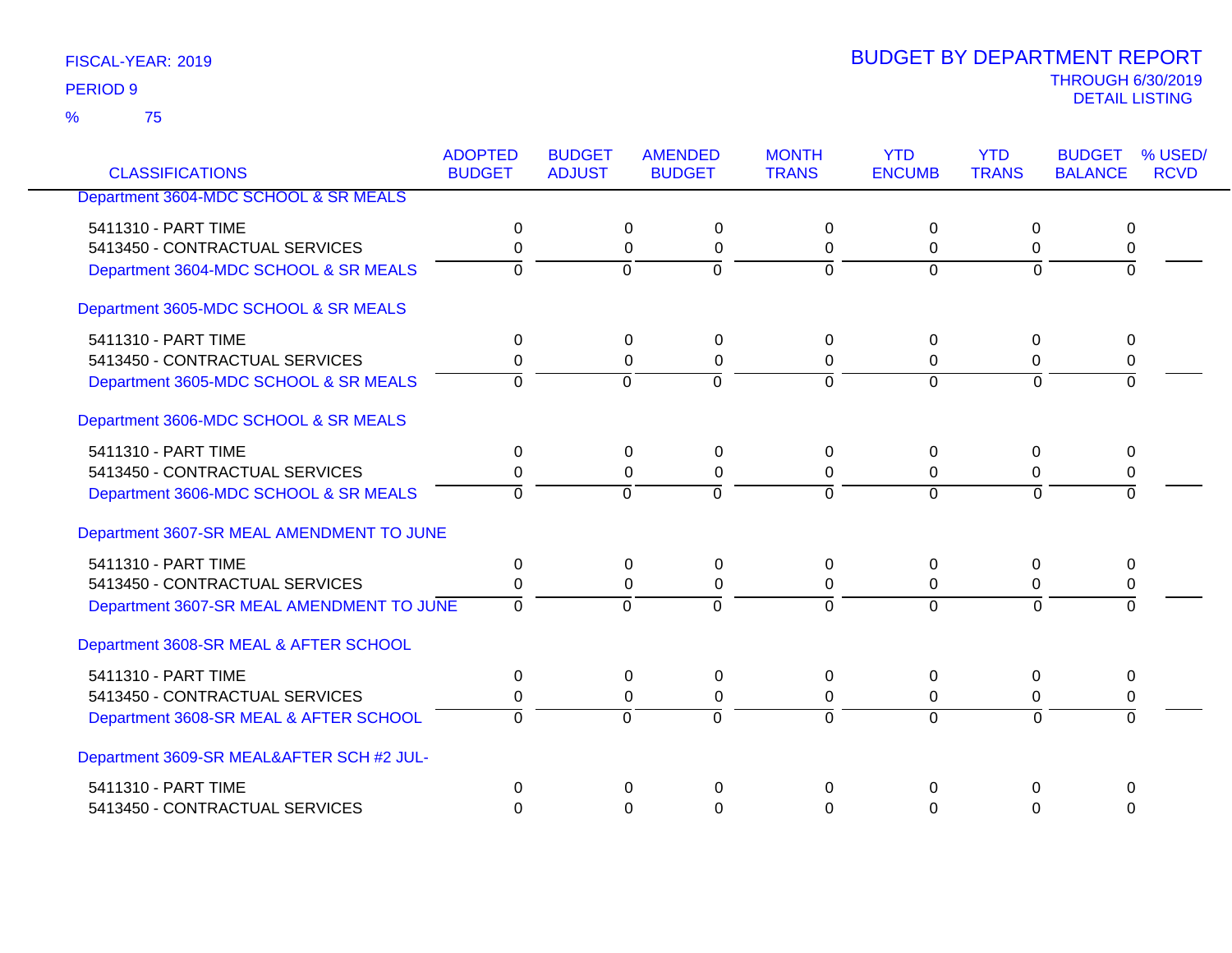75 %

| <b>CLASSIFICATIONS</b>                    | <b>ADOPTED</b><br><b>BUDGET</b> | <b>BUDGET</b><br><b>ADJUST</b> | <b>AMENDED</b><br><b>BUDGET</b> | <b>MONTH</b><br><b>TRANS</b> | <b>YTD</b><br><b>ENCUMB</b> | <b>YTD</b><br><b>TRANS</b> | <b>BUDGET</b><br><b>BALANCE</b> | % USED/<br><b>RCVD</b> |
|-------------------------------------------|---------------------------------|--------------------------------|---------------------------------|------------------------------|-----------------------------|----------------------------|---------------------------------|------------------------|
| Department 3609-SR MEAL&AFTER SCH #2 JUL- | $\overline{0}$                  | $\overline{0}$                 | ত                               | $\overline{0}$               | $\overline{0}$              | ত                          | $\overline{0}$                  |                        |
| Department 3610-SR MEAL&AFTER SCH         |                                 |                                |                                 |                              |                             |                            |                                 |                        |
| 5411310 - PART TIME                       | 0                               | 0                              | $\mathbf 0$                     | 0                            | $\Omega$                    | 0                          | 0                               |                        |
| 5413450 - CONTRACTUAL SERVICES            | 0                               | 0                              | 0                               | 0                            | 0                           | 0                          | 0                               |                        |
| Department 3610-SR MEAL&AFTER SCH         | $\Omega$                        | $\Omega$                       | $\overline{0}$                  | $\Omega$                     | $\Omega$                    | $\Omega$                   | $\Omega$                        |                        |
| Department 3801-ADA-FY2010                |                                 |                                |                                 |                              |                             |                            |                                 |                        |
| 5453450 - CONTRACTUAL                     | 0                               | 0                              | 0                               | $\mathbf 0$                  | 0                           | 0                          | 0                               |                        |
| Department 3801-ADA-FY2010 TOTAL          | $\overline{0}$                  | $\overline{0}$                 | $\overline{0}$                  | $\overline{0}$               | $\Omega$                    | $\Omega$                   | $\Omega$                        |                        |
| Department 3802-ADA FY 2011               |                                 |                                |                                 |                              |                             |                            |                                 |                        |
| 5453450 - CONTRACTUAL                     | 0                               | 0                              | $\pmb{0}$                       | 0                            | 0                           | 0                          | 0                               |                        |
| Department 3802-ADA FY 2011 TOTAL         | $\overline{0}$                  | $\overline{0}$                 | $\overline{0}$                  | $\overline{0}$               | $\Omega$                    | $\Omega$                   | $\Omega$                        |                        |
| Department 3803-ADA FY 2012               |                                 |                                |                                 |                              |                             |                            |                                 |                        |
| 5453450 - CONTRACTUAL                     | 0                               | 0                              | $\boldsymbol{0}$                | 0                            | 0                           | 0                          | 0                               |                        |
| Department 3803-ADA FY 2012 TOTAL         | $\overline{0}$                  | $\overline{0}$                 | $\overline{0}$                  | $\overline{0}$               | $\overline{0}$              | $\Omega$                   | $\overline{0}$                  |                        |
| Department 3804-ADA FY 2013               |                                 |                                |                                 |                              |                             |                            |                                 |                        |
| 5453450 - CONTRACTUAL                     | 0                               | 0                              | $\boldsymbol{0}$                | 0                            | 0                           | 0                          | 0                               |                        |
| Department 3804-ADA FY 2013 TOTAL         | $\overline{0}$                  | $\overline{0}$                 | $\overline{0}$                  | $\Omega$                     | $\Omega$                    | $\overline{0}$             | $\overline{0}$                  |                        |
| Department 3805-ADA FY 2013               |                                 |                                |                                 |                              |                             |                            |                                 |                        |
| 5453450 - CONTRACTUAL                     | 0                               | 0                              | $\mathbf 0$                     | 0                            | 0                           | $\pmb{0}$                  | 0                               |                        |
| Department 3805-ADA FY 2013 TOTAL         | $\overline{0}$                  | $\overline{0}$                 | $\overline{0}$                  | $\overline{0}$               | $\overline{0}$              | $\overline{0}$             | $\Omega$                        |                        |
| Department 3806-ADA FY 2015               |                                 |                                |                                 |                              |                             |                            |                                 |                        |
| 5453450 - CONTRACTUAL                     | 0                               | $\mathbf 0$                    | $\mathbf 0$                     | $\mathbf 0$                  | $\mathbf 0$                 | $\mathbf 0$                | 0                               |                        |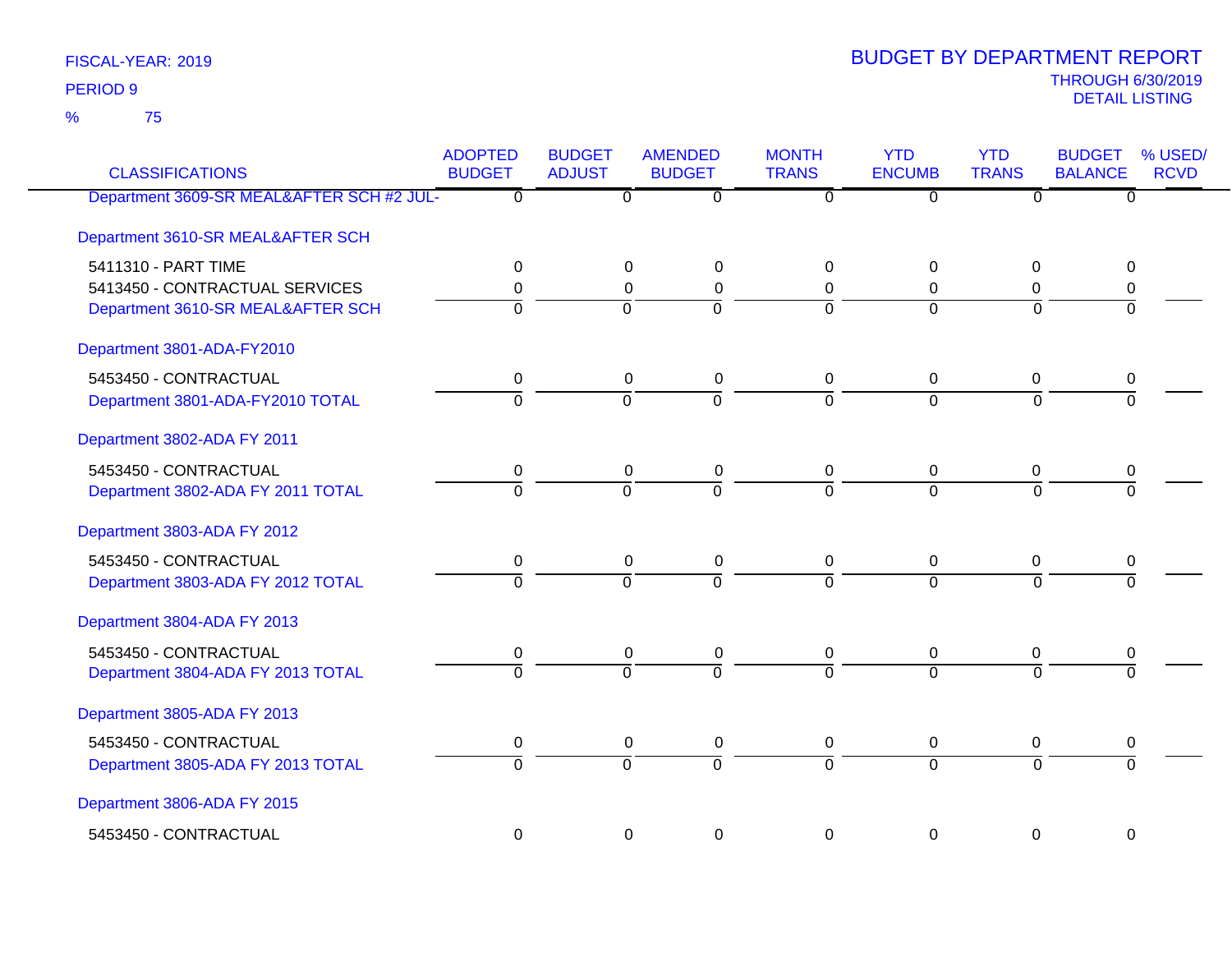| <b>CLASSIFICATIONS</b>                         | <b>ADOPTED</b><br><b>BUDGET</b> | <b>BUDGET</b><br><b>ADJUST</b> | <b>AMENDED</b><br><b>BUDGET</b> | <b>MONTH</b><br><b>TRANS</b> | <b>YTD</b><br><b>ENCUMB</b> | <b>YTD</b><br><b>TRANS</b> | <b>BUDGET</b><br><b>BALANCE</b> | % USED/<br><b>RCVD</b> |
|------------------------------------------------|---------------------------------|--------------------------------|---------------------------------|------------------------------|-----------------------------|----------------------------|---------------------------------|------------------------|
| Department 3806-ADA FY 2015 TOTAL              | $\overline{0}$                  | $\overline{0}$                 | $\overline{0}$                  | $\overline{0}$               | $\overline{0}$              | $\overline{0}$             | $\overline{0}$                  |                        |
| Department 3807-ADA FY 2016                    |                                 |                                |                                 |                              |                             |                            |                                 |                        |
| 5453450 - CONTRACTUAL                          | $\pmb{0}$                       | $\mathbf 0$                    | $\pmb{0}$                       | $\mathsf 0$                  | $\pmb{0}$                   | $\mathbf 0$                | $\pmb{0}$                       |                        |
| Department 3807-ADA FY 2016 TOTAL              | $\overline{0}$                  | $\overline{0}$                 | ō                               | $\overline{0}$               | $\Omega$                    | $\overline{0}$             | $\Omega$                        |                        |
| Department 3808-ADA FY 2017                    |                                 |                                |                                 |                              |                             |                            |                                 |                        |
| 5453450 - CONTRACTUAL                          | 0                               | 0                              | $\pmb{0}$                       | 0                            | 0                           | 0                          | 0                               |                        |
| Department 3808-ADA FY 2017 TOTAL              | ō                               | $\overline{0}$                 | $\overline{0}$                  | $\overline{0}$               | $\overline{0}$              | $\overline{0}$             | $\overline{0}$                  |                        |
| Department 4000-WATER DIST SYS EXTENSION       |                                 |                                |                                 |                              |                             |                            |                                 |                        |
| 5416490 - CONSTRUCTIONS PROJECTS               | $\mathbf 0$                     | $\pmb{0}$                      | $\pmb{0}$                       | $\pmb{0}$                    | $\mathbf 0$                 | $\mathbf 0$                | $\pmb{0}$                       |                        |
| Department 4000-WATER DIST SYS EXTENSION       | $\Omega$                        | $\overline{0}$                 | $\Omega$                        | $\Omega$                     | $\Omega$                    | $\Omega$                   | $\Omega$                        |                        |
| Department 4010-GOB-WATER & SEWER              |                                 |                                |                                 |                              |                             |                            |                                 |                        |
| 5413100 - PROFESSIONAL SERVICES                | $\pmb{0}$                       | 0                              | 0                               | 0                            | 0                           | 0                          | 0                               |                        |
| 5413450 - CONTRACTUAL SERVICES                 | 0                               | $\mathbf 0$                    | $\pmb{0}$                       | $\mathbf 0$                  | $\mathbf 0$                 | $\mathbf 0$                | $\pmb{0}$                       |                        |
| Department 4010-GOB-WATER & SEWER              | $\Omega$                        | $\overline{0}$                 | $\Omega$                        | $\overline{0}$               | $\overline{0}$              | $\Omega$                   | $\Omega$                        |                        |
| Department 4011-GOB-Sanitary Sewer Master Plan |                                 |                                |                                 |                              |                             |                            |                                 |                        |
| 5413100 - PROFESSIONAL SERVICES                | 0                               | $\mathbf 0$                    | $\pmb{0}$                       | $\mathbf 0$                  | $\mathbf 0$                 | 0                          | 0                               |                        |
| Department 4011-GOB-Sanitary Sewer Master Plan | $\Omega$                        | $\Omega$                       | $\overline{0}$                  | $\Omega$                     | $\Omega$                    | $\Omega$                   | $\Omega$                        |                        |
| Department 4100-VILLAGERS GRANT-               |                                 |                                |                                 |                              |                             |                            |                                 |                        |
| 5196450 - CAPITAL OUTLAY                       | $\pmb{0}$                       | 0                              | $\pmb{0}$                       | $\mathbf 0$                  | 0                           | 0                          | 0                               |                        |
| Department 4100-VILLAGERS GRANT-               | $\Omega$                        | $\overline{0}$                 | $\overline{0}$                  | $\Omega$                     | $\Omega$                    | $\Omega$                   | $\Omega$                        |                        |
| Department 4101-VILLAGERS GRANT-               |                                 |                                |                                 |                              |                             |                            |                                 |                        |
| 5196450 - CAPITAL OUTLAY                       | $\mathbf 0$                     | $\mathbf 0$                    | $\mathbf 0$                     | $\mathbf 0$                  | $\overline{0}$              | $\mathbf 0$                | $\mathbf 0$                     |                        |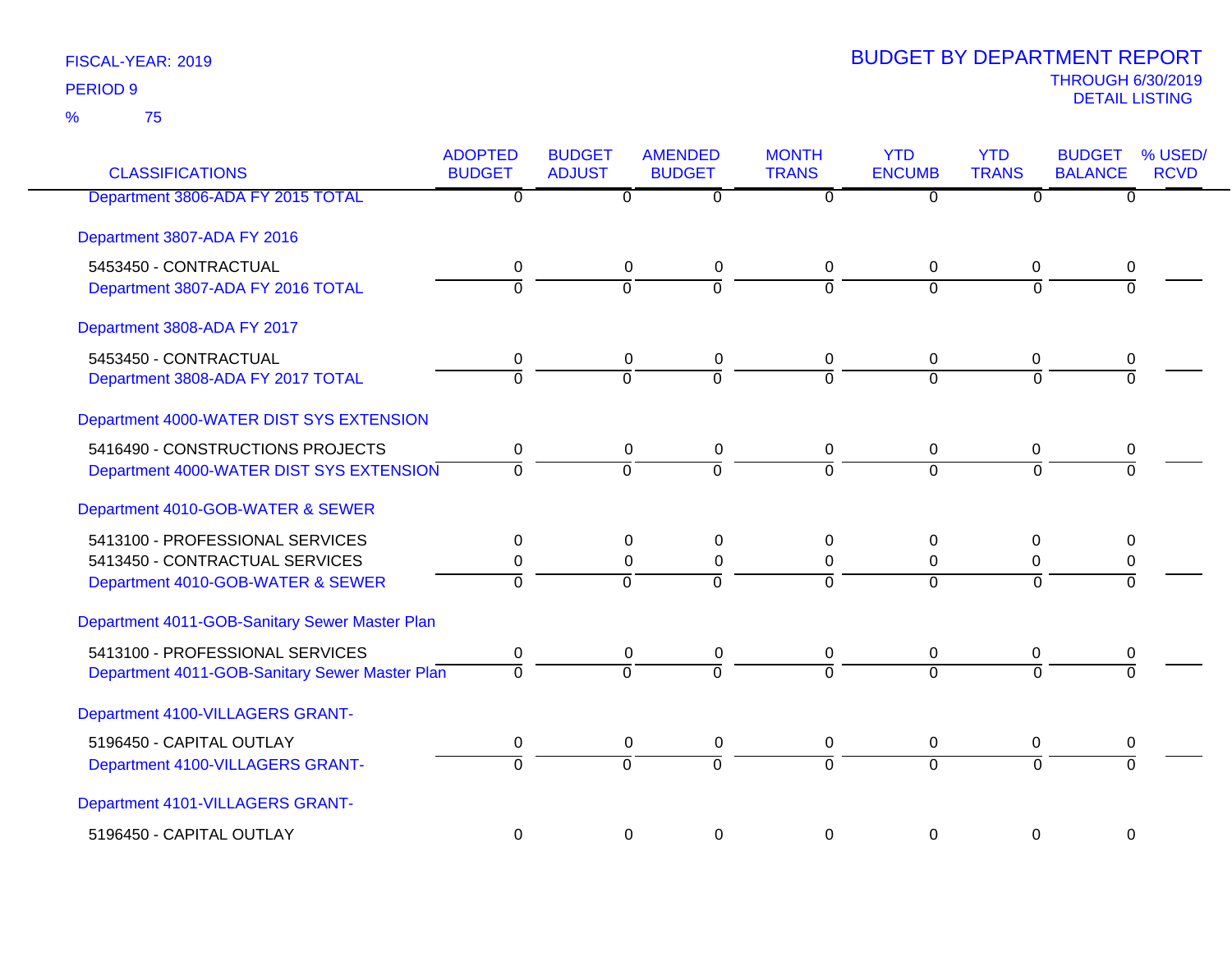| <b>CLASSIFICATIONS</b>                                                             | <b>ADOPTED</b><br><b>BUDGET</b> | <b>BUDGET</b><br><b>ADJUST</b> | <b>AMENDED</b><br><b>BUDGET</b> | <b>MONTH</b><br><b>TRANS</b> | <b>YTD</b><br><b>ENCUMB</b> | <b>YTD</b><br><b>TRANS</b> | <b>BUDGET</b><br><b>BALANCE</b> | % USED/<br><b>RCVD</b> |
|------------------------------------------------------------------------------------|---------------------------------|--------------------------------|---------------------------------|------------------------------|-----------------------------|----------------------------|---------------------------------|------------------------|
| <b>Department 4101-VILLAGERS GRANT-</b>                                            | $\overline{0}$                  | $\overline{0}$                 | $\overline{0}$                  | $\Omega$                     | $\overline{0}$              | $\Omega$                   | $\Omega$                        |                        |
| Department 4200-MPO                                                                |                                 |                                |                                 |                              |                             |                            |                                 |                        |
| 5416490 - CONSTRUCTIONS PROJECTS<br>Department 4200-MPO TOTAL                      | $\mathbf 0$<br>$\overline{0}$   | $\pmb{0}$<br>$\overline{0}$    | $\pmb{0}$<br>$\overline{0}$     | $\mathbf 0$<br>$\Omega$      | 0<br>$\Omega$               | 0<br>$\Omega$              | 0<br>$\Omega$                   |                        |
| Department 4201-MPO-Complete Street Policy                                         |                                 |                                |                                 |                              |                             |                            |                                 |                        |
| 5413450 - CONTRACTUAL SERVICES<br>Department 4201-MPO-Complete Street Policy TOTAL | 0<br>$\Omega$                   | 0<br>$\Omega$                  | 0<br>$\overline{0}$             | 0<br>$\Omega$                | 0<br>$\Omega$               | 0<br>$\Omega$              | 0<br>$\Omega$                   |                        |
| Department 4300-MDC-NEAT STREETS-CRA TREE                                          |                                 |                                |                                 |                              |                             |                            |                                 |                        |
| 5413450 - CONTRACTUAL SERVICES<br>Department 4300-MDC-NEAT STREETS-CRA TREE        | 0<br>$\mathbf 0$                | 0<br>$\overline{0}$            | 0<br>$\overline{0}$             | $\mathbf 0$<br>$\Omega$      | 0<br>$\overline{0}$         | 0<br>$\Omega$              | 0<br>$\Omega$                   |                        |
| Department 4301-MDC Neat Streets-Tree Planting                                     |                                 |                                |                                 |                              |                             |                            |                                 |                        |
| 5413450 - CONTRACTUAL SERVICES<br>Department 4301-MDC Neat Streets-Tree Planting   | 0<br>$\Omega$                   | 0<br>$\Omega$                  | 0<br>$\overline{0}$             | 0<br>$\Omega$                | 0<br>$\Omega$               | 0<br>$\Omega$              | 0<br>$\Omega$                   |                        |
| Department 4400-South Miami Garden Club                                            |                                 |                                |                                 |                              |                             |                            |                                 |                        |
| 5193450 - CONT. SVCS.<br>Department 4400-South Miami Garden Club TOTAL             | 0<br>$\Omega$                   | 3,000<br>3,000                 | 3,000<br>3,000                  | 0<br>$\Omega$                | 0<br>$\Omega$               | 600<br>600                 | 2,400<br>2,400                  | 20<br>$\overline{20}$  |
| Department 4501-ORANGE BOWL YOUTH SPORTS,                                          |                                 |                                |                                 |                              |                             |                            |                                 |                        |
| 5723450 - CONTRACTUAL<br>Department 4501-ORANGE BOWL YOUTH SPORTS,                 | 0<br>$\Omega$                   | $\pmb{0}$<br>$\Omega$          | $\pmb{0}$<br>$\Omega$           | $\mathbf 0$<br>$\Omega$      | 0<br>$\Omega$               | 0<br>$\Omega$              | 0<br>$\Omega$                   |                        |
| Department 4601-USA Swimming FY18                                                  |                                 |                                |                                 |                              |                             |                            |                                 |                        |
| 5723450 - CONTRACTUAL                                                              | 0                               | 0                              | $\mathbf 0$                     | 0                            | 0                           | 0                          | 0                               |                        |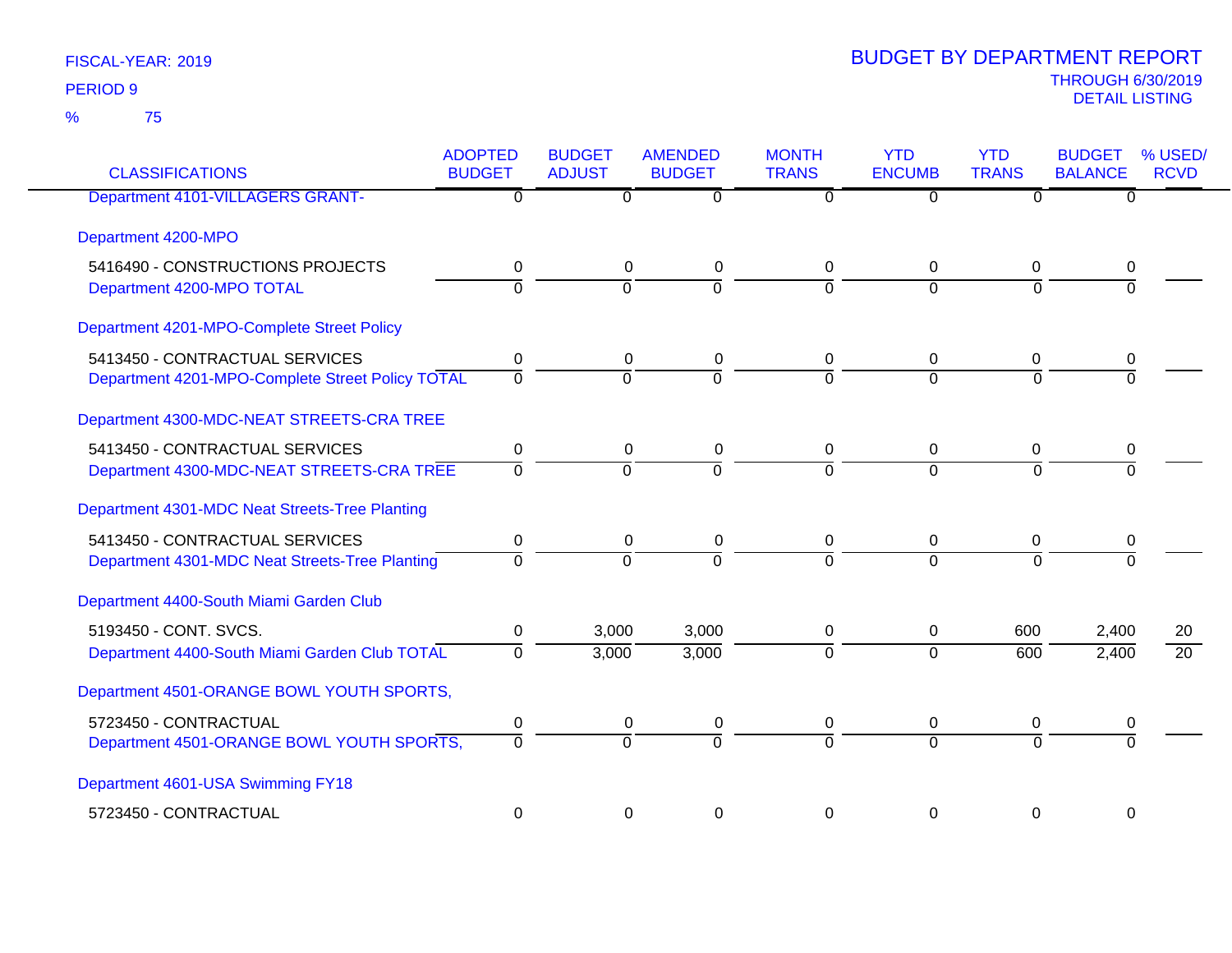| <b>CLASSIFICATIONS</b>                  | <b>ADOPTED</b><br><b>BUDGET</b> | <b>BUDGET</b><br><b>ADJUST</b> | <b>AMENDED</b><br><b>BUDGET</b> | <b>MONTH</b><br><b>TRANS</b> | <b>YTD</b><br><b>ENCUMB</b> | <b>YTD</b><br><b>TRANS</b> | <b>BUDGET</b><br><b>BALANCE</b> | % USED/<br><b>RCVD</b> |
|-----------------------------------------|---------------------------------|--------------------------------|---------------------------------|------------------------------|-----------------------------|----------------------------|---------------------------------|------------------------|
| Department 4601-USA Swimming FY18 TOTAL | $\overline{\mathfrak{o}}$       | $\overline{\mathfrak{o}}$      | $\overline{0}$                  | $\overline{\mathfrak{o}}$    | $\overline{0}$              | $\overline{\mathfrak{o}}$  | 0                               |                        |
| <b>EXPENSE TOTAL</b>                    | $\mathbf 0$                     | 3,000                          | 3,000                           | $\pmb{0}$                    | $\pmb{0}$                   | 600                        | 2,400                           | 20                     |
| Fund 114-LOCAL GRANTS FUND TOTAL        |                                 |                                |                                 |                              |                             |                            |                                 |                        |
| <b>REVENUE</b>                          | $\Omega$                        | 3,000                          | 3,000                           | 0                            | 0                           | 3,000                      | $\Omega$                        | 100                    |
| <b>EXPENSE</b>                          | 0                               | 3,000                          | 3,000                           | 0                            | 0                           | 600                        | 2,400                           | 20                     |
| Fund 114-LOCAL GRANTS FUND TOTAL        | $\mathbf 0$                     | $\mathbf 0$                    | $\overline{0}$                  | $\mathbf 0$                  | 0                           | 2,400                      | $-2,400$                        |                        |
| Fund 116-HOMETOWN DIST. IMPROVMENT      |                                 |                                |                                 |                              |                             |                            |                                 |                        |
| <b>REVENUE</b>                          |                                 |                                |                                 |                              |                             |                            |                                 |                        |
| Department 0000-Description N/A         |                                 |                                |                                 |                              |                             |                            |                                 |                        |
| 3419060 - PARKING EXCEPTION             | 28,000                          | $\overline{0}$                 | 28,000                          | $\mathbf 0$                  | $\mathbf 0$                 | 4,250                      | 23,750                          | 15                     |
| 3612000 - INTEREST INCOME               | 100                             | 0                              | 100                             | 0                            | $\mathbf 0$                 | $\Omega$                   | 100                             |                        |
| Department 0000-Description N/A TOTAL   | 28,100                          | 0                              | 28,100                          | $\overline{0}$               | $\overline{0}$              | 4,250                      | 23,850                          | $\overline{15}$        |
| <b>REVENUE TOTAL</b>                    | 28,100                          | $\mathbf 0$                    | 28,100                          | 0                            | $\pmb{0}$                   | 4,250                      | 23,850                          | 15                     |
| <b>EXPENSE</b>                          |                                 |                                |                                 |                              |                             |                            |                                 |                        |
| <b>Department 1410-FINANCE</b>          |                                 |                                |                                 |                              |                             |                            |                                 |                        |
| 5819120 - INTRA-GOV TRANSFER-TO GF      | 25,000                          | $\mathbf 0$                    | 25,000                          | 25,000                       | $\mathbf 0$                 | 25,000                     | $\pmb{0}$                       | 100                    |
| Department 1410-FINANCE TOTAL           | 25,000                          | $\mathbf 0$                    | 25,000                          | 25,000                       | $\overline{0}$              | 25,000                     | $\Omega$                        | 100                    |
| <b>EXPENSE TOTAL</b>                    | 25,000                          | 0                              | 25,000                          | 25,000                       | 0                           | 25,000                     | 0                               | 100                    |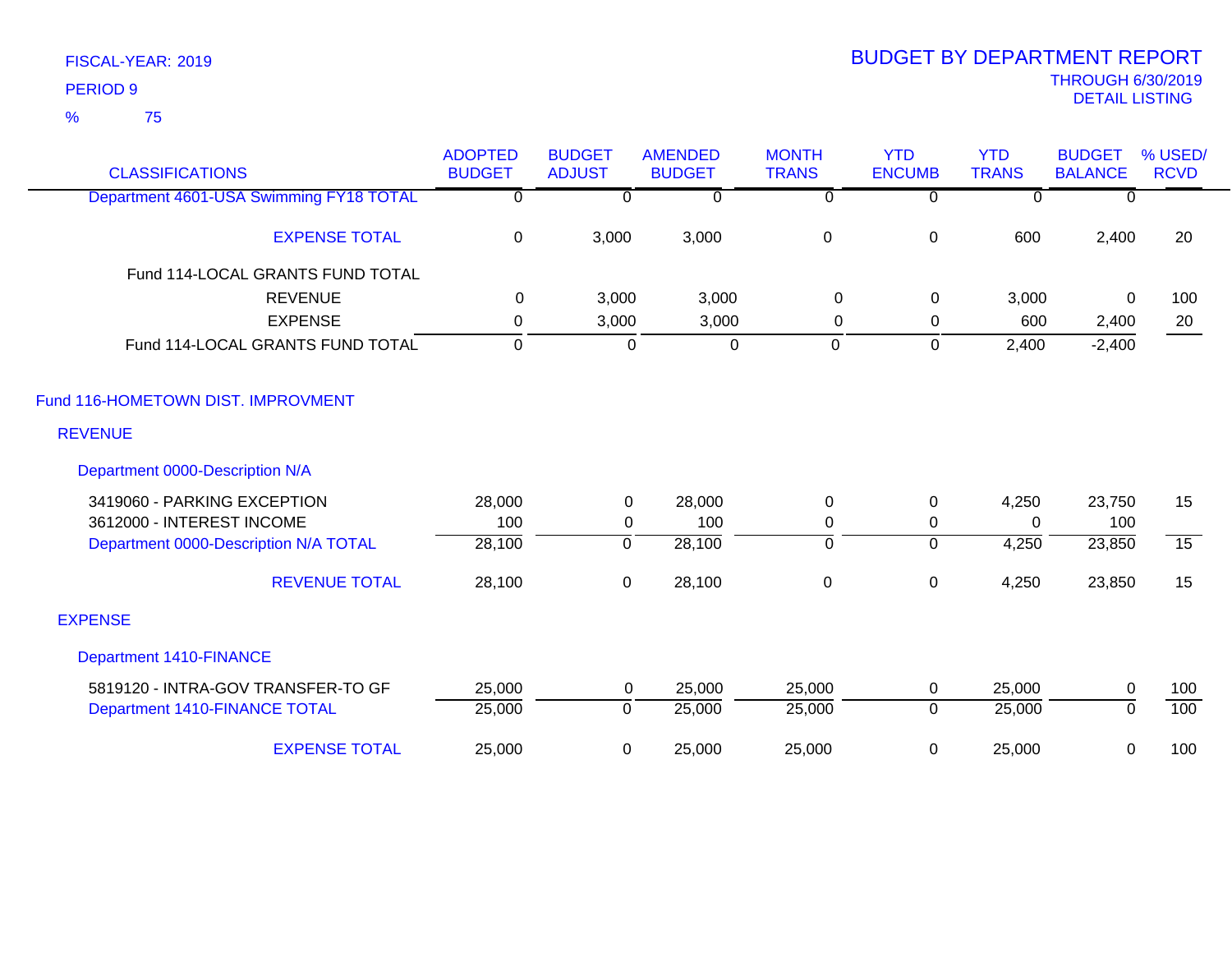| <b>PERIOD 9</b>                              |                |                  |                        |                  |               |              | <b>THROUGH 6/30/2019</b><br><b>DETAIL LISTING</b> |                 |
|----------------------------------------------|----------------|------------------|------------------------|------------------|---------------|--------------|---------------------------------------------------|-----------------|
| $\frac{9}{6}$<br>75                          |                |                  |                        |                  |               |              |                                                   |                 |
|                                              | <b>ADOPTED</b> | <b>BUDGET</b>    | <b>AMENDED</b>         | <b>MONTH</b>     | <b>YTD</b>    | <b>YTD</b>   | <b>BUDGET</b>                                     | % USED/         |
| <b>CLASSIFICATIONS</b>                       | <b>BUDGET</b>  | <b>ADJUST</b>    | <b>BUDGET</b>          | <b>TRANS</b>     | <b>ENCUMB</b> | <b>TRANS</b> | <b>BALANCE</b>                                    | <b>RCVD</b>     |
| Fund 116-HOMETOWN DIST. IMPROVMENT TOTAL     |                |                  |                        |                  |               |              |                                                   |                 |
| <b>REVENUE</b>                               | 28,100         |                  | 28,100<br>$\mathbf{0}$ | $\mathbf 0$      | 0             | 4,250        | 23,850                                            | 15              |
| <b>EXPENSE</b>                               | 25,000         |                  | 25,000<br>0            | 25,000           | 0             | 25,000       | $\Omega$                                          | 100             |
| Fund 116-HOMETOWN DIST. IMPROVMENT TOTAL     | 3,100          |                  | $\mathbf 0$<br>3,100   | $-25,000$        | $\mathbf 0$   | $-20,750$    | 23,850                                            |                 |
| <b>Fund 117-Parks Facilities Impact Fees</b> |                |                  |                        |                  |               |              |                                                   |                 |
| <b>REVENUE</b>                               |                |                  |                        |                  |               |              |                                                   |                 |
| Department 0000-Description N/A              |                |                  |                        |                  |               |              |                                                   |                 |
| 3246100 - Impact Fees-Residential            | 0              | 0                | $\pmb{0}$              | $\pmb{0}$        | 0             | 30,742       | $-30,742$                                         |                 |
| 3246200 - Impact Fees-Commercial             | 0              | $\boldsymbol{0}$ | $\pmb{0}$              | $\mathbf 0$      | 0             | $\pmb{0}$    | $\pmb{0}$                                         |                 |
| 3612000 - INTEREST INCOME                    | 0              | 0                | $\boldsymbol{0}$       | 240              | 0             | 1,810        | $-1,810$                                          |                 |
| Department 0000-Description N/A TOTAL        | $\overline{0}$ | $\overline{0}$   | $\overline{0}$         | $\overline{240}$ | 0             | 32,552       | $-32,552$                                         |                 |
| <b>REVENUE TOTAL</b>                         | $\pmb{0}$      | $\pmb{0}$        | $\pmb{0}$              | 240              | 0             | 32,552       | $-32,552$                                         |                 |
| <b>EXPENSE</b>                               |                |                  |                        |                  |               |              |                                                   |                 |
| Department 2000-PARKS & RECREATION           |                |                  |                        |                  |               |              |                                                   |                 |
| 5726110 - FRDAP 200K DISON PURCHASE          | 206,093        | $\mathbf 0$      | 206,093                | 0                | 0             | 25,000       | 181,093                                           | 12              |
| Department 2000-PARKS & RECREATION TOTAL     | 206,093        | $\mathbf 0$      | 206,093                | $\mathbf 0$      | $\mathbf 0$   | 25,000       | 181,093                                           | $\overline{12}$ |
| <b>EXPENSE TOTAL</b>                         | 206,093        | $\pmb{0}$        | 206,093                | $\mathbf 0$      | 0             | 25,000       | 181,093                                           | 12              |
| Fund 117-Parks Facilities Impact Fees TOTAL  |                |                  |                        |                  |               |              |                                                   |                 |
| <b>REVENUE</b>                               | $\Omega$       |                  | 0<br>0                 | 240              | 0             | 32,552       | $-32,552$                                         | 12              |
| <b>EXPENSE</b>                               | 206,093        |                  | 0<br>206,093           | $\overline{0}$   | 0             | 25,000       | 181,093                                           | 12              |
| Fund 117-Parks Facilities Impact Fees TOTAL  | $-206,093$     |                  | $\Omega$<br>$-206,093$ | 240              | $\mathbf 0$   | 7,552        | $-213,645$                                        |                 |

BUDGET BY DEPARTMENT REPORT

-206,093 0 -206,093 240 7,552 0 Fund 117-Parks Facilities Impact Fees TOTAL

FISCAL-YEAR: 2019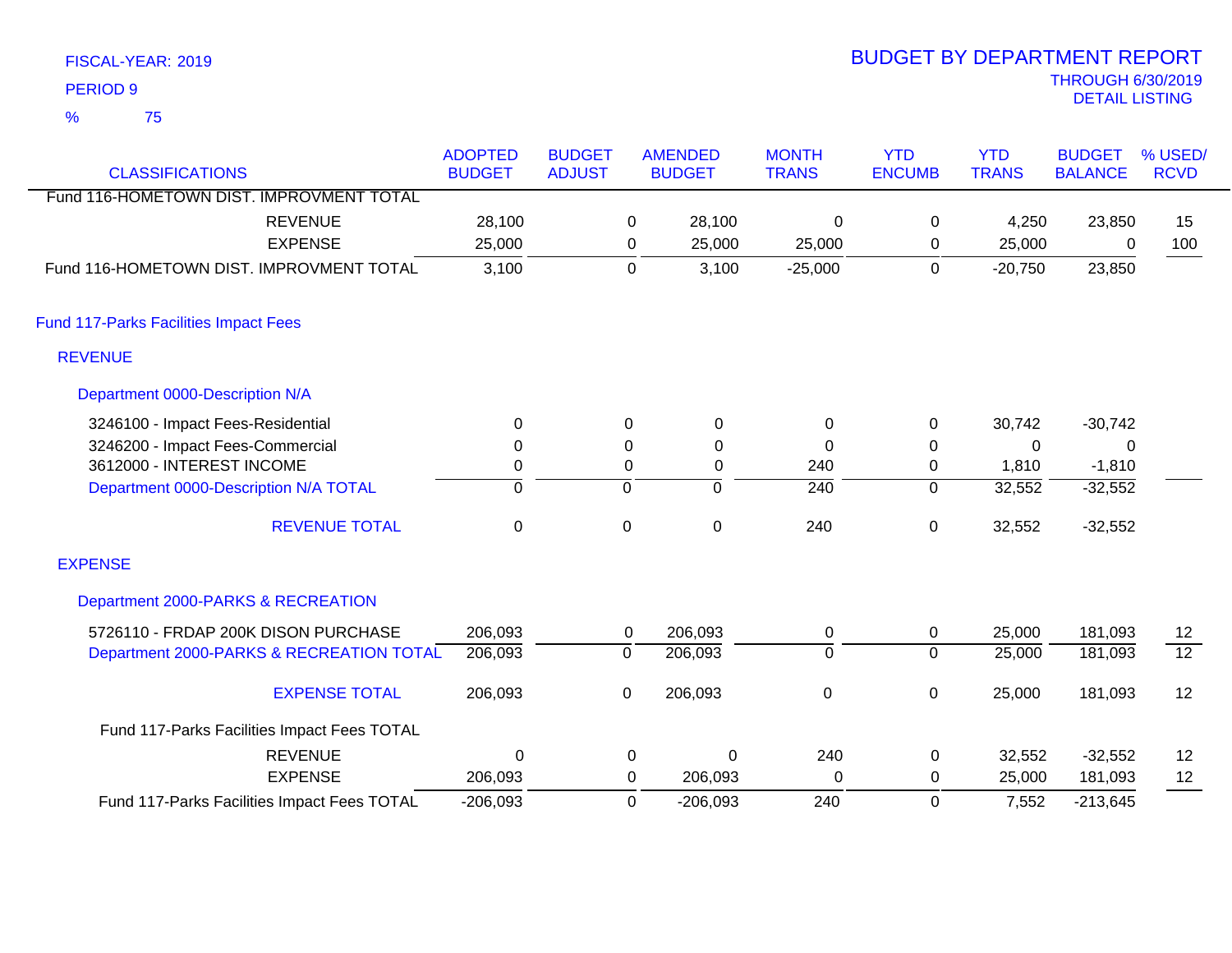| FISCAL-YEAR: 2019   |  |
|---------------------|--|
| PERIOD <sub>9</sub> |  |

| <b>CLASSIFICATIONS</b>                | <b>ADOPTED</b><br><b>BUDGET</b> | <b>BUDGET</b><br><b>ADJUST</b> | <b>AMENDED</b><br><b>BUDGET</b> | <b>MONTH</b><br><b>TRANS</b> | <b>YTD</b><br><b>ENCUMB</b> | <b>YTD</b><br><b>TRANS</b> | <b>BUDGET</b><br><b>BALANCE</b> | % USED/<br><b>RCVD</b> |
|---------------------------------------|---------------------------------|--------------------------------|---------------------------------|------------------------------|-----------------------------|----------------------------|---------------------------------|------------------------|
| Fund 118-TREE TRUST FUND              |                                 |                                |                                 |                              |                             |                            |                                 |                        |
| <b>REVENUE</b>                        |                                 |                                |                                 |                              |                             |                            |                                 |                        |
| Department 0000-Description N/A       |                                 |                                |                                 |                              |                             |                            |                                 |                        |
| 3430000 - Tree Trust Fund             | $\mathbf 0$                     |                                | $\mathbf 0$<br>$\mathbf 0$      | $\pmb{0}$                    | $\pmb{0}$                   | 2,395                      | $-2,395$                        |                        |
| 3437000 - CONSERV & RESC MGMT FEES    | 0                               |                                | 0<br>0                          | 0                            | 0                           | $\Omega$                   | 0                               |                        |
| Department 0000-Description N/A TOTAL | $\mathbf 0$                     | $\mathbf 0$                    | ō                               | $\overline{0}$               | $\mathbf 0$                 | 2,395                      | $-2,395$                        |                        |
| <b>REVENUE TOTAL</b>                  | $\mathbf 0$                     | $\boldsymbol{0}$               | $\pmb{0}$                       | $\pmb{0}$                    | $\pmb{0}$                   | 2,395                      | $-2,395$                        |                        |
| <b>EXPENSE</b>                        |                                 |                                |                                 |                              |                             |                            |                                 |                        |
| Department 1750-LANSCAPE MAINTENANCE  |                                 |                                |                                 |                              |                             |                            |                                 |                        |
| 5193450 - CONT. SVCS.                 | 20,000                          |                                | 20,000<br>$\overline{0}$        | $\mathbf 0$                  | $\mathbf 0$                 | $\pmb{0}$                  | 20,000                          |                        |
| Department 1750-LANSCAPE MAINTENANCE  | 20,000                          | $\overline{0}$                 | 20,000                          | $\overline{0}$               | $\overline{0}$              | $\Omega$                   | 20,000                          |                        |
| <b>EXPENSE TOTAL</b>                  | 20,000                          | $\pmb{0}$                      | 20,000                          | $\mathbf 0$                  | $\pmb{0}$                   | $\mathbf 0$                | 20,000                          |                        |
| Fund 118-TREE TRUST FUND TOTAL        |                                 |                                |                                 |                              |                             |                            |                                 |                        |
| <b>REVENUE</b>                        | 0                               |                                | 0<br>0                          | $\mathbf 0$                  | $\mathbf 0$                 | 2,395                      | $-2,395$                        |                        |
| <b>EXPENSE</b>                        | 20,000                          |                                | 20,000<br>0                     | $\mathbf 0$                  | 0                           | 0                          | 20,000                          |                        |
| Fund 118-TREE TRUST FUND TOTAL        | $-20,000$                       |                                | $-20,000$<br>$\mathbf 0$        | $\mathbf 0$                  | $\pmb{0}$                   | 2,395                      | $-22,395$                       |                        |
| Fund 120-FEDERAL GRANT FUND           |                                 |                                |                                 |                              |                             |                            |                                 |                        |
| <b>REVENUE</b>                        |                                 |                                |                                 |                              |                             |                            |                                 |                        |
| Department 0000-Description N/A       |                                 |                                |                                 |                              |                             |                            |                                 |                        |
| 3311000 - REVENUE                     |                                 |                                | 0                               |                              |                             |                            |                                 |                        |
|                                       | 0                               |                                | 0                               | 0                            | 0                           | 0                          | 0                               |                        |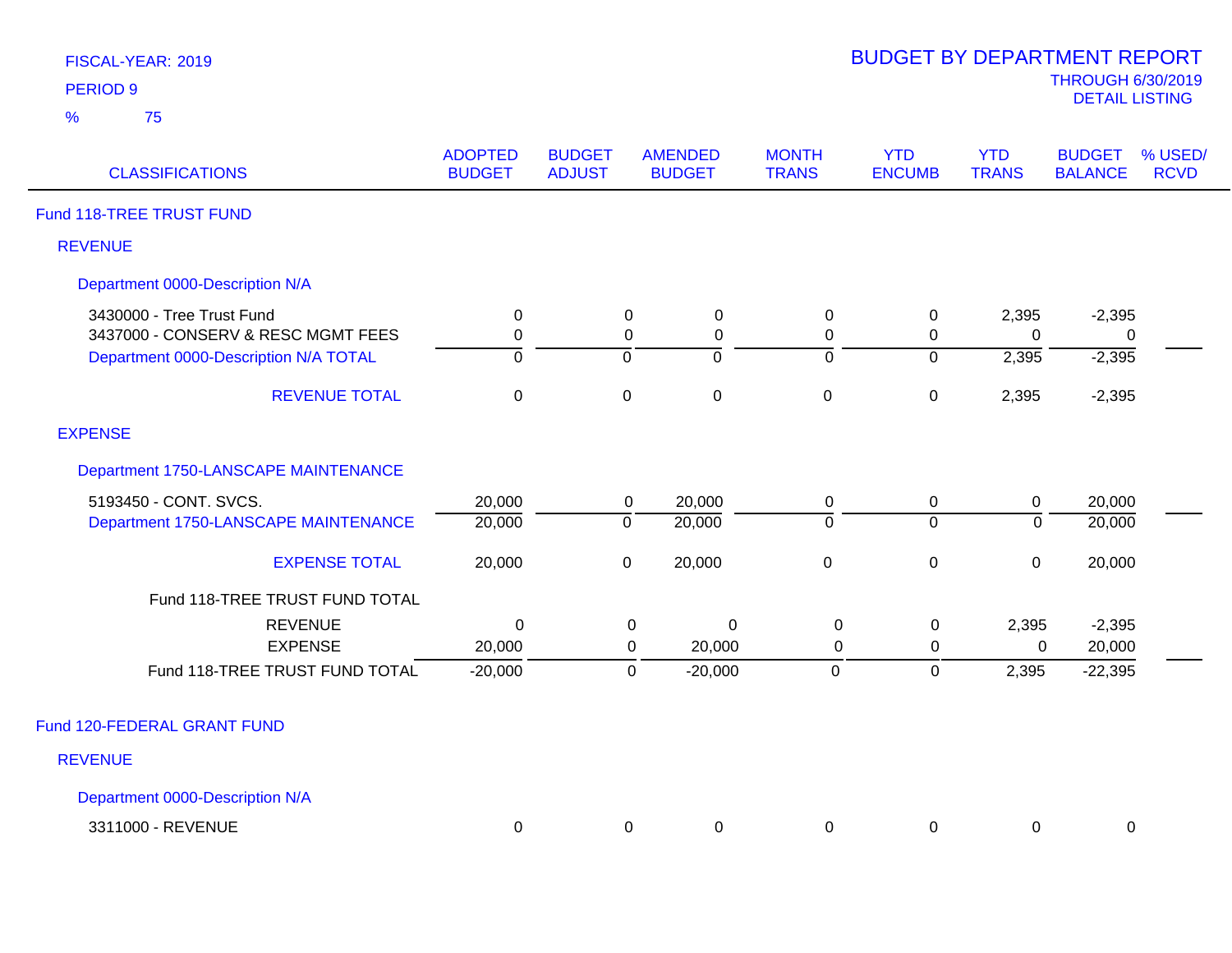75 %

|                                               | <b>ADOPTED</b> | <b>BUDGET</b>  | <b>AMENDED</b> | <b>MONTH</b>   | <b>YTD</b>     | <b>YTD</b>     | <b>BUDGET</b>  | % USED/     |
|-----------------------------------------------|----------------|----------------|----------------|----------------|----------------|----------------|----------------|-------------|
| <b>CLASSIFICATIONS</b>                        | <b>BUDGET</b>  | <b>ADJUST</b>  | <b>BUDGET</b>  | <b>TRANS</b>   | <b>ENCUMB</b>  | <b>TRANS</b>   | <b>BALANCE</b> | <b>RCVD</b> |
| 3699201 - MISC. OTHERS                        | $\overline{0}$ | $\overline{0}$ | $\overline{0}$ | $\overline{0}$ | $\overline{0}$ | $\overline{0}$ | $\overline{0}$ |             |
| 3699294 - PRIOR YEAR ENCUMBRANCES             | 0              | 0              | 0              | 0              | 0              | 0              | 0              |             |
| Department 0000-Description N/A TOTAL         | $\overline{0}$ | $\overline{0}$ | ō              | $\overline{0}$ | $\Omega$       | $\overline{0}$ | $\overline{0}$ |             |
| Department 3301-CDBG MURRAY PARK POOL         |                |                |                |                |                |                |                |             |
| 3311000 - REVENUE                             | 0              | 0              | 0              | 0              | 0              | 0              | 0              |             |
| Department 3301-CDBG MURRAY PARK POOL         | 0              | $\Omega$       | $\overline{0}$ | $\Omega$       | $\overline{0}$ | $\Omega$       | $\Omega$       |             |
| Department 3302-CDBG STREET LIGHTING          |                |                |                |                |                |                |                |             |
| 3311000 - REVENUE                             | 0              | $\mathbf 0$    | $\mathbf 0$    | 0              | 0              | $\mathbf 0$    | 0              |             |
| Department 3302-CDBG STREET LIGHTING TOTAL    | $\Omega$       | $\Omega$       | $\overline{0}$ | $\Omega$       | $\Omega$       | $\Omega$       |                |             |
| Department 3303-CDBG SW 66 ST IMPROV PHASE    |                |                |                |                |                |                |                |             |
| 3311000 - REVENUE                             | 0              | $\pmb{0}$      | 0              | 0              | $\pmb{0}$      | $\mathbf 0$    | 0              |             |
| Department 3303-CDBG SW 66 ST IMPROV PHASE    | $\Omega$       | 0              | $\Omega$       | $\Omega$       | $\Omega$       | $\Omega$       | U              |             |
| Department 3304-CDBG MARSHALL WILLIAMSON      |                |                |                |                |                |                |                |             |
| 3311000 - REVENUE                             | 0              | 0              | 0              | 0              | 0              | 0              |                |             |
| Department 3304-CDBG MARSHALL WILLIAMSON      | $\overline{0}$ | $\overline{0}$ | $\Omega$       | $\Omega$       | $\Omega$       | $\Omega$       |                |             |
| Department 3305-CDBG MURRAY PARK FIELD        |                |                |                |                |                |                |                |             |
| 3311000 - REVENUE                             | 0              | 0              | 0              | 0              | 0              | 0              | 0              |             |
| Department 3305-CDBG MURRAY PARK FIELD        | $\Omega$       | $\overline{0}$ | $\overline{0}$ | $\Omega$       | $\Omega$       | $\Omega$       | $\Omega$       |             |
| Department 3306-CDBG SW 64 BIKE LANE & ST IMP |                |                |                |                |                |                |                |             |
| 3311000 - REVENUE                             | 0              | 294,916        | 294,916        | 0              | 0              | 0              | 294,916        |             |
| Department 3306-CDBG SW 64 BIKE LANE & ST IMP | $\Omega$       | 294,916        | 294,916        | $\overline{0}$ | $\overline{0}$ | $\Omega$       | 294,916        |             |

Department 3307-CDBG-AFTER SCHOOL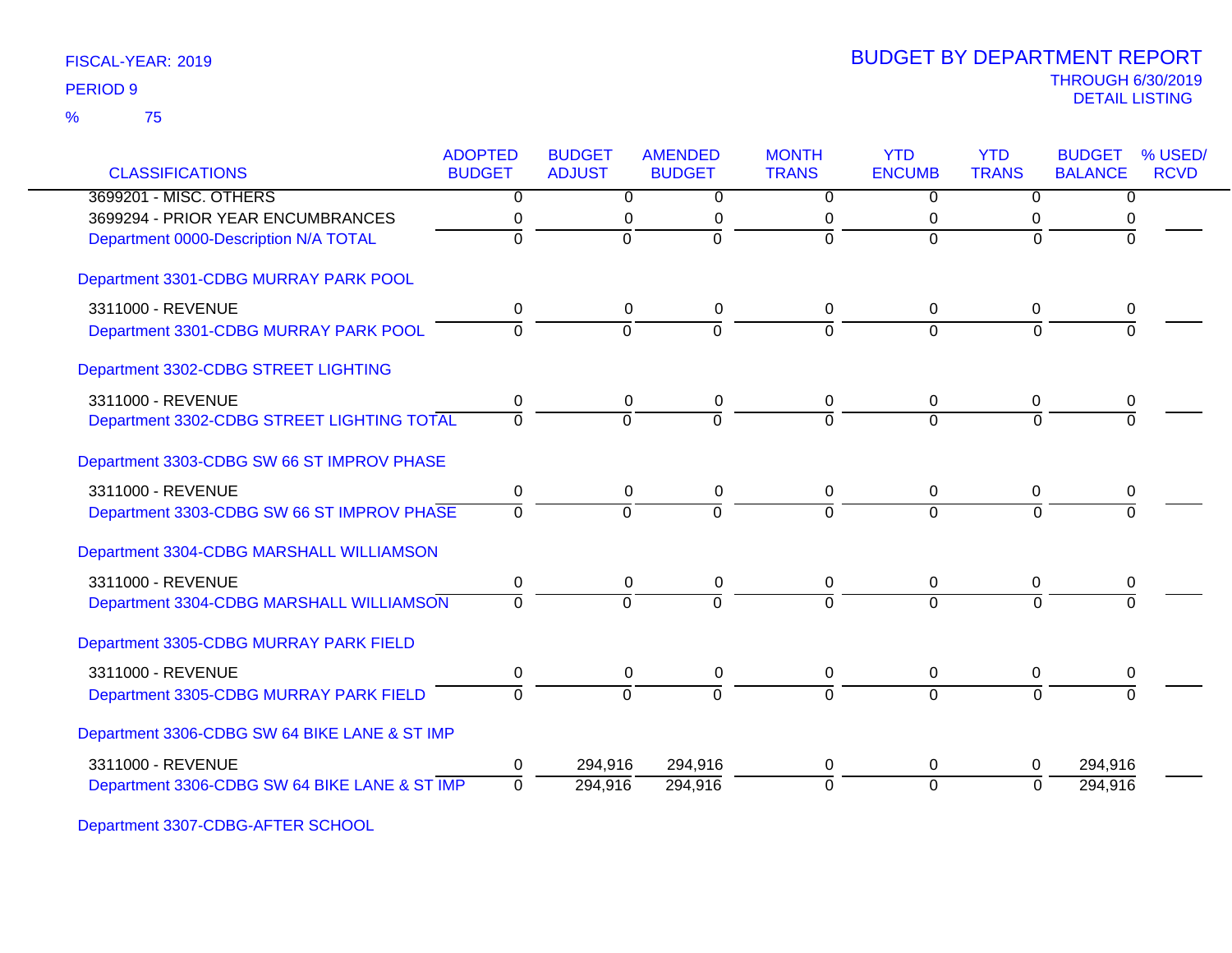| <b>CLASSIFICATIONS</b>                         | <b>ADOPTED</b><br><b>BUDGET</b> | <b>BUDGET</b><br><b>ADJUST</b> | <b>AMENDED</b><br><b>BUDGET</b> | <b>MONTH</b><br><b>TRANS</b> | <b>YTD</b><br><b>ENCUMB</b> | <b>YTD</b><br><b>TRANS</b> | <b>BUDGET</b><br><b>BALANCE</b> | % USED/<br><b>RCVD</b> |
|------------------------------------------------|---------------------------------|--------------------------------|---------------------------------|------------------------------|-----------------------------|----------------------------|---------------------------------|------------------------|
| 3311000 - REVENUE                              | 0                               | $\overline{0}$                 | $\overline{0}$                  | $\overline{0}$               | $\overline{0}$              | $\overline{0}$             | $\overline{0}$                  |                        |
| Department 3307-CDBG-AFTER SCHOOL              | $\overline{0}$                  | $\overline{0}$                 | $\overline{0}$                  | $\mathbf 0$                  | $\overline{0}$              | $\Omega$                   | $\Omega$                        |                        |
| Department 3308-CDBG-TENNIS LESSONS            |                                 |                                |                                 |                              |                             |                            |                                 |                        |
| 3311000 - REVENUE                              | 0                               | 0                              | 0                               | 0                            | $\pmb{0}$                   | 0                          | 0                               |                        |
| Department 3308-CDBG-TENNIS LESSONS TOTAL      | $\overline{0}$                  | $\overline{0}$                 | $\overline{0}$                  | $\overline{0}$               | $\Omega$                    | $\Omega$                   | $\Omega$                        |                        |
| Department 3309-CDBG BREWER PARK               |                                 |                                |                                 |                              |                             |                            |                                 |                        |
| 3311000 - REVENUE                              | 0                               | 30,659                         | 30,659                          | 0                            | 0                           | 27,400                     | 3,259                           | 89                     |
| Department 3309-CDBG BREWER PARK               | $\overline{0}$                  | 30,659                         | 30,659                          | $\overline{0}$               | $\overline{0}$              | 27,400                     | 3,259                           | $\overline{89}$        |
| Department 3310-CDBG COMM CTR RENOVATION       |                                 |                                |                                 |                              |                             |                            |                                 |                        |
| 3311000 - REVENUE                              | 0                               | 220,846                        | 220,846                         | 0                            | 0                           | 0                          | 220,846                         |                        |
| Department 3310-CDBG COMM CTR RENOVATION       | $\overline{0}$                  | 220,846                        | 220,846                         | $\overline{0}$               | $\overline{0}$              | 0                          | 220,846                         |                        |
| Department 3311-CDBG-SENIOR MEALS PROGRAM      |                                 |                                |                                 |                              |                             |                            |                                 |                        |
| 3311000 - REVENUE                              | $\pmb{0}$                       | $\pmb{0}$                      | 0                               | $\mathbf 0$                  | $\mathbf 0$                 | $\pmb{0}$                  | $\pmb{0}$                       |                        |
| Department 3311-CDBG-SENIOR MEALS PROGRAM      | $\overline{0}$                  | $\overline{0}$                 | $\Omega$                        | $\Omega$                     | $\overline{0}$              | $\Omega$                   | $\Omega$                        |                        |
| Department 3312-CDBG-SENIOR MEALS PROGRAM      |                                 |                                |                                 |                              |                             |                            |                                 |                        |
| 3311000 - REVENUE                              | $\pmb{0}$                       | 6,932                          | 6,932                           | 0                            | 0                           | 6,766                      | 166                             | 97                     |
| Department 3312-CDBG-SENIOR MEALS PROGRAM      | $\Omega$                        | 6,932                          | 6,932                           | $\Omega$                     | $\Omega$                    | 6,766                      | 166                             | $\overline{97}$        |
| Department 3405-2013 JAG A-Form Interface Cont |                                 |                                |                                 |                              |                             |                            |                                 |                        |
| 3311000 - REVENUE                              | $\pmb{0}$                       | 0                              | 0                               | 0                            | 0                           | 0                          | 0                               |                        |
| Department 3405-2013 JAG A-Form Interface Cont | $\overline{0}$                  | $\overline{0}$                 | $\overline{0}$                  | $\overline{0}$               | $\overline{0}$              | $\overline{0}$             | $\overline{0}$                  |                        |
| Department 3406-BYRNE-JAG 2013                 |                                 |                                |                                 |                              |                             |                            |                                 |                        |
| 3311000 - REVENUE                              | $\mathbf 0$                     | $\mathbf 0$                    | $\mathbf 0$                     | $\mathbf 0$                  | $\mathbf 0$                 | $\mathbf 0$                | 0                               |                        |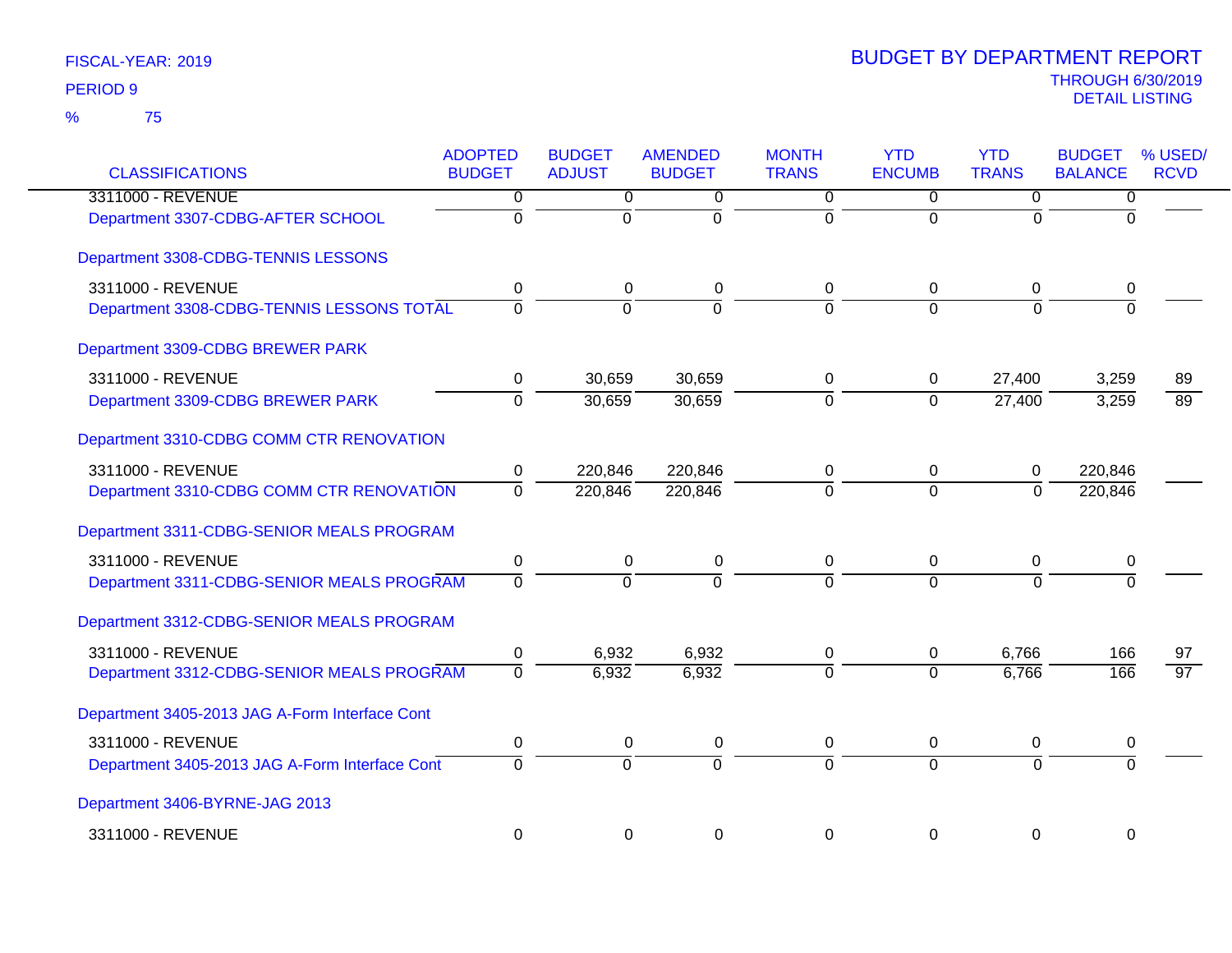| <b>CLASSIFICATIONS</b>                      | <b>ADOPTED</b><br><b>BUDGET</b> | <b>BUDGET</b><br><b>ADJUST</b> | <b>AMENDED</b><br><b>BUDGET</b> | <b>MONTH</b><br><b>TRANS</b> | <b>YTD</b><br><b>ENCUMB</b> | <b>YTD</b><br><b>TRANS</b> | <b>BUDGET</b><br><b>BALANCE</b> | % USED/<br><b>RCVD</b> |
|---------------------------------------------|---------------------------------|--------------------------------|---------------------------------|------------------------------|-----------------------------|----------------------------|---------------------------------|------------------------|
| Department 3406-BYRNE-JAG 2013 TOTAL        | $\overline{0}$                  | $\overline{0}$                 | $\overline{0}$                  | $\overline{0}$               | $\overline{0}$              | $\overline{0}$             | $\overline{0}$                  |                        |
| Department 3407-BYRNE-JAG VEH BURGLARY      |                                 |                                |                                 |                              |                             |                            |                                 |                        |
| 3311000 - REVENUE                           | $\mathbf 0$                     | $\mathbf 0$                    | $\pmb{0}$                       | 0                            | $\mathbf 0$                 | 0                          | 0                               |                        |
| Department 3407-BYRNE-JAG VEH BURGLARY 2013 | $\overline{0}$                  | $\overline{0}$                 | $\overline{0}$                  | $\overline{0}$               | $\overline{0}$              | $\Omega$                   | $\overline{0}$                  |                        |
| Department 3408-BYRNE-JAG 2014              |                                 |                                |                                 |                              |                             |                            |                                 |                        |
| 3311000 - REVENUE                           | 0                               | $\pmb{0}$                      | $\pmb{0}$                       | $\mathbf 0$                  | $\mathbf 0$                 | 0                          | 0                               |                        |
| Department 3408-BYRNE-JAG 2014 TOTAL        | $\Omega$                        | $\overline{0}$                 | $\Omega$                        | $\Omega$                     | $\Omega$                    | $\Omega$                   | $\Omega$                        |                        |
| Department 3409-BYRNE-JAG 2014              |                                 |                                |                                 |                              |                             |                            |                                 |                        |
| 3311000 - REVENUE                           | 0                               | $\mathbf 0$                    | 0                               | $\mathbf 0$                  | $\mathbf 0$                 | $\mathbf 0$                | 0                               |                        |
| Department 3409-BYRNE-JAG 2014 TOTAL        | $\overline{0}$                  | $\overline{0}$                 | $\overline{0}$                  | $\overline{0}$               | $\overline{0}$              | $\Omega$                   | $\Omega$                        |                        |
| Department 3410-BYRNE-JAG FY15              |                                 |                                |                                 |                              |                             |                            |                                 |                        |
| 3311000 - REVENUE                           | 0                               | $\mathsf 0$                    | $\pmb{0}$                       | $\mathbf 0$                  | $\mathbf 0$                 | $\mathbf 0$                | 0                               |                        |
| Department 3410-BYRNE-JAG FY15 TOTAL        | $\Omega$                        | $\Omega$                       | $\Omega$                        | $\Omega$                     | $\Omega$                    | $\Omega$                   | $\Omega$                        |                        |
| Department 3411-BYRNE-JAG FY15-2            |                                 |                                |                                 |                              |                             |                            |                                 |                        |
| 3311000 - REVENUE                           | 0                               | 0                              | $\pmb{0}$                       | 0                            | $\pmb{0}$                   | 0                          | 0                               |                        |
| Department 3411-BYRNE-JAG FY15-2 TOTAL      | $\overline{0}$                  | $\overline{0}$                 | $\overline{0}$                  | $\overline{0}$               | $\overline{0}$              | $\overline{0}$             | $\Omega$                        |                        |
| Department 3412-BYRNE-JAG FY16 2 TABLETS    |                                 |                                |                                 |                              |                             |                            |                                 |                        |
| 3311000 - REVENUE                           | 0                               | 0                              | $\pmb{0}$                       | 0                            | $\pmb{0}$                   | 0                          | 0                               |                        |
| Department 3412-BYRNE-JAG FY16 2 TABLETS    | $\Omega$                        | $\Omega$                       | $\Omega$                        | $\Omega$                     | $\Omega$                    | $\Omega$                   | $\Omega$                        |                        |
| Department 3413-BYRNE-JAG FY16              |                                 |                                |                                 |                              |                             |                            |                                 |                        |
| 3311000 - REVENUE                           | $\boldsymbol{0}$                | $\boldsymbol{0}$               | $\pmb{0}$                       | $\boldsymbol{0}$             | $\mathbf 0$                 | $\boldsymbol{0}$           | $\mathbf 0$                     |                        |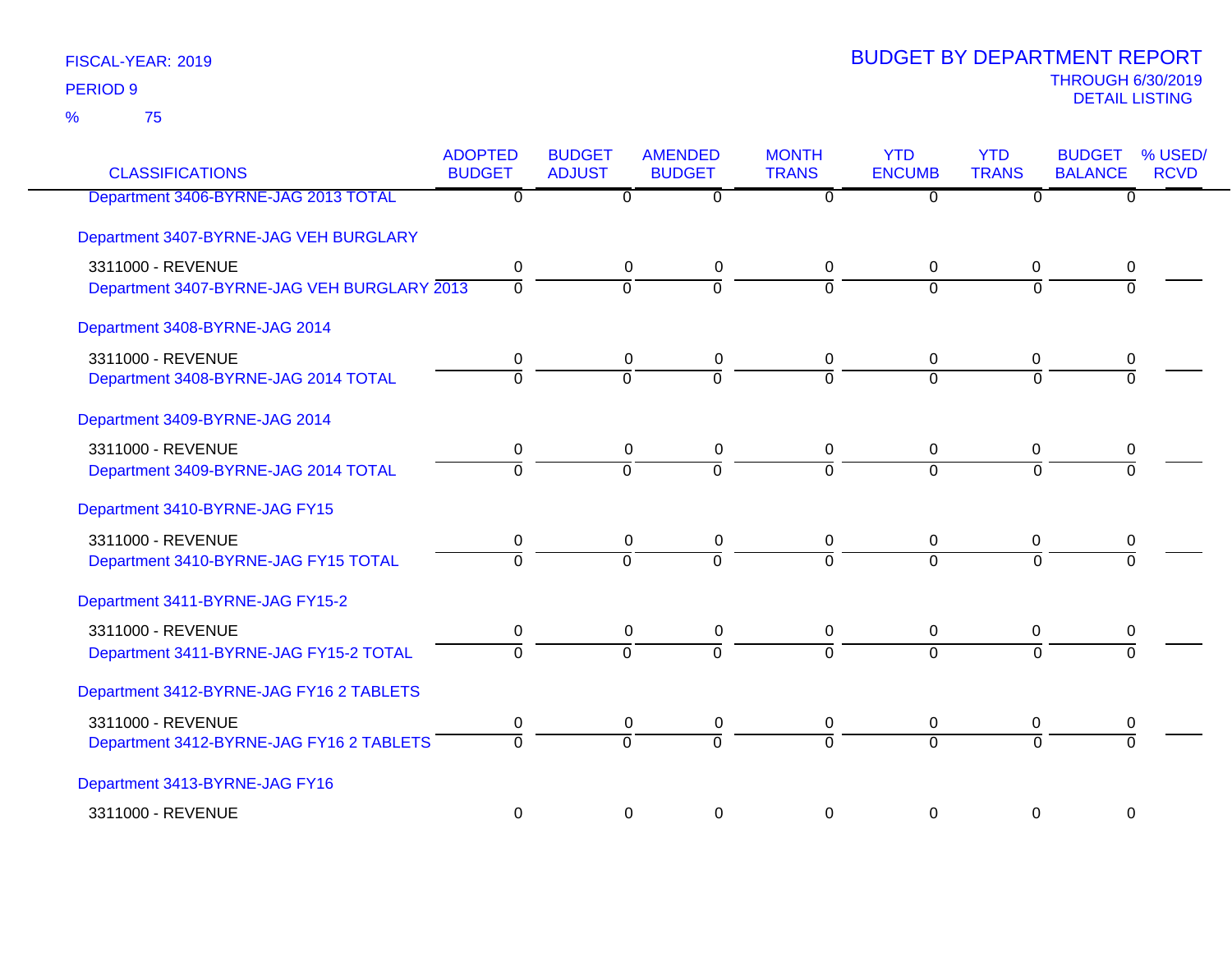75 %

| <b>CLASSIFICATIONS</b>                     | <b>ADOPTED</b><br><b>BUDGET</b> | <b>BUDGET</b><br><b>ADJUST</b> | <b>AMENDED</b><br><b>BUDGET</b> | <b>MONTH</b><br><b>TRANS</b> | <b>YTD</b><br><b>ENCUMB</b> | <b>YTD</b><br><b>TRANS</b> | <b>BUDGET</b><br><b>BALANCE</b> | % USED/<br><b>RCVD</b> |
|--------------------------------------------|---------------------------------|--------------------------------|---------------------------------|------------------------------|-----------------------------|----------------------------|---------------------------------|------------------------|
| Department 3413-BYRNE-JAG FY16 TOTAL       | 0                               | 0                              | 0                               | 0                            | 0                           | $\Omega$                   | 0                               |                        |
| Department 3414-BYRNE JAG-FY17             |                                 |                                |                                 |                              |                             |                            |                                 |                        |
| 3311000 - REVENUE                          | 0                               | 0                              | $\pmb{0}$                       | 0                            | $\mathbf 0$                 | $\mathbf 0$                | 0                               |                        |
| Department 3414-BYRNE JAG-FY17 TOTAL       | $\overline{0}$                  | $\overline{0}$                 | $\overline{0}$                  | $\overline{0}$               | $\Omega$                    | $\overline{0}$             | $\overline{0}$                  |                        |
| Department 3415-BYRNE JAG- FY17            |                                 |                                |                                 |                              |                             |                            |                                 |                        |
| 3311000 - REVENUE                          | 0                               | 0                              | 0                               | 0                            | 0                           | 0                          | 0                               |                        |
| Department 3415-BYRNE JAG- FY17 TOTAL      | $\Omega$                        | $\Omega$                       | $\overline{0}$                  | $\Omega$                     | $\overline{0}$              | $\Omega$                   | $\Omega$                        |                        |
| Department 5001-POLICE VESTS GRANT FY11    |                                 |                                |                                 |                              |                             |                            |                                 |                        |
| 3311000 - REVENUE                          | 0                               | $\mathbf 0$                    | $\pmb{0}$                       | $\mathbf 0$                  | $\mathbf 0$                 | $\mathbf 0$                | 0                               |                        |
| Department 5001-POLICE VESTS GRANT FY11    | $\Omega$                        | $\Omega$                       | $\Omega$                        | $\Omega$                     | $\Omega$                    | $\Omega$                   | $\Omega$                        |                        |
| Department 5002-POLICE VESTS GRANT FY12    |                                 |                                |                                 |                              |                             |                            |                                 |                        |
| 3311000 - REVENUE                          | 0                               | 0                              | 0                               | 0                            | 0                           | 0                          | 0                               |                        |
| Department 5002-POLICE VESTS GRANT FY12    | $\overline{0}$                  | $\overline{0}$                 | $\overline{0}$                  | $\overline{0}$               | $\overline{0}$              | $\overline{0}$             | $\overline{0}$                  |                        |
| Department 5003-BVP-POLICE VEST GRANT FY17 |                                 |                                |                                 |                              |                             |                            |                                 |                        |
| 3311000 - REVENUE                          | 0                               | 0                              | 0                               | 0                            | $\mathbf 0$                 | 0                          | 0                               |                        |
| Department 5003-BVP-POLICE VEST GRANT FY17 | $\Omega$                        | $\overline{0}$                 | $\overline{0}$                  | $\Omega$                     | $\overline{0}$              | $\Omega$                   | 0                               |                        |
| Department 6000-SFLHIDTA-FY12              |                                 |                                |                                 |                              |                             |                            |                                 |                        |
| 3311000 - REVENUE                          | 0                               | 0                              | $\pmb{0}$                       | 0                            | 0                           | 0                          | 0                               |                        |
| 3811000 - CONTRIB. FROM OTHER FUNDS        | 0                               | $\mathsf 0$                    | $\pmb{0}$                       | $\pmb{0}$                    | $\pmb{0}$                   | $\pmb{0}$                  | 0                               |                        |
| Department 6000-SFLHIDTA-FY12 TOTAL        | $\Omega$                        | $\Omega$                       | $\Omega$                        | $\Omega$                     | $\Omega$                    | $\Omega$                   | $\Omega$                        |                        |
| Department 6001-SFLHIDTA-FY13MAY-SEP       |                                 |                                |                                 |                              |                             |                            |                                 |                        |
| 3311000 - REVENUE                          | $\Omega$                        | $\Omega$                       | 0                               | $\Omega$                     | 0                           | $\Omega$                   | $\Omega$                        |                        |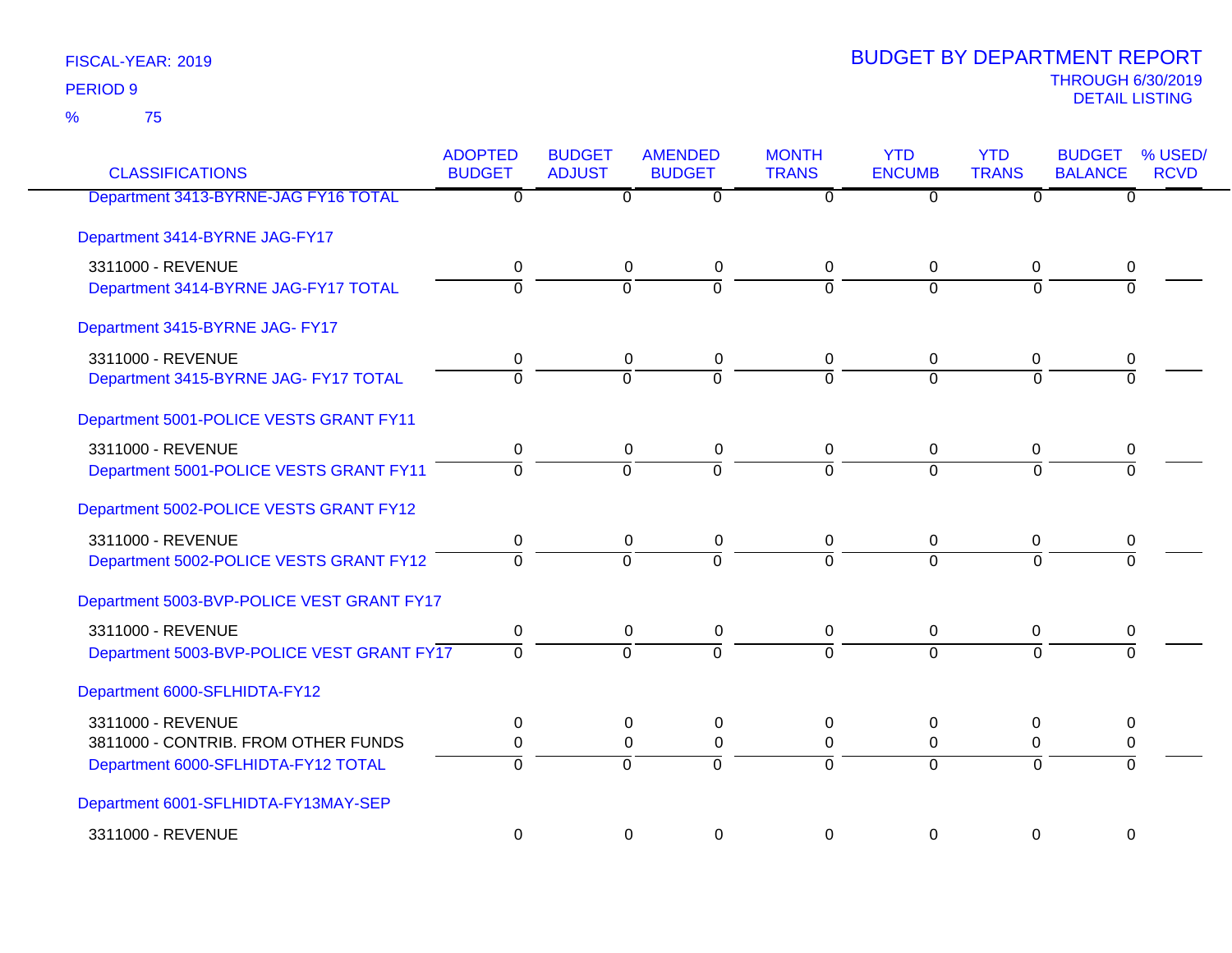75 %

|                                            | <b>ADOPTED</b> | <b>BUDGET</b>  | <b>AMENDED</b> | <b>MONTH</b>   | <b>YTD</b>    | <b>YTD</b>     | <b>BUDGET</b>  | % USED/     |
|--------------------------------------------|----------------|----------------|----------------|----------------|---------------|----------------|----------------|-------------|
| <b>CLASSIFICATIONS</b>                     | <b>BUDGET</b>  | <b>ADJUST</b>  | <b>BUDGET</b>  | <b>TRANS</b>   | <b>ENCUMB</b> | <b>TRANS</b>   | <b>BALANCE</b> | <b>RCVD</b> |
| 3811000 - CONTRIB. FROM OTHER FUNDS        | 0              | $\overline{0}$ | 0              | $\overline{0}$ | $\mathbf 0$   | $\overline{0}$ | $\overline{0}$ |             |
| Department 6001-SFLHIDTA-FY13MAY-SEP TOTAL | 0              | $\Omega$       | $\Omega$       | $\mathbf 0$    | $\Omega$      | $\Omega$       | $\Omega$       |             |
| <b>REVENUE TOTAL</b>                       | $\Omega$       | 553,353        | 553,353        | 0              | $\Omega$      | 34,166         | 519,187        | 6           |
| <b>EXPENSE</b>                             |                |                |                |                |               |                |                |             |
| Department 3301-CDBG MURRAY PARK POOL      |                |                |                |                |               |                |                |             |
| 5726550 - CONSTRUCTION                     | 0              | 0              | 0              | 0              | 0             | 0              | 0              |             |
| Department 3301-CDBG MURRAY PARK POOL      | 0              | $\Omega$       | $\Omega$       | $\overline{0}$ | $\Omega$      | $\overline{0}$ | $\overline{0}$ |             |
| Department 3302-CDBG STREET LIGHTING       |                |                |                |                |               |                |                |             |
| 5416550 - CONSTRUCTION                     | 0              | 0              | 0              | 0              | $\mathbf 0$   | $\mathbf 0$    | 0              |             |
| Department 3302-CDBG STREET LIGHTING TOTAL | $\Omega$       | 0              | $\Omega$       | $\Omega$       | $\Omega$      | $\Omega$       | $\Omega$       |             |
| Department 3303-CDBG SW 66 ST IMPROV PHASE |                |                |                |                |               |                |                |             |
| 5411210 - REGULAR                          | 0              | 0              | $\Omega$       | 0              | $\Omega$      | $\mathbf{0}$   | $\Omega$       |             |
| 5413450 - CONTRACTUAL SERVICES             | $\Omega$       | 0              | $\Omega$       | 0              | $\Omega$      | $\Omega$       | 0              |             |
| 5416440 - CAPITAL IMPROVEMENTS             | 0              | 0              | $\Omega$       | 0              | $\Omega$      | 0              | 0              |             |
| Department 3303-CDBG SW 66 ST IMPROV PHASE | $\mathbf 0$    | $\Omega$       | $\Omega$       | $\Omega$       | $\Omega$      | $\Omega$       | 0              |             |
| Department 3304-CDBG MARSHALL WILLIAMSON   |                |                |                |                |               |                |                |             |
| 5726550 - CONSTRUCTION                     | 0              | 0              | $\mathbf 0$    | 0              | $\mathbf 0$   | $\mathbf 0$    | 0              |             |
| Department 3304-CDBG MARSHALL WILLIAMSON   | $\Omega$       | $\Omega$       | $\Omega$       | $\overline{0}$ | $\Omega$      | $\overline{0}$ | $\Omega$       |             |
| Department 3305-CDBG MURRAY PARK FIELD     |                |                |                |                |               |                |                |             |
| 5726302 - IMPROVEMENT OTHER THAN BLDG      | 0              | 0              | 0              | 0              | 0             | 0              | 0              |             |
| Department 3305-CDBG MURRAY PARK FIELD     | $\Omega$       | $\Omega$       | $\Omega$       | $\overline{0}$ | $\Omega$      | $\Omega$       | $\overline{0}$ |             |

Department 3306-CDBG SW 64 BIKE LANE & ST IMP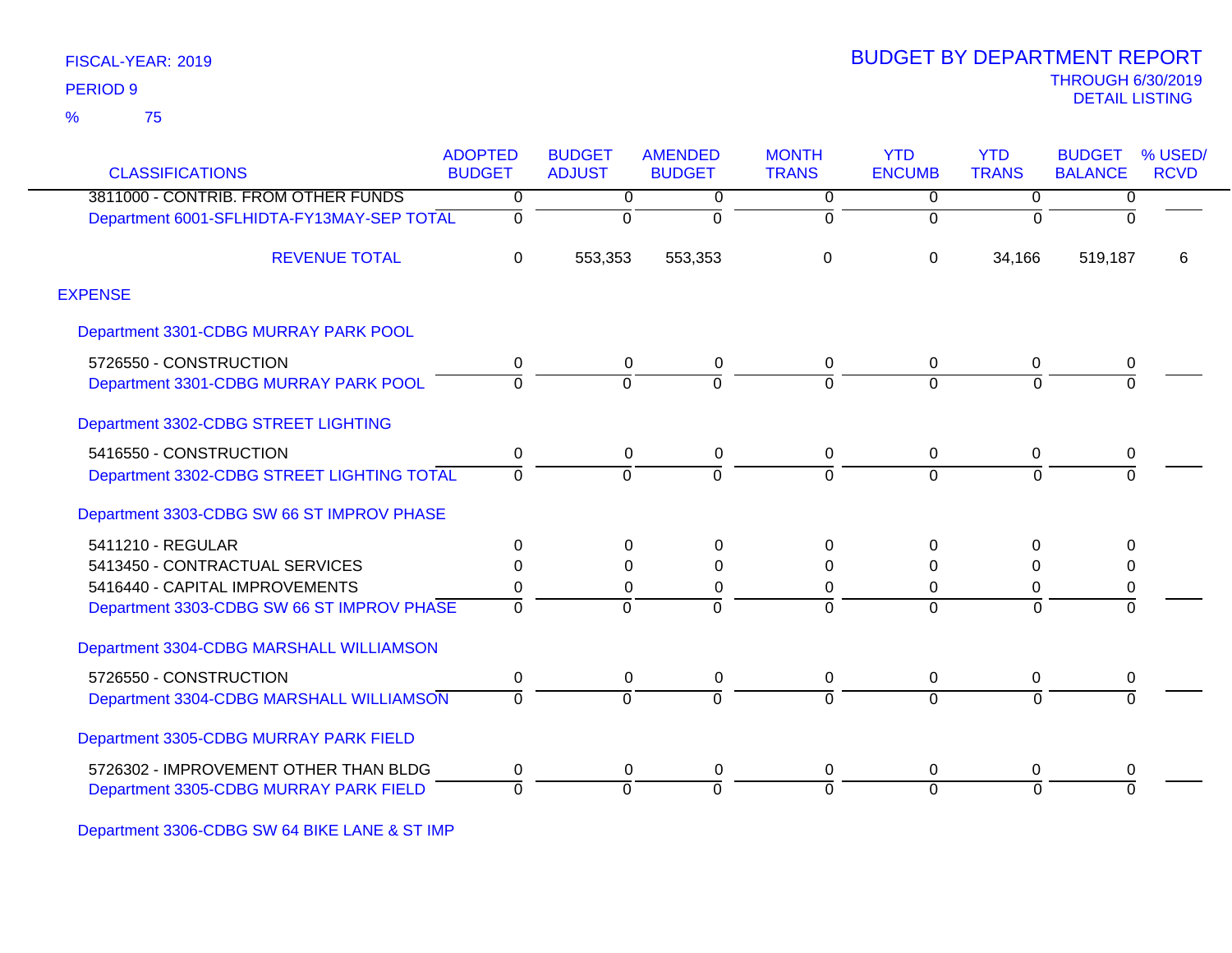75 %

| <b>CLASSIFICATIONS</b>                        | <b>ADOPTED</b><br><b>BUDGET</b> | <b>BUDGET</b><br><b>ADJUST</b> | <b>AMENDED</b><br><b>BUDGET</b> | <b>MONTH</b><br><b>TRANS</b> | <b>YTD</b><br><b>ENCUMB</b> | <b>YTD</b><br><b>TRANS</b> | <b>BUDGET</b><br><b>BALANCE</b> | % USED/<br><b>RCVD</b> |
|-----------------------------------------------|---------------------------------|--------------------------------|---------------------------------|------------------------------|-----------------------------|----------------------------|---------------------------------|------------------------|
| 5413120 - PROFESSIONAL SERVS-ST BEA           | $\overline{0}$                  | $\overline{0}$                 | $\overline{0}$                  | $\overline{0}$               | $\overline{0}$              | $\overline{0}$             | $\overline{0}$                  |                        |
| 5413450 - CONTRACTUAL SERVICES                | $\Omega$                        | 1,000                          | 1,000                           | $\Omega$                     | 0                           | 0                          | 1,000                           |                        |
| 5416450 - SUNSET DR & ST LIGHTING             | 0                               | 293,916                        | 293,916                         | 0                            | $\Omega$                    | $\Omega$                   | 293,916                         |                        |
| Department 3306-CDBG SW 64 BIKE LANE & ST IMP | $\mathbf{0}$                    | 294,916                        | 294,916                         | $\Omega$                     | $\mathbf{0}$                | $\Omega$                   | 294,916                         |                        |
| Department 3307-CDBG-AFTER SCHOOL             |                                 |                                |                                 |                              |                             |                            |                                 |                        |
| 5725210 - SUPPLIES                            | 0                               | 0                              | 0                               | 0                            | $\mathbf 0$                 | 0                          | 0                               |                        |
| Department 3307-CDBG-AFTER SCHOOL             | $\overline{0}$                  | $\overline{0}$                 | $\Omega$                        | $\Omega$                     | $\overline{0}$              | $\Omega$                   | $\overline{0}$                  |                        |
| Department 3308-CDBG-TENNIS LESSONS           |                                 |                                |                                 |                              |                             |                            |                                 |                        |
| 5721210 - FULL-TIME                           | $\Omega$                        | $\Omega$                       | $\Omega$                        | $\Omega$                     | $\Omega$                    | $\Omega$                   | $\Omega$                        |                        |
| 5722110 - F.I.C.A.                            | $\Omega$                        | 0                              | 0                               | $\Omega$                     | O                           | $\Omega$                   | 0                               |                        |
| 5725205 - COMPUTER EQUIPMENT                  | 0                               | 0                              | $\pmb{0}$                       | 0                            | 0                           | 0                          | 0                               |                        |
| Department 3308-CDBG-TENNIS LESSONS TOTAL     | $\Omega$                        | $\mathbf 0$                    | $\Omega$                        | $\Omega$                     | $\Omega$                    | $\Omega$                   | $\Omega$                        |                        |
| Department 3309-CDBG BREWER PARK              |                                 |                                |                                 |                              |                             |                            |                                 |                        |
| 5726302 - IMPROVEMENT OTHER THAN BLDG         | 0                               | 30,659                         | 30,659                          | 0                            | 0                           | 27,400                     | 3,259                           | 89                     |
| Department 3309-CDBG BREWER PARK              | $\overline{\mathfrak{o}}$       | 30,659                         | 30,659                          | ō                            | $\overline{0}$              | 27,400                     | 3,259                           | $\overline{89}$        |
| Department 3310-CDBG COMM CTR RENOVATION      |                                 |                                |                                 |                              |                             |                            |                                 |                        |
| 5726550 - CONSTRUCTION                        | 0                               | 220,846                        | 220,846                         | 844                          | 12,108                      | 55,653                     | 165,192                         | 25                     |
| Department 3310-CDBG COMM CTR RENOVATION      | $\overline{0}$                  | 220,846                        | 220,846                         | 844                          | 12,108                      | 55,653                     | 165,192                         | $\overline{25}$        |
| Department 3311-CDBG-SENIOR MEALS PROGRAM     |                                 |                                |                                 |                              |                             |                            |                                 |                        |
| 5721210 - FULL-TIME                           | 0                               | 0                              | 0                               | $\Omega$                     | $\Omega$                    | 0                          | 0                               |                        |
| 5723450 - CONTRACTUAL                         | 0                               | 0                              | $\pmb{0}$                       | 0                            | $\Omega$                    | 0                          | 0                               |                        |
| Department 3311-CDBG-SENIOR MEALS PROGRAM     | $\overline{0}$                  | $\Omega$                       | $\mathbf 0$                     | $\Omega$                     | $\mathbf 0$                 | $\Omega$                   | $\Omega$                        |                        |

Department 3312-CDBG-SENIOR MEALS PROGRAM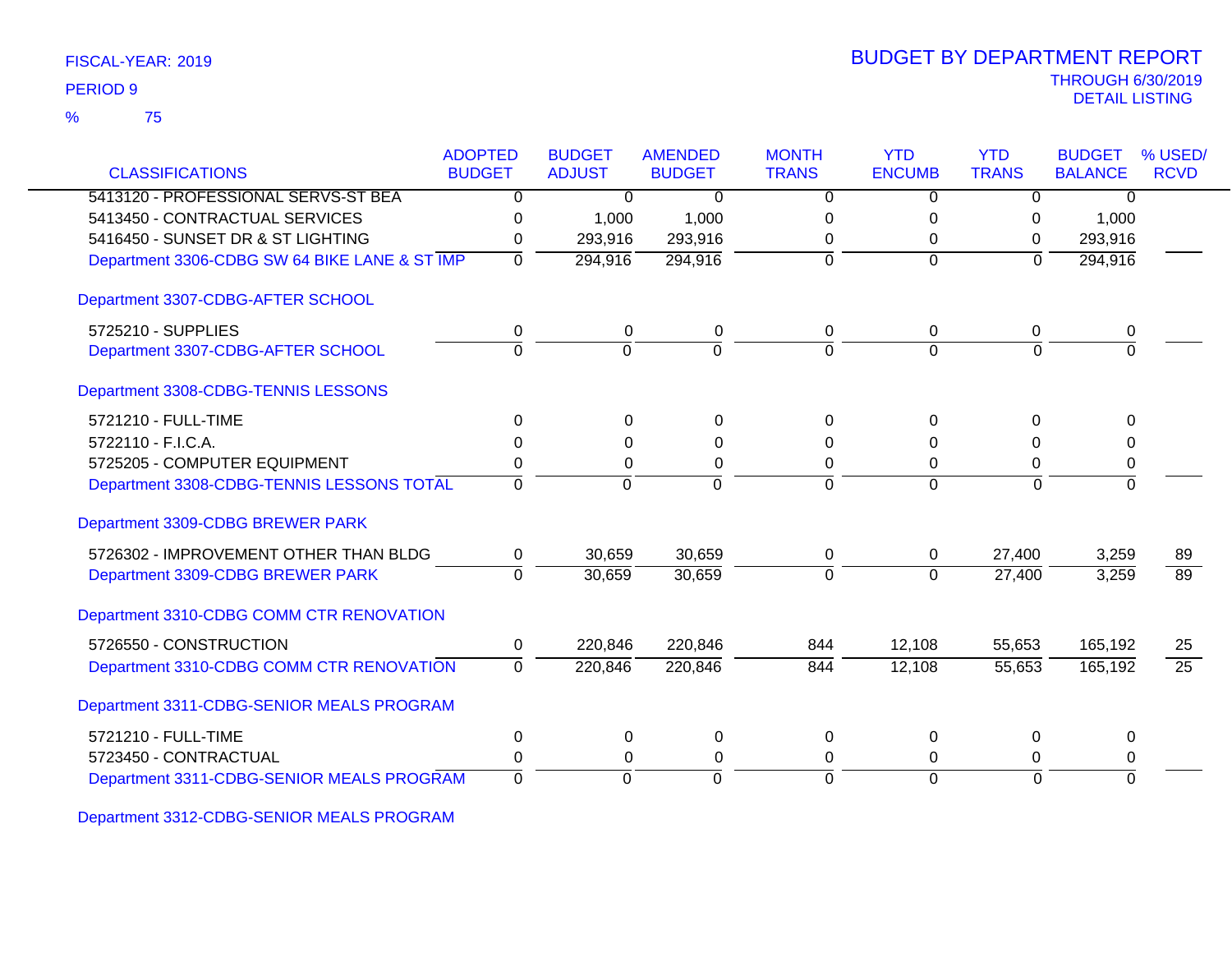| <b>CLASSIFICATIONS</b>                         | <b>ADOPTED</b><br><b>BUDGET</b> | <b>BUDGET</b><br><b>ADJUST</b> | <b>AMENDED</b><br><b>BUDGET</b> | <b>MONTH</b><br><b>TRANS</b> | <b>YTD</b><br><b>ENCUMB</b> | <b>YTD</b><br><b>TRANS</b> | <b>BUDGET</b><br><b>BALANCE</b> | % USED/<br><b>RCVD</b> |
|------------------------------------------------|---------------------------------|--------------------------------|---------------------------------|------------------------------|-----------------------------|----------------------------|---------------------------------|------------------------|
| 5723450 - CONTRACTUAL                          | $\Omega$                        | 6,932                          | 6,932                           | 0                            | 0                           | 6,766                      | 166                             | $\overline{97}$        |
| Department 3312-CDBG-SENIOR MEALS PROGRAM      | $\overline{0}$                  | 6,932                          | 6,932                           | $\overline{0}$               | $\mathbf 0$                 | 6,766                      | 166                             | 97                     |
| Department 3405-2013 JAG A-Form Interface Cont |                                 |                                |                                 |                              |                             |                            |                                 |                        |
| 5214634 - MAINTENANCE-INTERNET SFTW            | 0                               | 0                              | 0                               | 0                            | 0                           | 0                          | 0                               |                        |
| Department 3405-2013 JAG A-Form Interface Cont | $\overline{0}$                  | $\overline{0}$                 | $\overline{0}$                  | 7                            | $\Omega$                    | $\Omega$                   | $\overline{0}$                  |                        |
| Department 3406-BYRNE-JAG 2013                 |                                 |                                |                                 |                              |                             |                            |                                 |                        |
| 5215205 - COMPUTER SUPPLIES                    | 0                               | 0                              | 0                               | 0                            | 0                           | 0                          | 0                               |                        |
| Department 3406-BYRNE-JAG 2013 TOTAL           | $\Omega$                        | $\mathbf 0$                    | $\Omega$                        | $\Omega$                     | $\Omega$                    | $\Omega$                   | $\Omega$                        |                        |
| Department 3407-BYRNE-JAG VEH BURGLARY         |                                 |                                |                                 |                              |                             |                            |                                 |                        |
| 5215205 - COMPUTER SUPPLIES                    | 0                               | $\pmb{0}$                      | $\pmb{0}$                       | 0                            | $\mathbf 0$                 | 0                          | 0                               |                        |
| Department 3407-BYRNE-JAG VEH BURGLARY 2013    | $\mathbf 0$                     | $\mathbf 0$                    | $\Omega$                        | $\Omega$                     | $\Omega$                    | $\Omega$                   | $\Omega$                        |                        |
| Department 3408-BYRNE-JAG 2014                 |                                 |                                |                                 |                              |                             |                            |                                 |                        |
| 5215205 - COMPUTER SUPPLIES                    | 0                               | 0                              | 0                               | 0                            | 0                           | 0                          | 0                               |                        |
| Department 3408-BYRNE-JAG 2014 TOTAL           | $\Omega$                        | $\Omega$                       | $\Omega$                        | $\Omega$                     | $\Omega$                    | $\Omega$                   |                                 |                        |
| Department 3409-BYRNE-JAG 2014                 |                                 |                                |                                 |                              |                             |                            |                                 |                        |
| 5215205 - COMPUTER SUPPLIES                    | 0                               | 0                              | 0                               | 0                            | 0                           | 0                          | 0                               |                        |
| Department 3409-BYRNE-JAG 2014 TOTAL           | $\overline{0}$                  | $\overline{0}$                 | $\overline{0}$                  | $\overline{0}$               | $\overline{0}$              | $\overline{0}$             | $\overline{0}$                  |                        |
| Department 3410-BYRNE-JAG FY15                 |                                 |                                |                                 |                              |                             |                            |                                 |                        |
| 5215205 - COMPUTER SUPPLIES                    | 0                               | 0                              | 0                               | 0                            | 0                           | 0                          | 0                               |                        |
| Department 3410-BYRNE-JAG FY15 TOTAL           | $\Omega$                        | $\mathbf 0$                    | $\overline{0}$                  | $\overline{0}$               | $\Omega$                    | $\Omega$                   | 0                               |                        |
| Department 3411-BYRNE-JAG FY15-2               |                                 |                                |                                 |                              |                             |                            |                                 |                        |
| 5215205 - COMPUTER SUPPLIES                    | $\mathbf 0$                     | $\mathbf 0$                    | 0                               | 0                            | 0                           | 0                          | 0                               |                        |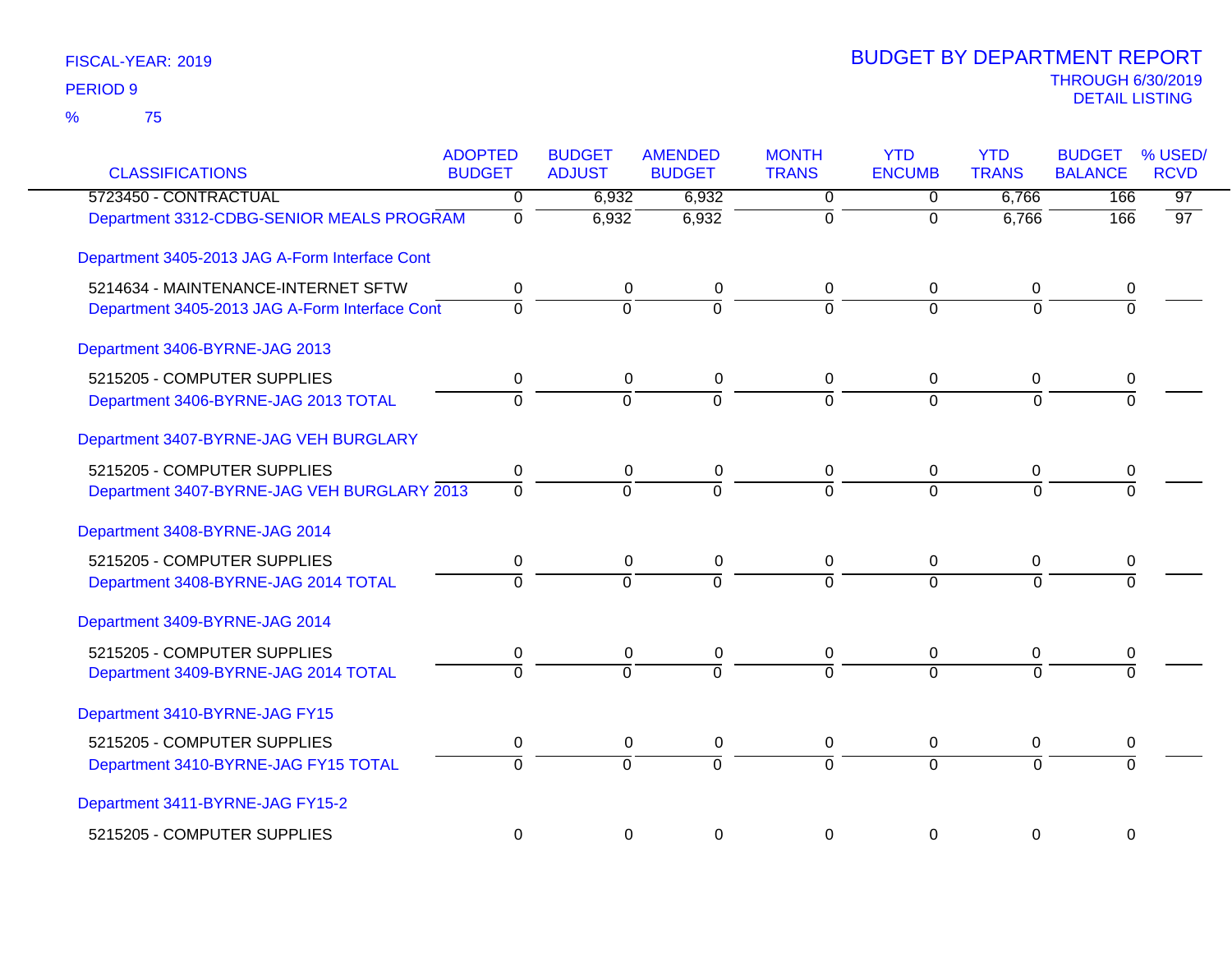75 %

| <b>CLASSIFICATIONS</b>                     | <b>ADOPTED</b><br><b>BUDGET</b> | <b>BUDGET</b><br><b>ADJUST</b> | <b>AMENDED</b><br><b>BUDGET</b> | <b>MONTH</b><br><b>TRANS</b> | <b>YTD</b><br><b>ENCUMB</b> | <b>YTD</b><br><b>TRANS</b> | <b>BUDGET</b><br><b>BALANCE</b> | % USED/<br><b>RCVD</b> |
|--------------------------------------------|---------------------------------|--------------------------------|---------------------------------|------------------------------|-----------------------------|----------------------------|---------------------------------|------------------------|
| Department 3411-BYRNE-JAG FY15-2 TOTAL     | $\overline{0}$                  | $\overline{0}$                 | $\overline{0}$                  | $\Omega$                     | $\overline{0}$              | $\overline{0}$             | 0                               |                        |
| Department 3412-BYRNE-JAG FY16 2 TABLETS   |                                 |                                |                                 |                              |                             |                            |                                 |                        |
| 5215205 - COMPUTER SUPPLIES                | 0                               | 0                              | 0                               | 0                            | 0                           | 0                          | 0                               |                        |
| Department 3412-BYRNE-JAG FY16 2 TABLETS   | $\Omega$                        | $\overline{0}$                 | ō                               | $\overline{0}$               | $\overline{0}$              | $\overline{0}$             | $\Omega$                        |                        |
| Department 3413-BYRNE-JAG FY16             |                                 |                                |                                 |                              |                             |                            |                                 |                        |
| 5215205 - COMPUTER SUPPLIES                | 0                               | 0                              | $\mathbf 0$                     | 0                            | 0                           | 0                          | 0                               |                        |
| Department 3413-BYRNE-JAG FY16 TOTAL       | $\Omega$                        | $\Omega$                       | 0                               | $\Omega$                     | $\Omega$                    | $\Omega$                   | $\Omega$                        |                        |
| Department 3414-BYRNE JAG-FY17             |                                 |                                |                                 |                              |                             |                            |                                 |                        |
| 5215205 - COMPUTER SUPPLIES                | 0                               | 0                              | 0                               | 0                            | 0                           | 0                          | 0                               |                        |
| Department 3414-BYRNE JAG-FY17 TOTAL       | $\overline{0}$                  | $\overline{0}$                 | ō                               | $\mathbf 0$                  | $\overline{0}$              | $\mathbf 0$                | $\overline{0}$                  |                        |
| Department 3415-BYRNE JAG- FY17            |                                 |                                |                                 |                              |                             |                            |                                 |                        |
| 5215205 - COMPUTER SUPPLIES                | 0                               | 0                              | 0                               | 0                            | 0                           | 0                          | 0                               |                        |
| Department 3415-BYRNE JAG- FY17 TOTAL      | $\overline{0}$                  | $\overline{0}$                 | $\overline{0}$                  | $\overline{0}$               | $\overline{0}$              | $\overline{0}$             | $\Omega$                        |                        |
| Department 5001-POLICE VESTS GRANT FY11    |                                 |                                |                                 |                              |                             |                            |                                 |                        |
| 5215220 - UNIFORMS                         | 0                               | 0                              | 0                               | 0                            | $\mathbf 0$                 | 0                          | 0                               |                        |
| Department 5001-POLICE VESTS GRANT FY11    | $\overline{0}$                  | $\overline{0}$                 | $\overline{0}$                  | $\Omega$                     | $\Omega$                    | $\overline{0}$             | $\Omega$                        |                        |
| Department 5002-POLICE VESTS GRANT FY12    |                                 |                                |                                 |                              |                             |                            |                                 |                        |
| 5215220 - UNIFORMS                         | 0                               | 0                              | 0                               | 0                            | 0                           | 0                          | 0                               |                        |
| Department 5002-POLICE VESTS GRANT FY12    | $\overline{0}$                  | $\overline{0}$                 | ក                               | $\overline{0}$               | $\Omega$                    | $\overline{0}$             | $\overline{0}$                  |                        |
| Department 5003-BVP-POLICE VEST GRANT FY17 |                                 |                                |                                 |                              |                             |                            |                                 |                        |
| 5215220 - UNIFORMS                         | 0                               | $\Omega$                       | $\mathbf 0$                     | $\Omega$                     | $\Omega$                    | 0                          | 0                               |                        |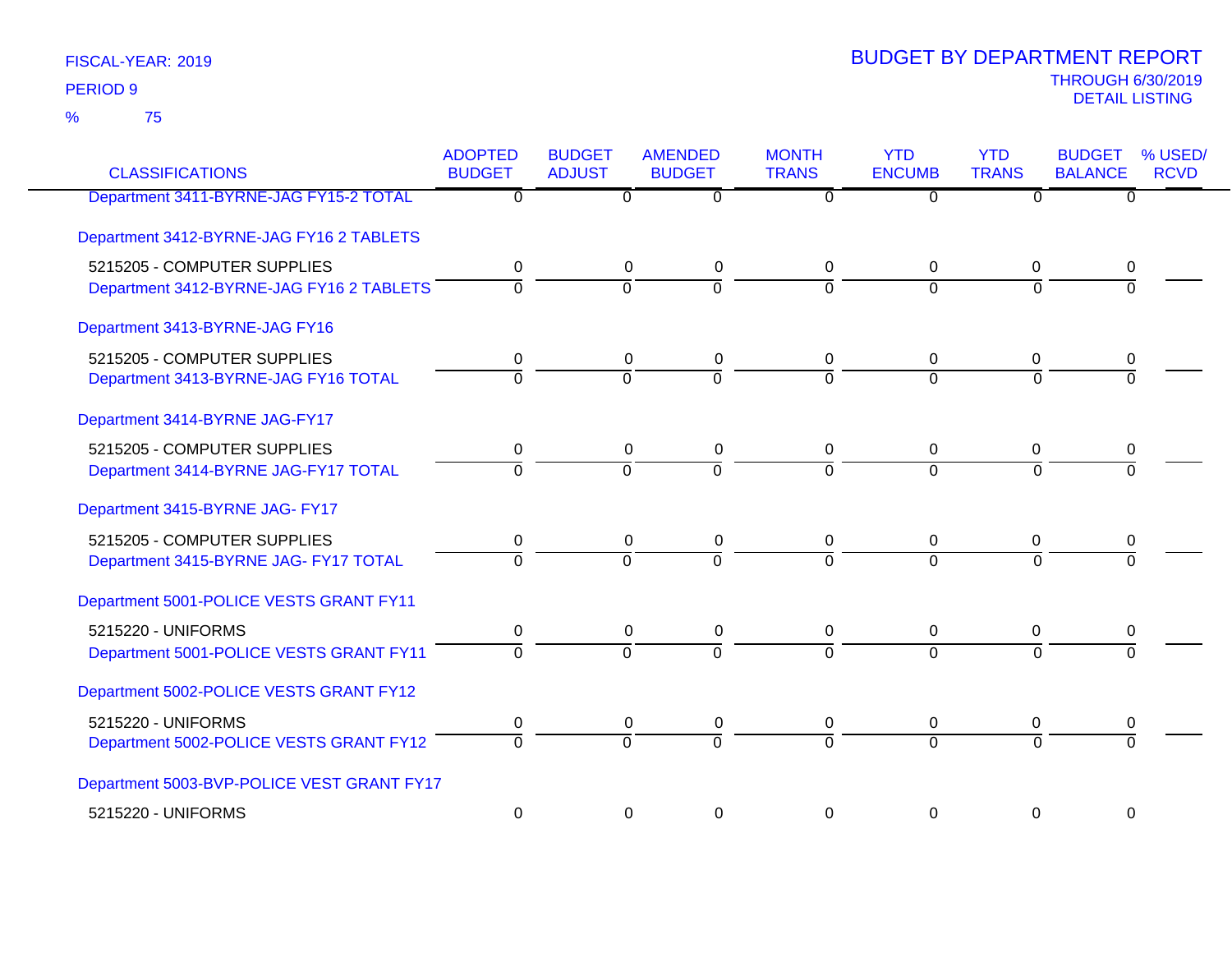75 %

| <b>CLASSIFICATIONS</b>                     | <b>ADOPTED</b><br><b>BUDGET</b> | <b>BUDGET</b><br><b>ADJUST</b> | <b>AMENDED</b><br><b>BUDGET</b> | <b>MONTH</b><br><b>TRANS</b> | <b>YTD</b><br><b>ENCUMB</b> | <b>YTD</b><br><b>TRANS</b> | <b>BUDGET</b><br><b>BALANCE</b> | % USED/<br><b>RCVD</b> |
|--------------------------------------------|---------------------------------|--------------------------------|---------------------------------|------------------------------|-----------------------------|----------------------------|---------------------------------|------------------------|
| Department 5003-BVP-POLICE VEST GRANT FY17 | $\overline{0}$                  | $\Omega$                       | $\overline{0}$                  | $\overline{0}$               | $\overline{0}$              | $\overline{0}$             | $\Omega$                        |                        |
| Department 6000-SFLHIDTA-FY12              |                                 |                                |                                 |                              |                             |                            |                                 |                        |
| 5213450 - CONTRACTUAL SERVICES             | $\Omega$                        | 0                              | 0                               | 0                            | 0                           | $\Omega$                   | 0                               |                        |
| 5214060 - AUTO ALLOWANCE                   | $\Omega$                        | $\Omega$                       | $\Omega$                        | $\Omega$                     | $\Omega$                    | $\Omega$                   | 0                               |                        |
| 5819900 - INTER-FUND TRANSFER              | 0                               | 0                              | 0                               | 0                            | 0                           | 0                          | 0                               |                        |
| Department 6000-SFLHIDTA-FY12 TOTAL        | $\Omega$                        | $\Omega$                       | $\overline{0}$                  | $\overline{0}$               | $\overline{0}$              | $\Omega$                   | $\overline{0}$                  |                        |
| Department 6001-SFLHIDTA-FY13MAY-SEP       |                                 |                                |                                 |                              |                             |                            |                                 |                        |
| 5213450 - CONTRACTUAL SERVICES             | $\mathbf 0$                     | $\Omega$                       | 0                               | 0                            | $\boldsymbol{0}$            | $\mathbf 0$                | $\mathbf 0$                     |                        |
| 5214060 - AUTO ALLOWANCE                   | 0                               | $\Omega$                       | 0                               | $\Omega$                     | 0                           | $\Omega$                   | 0                               |                        |
| 5819900 - INTER-FUND TRANSFER              | 0                               | $\Omega$                       | 0                               | 0                            | $\Omega$                    | 0                          | $\pmb{0}$                       |                        |
| Department 6001-SFLHIDTA-FY13MAY-SEP TOTAL | 0                               | $\Omega$                       | $\overline{0}$                  | $\Omega$                     | $\Omega$                    | 0                          | $\mathbf 0$                     |                        |
| <b>EXPENSE TOTAL</b>                       | 0                               | 553,353                        | 553,353                         | 844                          | 12,108                      | 89,819                     | 463,533                         | 16                     |
| Fund 120-FEDERAL GRANT FUND TOTAL          |                                 |                                |                                 |                              |                             |                            |                                 |                        |
| <b>REVENUE</b>                             | $\mathbf{0}$                    | 553,353                        | 553,353                         | 0                            | 0                           | 34,166                     | 519,187                         | 6                      |
| <b>EXPENSE</b>                             | 0                               | 553,353                        | 553,353                         | 844                          | 12,108                      | 89,819                     | 463,533                         | 16                     |
| Fund 120-FEDERAL GRANT FUND TOTAL          | $\Omega$                        | 0                              | 0                               | $-844$                       | $-12,108$                   | $-55,653$                  | 55,654                          |                        |
| Fund 124-PTP TAX-TRANSPORTATION            |                                 |                                |                                 |                              |                             |                            |                                 |                        |
| <b>REVENUE</b>                             |                                 |                                |                                 |                              |                             |                            |                                 |                        |
| Department 0000-Description N/A            |                                 |                                |                                 |                              |                             |                            |                                 |                        |
| 3126000 - DISCRETIONARY SALES S/TAX        | 440,000                         | 0                              | 440,000                         | 40,149                       | 0                           | 272,926                    | 167,074                         | 62                     |
| 3301000 - INTERGOVERNMENTAL REVENUE        | 0                               | 0                              | $\Omega$                        | 0                            | $\Omega$                    | $\Omega$                   | 0                               |                        |
| 3612000 - INTEREST INCOME                  | 10,000                          | $\Omega$                       | 10,000                          | 330                          | $\mathbf 0$                 | 5,289                      | 4,711                           | 52                     |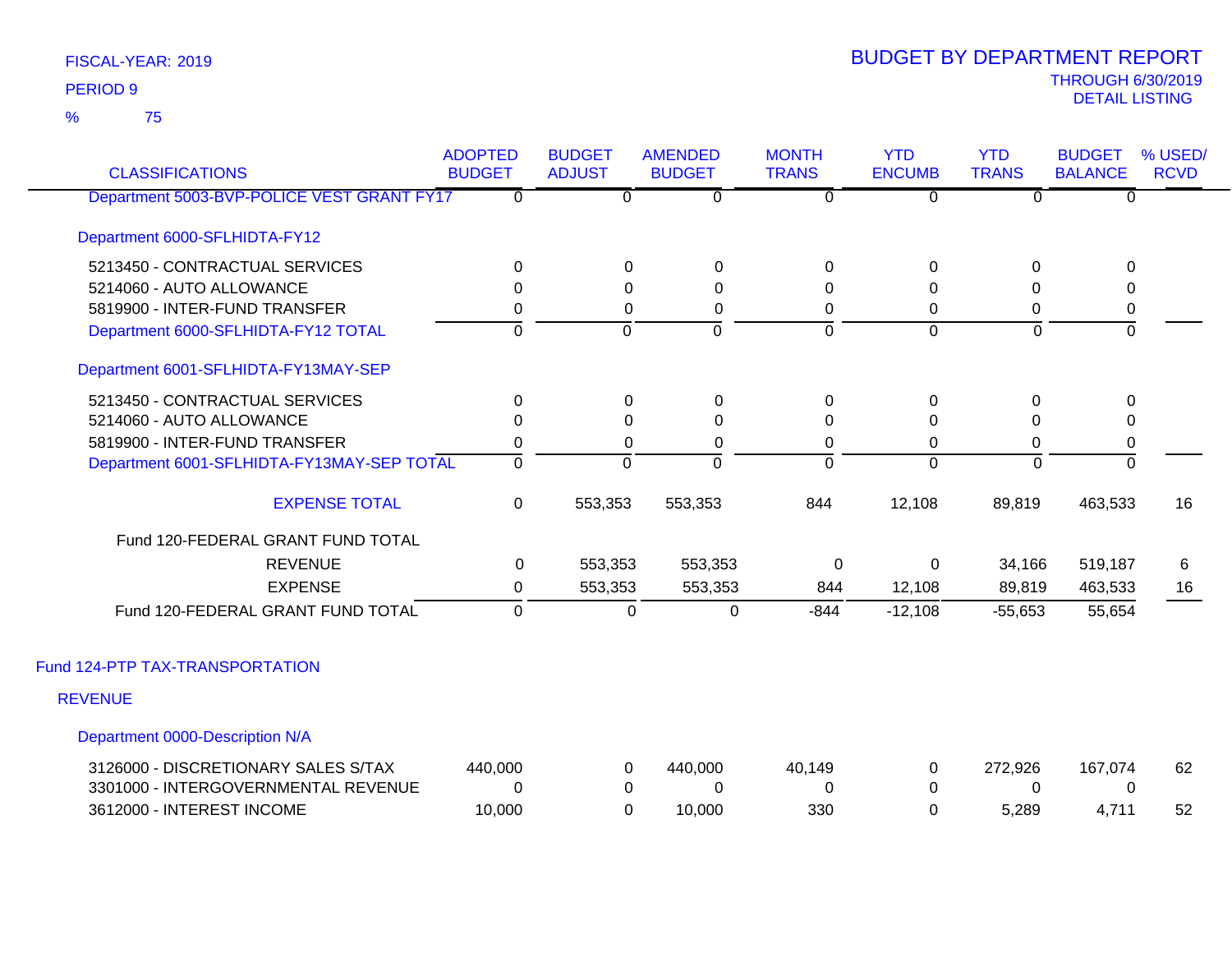|                 | FISCAL-YEAR: 2019 |
|-----------------|-------------------|
| <b>PERIOD 9</b> |                   |
| %               | 75                |

| <b>CLASSIFICATIONS</b>                    | <b>ADOPTED</b><br><b>BUDGET</b> | <b>BUDGET</b><br><b>ADJUST</b> | <b>AMENDED</b><br><b>BUDGET</b> | <b>MONTH</b><br><b>TRANS</b> | <b>YTD</b><br><b>ENCUMB</b> | <b>YTD</b><br><b>TRANS</b> | <b>BUDGET</b><br><b>BALANCE</b> | % USED/<br><b>RCVD</b> |
|-------------------------------------------|---------------------------------|--------------------------------|---------------------------------|------------------------------|-----------------------------|----------------------------|---------------------------------|------------------------|
| Department 0000-Description N/A TOTAL     | 450,000                         | $\overline{0}$                 | 450,000                         | 40,479                       | $\overline{0}$              | 278,215                    | 171,785                         | 61                     |
| <b>REVENUE TOTAL</b>                      | 450,000                         | 0                              | 450,000                         | 40,479                       | 0                           | 278,215                    | 171,785                         | 61                     |
| <b>EXPENSE</b>                            |                                 |                                |                                 |                              |                             |                            |                                 |                        |
| <b>Department 1730-STREET MAINTENANCE</b> |                                 |                                |                                 |                              |                             |                            |                                 |                        |
| 5413450 - CONTRACTUAL SERVICES            | $\mathbf 0$                     | 0                              | $\Omega$                        | 0                            | 0                           | 0                          | 0                               |                        |
| 5416490 - CONSTRUCTIONS PROJECTS          | 606,500                         | 473,144                        | 1,079,644                       | 112,699                      | 205,337                     | 546,187                    | 533,457                         | 50                     |
| Department 1730-STREET MAINTENANCE TOTAL  | 606,500                         | 473,144                        | 1,079,644                       | 112,699                      | 205,337                     | 546,187                    | 533,457                         | $\overline{50}$        |
| <b>EXPENSE TOTAL</b>                      | 606,500                         | 473,144                        | 1,079,644                       | 112,699                      | 205,337                     | 546,187                    | 533,457                         | 50                     |
| Fund 124-PTP TAX-TRANSPORTATION TOTAL     |                                 |                                |                                 |                              |                             |                            |                                 |                        |
| <b>REVENUE</b>                            | 450,000                         | $\mathbf 0$                    | 450,000                         | 40,479                       | $\Omega$                    | 278,215                    | 171,785                         | 61                     |
| <b>EXPENSE</b>                            | 606,500                         | 473,144                        | 1,079,644                       | 112,699                      | 205,337                     | 546,187                    | 533,457                         | 50                     |
| Fund 124-PTP TAX-TRANSPORTATION TOTAL     | $-156,500$                      | $-473,144$                     | $-629,644$                      | $-72,220$                    | $-205,337$                  | $-267,972$                 | $-361,672$                      |                        |
| Fund 125-PTP TAX FUND-DIRECT TRANSIT      |                                 |                                |                                 |                              |                             |                            |                                 |                        |
| <b>REVENUE</b>                            |                                 |                                |                                 |                              |                             |                            |                                 |                        |
| Department 0000-Description N/A           |                                 |                                |                                 |                              |                             |                            |                                 |                        |
| 3126000 - DISCRETIONARY SALES S/TAX       | 110,000                         | $\Omega$                       | 110,000                         | 0                            | 0                           | 0                          | 110,000                         |                        |
| Department 0000-Description N/A TOTAL     | 110,000                         | $\overline{0}$                 | 110,000                         | $\overline{0}$               | $\overline{0}$              | $\overline{0}$             | 110,000                         |                        |
| <b>REVENUE TOTAL</b>                      | 110,000                         | 0                              | 110,000                         | 0                            | 0                           | 0                          | 110,000                         |                        |

EXPENSE

Department 1730-STREET MAINTENANCE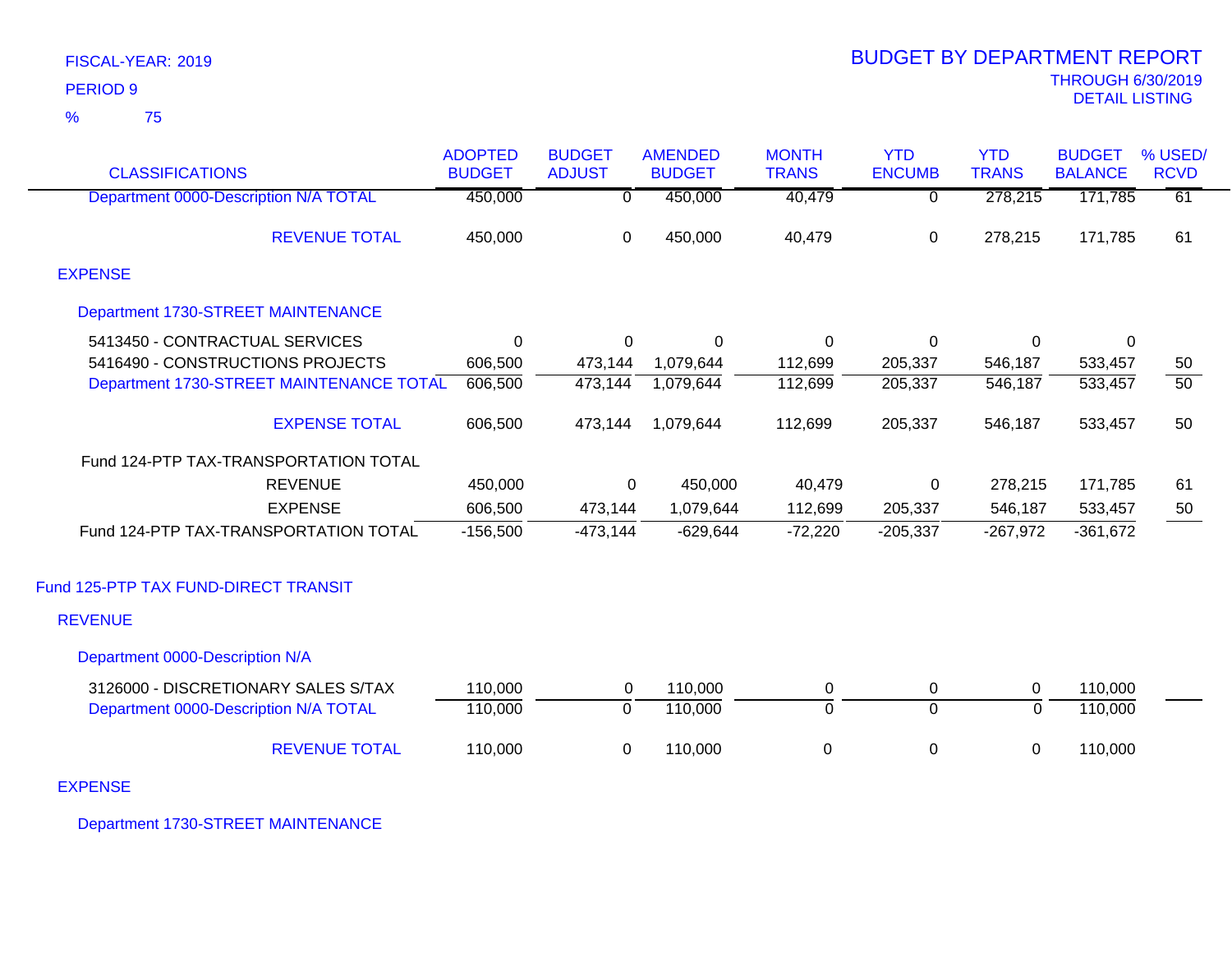| FISCAL-YEAR: 2019   |  |
|---------------------|--|
| PERIOD <sub>9</sub> |  |

# THROUGH 6/30/2019 DETAIL LISTING PERIOD <sup>9</sup> BUDGET BY DEPARTMENT REPORT

|                                            | <b>ADOPTED</b> | <b>BUDGET</b> |             | <b>AMENDED</b> | <b>MONTH</b> | <b>YTD</b>     | <b>YTD</b>   | <b>BUDGET</b>  | % USED/         |
|--------------------------------------------|----------------|---------------|-------------|----------------|--------------|----------------|--------------|----------------|-----------------|
| <b>CLASSIFICATIONS</b>                     | <b>BUDGET</b>  | <b>ADJUST</b> |             | <b>BUDGET</b>  | <b>TRANS</b> | <b>ENCUMB</b>  | <b>TRANS</b> | <b>BALANCE</b> | <b>RCVD</b>     |
| 5413450 - CONTRACTUAL SERVICES             | 277,748        |               | $\Omega$    | 277,748        | 23,706       | 71,421         | 273,120      | 4,628          | $\overline{98}$ |
| 5416490 - CONSTRUCTIONS PROJECTS           | $\Omega$       |               | 0           | 0              | 0            | 0              | $\Omega$     | 0              |                 |
| Department 1730-STREET MAINTENANCE TOTAL   | 277,748        |               | 0           | 277,748        | 23,706       | 71,421         | 273,120      | 4,628          | $\overline{98}$ |
| <b>EXPENSE TOTAL</b>                       | 277,748        |               | $\pmb{0}$   | 277,748        | 23,706       | 71,421         | 273,120      | 4,628          | 98              |
| Fund 125-PTP TAX FUND-DIRECT TRANSIT TOTAL |                |               |             |                |              |                |              |                |                 |
| <b>REVENUE</b>                             | 110,000        |               | 0           | 110,000        | 0            | 0              | 0            | 110,000        |                 |
| <b>EXPENSE</b>                             | 277,748        |               | 0           | 277,748        | 23,706       | 71,421         | 273,120      | 4,628          | 98              |
| Fund 125-PTP TAX FUND-DIRECT TRANSIT TOTAL | $-167,748$     |               | $\mathbf 0$ | $-167,748$     | $-23,706$    | $-71,421$      | $-273,120$   | 105,372        |                 |
| Fund 150-REVENUE STABILIZATION FUND        |                |               |             |                |              |                |              |                |                 |
| <b>REVENUE</b>                             |                |               |             |                |              |                |              |                |                 |
| Department 0000-Description N/A            |                |               |             |                |              |                |              |                |                 |
| 3811000 - CONTRIB. FROM OTHER FUNDS        | 0              |               | 0           | 0              | 0            | 0              | $\mathbf 0$  | 0              |                 |
| Department 0000-Description N/A TOTAL      | $\mathbf 0$    |               | $\mathbf 0$ | $\Omega$       | $\Omega$     | $\Omega$       | $\Omega$     | $\mathbf 0$    |                 |
| <b>REVENUE TOTAL</b>                       | $\mathbf 0$    |               | $\mathbf 0$ | $\mathbf 0$    | $\mathbf 0$  | $\mathbf 0$    | $\mathbf 0$  | $\mathbf 0$    |                 |
| <b>EXPENSE</b>                             |                |               |             |                |              |                |              |                |                 |
| <b>Department 1410-FINANCE</b>             |                |               |             |                |              |                |              |                |                 |
| 5819120 - INTRA-GOV TRANSFER-TO GF         | $\mathbf 0$    |               | $\mathbf 0$ | $\pmb{0}$      | 0            | $\mathbf 0$    | $\mathbf 0$  | $\pmb{0}$      |                 |
| Department 1410-FINANCE TOTAL              | $\Omega$       |               | $\Omega$    | $\Omega$       | $\Omega$     | $\overline{0}$ | $\Omega$     | $\Omega$       |                 |
| <b>EXPENSE TOTAL</b>                       | $\mathbf 0$    |               | 0           | $\mathbf 0$    | $\mathbf 0$  | $\mathbf 0$    | 0            | 0              |                 |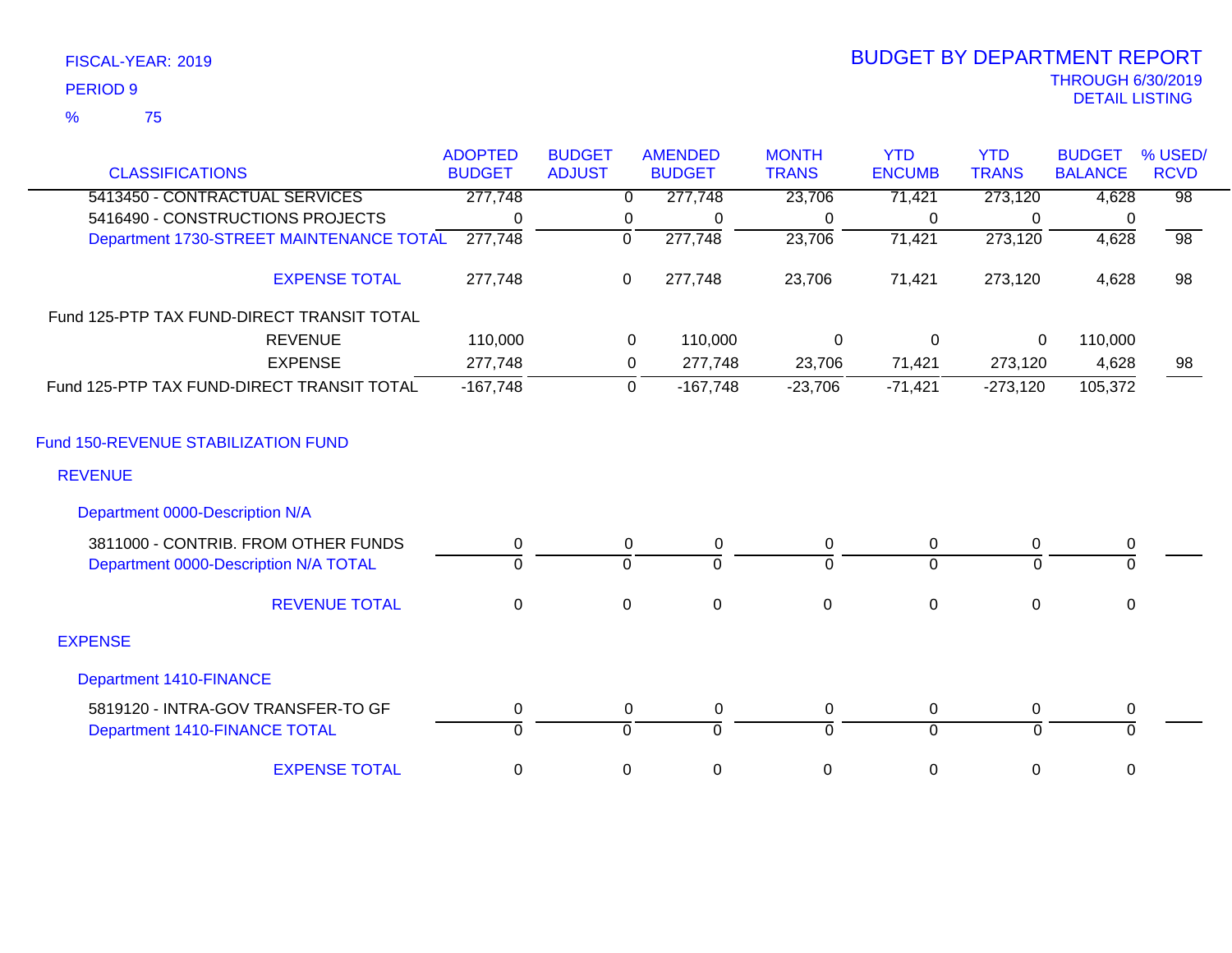75 %

### THROUGH 6/30/2019<br>DETAIL LISTING DETAIL LISTING PERIOD <sup>9</sup> BUDGET BY DEPARTMENT REPORT

| <b>CLASSIFICATIONS</b>                    | <b>ADOPTED</b><br><b>BUDGET</b> | <b>BUDGET</b><br><b>ADJUST</b> | <b>AMENDED</b> | <b>BUDGET</b>  | <b>MONTH</b><br><b>TRANS</b> | <b>YTD</b><br><b>ENCUMB</b> | <b>YTD</b><br><b>TRANS</b> | <b>BUDGET</b><br><b>BALANCE</b> | % USED/<br><b>RCVD</b> |
|-------------------------------------------|---------------------------------|--------------------------------|----------------|----------------|------------------------------|-----------------------------|----------------------------|---------------------------------|------------------------|
| Fund 150-REVENUE STABILIZATION FUND TOTAL |                                 |                                |                |                |                              |                             |                            |                                 |                        |
| <b>REVENUE</b>                            | $\mathbf 0$                     |                                | 0              | $\pmb{0}$      | $\mathbf 0$                  | $\mathbf 0$                 |                            | 0<br>$\mathbf 0$                |                        |
| <b>EXPENSE</b>                            | 0                               |                                | $\pmb{0}$      | 0              | 0                            | 0                           |                            | 0<br>0                          | 98                     |
| Fund 150-REVENUE STABILIZATION FUND TOTAL | $\Omega$                        |                                | $\mathbf 0$    | $\Omega$       | $\overline{0}$               | $\mathbf 0$                 |                            | $\mathbf 0$<br>$\mathbf 0$      |                        |
| Fund 151-GRANT MATCH RESERVE FUND         |                                 |                                |                |                |                              |                             |                            |                                 |                        |
| <b>REVENUE</b>                            |                                 |                                |                |                |                              |                             |                            |                                 |                        |
| Department 0000-Description N/A           |                                 |                                |                |                |                              |                             |                            |                                 |                        |
| 3811000 - CONTRIB. FROM OTHER FUNDS       | 0                               |                                | 0              | $\mathbf{0}$   | $\mathbf{0}$                 | $\overline{0}$              | 0                          | 0                               |                        |
| Department 0000-Description N/A TOTAL     | 0                               |                                | 0              | $\overline{0}$ | $\mathbf 0$                  | $\overline{0}$              |                            | $\overline{0}$<br>0             |                        |
| <b>REVENUE TOTAL</b>                      | 0                               |                                | $\Omega$       | $\overline{0}$ | $\mathbf 0$                  | $\mathbf 0$                 | 0                          | 0                               |                        |
| <b>EXPENSE</b>                            |                                 |                                |                |                |                              |                             |                            |                                 |                        |
| Department 1410-FINANCE                   |                                 |                                |                |                |                              |                             |                            |                                 |                        |
| 5819120 - INTRA-GOV TRANSFER-TO GF        | 0                               |                                | 0              | 0              | $\mathbf{0}$                 | $\mathbf 0$                 | 0                          | $\mathbf 0$                     |                        |
| Department 1410-FINANCE TOTAL             | $\Omega$                        |                                | $\Omega$       | $\overline{0}$ | $\Omega$                     | $\overline{0}$              |                            | $\overline{0}$<br>$\Omega$      |                        |
| <b>EXPENSE TOTAL</b>                      | $\mathbf 0$                     |                                | $\mathbf 0$    | $\mathbf 0$    | $\mathbf 0$                  | $\boldsymbol{0}$            | $\mathbf 0$                | $\mathbf 0$                     |                        |
| Fund 151-GRANT MATCH RESERVE FUND TOTAL   |                                 |                                |                |                |                              |                             |                            |                                 |                        |
| <b>REVENUE</b>                            | 0                               |                                | $\mathbf 0$    | $\pmb{0}$      | $\mathbf 0$                  | 0                           |                            | 0<br>$\mathbf 0$                |                        |
| <b>EXPENSE</b>                            | $\Omega$                        |                                | 0              | 0              | $\Omega$                     | $\Omega$                    |                            | 0<br>$\mathbf 0$                | 98                     |
| Fund 151-GRANT MATCH RESERVE FUND TOTAL   | 0                               |                                | $\mathbf 0$    | $\mathbf 0$    | 0                            | $\mathbf 0$                 |                            | $\mathbf 0$<br>0                |                        |

Fund 152-INSURANCE RESERVE FUND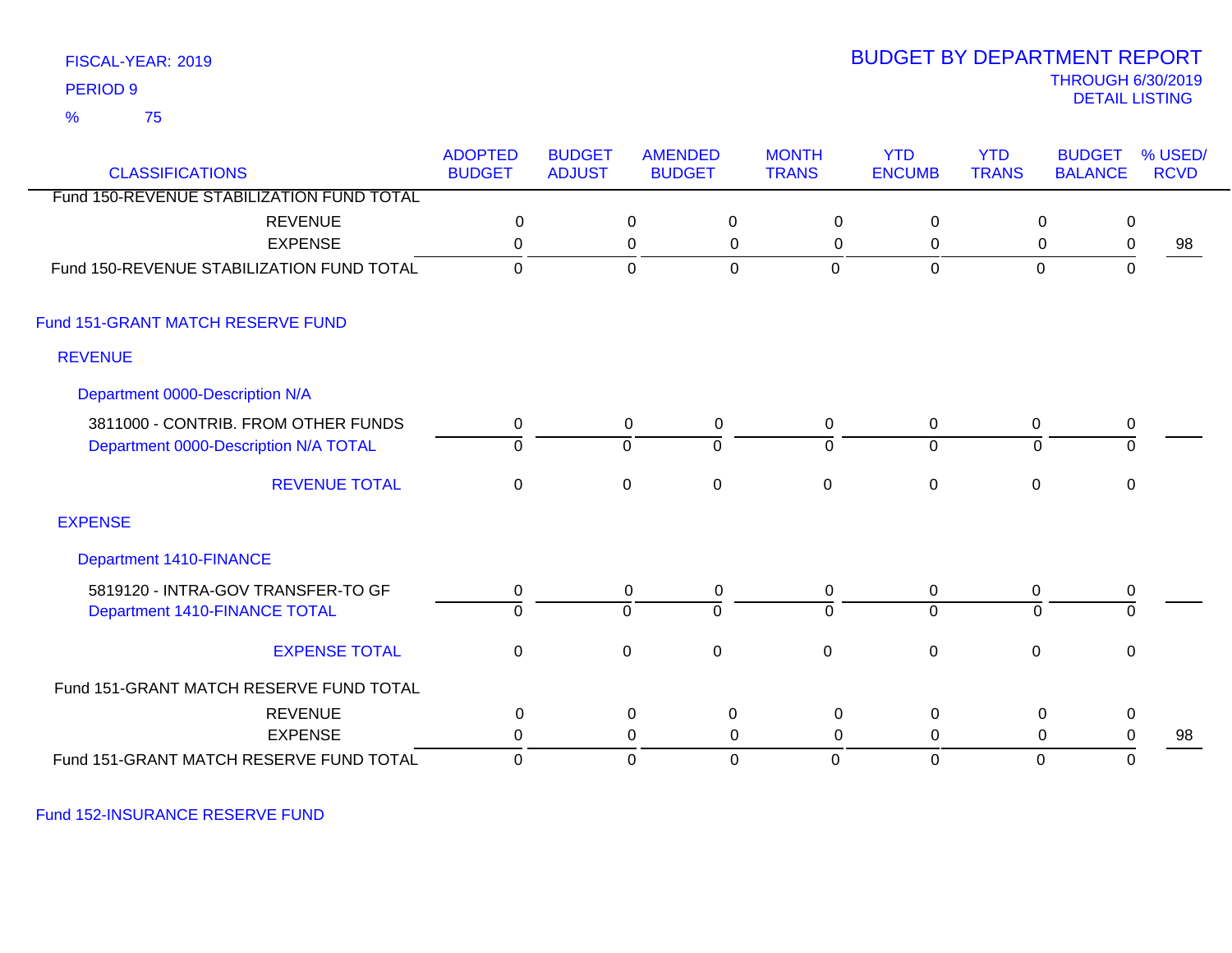| <b>CLASSIFICATIONS</b>                                                       | <b>ADOPTED</b><br><b>BUDGET</b> | <b>BUDGET</b><br><b>ADJUST</b> | <b>AMENDED</b><br><b>BUDGET</b>                           | <b>MONTH</b><br><b>TRANS</b> | <b>YTD</b><br><b>ENCUMB</b>   | <b>YTD</b><br><b>TRANS</b> | <b>BUDGET</b><br><b>BALANCE</b> | % USED/<br><b>RCVD</b> |
|------------------------------------------------------------------------------|---------------------------------|--------------------------------|-----------------------------------------------------------|------------------------------|-------------------------------|----------------------------|---------------------------------|------------------------|
| <b>REVENUE</b>                                                               |                                 |                                |                                                           |                              |                               |                            |                                 |                        |
| Department 0000-Description N/A                                              |                                 |                                |                                                           |                              |                               |                            |                                 |                        |
| 3811000 - CONTRIB. FROM OTHER FUNDS<br>Department 0000-Description N/A TOTAL | 0<br>$\Omega$                   |                                | $\mathbf 0$<br>$\pmb{0}$<br>$\overline{0}$<br>$\mathbf 0$ | $\mathbf 0$<br>$\Omega$      | $\mathbf 0$<br>$\overline{0}$ | $\mathbf 0$<br>$\Omega$    | $\pmb{0}$<br>$\mathbf 0$        |                        |
| <b>REVENUE TOTAL</b>                                                         | $\pmb{0}$                       |                                | $\pmb{0}$<br>$\pmb{0}$                                    | $\boldsymbol{0}$             | $\pmb{0}$                     | $\pmb{0}$                  | $\pmb{0}$                       |                        |
| <b>EXPENSE</b>                                                               |                                 |                                |                                                           |                              |                               |                            |                                 |                        |
| Department 1410-FINANCE                                                      |                                 |                                |                                                           |                              |                               |                            |                                 |                        |
| 5819120 - INTRA-GOV TRANSFER-TO GF<br>Department 1410-FINANCE TOTAL          | 0<br>$\mathbf 0$                |                                | $\mathbf 0$<br>$\mathbf 0$<br>ō<br>$\mathbf 0$            | 0<br>$\overline{0}$          | $\mathbf 0$<br>$\overline{0}$ | 0<br>$\Omega$              | 0<br>$\mathbf{0}$               |                        |
| <b>EXPENSE TOTAL</b>                                                         | $\mathbf 0$                     |                                | $\mathbf 0$<br>$\mathbf 0$                                | $\mathbf 0$                  | $\boldsymbol{0}$              | $\mathbf 0$                | $\mathbf{0}$                    |                        |
| Fund 152-INSURANCE RESERVE FUND TOTAL                                        |                                 |                                |                                                           |                              |                               |                            |                                 |                        |
| <b>REVENUE</b>                                                               | $\mathbf 0$                     |                                | $\mathbf 0$<br>$\mathbf 0$                                | $\mathbf 0$                  | $\pmb{0}$                     | $\mathbf 0$                | $\pmb{0}$                       |                        |
| <b>EXPENSE</b>                                                               | 0                               |                                | 0                                                         | $\mathbf 0$<br>$\mathbf 0$   | $\mathbf 0$                   | $\mathbf 0$                | $\pmb{0}$                       | 98                     |
| Fund 152-INSURANCE RESERVE FUND TOTAL                                        | $\mathbf 0$                     |                                | $\mathbf 0$                                               | $\mathbf 0$<br>0             | $\mathbf 0$                   | $\mathbf{0}$               | $\mathbf{0}$                    |                        |
| Fund 153-TAX EQUALIZATION RESERVE FUND                                       |                                 |                                |                                                           |                              |                               |                            |                                 |                        |
| <b>REVENUE</b>                                                               |                                 |                                |                                                           |                              |                               |                            |                                 |                        |
| Department 0000-Description N/A                                              |                                 |                                |                                                           |                              |                               |                            |                                 |                        |
| 3811000 - CONTRIB. FROM OTHER FUNDS                                          | 0                               |                                | $\mathbf 0$<br>$\mathbf 0$                                | $\mathbf 0$                  | $\mathbf 0$                   | 0                          | $\pmb{0}$                       |                        |
| Department 0000-Description N/A TOTAL                                        | $\overline{0}$                  |                                | $\overline{0}$<br>$\overline{0}$                          | $\overline{0}$               | $\overline{0}$                | $\overline{0}$             | $\overline{0}$                  |                        |
| <b>REVENUE TOTAL</b>                                                         | $\mathbf 0$                     |                                | $\boldsymbol{0}$<br>$\boldsymbol{0}$                      | 0                            | $\pmb{0}$                     | 0                          | $\mathbf 0$                     |                        |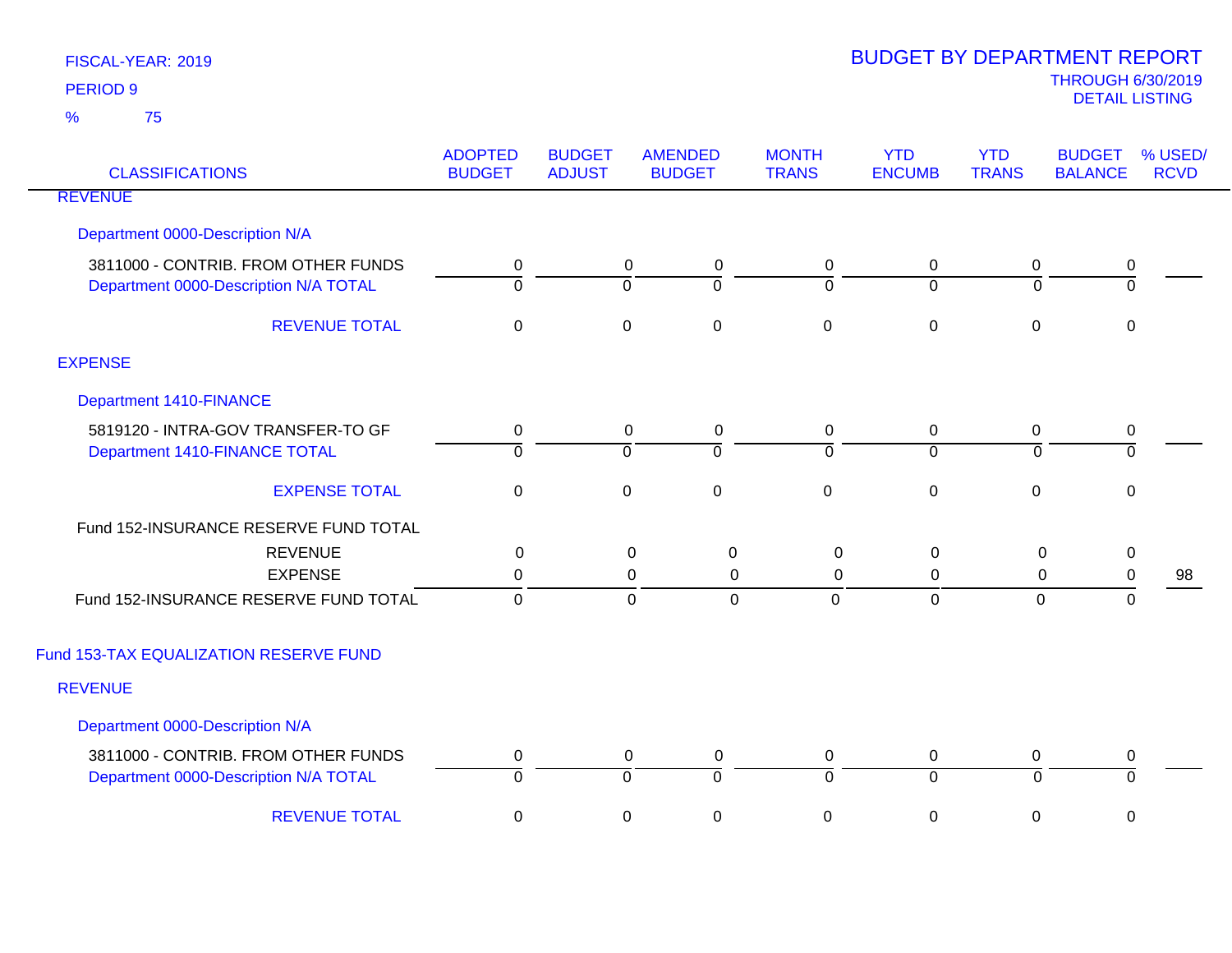| <b>CLASSIFICATIONS</b>                       | <b>ADOPTED</b><br><b>BUDGET</b> | <b>BUDGET</b><br><b>ADJUST</b> | <b>AMENDED</b><br><b>BUDGET</b> | <b>MONTH</b><br><b>TRANS</b> | <b>YTD</b><br><b>ENCUMB</b> | <b>YTD</b><br><b>TRANS</b> | <b>BUDGET</b><br><b>BALANCE</b> | % USED/<br><b>RCVD</b> |
|----------------------------------------------|---------------------------------|--------------------------------|---------------------------------|------------------------------|-----------------------------|----------------------------|---------------------------------|------------------------|
| <b>EXPENSE</b>                               |                                 |                                |                                 |                              |                             |                            |                                 |                        |
| <b>Department 1410-FINANCE</b>               |                                 |                                |                                 |                              |                             |                            |                                 |                        |
| 5819120 - INTRA-GOV TRANSFER-TO GF           | 0                               |                                | $\mathbf 0$<br>0                | 0                            | $\mathbf 0$                 | 0                          | 0                               |                        |
| Department 1410-FINANCE TOTAL                | $\overline{0}$                  |                                | $\mathbf 0$<br>$\Omega$         | $\Omega$                     | $\Omega$                    | $\Omega$                   | $\Omega$                        |                        |
| <b>EXPENSE TOTAL</b>                         | $\mathbf 0$                     |                                | $\mathsf 0$<br>$\mathbf 0$      | $\mathbf 0$                  | $\mathbf 0$                 | $\mathbf 0$                | 0                               |                        |
| Fund 153-TAX EQUALIZATION RESERVE FUND TOTAL |                                 |                                |                                 |                              |                             |                            |                                 |                        |
| <b>REVENUE</b>                               | $\mathbf 0$                     |                                | $\pmb{0}$<br>$\mathbf 0$        | $\mathbf 0$                  | $\mathbf 0$                 | $\pmb{0}$                  | $\pmb{0}$                       |                        |
| <b>EXPENSE</b>                               | 0                               |                                | 0<br>0                          | $\mathbf 0$                  | 0                           | 0                          | 0                               | 98                     |
| Fund 153-TAX EQUALIZATION RESERVE FUND TOTAL | $\mathbf 0$                     |                                | $\mathbf 0$<br>$\overline{0}$   | $\mathbf 0$                  | $\mathbf 0$                 | $\mathbf 0$                | 0                               |                        |
| Fund 154-BUILDING CAPITAL RESERVE FUND       |                                 |                                |                                 |                              |                             |                            |                                 |                        |
| <b>REVENUE</b>                               |                                 |                                |                                 |                              |                             |                            |                                 |                        |
| Department 0000-Description N/A              |                                 |                                |                                 |                              |                             |                            |                                 |                        |
| 3811000 - CONTRIB. FROM OTHER FUNDS          | 0                               |                                | 0<br>0                          | 0                            | 0                           | 0                          | 0                               |                        |
| Department 0000-Description N/A TOTAL        | $\overline{0}$                  |                                | $\overline{0}$<br>$\Omega$      | $\Omega$                     | $\overline{0}$              | $\Omega$                   | $\Omega$                        |                        |
| <b>REVENUE TOTAL</b>                         | $\mathbf 0$                     |                                | $\mathbf 0$<br>$\pmb{0}$        | $\mathsf 0$                  | $\mathbf 0$                 | $\pmb{0}$                  | $\pmb{0}$                       |                        |
| <b>EXPENSE</b>                               |                                 |                                |                                 |                              |                             |                            |                                 |                        |
| <b>Department 1410-FINANCE</b>               |                                 |                                |                                 |                              |                             |                            |                                 |                        |
| 5819120 - INTRA-GOV TRANSFER-TO GF           | 0                               |                                | $\mathbf 0$<br>0                | 0                            | $\mathbf 0$                 | 0                          | 0                               |                        |
| Department 1410-FINANCE TOTAL                | $\overline{0}$                  |                                | $\overline{0}$<br>ō             | $\overline{0}$               | $\overline{0}$              | $\overline{0}$             | ō                               |                        |
| <b>EXPENSE TOTAL</b>                         | $\mathbf 0$                     |                                | $\mathbf 0$<br>0                | 0                            | $\mathbf 0$                 | 0                          | 0                               |                        |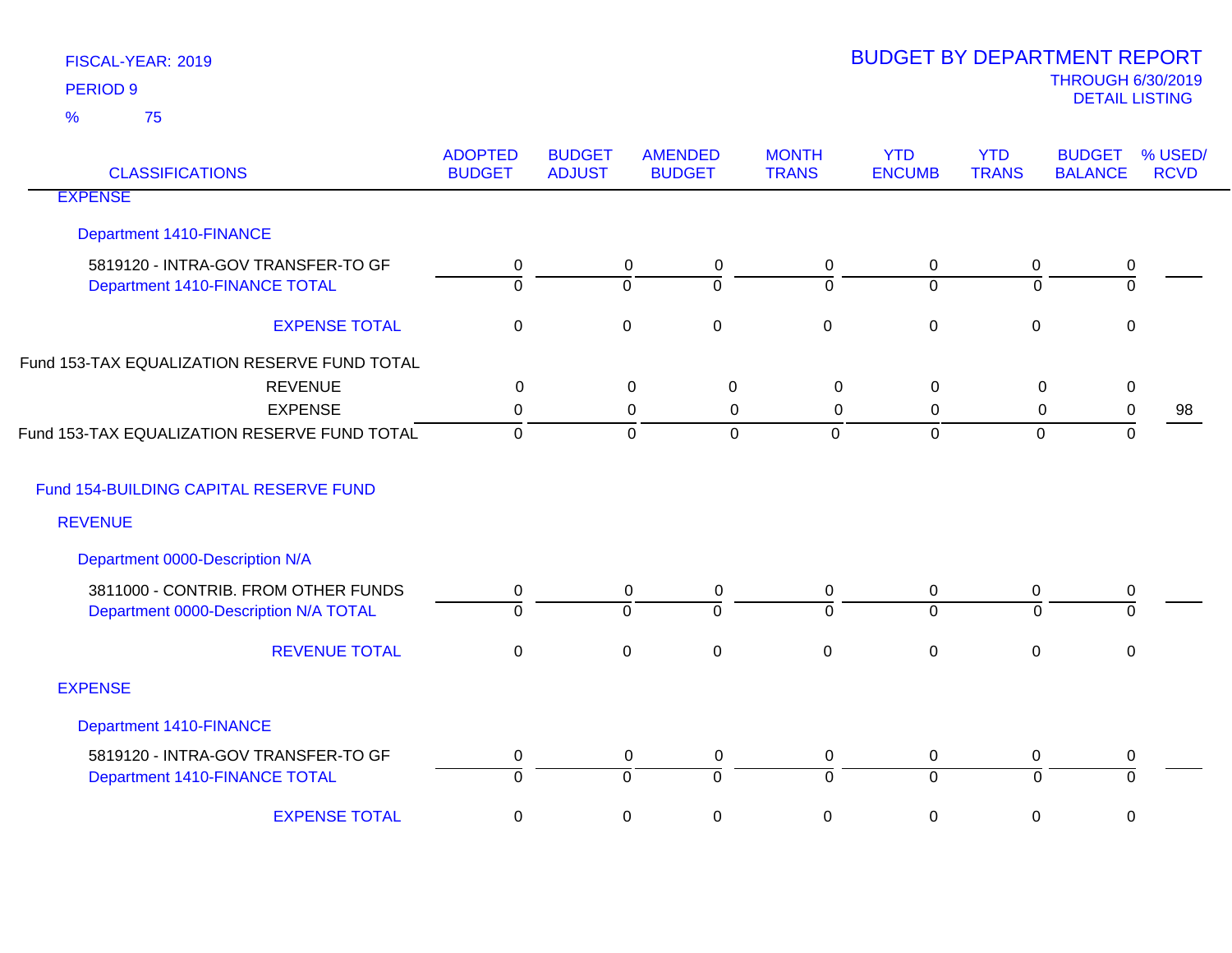### THROUGH 6/30/2019<br>DETAIL LISTING DETAIL LISTING PERIOD <sup>9</sup> BUDGET BY DEPARTMENT REPORT

| <b>CLASSIFICATIONS</b>                       | <b>ADOPTED</b><br><b>BUDGET</b> | <b>BUDGET</b><br><b>ADJUST</b> | <b>AMENDED</b><br><b>BUDGET</b> |             | <b>MONTH</b><br><b>TRANS</b> | <b>YTD</b><br><b>ENCUMB</b> | <b>YTD</b><br><b>TRANS</b> | <b>BUDGET</b><br><b>BALANCE</b> | % USED/<br><b>RCVD</b> |
|----------------------------------------------|---------------------------------|--------------------------------|---------------------------------|-------------|------------------------------|-----------------------------|----------------------------|---------------------------------|------------------------|
| Fund 154-BUILDING CAPITAL RESERVE FUND TOTAL |                                 |                                |                                 |             |                              |                             |                            |                                 |                        |
| <b>REVENUE</b>                               | $\mathbf 0$                     |                                | $\mathbf 0$                     | $\mathbf 0$ | $\mathbf 0$                  | $\mathbf 0$                 |                            | 0<br>0                          |                        |
| <b>EXPENSE</b>                               | 0                               |                                | 0                               | 0           | 0                            | 0                           |                            | 0<br>0                          | 98                     |
| Fund 154-BUILDING CAPITAL RESERVE FUND TOTAL | 0                               |                                | $\mathbf 0$                     | $\mathbf 0$ | $\mathbf{0}$                 | $\overline{0}$              | $\mathbf 0$                | $\Omega$                        |                        |
| Fund 155-CITY PARKS ACQUI DEV OPERATION      |                                 |                                |                                 |             |                              |                             |                            |                                 |                        |
| <b>REVENUE</b>                               |                                 |                                |                                 |             |                              |                             |                            |                                 |                        |
| Department 0000-Description N/A              |                                 |                                |                                 |             |                              |                             |                            |                                 |                        |
| 3699201 - MISC. OTHERS                       | 0                               | 0                              | $\Omega$                        |             | $\Omega$                     | $\mathbf{0}$                | $\Omega$                   | 0                               |                        |
| 3811000 - CONTRIB. FROM OTHER FUNDS          | 0                               | $\mathbf 0$                    | 0                               |             | 0                            | 0                           | 0                          | $\pmb{0}$                       |                        |
| Department 0000-Description N/A TOTAL        | 0                               | 0                              | $\Omega$                        |             | $\Omega$                     | $\overline{0}$              | $\overline{0}$             | $\overline{0}$                  |                        |
| <b>REVENUE TOTAL</b>                         | 0                               | $\mathbf 0$                    | $\mathbf 0$                     |             | $\mathbf 0$                  | $\mathbf 0$                 | 0                          | 0                               |                        |
| <b>EXPENSE</b>                               |                                 |                                |                                 |             |                              |                             |                            |                                 |                        |
| <b>Department 1410-FINANCE</b>               |                                 |                                |                                 |             |                              |                             |                            |                                 |                        |
| 5819120 - INTRA-GOV TRANSFER-TO GF           | 0                               | 0                              | 0                               |             | 0                            | $\mathbf 0$                 | 0                          | 0                               |                        |
| Department 1410-FINANCE TOTAL                | $\Omega$                        | 0                              | $\Omega$                        |             | $\Omega$                     | $\mathbf{0}$                | 0                          | $\Omega$                        |                        |
| Department 2000-PARKS & RECREATION           |                                 |                                |                                 |             |                              |                             |                            |                                 |                        |
| 5726110 - FRDAP 200K DISON PURCHASE          | 310,000                         | 0                              | 310,000                         |             | 0                            | 0                           | 0                          | 310,000                         |                        |
| Department 2000-PARKS & RECREATION TOTAL     | 310,000                         | $\Omega$                       | 310,000                         |             | $\Omega$                     | $\overline{0}$              | $\Omega$                   | 310,000                         |                        |
| <b>EXPENSE TOTAL</b>                         | 310,000                         | 0                              | 310,000                         |             | 0                            | 0                           | 0                          | 310,000                         |                        |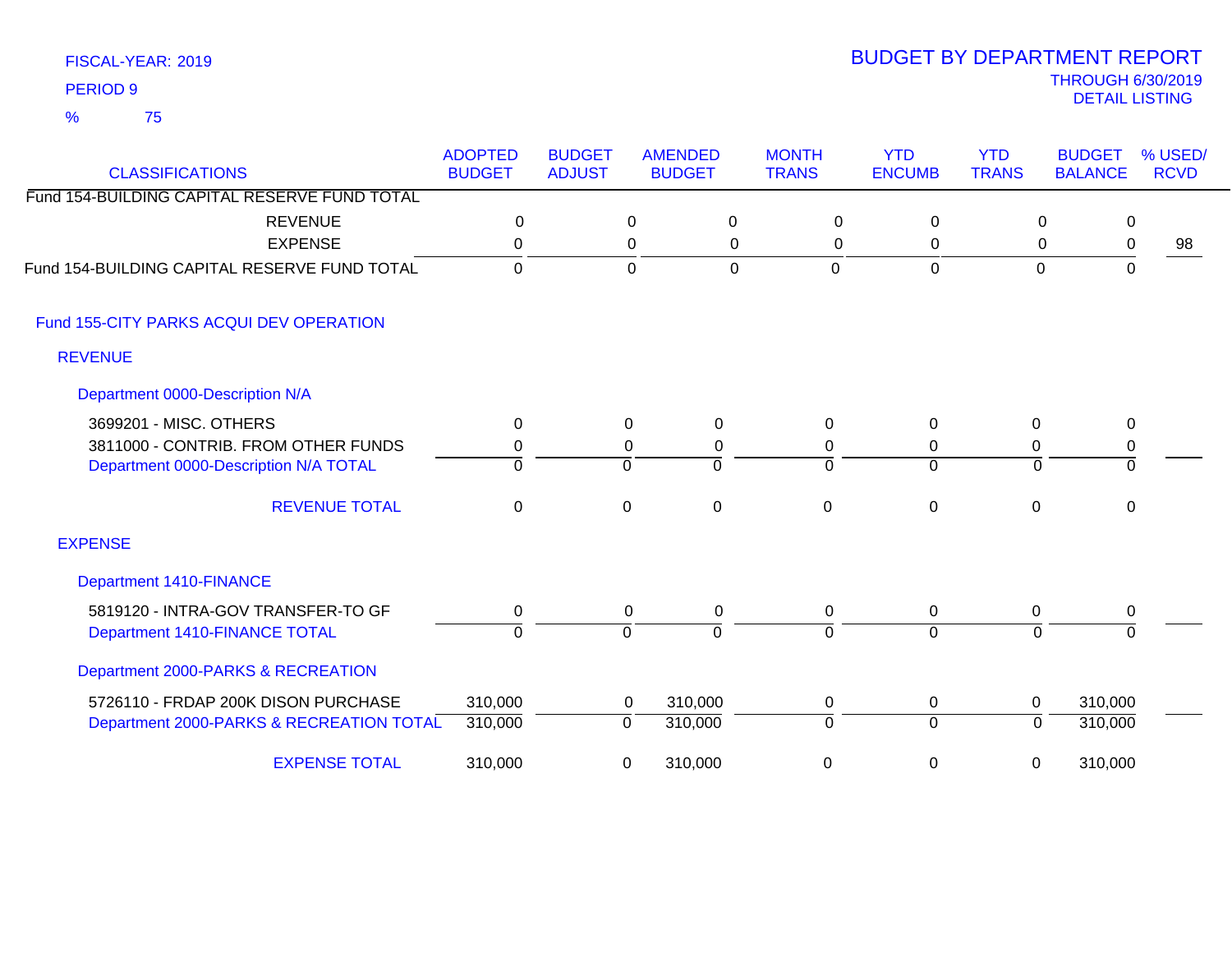| FISCAL-YEAR: 2019   |
|---------------------|
| PERIOD <sub>9</sub> |

75 %

# THROUGH 6/30/2019 DETAIL LISTING PERIOD <sup>9</sup> BUDGET BY DEPARTMENT REPORT

| <b>CLASSIFICATIONS</b>                        | <b>ADOPTED</b><br><b>BUDGET</b> | <b>BUDGET</b><br><b>ADJUST</b> |                | <b>AMENDED</b><br><b>BUDGET</b> | <b>MONTH</b><br><b>TRANS</b> | <b>YTD</b><br><b>ENCUMB</b> | <b>YTD</b><br><b>TRANS</b> | <b>BUDGET</b><br><b>BALANCE</b> | % USED/<br><b>RCVD</b> |
|-----------------------------------------------|---------------------------------|--------------------------------|----------------|---------------------------------|------------------------------|-----------------------------|----------------------------|---------------------------------|------------------------|
| Fund 155-CITY PARKS ACQUI DEV OPERATION TOTAL |                                 |                                |                |                                 |                              |                             |                            |                                 |                        |
| <b>REVENUE</b>                                | 0                               |                                | 0              | $\Omega$                        | 0                            | $\mathbf 0$                 | 0                          | 0                               |                        |
| <b>EXPENSE</b>                                | 310,000                         |                                | 0              | 310,000                         | 0                            | 0                           | 0                          | 310,000                         |                        |
| Fund 155-CITY PARKS ACQUI DEV OPERATION       | $-310,000$                      |                                | $\Omega$       | $-310,000$                      | $\mathbf 0$                  | $\mathbf 0$                 | $\mathbf 0$                | $-310,000$                      |                        |
| Fund 156-PEDESTRIAN CROSSING ACQUISITIO       |                                 |                                |                |                                 |                              |                             |                            |                                 |                        |
| <b>REVENUE</b>                                |                                 |                                |                |                                 |                              |                             |                            |                                 |                        |
| Department 0000-Description N/A               |                                 |                                |                |                                 |                              |                             |                            |                                 |                        |
| 3699201 - MISC. OTHERS                        | $\Omega$                        |                                | 0              | 0                               | $\Omega$                     | 0                           | 0                          | 0                               |                        |
| 3811000 - CONTRIB. FROM OTHER FUNDS           | 0                               |                                | 0              | 0                               | 0                            | 0                           | 0                          | 0                               |                        |
| Department 0000-Description N/A TOTAL         | $\Omega$                        |                                | $\Omega$       | $\Omega$                        | <sup>0</sup>                 | $\overline{0}$              | $\Omega$                   | $\Omega$                        |                        |
| <b>REVENUE TOTAL</b>                          | $\overline{0}$                  |                                | $\mathbf 0$    | $\mathbf 0$                     | $\mathbf{0}$                 | $\overline{0}$              | $\mathbf 0$                | $\mathbf 0$                     |                        |
| <b>EXPENSE</b>                                |                                 |                                |                |                                 |                              |                             |                            |                                 |                        |
| Department 1790-ENGINEERING & CONSTRUCTN      |                                 |                                |                |                                 |                              |                             |                            |                                 |                        |
| 5196490 - CONSTRUCTION PROJECTS               | $\pmb{0}$                       |                                | 0              | $\pmb{0}$                       | 0                            | $\mathbf 0$                 | $\pmb{0}$                  | $\pmb{0}$                       |                        |
| Department 1790-ENGINEERING & CONSTRUCTN      | $\overline{0}$                  |                                | $\overline{0}$ | $\Omega$                        | $\Omega$                     | $\overline{0}$              | $\overline{0}$             | $\Omega$                        |                        |
| <b>EXPENSE TOTAL</b>                          | $\mathbf 0$                     |                                | $\mathsf 0$    | $\mathbf{0}$                    | $\Omega$                     | $\overline{0}$              | 0                          | 0                               |                        |
| Fund 156-PEDESTRIAN CROSSING ACQUISITIO       |                                 |                                |                |                                 |                              |                             |                            |                                 |                        |
| <b>REVENUE</b>                                | 0                               |                                | 0              | 0                               | $\Omega$                     | 0                           | 0                          | $\mathbf 0$                     |                        |
| <b>EXPENSE</b>                                | 0                               |                                | 0              | 0                               | $\Omega$                     | 0                           | $\Omega$                   | 0                               |                        |
| Fund 156-PEDESTRIAN CROSSING ACQUISITIO       | $\mathbf 0$                     |                                | $\Omega$       | 0                               | $\Omega$                     | $\Omega$                    | $\mathbf 0$                | $\Omega$                        |                        |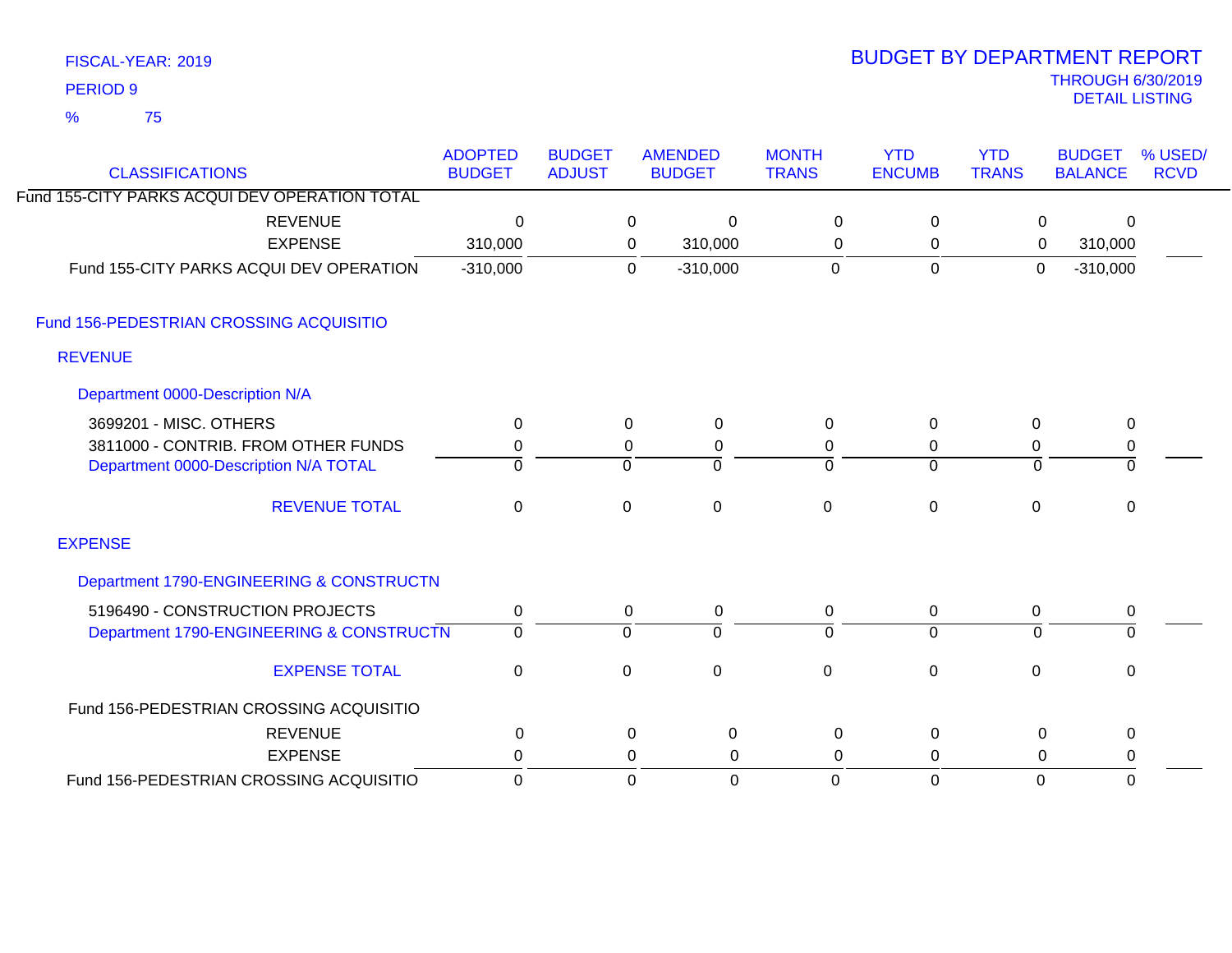| FISCAL-YEAR: 2019                     |                                 |                                |                                 |                              | <b>BUDGET BY DEPARTMENT REPORT</b> |                            |                                                   |                        |
|---------------------------------------|---------------------------------|--------------------------------|---------------------------------|------------------------------|------------------------------------|----------------------------|---------------------------------------------------|------------------------|
| <b>PERIOD 9</b>                       |                                 |                                |                                 |                              |                                    |                            | <b>THROUGH 6/30/2019</b><br><b>DETAIL LISTING</b> |                        |
| %<br>75                               |                                 |                                |                                 |                              |                                    |                            |                                                   |                        |
| <b>CLASSIFICATIONS</b>                | <b>ADOPTED</b><br><b>BUDGET</b> | <b>BUDGET</b><br><b>ADJUST</b> | <b>AMENDED</b><br><b>BUDGET</b> | <b>MONTH</b><br><b>TRANS</b> | <b>YTD</b><br><b>ENCUMB</b>        | <b>YTD</b><br><b>TRANS</b> | <b>BUDGET</b><br><b>BALANCE</b>                   | % USED/<br><b>RCVD</b> |
| Fund 201-DEBT SERVICE FUND            |                                 |                                |                                 |                              |                                    |                            |                                                   |                        |
| <b>REVENUE</b>                        |                                 |                                |                                 |                              |                                    |                            |                                                   |                        |
| Department 0000-Description N/A       |                                 |                                |                                 |                              |                                    |                            |                                                   |                        |
| 3612000 - INTEREST INCOME             | 2,000                           |                                | 2,000<br>0                      | 383                          | 0                                  | 2,153                      | $-153$                                            | 107                    |
| 3669000 - HOSPITAL LANDSCAPE REVENU   | 145,246                         |                                | 145,246<br>0                    | 0                            | 0                                  | 145,246                    | $\mathbf 0$                                       | 100                    |
| 3669300 - RICHMAN PROPERTIES LN PMT   | 703,409                         | 0                              | 703,409                         | 0                            | 0                                  | 703,409                    | $\mathbf 0$                                       | 100                    |
| 3699201 - MISC. OTHERS                | $\mathbf 0$                     |                                | 0<br>0                          | 0                            | $\mathbf 0$                        | $-57$                      | 57                                                |                        |
| 3811100 - TRANSFER IN FROM GEN FUND   | 329,345                         | 0                              | 329,345                         | 0                            | 0                                  | 329,345                    | $\mathbf 0$                                       | 100                    |
| 3841100 - DEBT BB&T LOAN FY15         | $\mathbf 0$                     | $\mathbf 0$                    | $\Omega$                        | 0                            | 0                                  | 0                          | $\mathbf 0$                                       |                        |
| Department 0000-Description N/A TOTAL | 1,180,000                       | $\overline{0}$                 | 1,180,000                       | $\overline{383}$             | $\overline{0}$                     | 1,180,096                  | $-96$                                             | $\overline{100}$       |
| <b>REVENUE TOTAL</b>                  | 1,180,000                       | 0                              | 1,180,000                       | 383                          | 0                                  | 1,180,096                  | $-96$                                             | 100                    |
| <b>EXPENSE</b>                        |                                 |                                |                                 |                              |                                    |                            |                                                   |                        |
| <b>Department 1410-FINANCE</b>        |                                 |                                |                                 |                              |                                    |                            |                                                   |                        |
| 5197110 - DEBT SERVICE- PRINCIPAL     | 774,000                         | 0                              | 774,000                         | 0                            | $\mathbf 0$                        | 734,000                    | 40,000                                            | 94                     |
| 5197210 - DEBT SERVICE-INTEREST       | 402,000                         | 0                              | 402,000                         | 0                            | 0                                  | 368,628                    | 33,372                                            | 91                     |
| 5197310 - DEBT OTHER COST             | 4,000                           | 0                              | 4,000                           | 0                            | 0                                  | 516                        | 3,484                                             | 12                     |
| Department 1410-FINANCE TOTAL         | 1,180,000                       | $\overline{0}$                 | 1,180,000                       | $\overline{0}$               | $\overline{0}$                     | 1,103,144                  | 76,856                                            | $\overline{93}$        |
| Department 1500-CITY ATTORNEY         |                                 |                                |                                 |                              |                                    |                            |                                                   |                        |
| 5147310 - DEBT OTHER COST             | $\pmb{0}$                       | 0                              | $\pmb{0}$                       | $\mathbf 0$                  | $\pmb{0}$                          | $\mathbf 0$                | $\pmb{0}$                                         |                        |
| 5197310 - DEBT OTHER COST             | $\pmb{0}$                       | 0                              | $\pmb{0}$                       | $\boldsymbol{0}$             | $\mathbf 0$                        | 0                          | $\pmb{0}$                                         |                        |
| Department 1500-CITY ATTORNEY TOTAL   | $\overline{0}$                  | ō                              | $\overline{0}$                  | $\overline{0}$               | $\overline{0}$                     | $\overline{0}$             | $\overline{0}$                                    |                        |
| <b>EXPENSE TOTAL</b>                  | 1,180,000                       | 0                              | 1,180,000                       | $\pmb{0}$                    | 0                                  | 1,103,144                  | 76,856                                            | 93                     |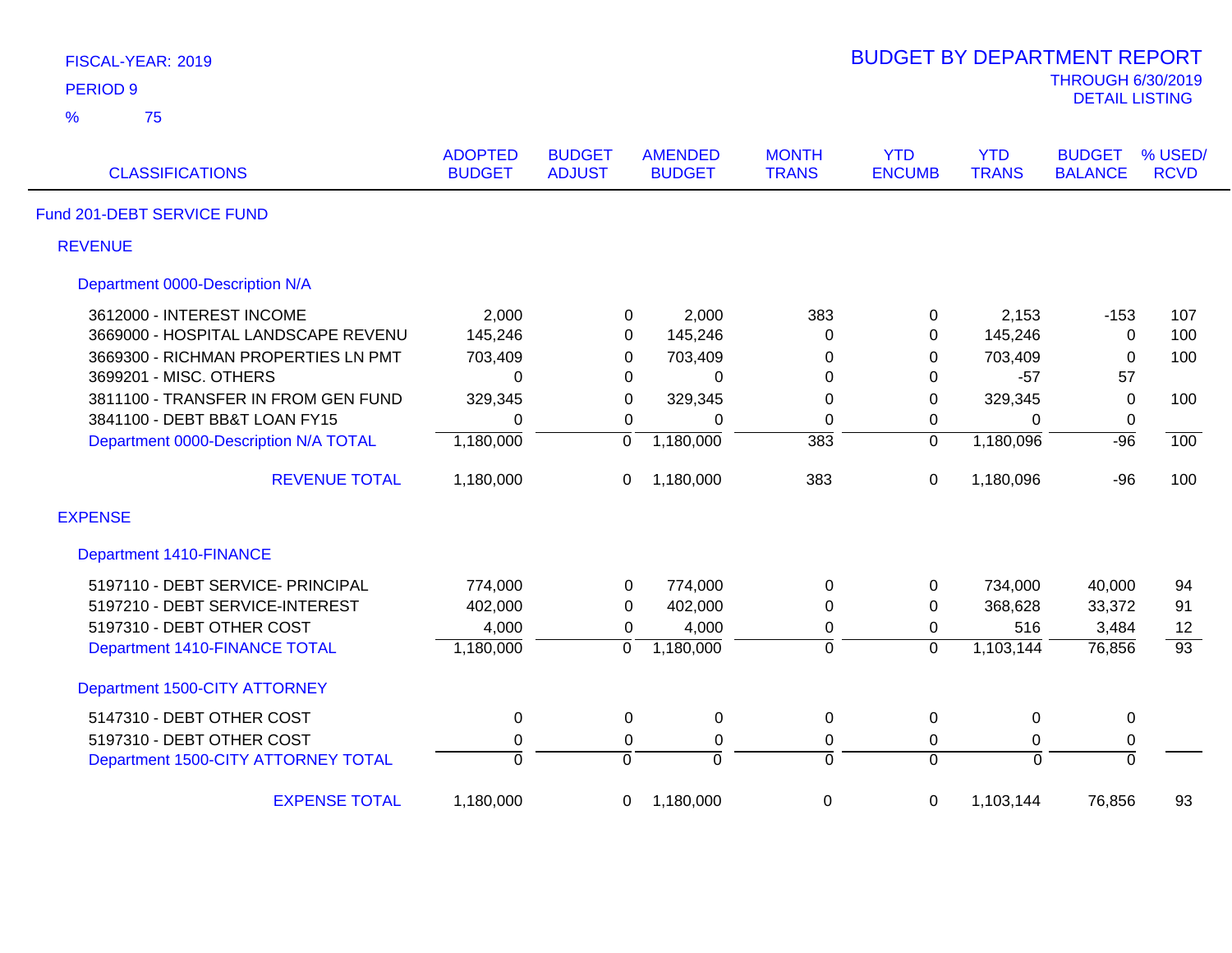| FISCAL-YEAR: 2019      |                                            |                                 |                                |                                 |                              | <b>BUDGET BY DEPARTMENT REPORT</b> |                            |                                                   |                        |
|------------------------|--------------------------------------------|---------------------------------|--------------------------------|---------------------------------|------------------------------|------------------------------------|----------------------------|---------------------------------------------------|------------------------|
| <b>PERIOD 9</b>        |                                            |                                 |                                |                                 |                              |                                    |                            | <b>THROUGH 6/30/2019</b><br><b>DETAIL LISTING</b> |                        |
| $\frac{9}{6}$<br>75    |                                            |                                 |                                |                                 |                              |                                    |                            |                                                   |                        |
| <b>CLASSIFICATIONS</b> |                                            | <b>ADOPTED</b><br><b>BUDGET</b> | <b>BUDGET</b><br><b>ADJUST</b> | <b>AMENDED</b><br><b>BUDGET</b> | <b>MONTH</b><br><b>TRANS</b> | <b>YTD</b><br><b>ENCUMB</b>        | <b>YTD</b><br><b>TRANS</b> | <b>BUDGET</b><br><b>BALANCE</b>                   | % USED/<br><b>RCVD</b> |
|                        | Fund 201-DEBT SERVICE FUND TOTAL           |                                 |                                |                                 |                              |                                    |                            |                                                   |                        |
|                        | <b>REVENUE</b>                             | 1,180,000                       | 0                              | 1,180,000                       | 383                          | 0                                  | 1,180,096                  | -96                                               | 100                    |
|                        | <b>EXPENSE</b>                             | 1,180,000                       | $\mathbf 0$                    | 1,180,000                       | $\mathbf 0$                  | $\mathbf 0$                        | 1,103,144                  | 76,856                                            | 93                     |
|                        | Fund 201-DEBT SERVICE FUND TOTAL           | $\overline{0}$                  | $\overline{0}$                 | $\mathbf 0$                     | 383                          | $\overline{0}$                     | 76,952                     | $-76,952$                                         |                        |
|                        | Fund 301-CAPITAL IMPROVEMENT FUND          |                                 |                                |                                 |                              |                                    |                            |                                                   |                        |
| <b>REVENUE</b>         |                                            |                                 |                                |                                 |                              |                                    |                            |                                                   |                        |
|                        | Department 0000-Description N/A            |                                 |                                |                                 |                              |                                    |                            |                                                   |                        |
|                        | 3699294 - PRIOR YEAR ENCUMBRANCES          | $\mathbf 0$                     | $\mathbf 0$                    | $\mathbf 0$                     | $\mathsf 0$                  | $\mathbf 0$                        | $\pmb{0}$                  | $\mathbf 0$                                       |                        |
|                        | 3811000 - CONTRIB. FROM OTHER FUNDS        | 1,319,392                       | $\Omega$                       | 1,319,392                       | 0                            | 0                                  | 0                          | 1,319,392                                         |                        |
|                        | Department 0000-Description N/A TOTAL      | 1,319,392                       | $\overline{0}$                 | 1,319,392                       | $\overline{0}$               | $\overline{0}$                     | $\overline{0}$             | 1,319,392                                         |                        |
|                        | <b>REVENUE TOTAL</b>                       | 1,319,392                       | $\mathbf 0$                    | 1,319,392                       | $\mathbf 0$                  | $\mathbf 0$                        | $\mathbf 0$                | 1,319,392                                         |                        |
| <b>EXPENSE</b>         |                                            |                                 |                                |                                 |                              |                                    |                            |                                                   |                        |
|                        | Department 1310-CITY MANAGER               |                                 |                                |                                 |                              |                                    |                            |                                                   |                        |
|                        | 5136450 - CAPITAL IMPROVEMENT              | $\pmb{0}$                       | $\mathbf 0$                    | $\mathbf 0$                     | $\pmb{0}$                    | 0                                  | $\Omega$                   | $\pmb{0}$                                         |                        |
|                        | 5139920 - GENERAL CONTINGENCY              | $\pmb{0}$                       | 4,000                          | 4,000                           | $\boldsymbol{0}$             | 4,000                              | 4,000                      | $\pmb{0}$                                         | 100                    |
|                        | Department 1310-CITY MANAGER TOTAL         | $\overline{0}$                  | 4,000                          | 4,000                           | $\overline{0}$               | 4,000                              | 4,000                      | $\overline{0}$                                    | 100                    |
|                        | Department 1320-PROCUREMENT DIVISION       |                                 |                                |                                 |                              |                                    |                            |                                                   |                        |
|                        | 5136430 - EQUIPMENT-OPERATING              | 0                               | 0                              | $\mathbf 0$                     | $\mathbf 0$                  | $\mathbf 0$                        | $\mathbf 0$                | $\pmb{0}$                                         |                        |
|                        | Department 1320-PROCUREMENT DIVISION TOTAL | $\overline{0}$                  | $\overline{0}$                 | $\overline{0}$                  | ō                            | $\overline{0}$                     | $\overline{0}$             | $\overline{0}$                                    |                        |
|                        | Department 1340-MANAGEMENT INFO. SYSTEMS   |                                 |                                |                                 |                              |                                    |                            |                                                   |                        |
|                        | 5133450 - CONTRACTUAL SERVCS-INFRA         | $\pmb{0}$                       | $\mathbf 0$                    | $\mathbf 0$                     | $\pmb{0}$                    | 0                                  | 0                          | $\pmb{0}$                                         |                        |
|                        | 5136430 - EQUIPMENT-OPERATING              | 100,000                         | 120,582                        | 220,582                         | 0                            | 120,582                            | 220,497                    | 85                                                | 99                     |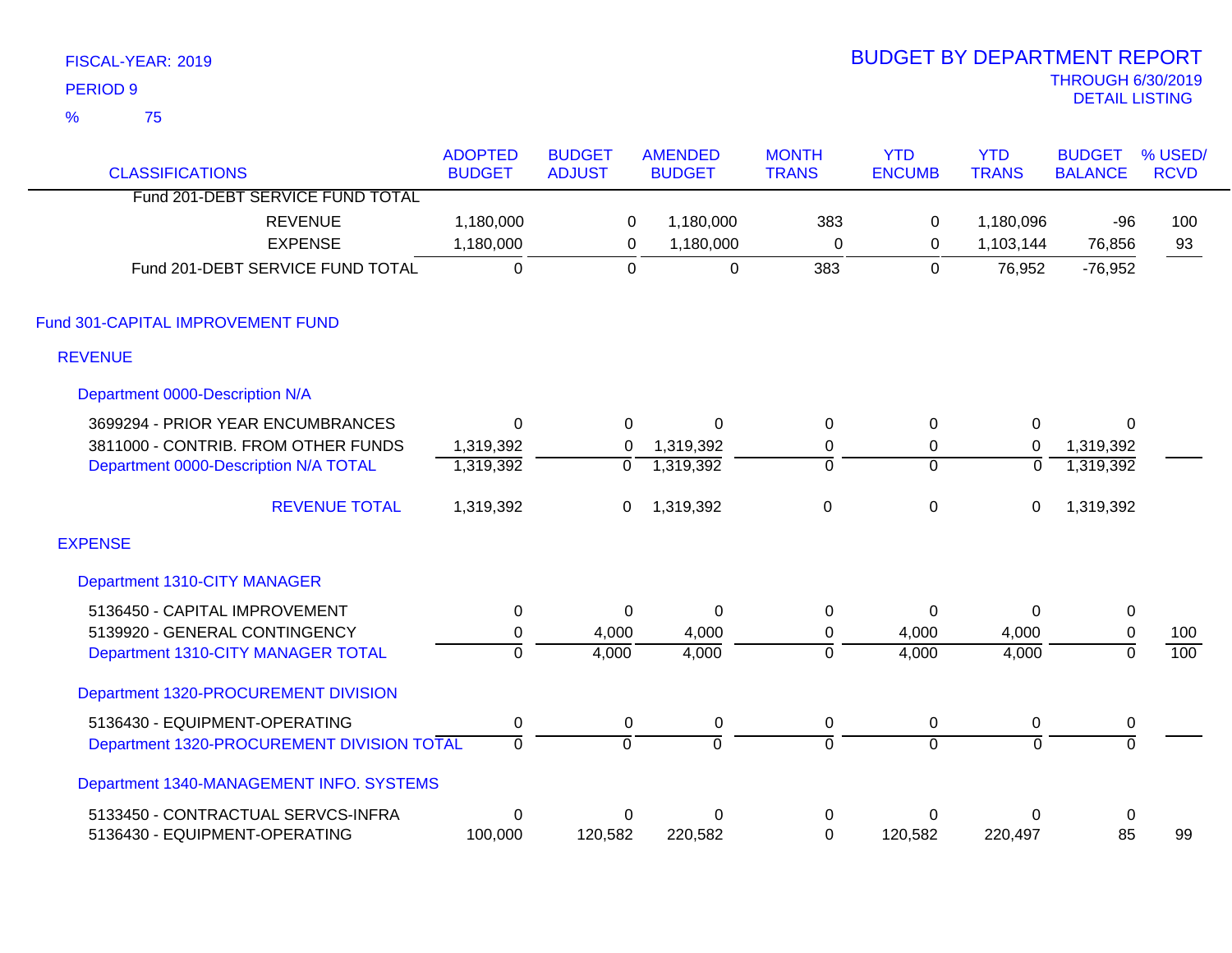75 %

|                                                  | <b>ADOPTED</b> | <b>BUDGET</b>  | <b>AMENDED</b> | <b>MONTH</b>   | <b>YTD</b>     | <b>YTD</b>     | <b>BUDGET</b>   | % USED/         |
|--------------------------------------------------|----------------|----------------|----------------|----------------|----------------|----------------|-----------------|-----------------|
| <b>CLASSIFICATIONS</b>                           | <b>BUDGET</b>  | <b>ADJUST</b>  | <b>BUDGET</b>  | <b>TRANS</b>   | <b>ENCUMB</b>  | <b>TRANS</b>   | <b>BALANCE</b>  | <b>RCVD</b>     |
| Department 1340-MANAGEMENT INFO. SYSTEMS 100,000 |                | 120,582        | 220,582        | $\overline{0}$ | 120,582        | 220,497        | $\overline{85}$ | $\overline{99}$ |
| <b>Department 1410-FINANCE</b>                   |                |                |                |                |                |                |                 |                 |
| 5136430 - EQUIPMENT-OPERATING                    | 50,000         | 7,690          | 57,690         | 7,690          | 40,148         | 53,853         | 3,837           | 93              |
| 5136440 - CAPITAL IMPROVEMENTS                   | 0              | 0              | 0              | 0              | 0              | 0              | 0               |                 |
| Department 1410-FINANCE TOTAL                    | 50,000         | 7,690          | 57,690         | 7,690          | 40,148         | 53,853         | 3,837           | $\overline{93}$ |
| Department 1610-BUILDING                         |                |                |                |                |                |                |                 |                 |
| 5246440 - CODE VEHICLES                          | 0              | 0              | 0              | 0              | 0              | 0              | 0               |                 |
| Department 1610-BUILDING TOTAL                   | $\overline{0}$ | $\overline{0}$ | $\overline{0}$ | $\Omega$       | $\overline{0}$ | $\Omega$       | $\overline{0}$  |                 |
| Department 1620-PLANNING & ZONING                |                |                |                |                |                |                |                 |                 |
| 5246430 - EQUIPMENT-OPERATING                    | $\Omega$       | $\Omega$       | 0              | $\Omega$       | 0              | $\Omega$       | 0               |                 |
| 5246810 - SOFTWARE                               | 0              | 0              | 0              | 0              | 0              | 0              | 0               |                 |
| Department 1620-PLANNING & ZONING TOTAL          | $\Omega$       | $\Omega$       | $\overline{0}$ | $\Omega$       | $\Omega$       | $\Omega$       | $\overline{0}$  |                 |
| Department 1640-CODE ENFORCEMENT                 |                |                |                |                |                |                |                 |                 |
| 5246440 - CODE VEHICLES                          | 0              | $\mathbf 0$    | 0              | $\mathbf 0$    | 0              | 0              | 0               |                 |
| Department 1640-CODE ENFORCEMENT TOTAL           | $\Omega$       | $\Omega$       | $\Omega$       | $\overline{0}$ | $\Omega$       | $\Omega$       | $\Omega$        |                 |
| Department 1720-SOLID WASTE                      |                |                |                |                |                |                |                 |                 |
| 5346430 - EQUIPMENT-OPERATING                    | $\mathbf 0$    | $\Omega$       | $\mathbf 0$    | $\Omega$       | $\Omega$       | $\overline{0}$ | $\Omega$        |                 |
| 5346440 - SOLID WASTE VEHICLES                   | 288,000        | 0              | 288,000        | 0              | 33,819         | 268,343        | 19,657          | 93              |
| Department 1720-SOLID WASTE TOTAL                | 288,000        | $\overline{0}$ | 288,000        | $\overline{0}$ | 33,819         | 268,343        | 19,657          | $\overline{93}$ |
| Department 1730-STREET MAINTENANCE               |                |                |                |                |                |                |                 |                 |
| 5414625 - LANDSCAPE MAINTENANCE                  | $\Omega$       | O              | O              | 0              | ∩              | 0              | 0               |                 |
| 5416450 - SUNSET DR & ST LIGHTING                | 215,000        | 30,103         | 245,103        | $\Omega$       | 10,000         | 25,860         | 219,243         | 10              |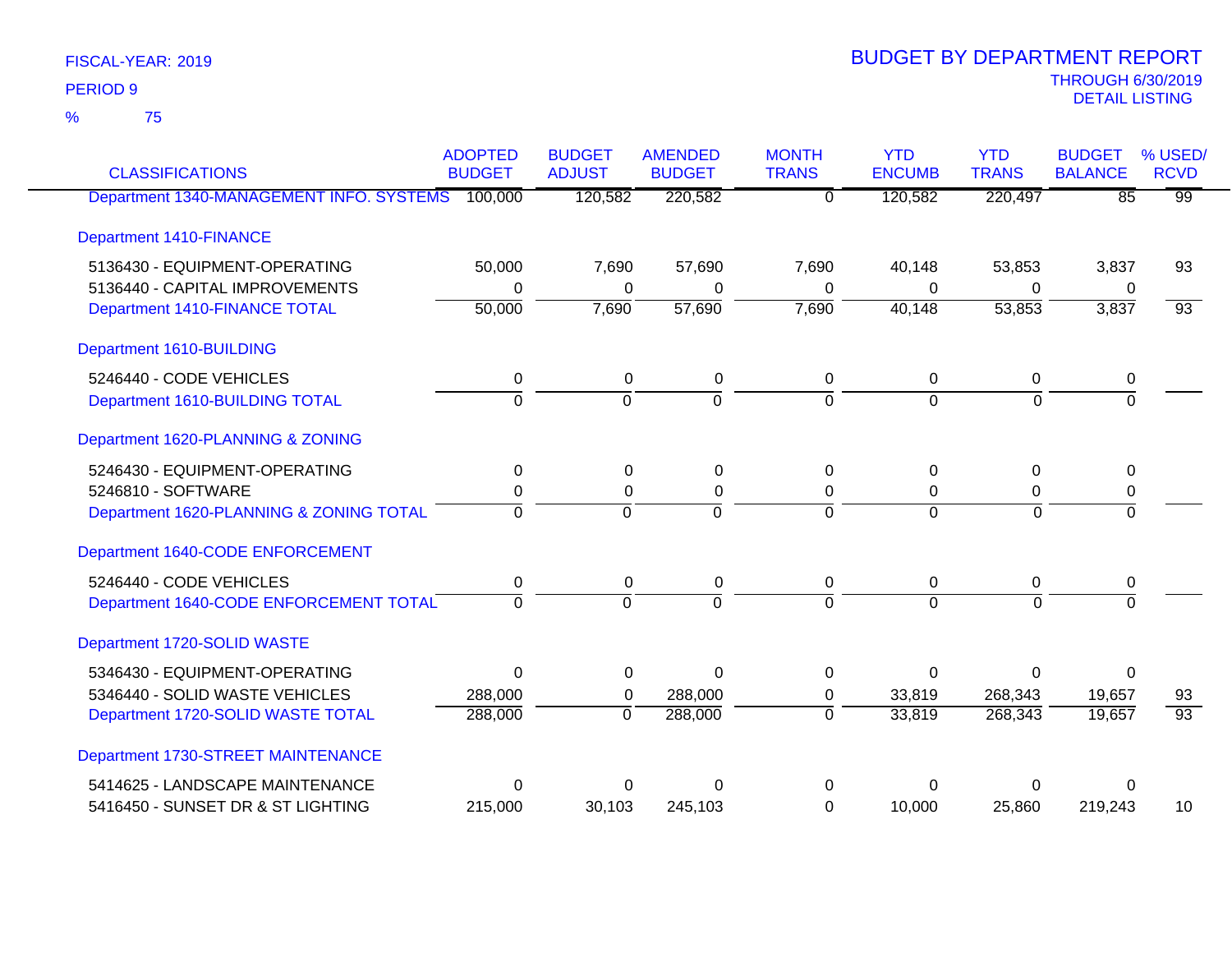| <b>CLASSIFICATIONS</b>                             | <b>ADOPTED</b><br><b>BUDGET</b> | <b>BUDGET</b><br><b>ADJUST</b> | <b>AMENDED</b><br><b>BUDGET</b> | <b>MONTH</b><br><b>TRANS</b> | <b>YTD</b><br><b>ENCUMB</b> | <b>YTD</b><br><b>TRANS</b> | <b>BUDGET</b><br><b>BALANCE</b> | % USED/<br><b>RCVD</b> |
|----------------------------------------------------|---------------------------------|--------------------------------|---------------------------------|------------------------------|-----------------------------|----------------------------|---------------------------------|------------------------|
| Department 1730-STREET MAINTENANCE TOTAL           | 215,000                         | 30,103                         | 245,103                         | $\overline{0}$               | 10,000                      | 25,860                     | 219,243                         | $\overline{10}$        |
|                                                    |                                 |                                |                                 |                              |                             |                            |                                 |                        |
| Department 1760-MOTOR POOL                         |                                 |                                |                                 |                              |                             |                            |                                 |                        |
| 5196450 - CAPITAL OUTLAY                           | $\mathbf 0$                     | $\mathbf 0$                    | $\pmb{0}$                       | $\mathbf 0$                  | 0                           | 0                          | 0                               |                        |
| Department 1760-MOTOR POOL TOTAL                   | $\overline{0}$                  | $\overline{0}$                 | $\overline{0}$                  | $\overline{0}$               | $\overline{0}$              | $\Omega$                   | $\overline{0}$                  |                        |
| Department 1790-ENGINEERING & CONSTRUCTN           |                                 |                                |                                 |                              |                             |                            |                                 |                        |
| 5196450 - CAPITAL OUTLAY                           | 1,200,000                       | 305,006                        | 1,505,006                       | 63,434                       | 453,626                     | 743,147                    | 761,859                         | 49                     |
| Department 1790-ENGINEERING & CONSTRUCTN 1,200,000 |                                 | 305,006                        | 1,505,006                       | 63,434                       | 453,626                     | 743,147                    | 761,859                         | $\overline{49}$        |
| Department 1910-POLICE                             |                                 |                                |                                 |                              |                             |                            |                                 |                        |
| 5216440 - VEHICLES                                 | 332,000                         | 99,556                         | 431,556                         | 0                            | 333,661                     | 431,556                    | 0                               | 100                    |
| 5216450 - CAPITAL LEASE                            | 30,000                          | $\Omega$                       | 30,000                          | 0                            | 0                           | 6,736                      | 23,264                          | 22                     |
| Department 1910-POLICE TOTAL                       | 362,000                         | 99,556                         | 461,556                         | $\mathbf 0$                  | 333,661                     | 438,292                    | 23,264                          | $\overline{94}$        |
| Department 2000-PARKS & RECREATION                 |                                 |                                |                                 |                              |                             |                            |                                 |                        |
| 5196440 - VEHICLES                                 | 0                               | 0                              | 0                               | $\Omega$                     | 0                           | 0                          | 0                               |                        |
| 5196450 - CAPITAL OUTLAY                           | $\mathbf 0$                     | 0                              | $\Omega$                        | $\Omega$                     | 0                           | 0                          | $\Omega$                        |                        |
| 5726440 - CAPITAL IMPROVEMENTS                     | 73,000                          | $\Omega$                       | 73,000                          | 36,319                       | $\Omega$                    | 36,319                     | 36,681                          | 49                     |
| 5726450 - MATCHING CONTRIBUTION                    | 1,347,000                       | 308,564                        | 1,655,564                       | 115,766                      | 385,521                     | 1,255,737                  | 399,827                         | 75                     |
| Department 2000-PARKS & RECREATION TOTAL 1,420,000 |                                 | 308,564                        | 1,728,564                       | 152,085                      | 385,521                     | 1,292,056                  | 436,508                         | $\overline{74}$        |
| Department 2010-RECREATION-TENNIS                  |                                 |                                |                                 |                              |                             |                            |                                 |                        |
| 5726450 - MATCHING CONTRIBUTION                    | 0                               | 0                              | 0                               | 0                            | 0                           | 0                          | 0                               |                        |
| Department 2010-RECREATION-TENNIS TOTAL            | $\overline{0}$                  | $\overline{0}$                 | ō                               | $\overline{0}$               | $\overline{0}$              | $\overline{0}$             | $\overline{0}$                  |                        |
| Department 2020-MULTI PURPOSE CENTER               |                                 |                                |                                 |                              |                             |                            |                                 |                        |
| 5726450 - MATCHING CONTRIBUTION                    | 155,000                         | 0                              | 155,000                         | 0                            | 0                           | 39,189                     | 115,812                         | 25                     |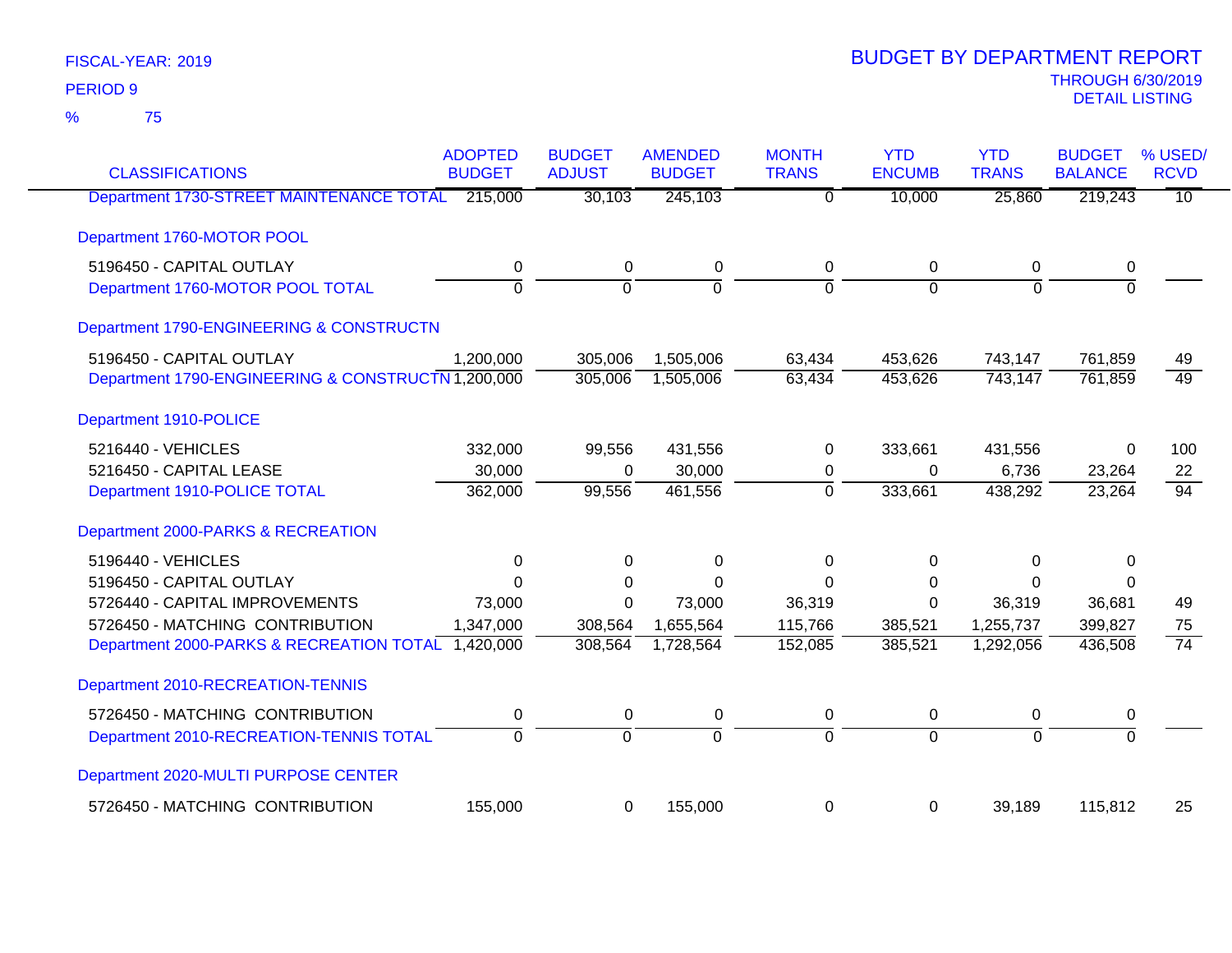75 %

| <b>CLASSIFICATIONS</b>                             | <b>ADOPTED</b><br><b>BUDGET</b> | <b>BUDGET</b><br><b>ADJUST</b> | <b>AMENDED</b><br><b>BUDGET</b> | <b>MONTH</b><br><b>TRANS</b> | <b>YTD</b><br><b>ENCUMB</b> | <b>YTD</b><br><b>TRANS</b> | <b>BUDGET</b><br><b>BALANCE</b> | % USED/<br><b>RCVD</b> |
|----------------------------------------------------|---------------------------------|--------------------------------|---------------------------------|------------------------------|-----------------------------|----------------------------|---------------------------------|------------------------|
| Department 2020-MULTI PURPOSE CENTER TOTAL 155,000 |                                 | $\Omega$                       | 155,000                         | $\overline{0}$               | $\overline{0}$              | 39,189                     | 115,812                         | $\overline{25}$        |
| <b>EXPENSE TOTAL</b>                               | 3,790,000                       | 875,501                        | 4,665,501                       | 223,209                      | 1,381,357                   | 3,085,237                  | 1,580,265                       | 66                     |
| Fund 301-CAPITAL IMPROVEMENT FUND TOTAL            |                                 |                                |                                 |                              |                             |                            |                                 |                        |
| <b>REVENUE</b>                                     | 1,319,392                       | 0                              | 1,319,392                       | $\mathsf 0$                  | $\overline{0}$              | 0                          | 1,319,392                       |                        |
| <b>EXPENSE</b>                                     | 3,790,000                       | 875,501                        | 4,665,501                       | 223,209                      | 1,381,357                   | 3,085,237                  | 1,580,265                       | 66                     |
| Fund 301-CAPITAL IMPROVEMENT FUND TOTAL            | $-2,470,608$                    | $-875,501$                     | $-3,346,109$                    | $-223,209$                   | $-1,381,357$                | $-3,085,237$               | $-260,873$                      |                        |
| Fund 608-STATE FORFEITURE FUND                     |                                 |                                |                                 |                              |                             |                            |                                 |                        |
| <b>REVENUE</b>                                     |                                 |                                |                                 |                              |                             |                            |                                 |                        |
| Department 0000-Description N/A                    |                                 |                                |                                 |                              |                             |                            |                                 |                        |
| 3511000 - CONFISCATED REVENUE                      | 0                               | 0                              | 0                               | 0                            | $\mathbf 0$                 | $\Omega$                   | 0                               |                        |
| 3612000 - INTEREST INCOME                          | $\pmb{0}$                       | $\mathbf 0$                    | $\boldsymbol{0}$                | 68                           | $\mathbf 0$                 | 620                        | $-620$                          |                        |
| Department 0000-Description N/A TOTAL              | $\overline{0}$                  | $\overline{0}$                 | $\overline{0}$                  | $\overline{68}$              | $\overline{0}$              | 620                        | $-620$                          |                        |
| <b>REVENUE TOTAL</b>                               | 0                               | 0                              | $\mathbf 0$                     | 68                           | $\pmb{0}$                   | 620                        | $-620$                          |                        |
| <b>EXPENSE</b>                                     |                                 |                                |                                 |                              |                             |                            |                                 |                        |
| Department 1910-POLICE                             |                                 |                                |                                 |                              |                             |                            |                                 |                        |
| 5213450 - CONTRACTUAL SERVICES                     | $\Omega$                        | $\Omega$                       | 0                               | 0                            | 0                           | $\Omega$                   | 0                               |                        |
| 5213490 - CRIME PREVENTION PROGRAMS                | $\Omega$                        | 0                              | 0                               | 0                            | $\mathbf{0}$                | 0                          | 0                               |                        |
| 5214070 - TRAVEL & CONFERENCE                      | $\Omega$                        | 0                              | $\overline{0}$                  | 0                            | $\pmb{0}$                   | 0                          | $\Omega$                        |                        |
| 5215210 - SUPPLIES                                 | 30,000                          | 0                              | 30,000                          | 0                            | 0                           | $\Omega$                   | 30,000                          |                        |
| Department 1910-POLICE TOTAL                       | 30,000                          | $\overline{0}$                 | 30,000                          | 0                            | $\overline{0}$              | $\mathbf 0$                | 30,000                          |                        |
| <b>EXPENSE TOTAL</b>                               | 30,000                          | $\mathbf 0$                    | 30,000                          | 0                            | 0                           | $\mathbf 0$                | 30,000                          |                        |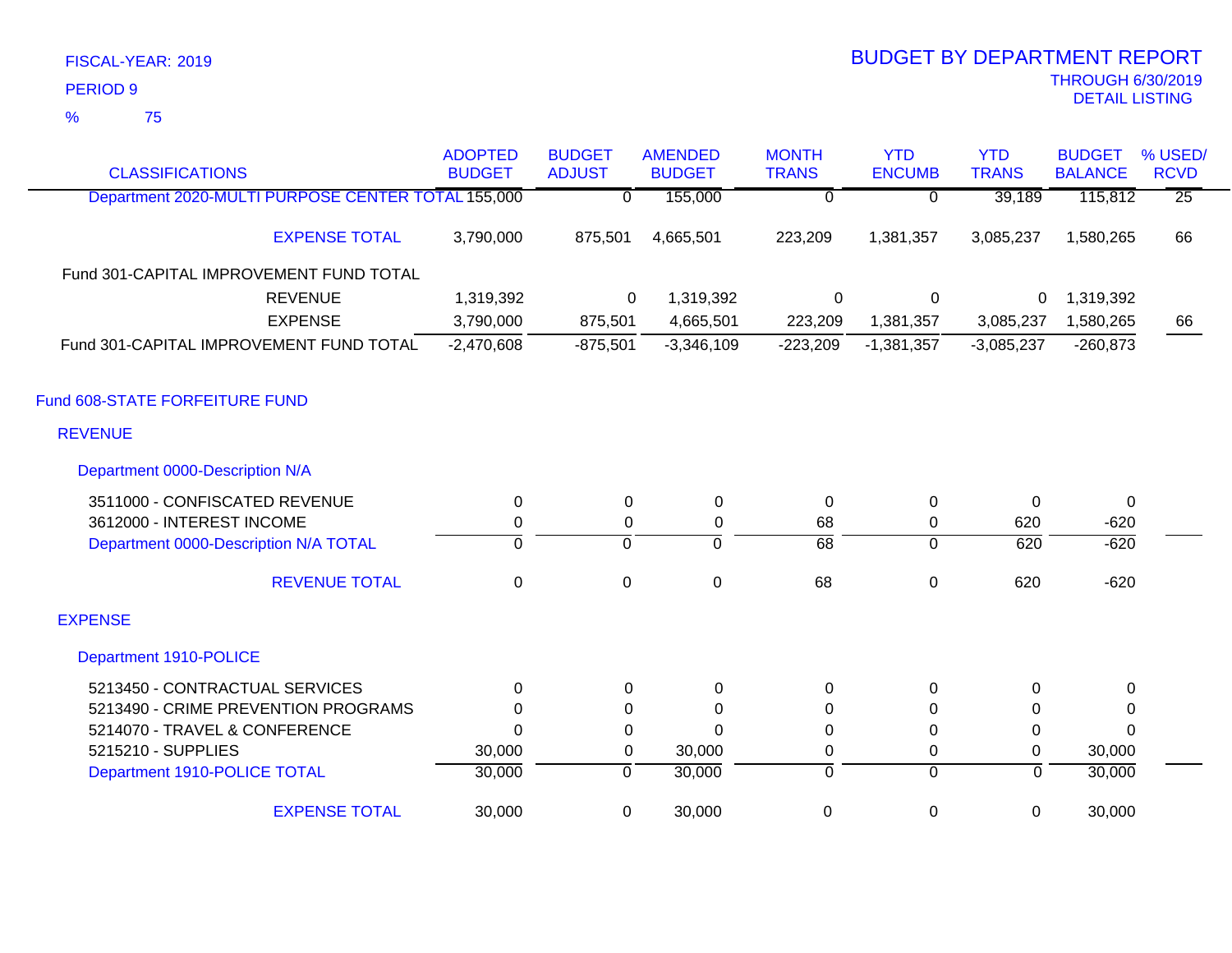75 %

| <b>CLASSIFICATIONS</b>                | <b>ADOPTED</b><br><b>BUDGET</b> | <b>BUDGET</b><br><b>ADJUST</b> |              | <b>AMENDED</b><br><b>BUDGET</b> | <b>MONTH</b><br><b>TRANS</b> | <b>YTD</b><br><b>ENCUMB</b> | <b>YTD</b><br><b>TRANS</b> | <b>BUDGET</b><br><b>BALANCE</b> | % USED/<br><b>RCVD</b> |
|---------------------------------------|---------------------------------|--------------------------------|--------------|---------------------------------|------------------------------|-----------------------------|----------------------------|---------------------------------|------------------------|
| Fund 608-STATE FORFEITURE FUND TOTAL  |                                 |                                |              |                                 |                              |                             |                            |                                 |                        |
| <b>REVENUE</b>                        | 0                               |                                | 0            | $\pmb{0}$                       | 68                           | 0                           | 620                        | $-620$                          |                        |
| <b>EXPENSE</b>                        | 30,000                          |                                | $\mathbf 0$  | 30,000                          | $\Omega$                     | 0                           | 0                          | 30,000                          |                        |
| Fund 608-STATE FORFEITURE FUND TOTAL  | $-30,000$                       |                                | 0            | $-30,000$                       | 68                           | $\mathbf 0$                 | 620                        | $-30,620$                       |                        |
| Fund 610-CRA TRUST FUND               |                                 |                                |              |                                 |                              |                             |                            |                                 |                        |
| <b>REVENUE</b>                        |                                 |                                |              |                                 |                              |                             |                            |                                 |                        |
| Department 0000-Description N/A       |                                 |                                |              |                                 |                              |                             |                            |                                 |                        |
| 3111000 - OPERATING REVENUE           | 1,540,691                       |                                | 0            | 1,540,691                       | 0                            | 0                           | 801,802                    | 738,889                         | 52                     |
| 3612000 - INTEREST INCOME             | 0                               |                                | 0            | 0                               | $\Omega$                     | 0                           | 0                          | 0                               |                        |
| 3612100 - INTEREST INCOME-TIF         | 4,250                           |                                | 0            | 4,250                           | 435                          | $\mathbf 0$                 | 2,947                      | 1,303                           | 69                     |
| 3625100 - RENTAL PROPERTIES           | 33,000                          |                                | $\mathbf{0}$ | 33,000                          | 1,562                        | 0                           | 17,443                     | 15,557                          | 52                     |
| 3699201 - MISC. OTHERS                | 0                               |                                | $\Omega$     | 0                               | 0                            | $\Omega$                    | $-7$                       |                                 |                        |
| 3811900 - TRANSFER FR GENERAL FUND    | $\Omega$                        |                                | 0            | 0                               | $\Omega$                     | $\boldsymbol{0}$            | $\Omega$                   | $\Omega$                        |                        |
| Department 0000-Description N/A TOTAL | 1,577,941                       |                                | 0            | 1,577,941                       | 1,997                        | $\mathbf 0$                 | 822,185                    | 755,756                         | $\overline{52}$        |
| <b>REVENUE TOTAL</b>                  | 1,577,941                       |                                | 0            | 1,577,941                       | 1,997                        | $\mathbf 0$                 | 822,185                    | 755,756                         | 52                     |
| <b>EXPENSE</b>                        |                                 |                                |              |                                 |                              |                             |                            |                                 |                        |
| Department 1110-CRA BOARD FOR TIF     |                                 |                                |              |                                 |                              |                             |                            |                                 |                        |
| 5131210 - REGULAR                     | 143,945                         |                                | 0            | 143,945                         | 10,464                       | 0                           | 98,868                     | 45,077                          | 68                     |
| 5132110 - F.I.C.A.                    | 11,012                          |                                | 0            | 11,012                          | 794                          | $\mathbf{0}$                | 7,504                      | 3,508                           | 68                     |
| 5132210 - PENSION PLAN CONTRIBUTION   | 1,633                           |                                | 0            | 1,633                           | 389                          | $\mathbf{0}$                | 1,168                      | 465                             | 71                     |
| 5132220 - DEFERRED COMP CONTRIB.      | 7,960                           |                                | 0            | 7,960                           | 584                          | 0                           | 5,404                      | 2,556                           | 67                     |
| 5132310 - GROUP HEALTH INSURANCE      | 17,194                          |                                | $\mathbf{0}$ | 17,194                          | 591                          | $\mathbf{0}$                | 5,041                      | 12,153                          | 29                     |
| 5132410 - WORKERS' COMPENSATION       | 432                             |                                | $\Omega$     | 432                             | 23                           | 0                           | 319                        | 113                             | 73                     |
| 5134060 - AUTO ALLOWANCE              | 4,010                           |                                | 0            | 4,010                           | 325                          | 0                           | 2,763                      | 1,248                           | 68                     |
| 5211210 - REGULAR                     | 134,591                         |                                | $\Omega$     | 134,591                         | 11,195                       | $\Omega$                    | 95,797                     | 38,794                          | 71                     |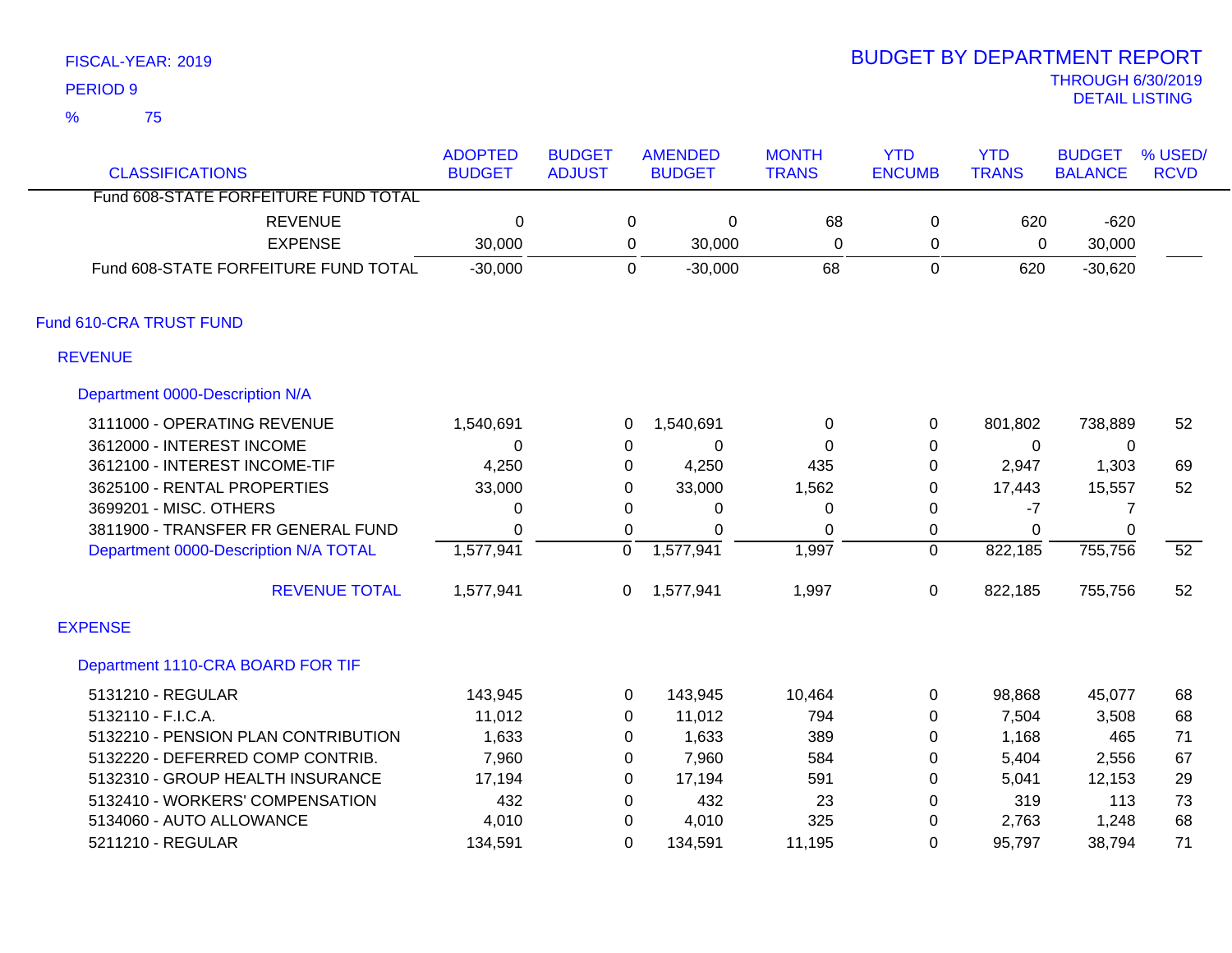|                                     | <b>ADOPTED</b> | <b>BUDGET</b> | <b>AMENDED</b> | <b>MONTH</b> | <b>YTD</b>    | <b>YTD</b>     | <b>BUDGET</b>  | % USED/     |
|-------------------------------------|----------------|---------------|----------------|--------------|---------------|----------------|----------------|-------------|
| <b>CLASSIFICATIONS</b>              | <b>BUDGET</b>  | <b>ADJUST</b> | <b>BUDGET</b>  | <b>TRANS</b> | <b>ENCUMB</b> | <b>TRANS</b>   | <b>BALANCE</b> | <b>RCVD</b> |
| 5211410 - OVERTIME                  | $\Omega$       | 0             | $\Omega$       | $\Omega$     | $\Omega$      | $\overline{0}$ | $\overline{0}$ |             |
| 5212110 - F.I.C.A.                  | 10,296         | 0             | 10,296         | 853          | 0             | 7,415          | 2,881          | 72          |
| 5212210 - PENSION PLAN CONTRIBUTION | 20,323         | 0             | 20,323         | 4,558        | $\Omega$      | 13,674         | 6,649          | 67          |
| 5212310 - GROUP HEALTH INSURANCE    | 17,194         | 0             | 17,194         | 1,164        | 0             | 9,888          | 7,306          | 57          |
| 5212410 - WORKERS' COMPENSATION     | 6,176          | 0             | 6,176          | 326          | 0             | 4,564          | 1,612          | 73          |
| 5215220 - UNIFORMS                  |                | 0             | 0              | 0            | 0             | 0              | 0              |             |
| 5413120 - PROFESSIONAL SERVS-ST BEA |                | 0             | O              | 0            | 0             | 0              |                |             |
| 5413450 - CONTRACTUAL SERVICES      | 70,000         | 0             | 70,000         | 0            | $\Omega$      | 0              | 70,000         |             |
| 5414670 - MAINT & REP-GRDS & STRUCT | 0              | 8,960         | 8,960          | 0            | 8,960         | 8,960          | 0              | 100         |
| 5414710 - PRINTING MATERIAL-INFRAST |                | 0             | 0              | 0            | 0             | 0              | 0              |             |
| 5416340 - CAPITAL IMPROVEMENTS      | 100,000        | 0             | 100,000        | 0            | 5,000         | 5,000          | 95,001         | 5           |
| 5416450 - SUNSET DR & ST LIGHTING   |                | 0             | $\Omega$       | 0            | $\Omega$      | 0              | 0              |             |
| 5419930 - STREET BEAUTIFICATION     |                | 0             |                | 0            |               |                |                |             |
| 5511310 - PART TIME                 |                | <sup>0</sup>  | O              |              | 0             | 0              |                |             |
| 5512110 - FICA                      |                | U             |                | 0            | 0             | U              |                |             |
| 5512410 - WORKER'S COMPENSATION     |                |               |                |              | 0             | 0              |                |             |
| 5513120 - PROFF.SVC/ECONOMIC DEVLOP |                | O             |                | 0            |               | 0              |                |             |
| 5514710 - PRINTING MATERIALS-ECO.DE |                |               | O              |              | 0             | 0              |                |             |
| 5515210 - Supplies                  |                | ∩             | U              |              | 0             | 0              | <sup>0</sup>   |             |
| 5519932 - ECONOMIC DEVELOPMENT PRGM |                | 0             | O              |              | 0             | 0              | 0              |             |
| 5519933 - BUSINESS STARTUP ASSTNCE  | 20,000         | 0             | 20,000         |              | 0             | 0              | 20,000         |             |
| 5523120 - PROFF.SVC-COMM.BLDG REHAB |                | 0             | 0              | 0            | 0             |                | 0              |             |
| 5523450 - CONTRACTUAL SRVCS-COMMERC |                | $\Omega$      |                |              | 0             |                |                |             |
| 5524710 - PRINTING-MATERIALS-COMMER |                | O             |                | 0            |               | 0              |                |             |
| 5541210 - REGULAR                   | 21,864         | 0             | 21,864         | 2,010        | 0             | 19,077         | 2,787          | 87          |
| 5542110 - FICA                      | 1,673          | 0             | 1,673          | 154          | 0             | 1,459          | 214            | 87          |
| 5542210 - PENSION PLAN              | 0              | 0             | $\Omega$       | 0            | 0             | 0              | $\Omega$       |             |
| 5542220 - DEFERRED COMP CONTRIB.    | 1,530          | 0             | 1,530          | 40           | 0             | 371            | 1,159          | 24          |
| 5542310 - GROUP HEALTH INSURANCE    | 4,299          | 0             | 4,299          | 575          | 0             | 4,882          | $-583$         | 113         |
| 5542410 - WORKER'S COMPENSATION     | 66             | 0             | 66             | 3            |               | 49             | 17             | 74          |
| 5543120 - LEGAL SERVICES            | 10,000         | 0             | 10,000         | 0            | 0             | 0              | 10,000         |             |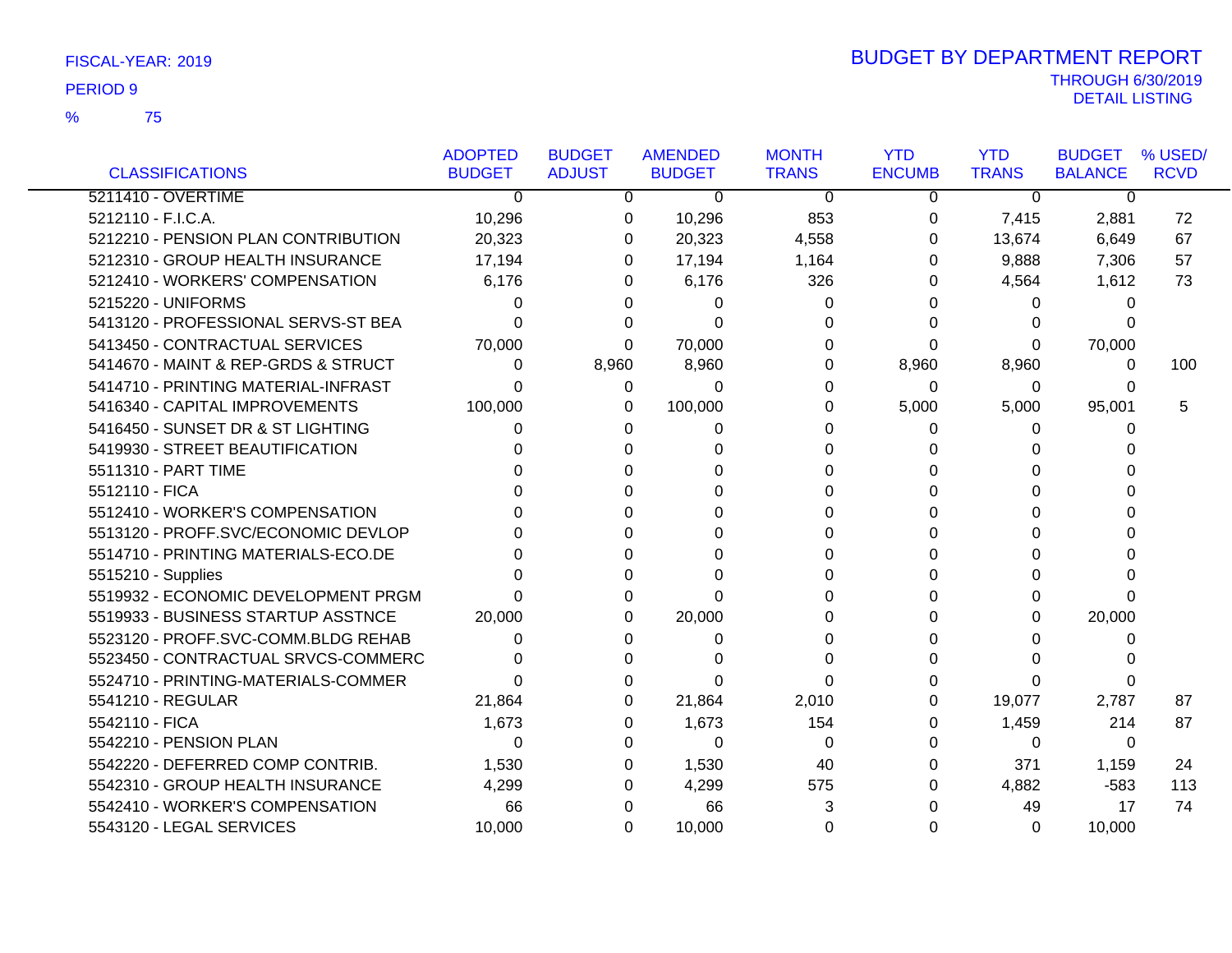|                                          | <b>ADOPTED</b> | <b>BUDGET</b> | <b>AMENDED</b> | <b>MONTH</b> | <b>YTD</b>    | <b>YTD</b>   | <b>BUDGET</b>  | % USED/     |
|------------------------------------------|----------------|---------------|----------------|--------------|---------------|--------------|----------------|-------------|
| <b>CLASSIFICATIONS</b>                   | <b>BUDGET</b>  | <b>ADJUST</b> | <b>BUDGET</b>  | <b>TRANS</b> | <b>ENCUMB</b> | <b>TRANS</b> | <b>BALANCE</b> | <b>RCVD</b> |
| 5543210 - AUDITOR'S FEES                 | 8,000          | 0             | 8,000          | 0            | 0             | 5,000        | 3,000          | 62          |
| 5543460 - Madison Land Adquisition & Dev | 2,300,218      | 0             | 2,300,218      | 3,913        | 59,080        | 502,351      | 1,797,867      | 21          |
| 5544070 - TRAVEL & CONFERENCE            | 1,300          | 0             | 1,300          | 0            | 0             | 1,224        | 76             | 94          |
| 5544080 - EMPLOYEE EDUCATION &TRAIN      | $\Omega$       | $\Omega$      | $\Omega$       | $\Omega$     |               | 0            | $\overline{0}$ |             |
| 5544631 - COMMUNICATION EQUIPMENT        | 1,250          | 0             | 1,250          | 104          | 0             | 473          | 777            | 37          |
| 5544710 - PRINTING, BINDING, PHOTOCOP    | 1,200          | 0             | 1,200          | 0            | 0             | 75           | 1,125          | 6           |
| 5544850 - NON-LEGAL ADVERTISING          | 0              | U             | 0              | 0            | 0             | $\Omega$     | 0              |             |
| 5544910 - LEGAL ADS-NON TIF              | 0              |               | 0              | $\Omega$     | 0             | 0            | 0              |             |
| 5545210 - SUPPLIES                       | 2,500          |               | 2,500          | 216          | 0             | 385          | 2,115          | 15          |
| 5545410 - MEMBERSHIPS & SUBSCRIPTIO      | 1,250          | O             | 1,250          | 0            | 0             | 85           | 1,165          | 6           |
| 5549140 - CRA SEC/GRNT ADM/MISC EXP      | $\Omega$       | $\Omega$      | $\Omega$       | $\Omega$     | 0             | $\Omega$     | $\Omega$       |             |
| 5549915 - MISCELLANEOUS-CITY CONTRB      | 12,027         | 0             | 12,027         | $\Omega$     | 0             | 0            | 12,027         |             |
| 5549920 - GENERAL CONTINGENCY            | 5,000          | 0             | 5,000          | 196          | 0             | 557          | 4,443          | 11          |
| 5549925 - CRA BOARD MEMBRS DISCRT F      | 7,000          | 0             | 7,000          | 0            | 0             | 2,697        | 4,303          | 38          |
| 5553120 - PROF SERVICES-INFILL PROG      | 0              | 0             | 0              | 0            | 0             | 0            | $\Omega$       |             |
| 5593120 - PROFESSNL SERV-TECH ASSTC      | 0              | 0             | 0              | 0            | 0             | 0            | ∩              |             |
| 5593450 - WORK STUDY PROGRAM             | 15,000         | 0             | 15,000         | 0            | 0             | 0            | 15,000         |             |
| 5599931 - SUMMER YOUTH & AFTER SCHOOL    | 0              | 0             | 0              |              | 0             | U            | 0              |             |
| 5599932 - SCHOOL ASSISTANCE PROGRAM      | U              | 0             | 0              | 0            | U             | O            | <sup>0</sup>   |             |
| 5643120 - PROFESSIONAL SERV-LEGAL S      | 5,000          | 0             | 5,000          | 0            | 0             | O            | 5,000          |             |
| 5643450 - CONTRACTUAL                    | 0              | 0             | 0              | 0            | 0             | 0            | 0              |             |
| 5649921 - MULTI-FAMILY REHAB PROGRM      | 0              | $\Omega$      | 0              | 0            | 0             | 0            | 0              |             |
| 5649930 - SINGLE FAMILY REHAB PRGRM      | 100,000        | 0             | 100,000        | 36           | 17,468        | 37,986       | 62,014         | 37          |
| 5649935 - ASSISTANCE PROGRAM             | 25,000         | 0             | 25,000         | $\Omega$     | $\Omega$      | 0            | 25,000         |             |
| 5691210 - REGULAR                        | 30,236         | 0             | 30,236         | 2,548        | 0             | 23,573       | 6,663          | 77          |
| 5692110 - FICA                           | 2,313          | 0             | 2,313          | 195          | 0             | 1,803        | 510            | 77          |
| 5692210 - PENSION PLAN                   | 1,633          | 0             | 1,633          | 389          | 0             | 1,168        | 465            | 71          |
| 5692310 - GROUP HEALTH INSURANCE         | 4,299          | 0             | 4,299          | 580          | 0             | 4,916        | $-617$         | 114         |
| 5692410 - WORKER'S COMPENSATION          | 91             | 0             | 91             | 5            | 0             | 67           | 24             | 73          |
| 5723120 - PROF. SVC-PARK IMPROVEMNT      |                |               |                |              |               | U            | 0              |             |
| 5723450 - CONTRACTUAL                    | 0              |               | 0              |              | 0             | O            |                |             |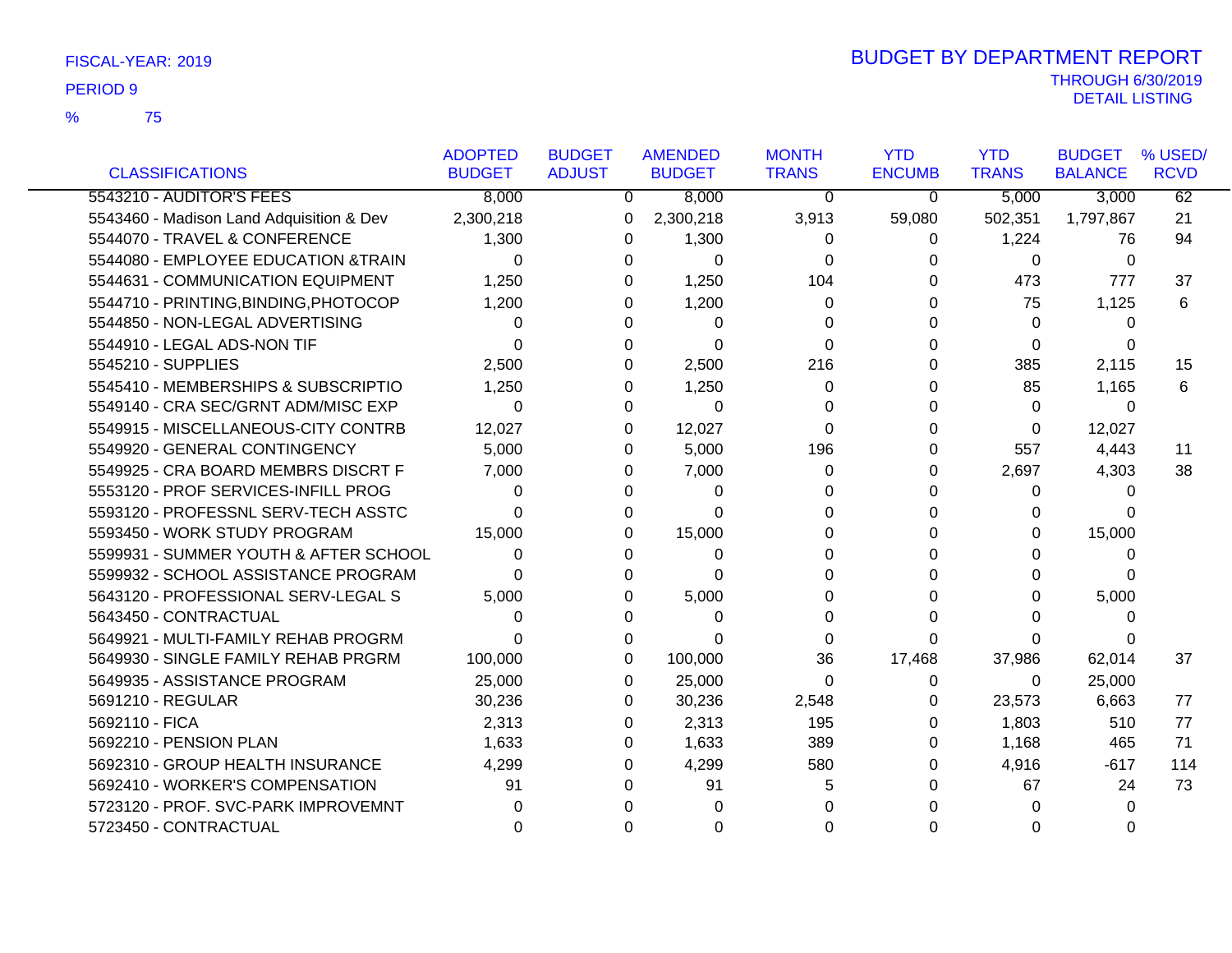75 %

### THROUGH 6/30/2019<br>DETAIL LISTING DETAIL LISTING PERIOD <sup>9</sup> BUDGET BY DEPARTMENT REPORT

|                                          | <b>ADOPTED</b> | <b>BUDGET</b> | <b>AMENDED</b> | <b>MONTH</b> | <b>YTD</b>    | <b>YTD</b>   | <b>BUDGET</b>  | % USED/         |
|------------------------------------------|----------------|---------------|----------------|--------------|---------------|--------------|----------------|-----------------|
| <b>CLASSIFICATIONS</b>                   | <b>BUDGET</b>  | <b>ADJUST</b> | <b>BUDGET</b>  | <b>TRANS</b> | <b>ENCUMB</b> | <b>TRANS</b> | <b>BALANCE</b> | <b>RCVD</b>     |
| 5726450 - MATCHING CONTRIBUTION          | 0              | 0             | 0              | 0            | 0             |              | $\Omega$       |                 |
| 5741210 - SPECIAL EVENTS PLANNING        |                |               |                |              |               |              |                |                 |
| 5742110 - FICA                           |                |               |                |              |               |              |                |                 |
| 5742210 - PENSION                        |                |               |                |              |               |              |                |                 |
| 5742310 - HEALTH INSURANCE               |                |               |                |              |               |              |                |                 |
| 5742410 - WORKER'S COMPENSATION          |                | 0             |                |              |               |              |                |                 |
| 5743120 - PROFESSIONAL SERV-MRKTNG       | 25,500         |               | 25,500         |              | 0             | 10,961       | 14,539         | 42              |
| 5819120 - INTRA-GOV TRANSFER-TO GF       |                |               | 0              |              |               |              |                |                 |
| 5819140 - INTRA GOV-CAPITAL IMP PROJ FUN |                | 0             |                |              |               |              |                |                 |
| 5819500 - REIMB CITY/MADISON SQUARE /EXP | 210,965        | 0             | 210,965        |              | 57,824        | 209,465      | 1,500          | 99              |
| 5833120 - - PROFESSIONAL SERVICES        |                | $\Omega$      | 0              |              | $\Omega$      | 0            | $\Omega$       |                 |
| 5833125 - PROPERTY MANAGEMENT            | 40,000         | 0             | 40,000         | 244          | 4,400         | 29,880       | 10,120         | 74              |
| 5833455 - PROPERTY MAINTENANCE           | 40,000         | O             | 40,000         | 1,913        | 0             | 8,901        | 31,099         | 22              |
| 5836110 - LAND ACQUISITION               |                |               |                |              |               |              |                |                 |
| 5837110 - REGIONS BANK LOAN \$2,730,     |                |               |                |              |               |              |                |                 |
| 5837210 - REGIONS LN 2006 - \$2,730M     |                |               |                |              |               |              |                |                 |
| Department 1110-CRA BOARD FOR TIF TOTAL  | 3,443,980      | 8,960         | 3,452,940      | 44,387       | 152,732       | 1,133,770    | 2,319,172      | $\overline{32}$ |
| <b>EXPENSE TOTAL</b>                     | 3,443,980      | 8,960         | 3,452,940      | 44,387       | 152,732       | 1,133,770    | 2,319,172      | 32              |
| Fund 610-CRA TRUST FUND TOTAL            |                |               |                |              |               |              |                |                 |
| <b>REVENUE</b>                           | 1,577,941      | $\mathbf{0}$  | 1,577,941      | 1,997        | 0             | 822,185      | 755,756        | 52              |
| <b>EXPENSE</b>                           | 3,443,980      | 8,960         | 3,452,940      | 44,387       | 152,732       | 1,133,770    | 2,319,172      | 32              |
| Fund 610-CRA TRUST FUND TOTAL            | $-1,866,039$   | $-8,960$      | $-1,874,999$   | $-42,390$    | $-152,732$    | $-311,585$   | $-1,563,416$   |                 |

Fund 615-FEDERAL FORFEITURE FUND

REVENUE

Department 0000-Description N/A

3511000 - CONFISCATED REVENUE 0 0 0 0 0 30,629 -30,629